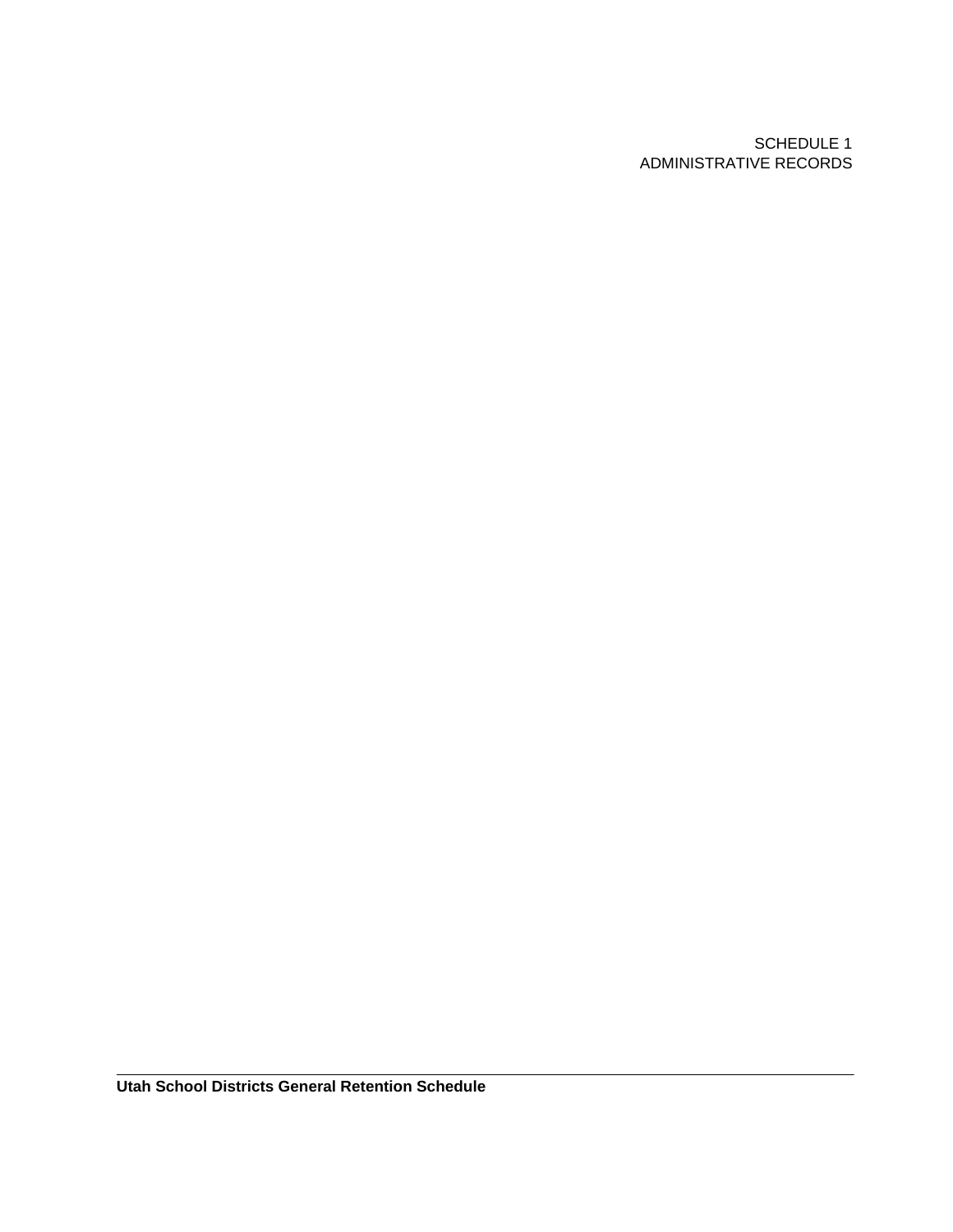AGENDA (Item 1-2)

 These are copies of notices of regular and special meetings of school district committees and task forces. They may include date, time, location of meeting, list of items to be discussed by committee members at regular, special, and emergency public meetings.

#### RETENTION

2 years if not attached to minutes and then destroy.

 SUGGESTED PRIMARY DESIGNATION Public.

#### (Approved 12/96)

# DENIED REQUESTS INTERNET LOG FILES (Item 1-35) These logs identify Internet sites that computer users from local school districts have tried to access and which have been denied because of site content. The logs are created by filtering software used by the Utah Education Network. The data are used by school districts to assure compliance with district Acceptable Use Policies. Information includes the Internet Protocol (IP) address of user, date and time of request, Uniform Resource Locator (URL) of site requested, status code (403 indicates that a request was denied or rejected), size value, and category code.

**RETENTION** 

30 days and then destroy.

 SUGGESTED PRIMARY DESIGNATION Public.

 SUGGESTED SECONDARY DESIGNATION Private: UCA 63G-2-302(1)(h)

(Approved 10/02)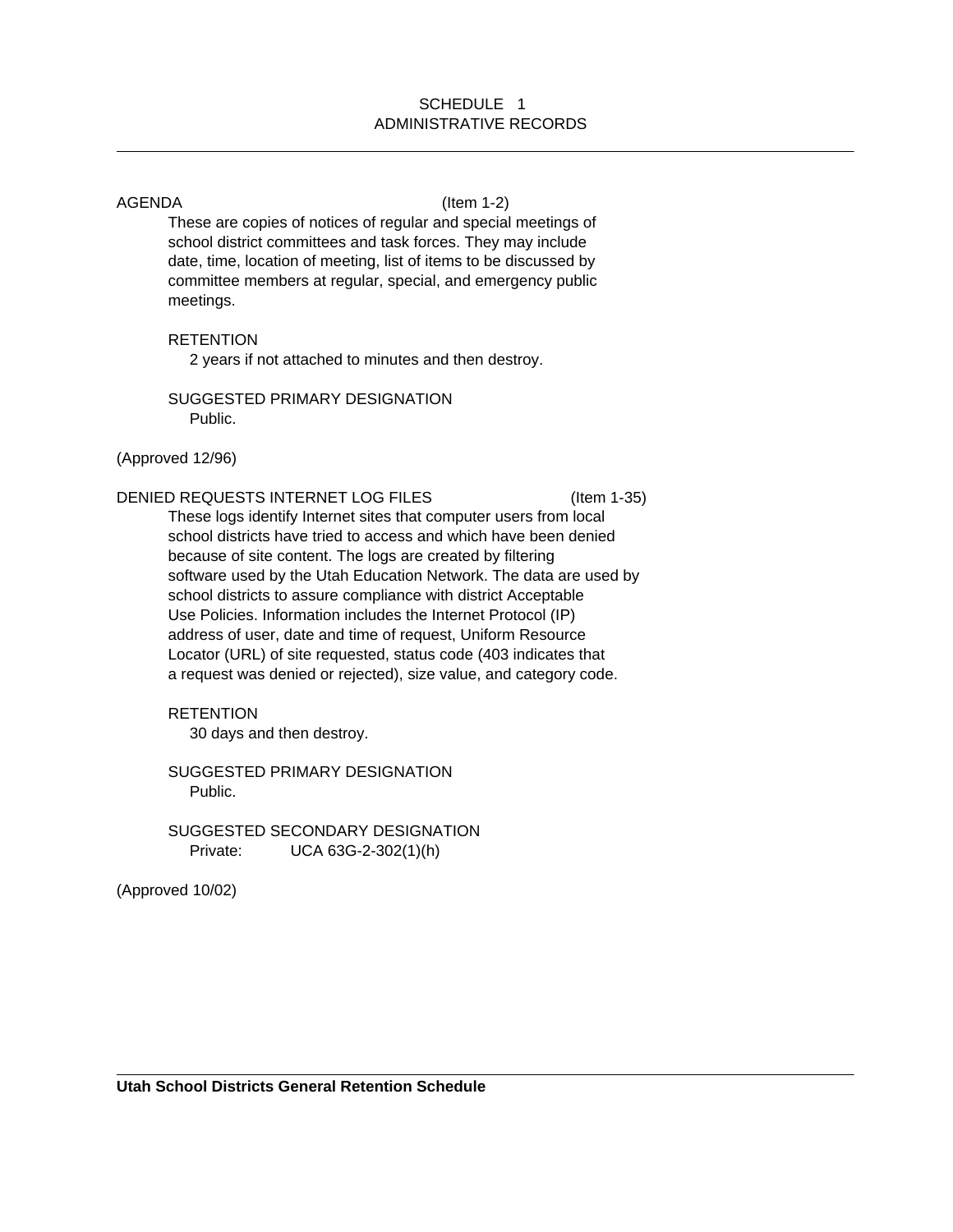| <b>DIRECTORIES</b><br>(Item 1-3)<br>These are directories of all district staff. They include name,<br>district office or school, position title, business address and<br>telephone number. The directories may also include home address<br>and telephone number. |  |
|--------------------------------------------------------------------------------------------------------------------------------------------------------------------------------------------------------------------------------------------------------------------|--|
| <b>RETENTION</b><br>Record copy: Permanent. May be transferred to the<br>State Archives.                                                                                                                                                                           |  |
| SUGGESTED PRIMARY DESIGNATION<br>Public.                                                                                                                                                                                                                           |  |
| SUGGESTED SECONDARY DESIGNATION<br>Private:<br>home address and telephone number (UCA<br>$63G-2-302(1)(f)$                                                                                                                                                         |  |
| (Approved 12/96)                                                                                                                                                                                                                                                   |  |
| $($ ltem 1-4 $)$<br>DOCUMENT LOG<br>This log records incoming documents that require distribution or<br>action. Includes date received, description of record, action and<br>date taken.                                                                           |  |
| <b>RETENTION</b><br>1 year and then destroy.                                                                                                                                                                                                                       |  |
| SUGGESTED PRIMARY DESIGNATION<br>Public.                                                                                                                                                                                                                           |  |
| (Approved 12/96)                                                                                                                                                                                                                                                   |  |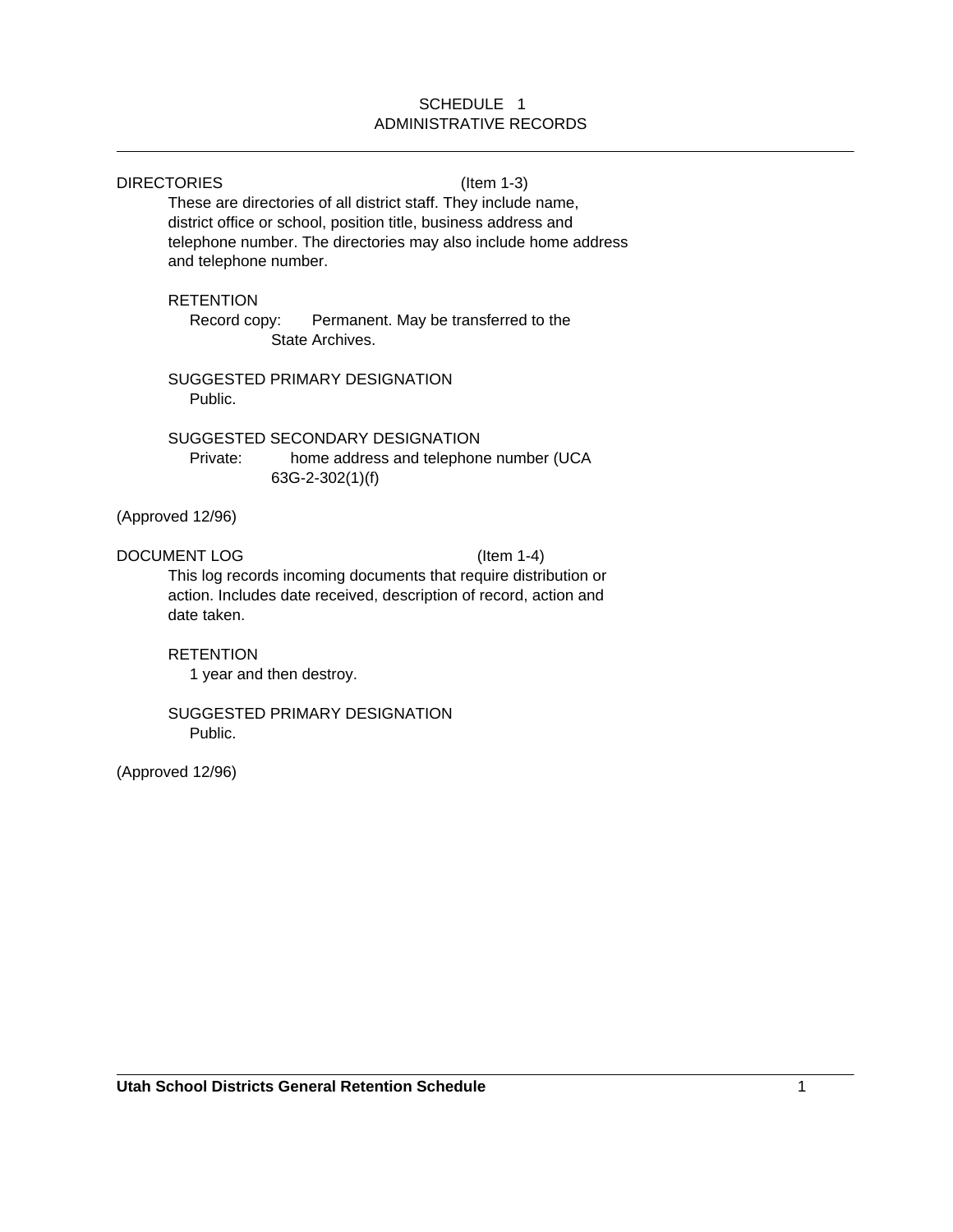#### EQUIPMENT STANDARDS GUIDE (Item 1-5)

 These are standards developed by the district for equipment purchases. They are used to ensure the most efficient expenditure of district funds. The standards are normally organized by subject and include an item-by-item description, estimated or guaranteed price, and quantity allowed.

#### **RETENTION**

1 year and then destroy.

#### SUGGESTED PRIMARY DESIGNATION Public.

(Approved 12/96)

#### FEASIBILITY STUDIES (Item 1-7)

 These are studies conducted before the installation of any technology or equipment. They include specific studies and system analyses for the initial establishment of and changes made to these systems.

#### **RETENTION**

2 years or until administrative need ends and then destroy.

#### SUGGESTED PRIMARY DESIGNATION Public.

 SUGGESTED SECONDARY DESIGNATION Protected: UCA 63G-2-305 (21) and UCA 63G-2-305 (11) (2008)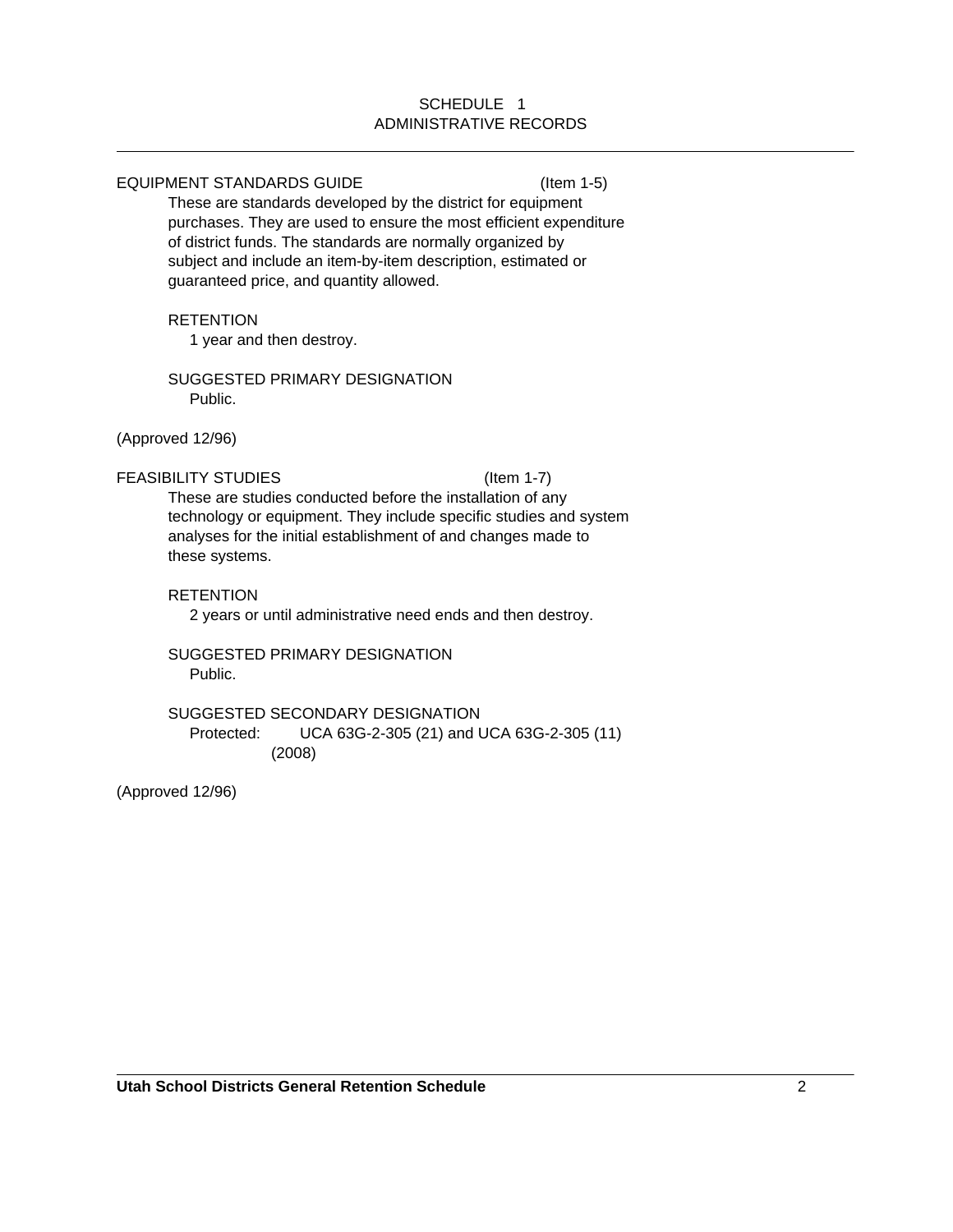#### FINDING AIDS (Item 1-8)

 These are indexes, lists, registers, and other aids that assist in the efficient use of other records.

#### RETENTION

 Retain until records to which they pertain are destroyed and then destroy.

#### SUGGESTED PRIMARY DESIGNATION Public.

(Approved 12/96)

# GOVERNMENT RECORDS ACCESS AND MANAGEMENT ACT (GRAMA) ACCESS (Item 1-9) REQUESTS

 These request forms document individuals seeking access to school district records as provided under UCA 63-2-204. They include requester's name, address, telephone number; date; record requested; date request received; whether access provided or denied; and date responded.

#### **RETENTION**

1 year and then destroy.

 SUGGESTED PRIMARY DESIGNATION Public.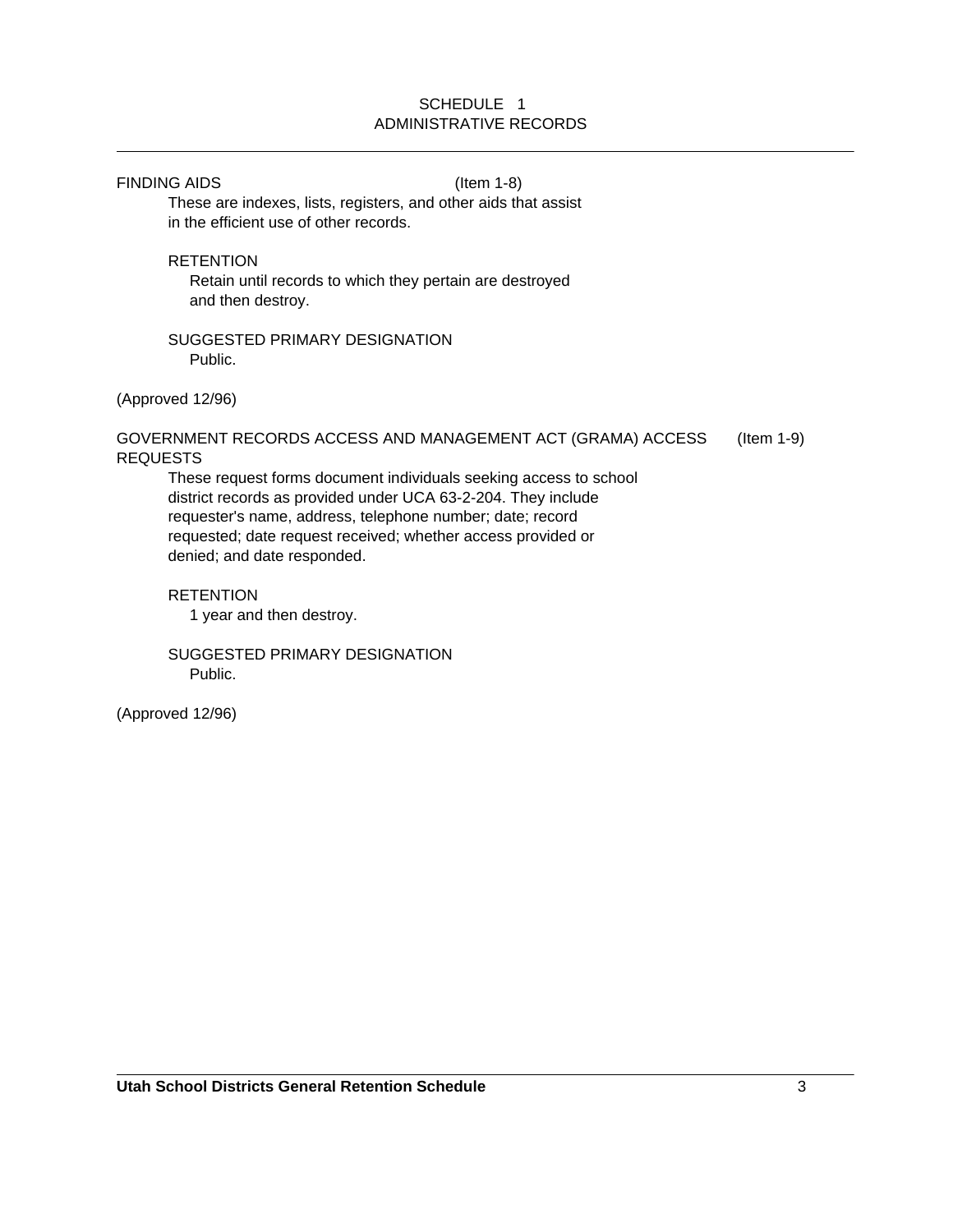GOVERNMENT RECORDS ACCESS AND MANAGEMENT ACT (GRAMA) SCHOOL DISTRICT APPEALS CA (Item 1-10)

 These case files document the appeals for access of school district records to separate district appeals bodies (i.e., school board or separate board) in accordance with school district policies adopted under authority granted in the Government Records Access and Management Act (GRAMA) (UCA 63-3-701 (1995)). These case files include copies of the access request and denial forms, the appeal, research notes, commission or board decision, and any other documentation concerning the appeal process.

#### **RETENTION**

 Permanent. May be transferred to the State Archives with authority to weed. May be transferred to the State Archives with authority to weed.

 SUGGESTED PRIMARY DESIGNATION Public.

#### (Approved 12/96)

#### GOVERNMENT RECORDS ACCESS AND MANAGEMENT ACT (GRAMA) STATE APPEALS CASE FILES (Item 1-11)

 These case files document appeals for access of school district records to the State Records Committee in compliance with the provisions of the Government Records Access and Management Act (GRAMA) (UCA 63-2-701(1)(c); 63-2-403 (1995)). These case files include copies of the access request and denial forms, the appeal, research notes, statements, State Records Committee's order, and any other documentation concerning the appeals process.

#### **RETENTION**

Retain until administrative need ends and then destroy.

#### SUGGESTED PRIMARY DESIGNATION Public.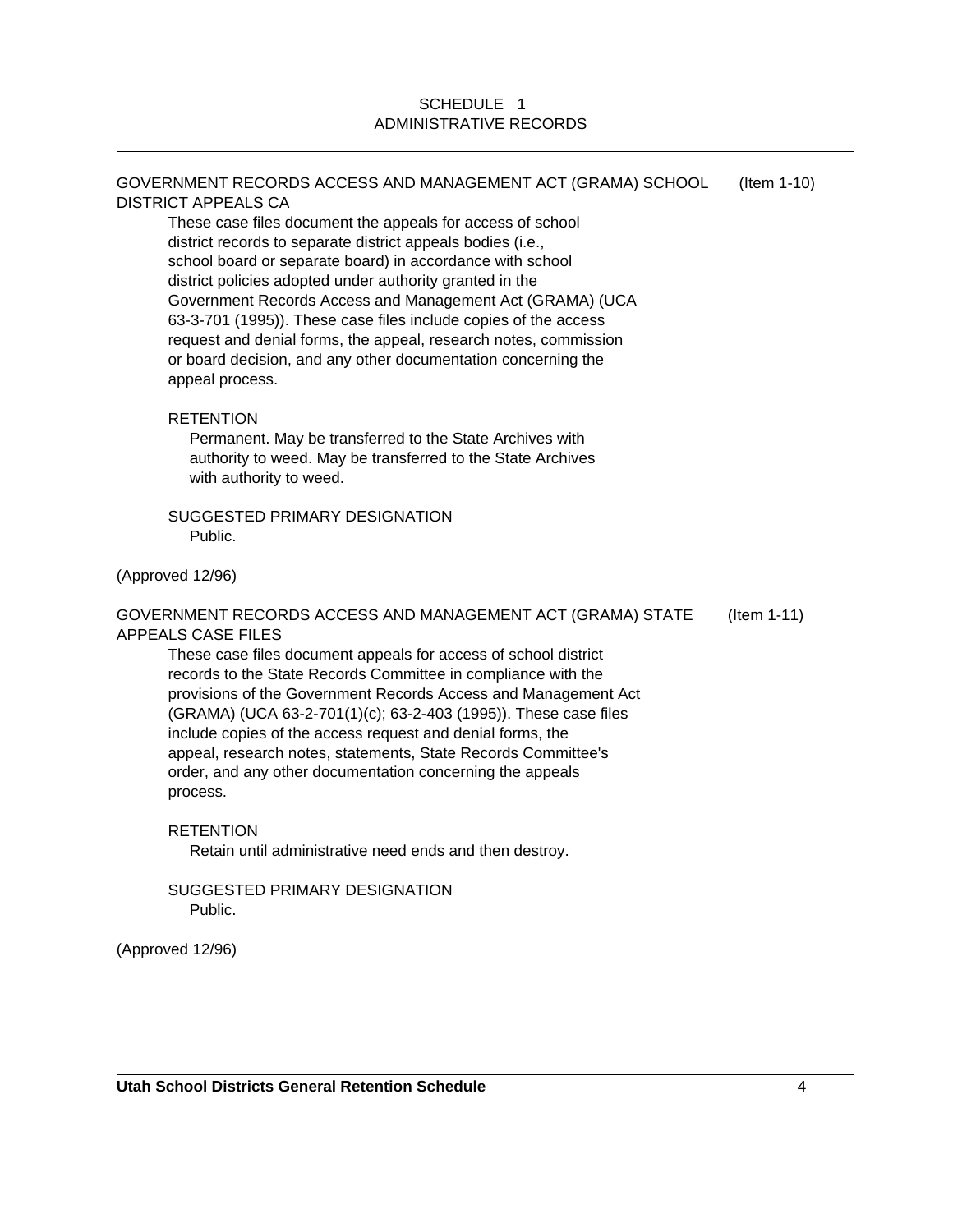#### HOUSEKEEPING RECORDS (Item 1-12)

 These are records of a general housekeeping nature which do not relate directly to the primary program responsibility of the office. Includes records such as charity fund drives, custodial service requests, parking space assignments, and distribution of keys.

#### **RETENTION**

1 year and then destroy.

#### SUGGESTED PRIMARY DESIGNATION Public.

(Approved 12/96)

#### INTERNAL COMMITTEE RECORDS (Item 1-13)

 These records document actions of internal staff committees handling problems within the district. These committees do not make district-wide policy. These records usually include agenda, internal memoranda, notes, and informal minutes.

#### **RETENTION**

 2 years or until administrative need ends whichever is earlier and then destroy.

 SUGGESTED PRIMARY DESIGNATION Public.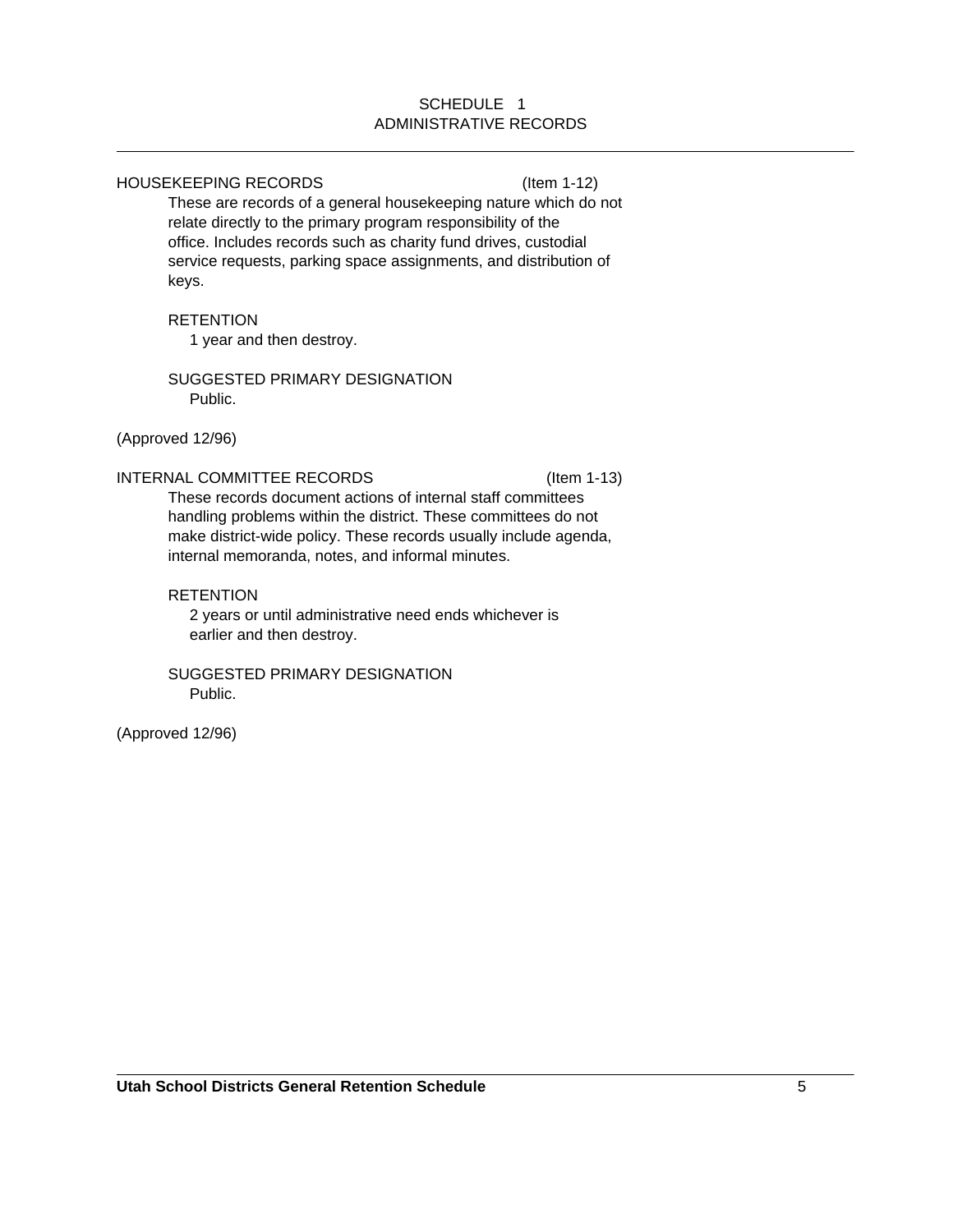#### INTERNET ACCESS LOGS (Item 1-36)

 These logs identify Internet sites that computer users from local school districts have tried to access, including both those approved and denied. The logs are created by filtering software used by the Utah Education Network. The data is used by school districts to assure compliance with district Acceptable Use Policies. Information includes the Internet Protocol (IP) address of user, date and time of request, Uniform Resource Locator (URL) of site requested, status code (200 indicates an accepted site and 403 indicates that a request was denied or rejected), size value, and category code.

#### **RETENTION**

 7 days and destroy, provided logs of denied sites are transferred to record series, Denied requests internet log files.

 SUGGESTED PRIMARY DESIGNATION Public.

(Approved 10/02)

#### MAILING LISTS (Item 1-14)

 These are lists of names and addresses used for various school district mailings (billings and other administrative purposes).

 RETENTION Retain until superseded and then destroy.

 SUGGESTED PRIMARY DESIGNATION Public.

 SUGGESTED SECONDARY DESIGNATION Private: UCA 63G-2-302 (2)(d) (2008)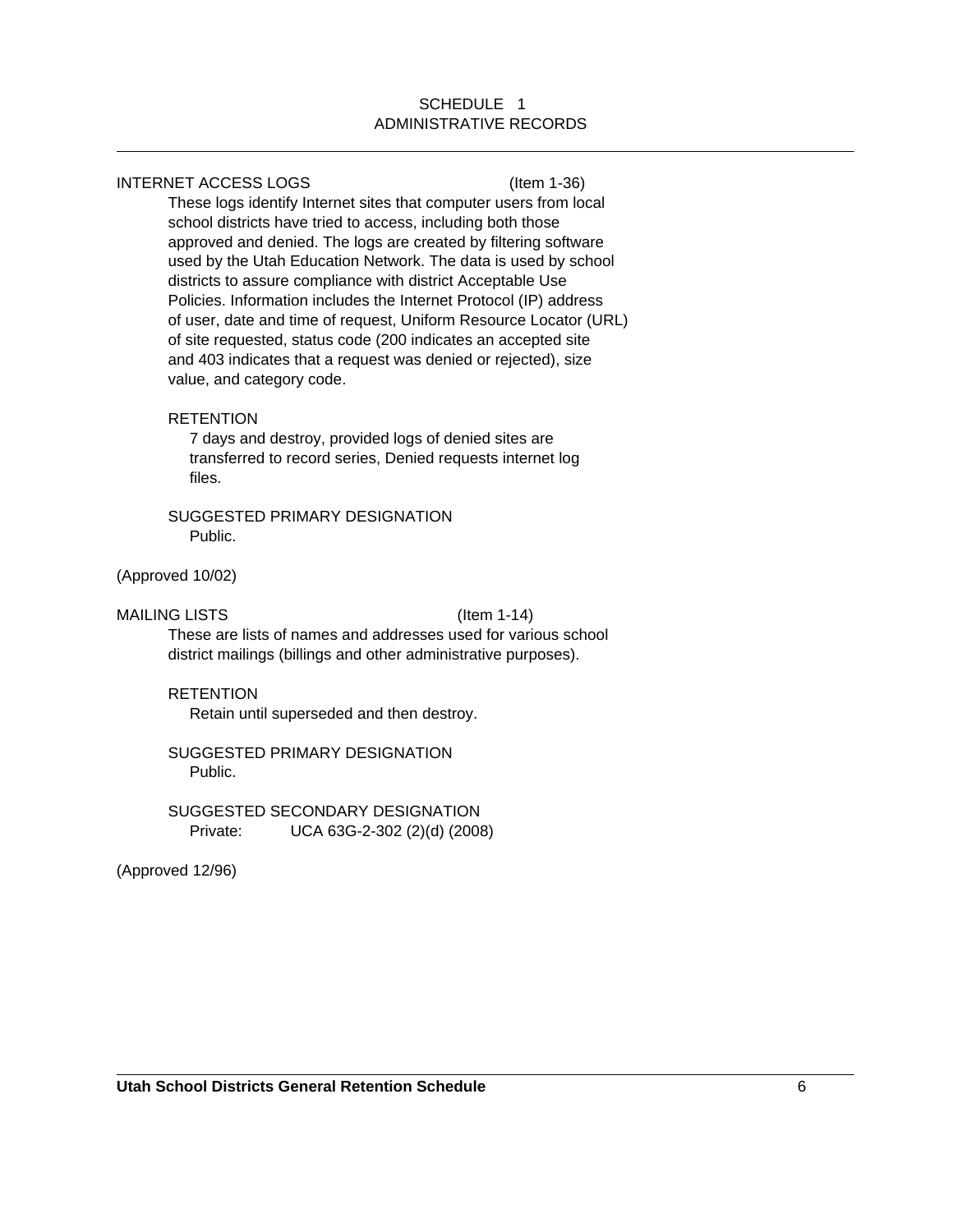## MINUTES (Item 1-15)

 These are the minutes of regular, special, and emergency meetings of official district committees, boards, and task forces. They may also include an official agenda. See Internal committee records

#### **RETENTION**

 Permanent. May be transferred to the State Archives. May be transferred to the State Archives.

#### SUGGESTED PRIMARY DESIGNATION Public.

(Approved 12/96)

#### NOTARY BOND FILES (Item 1-16)

 These files document school district employees providing notary public services. They include valid certificates, copies of bonds, and any related correspondence.

# **RETENTION**

 1 year after expiration or renewal of bond and then destroy.

 SUGGESTED PRIMARY DESIGNATION Public.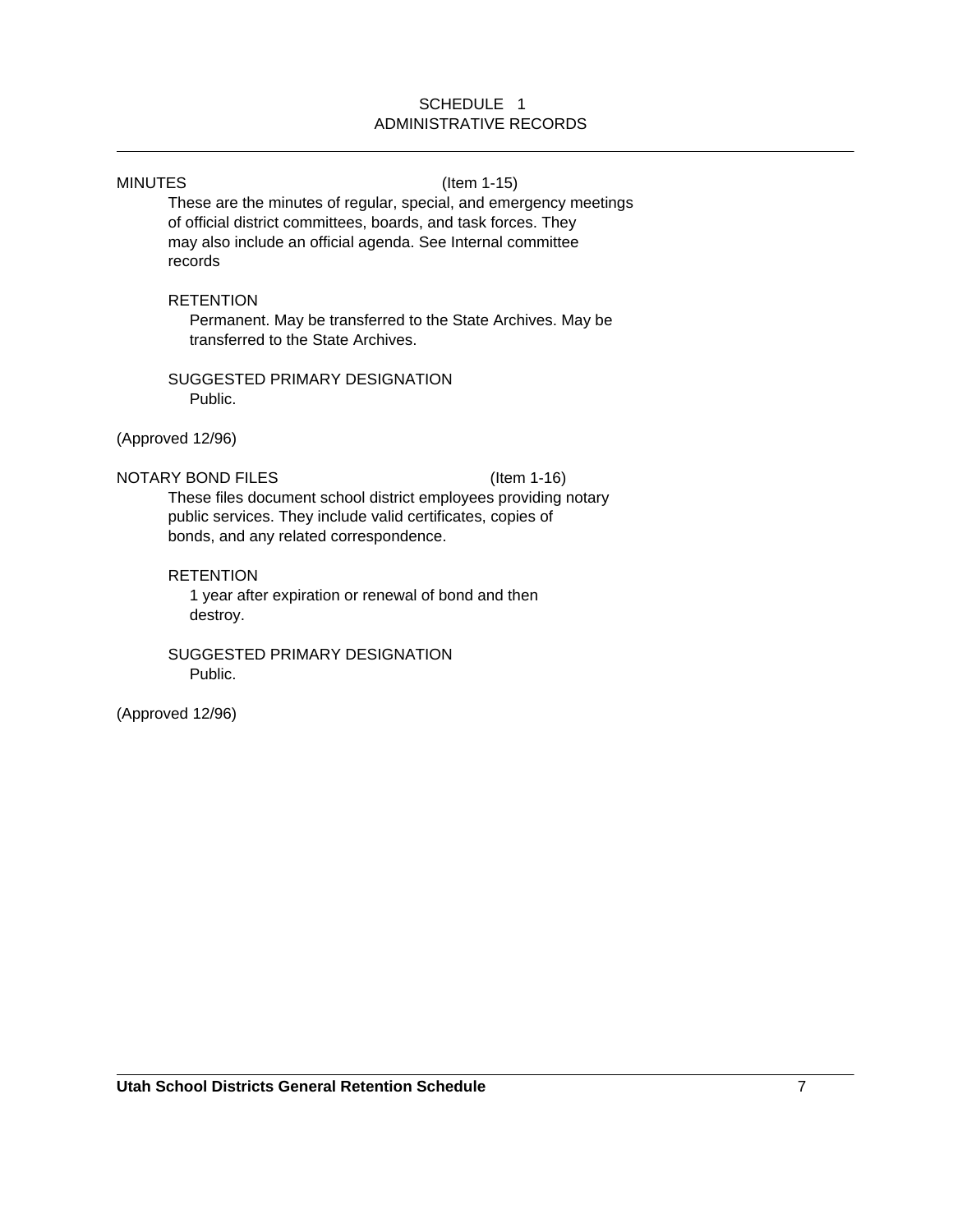## ORGANIZATIONAL FILES (Item 1-17)

 These are graphic illustrations providing a detailed description of the arrangement and administrative structure of the school district. These files contain organizational charts, reorganizational studies, functional statements, and formally prepared descriptions of the responsibility assigned to executive officers.

#### **RETENTION**

 Permanent. May be transferred to the State Archives. May be transferred to the State Archives.

 SUGGESTED PRIMARY DESIGNATION Public.

(Approved 12/96)

#### PERFORMANCE AUDITS (Item 1-19)

 These are reports written and prepared as a result of a performance audit of the school district, individual school, or specific program. These studies are frequently contracted with private consultants. They contain summary documentation on agencies' programs, operations and productivity.

# RETENTION

 Permanent. May be transferred to the State Archives. May be transferred to the State Archives.

#### SUGGESTED PRIMARY DESIGNATION Public.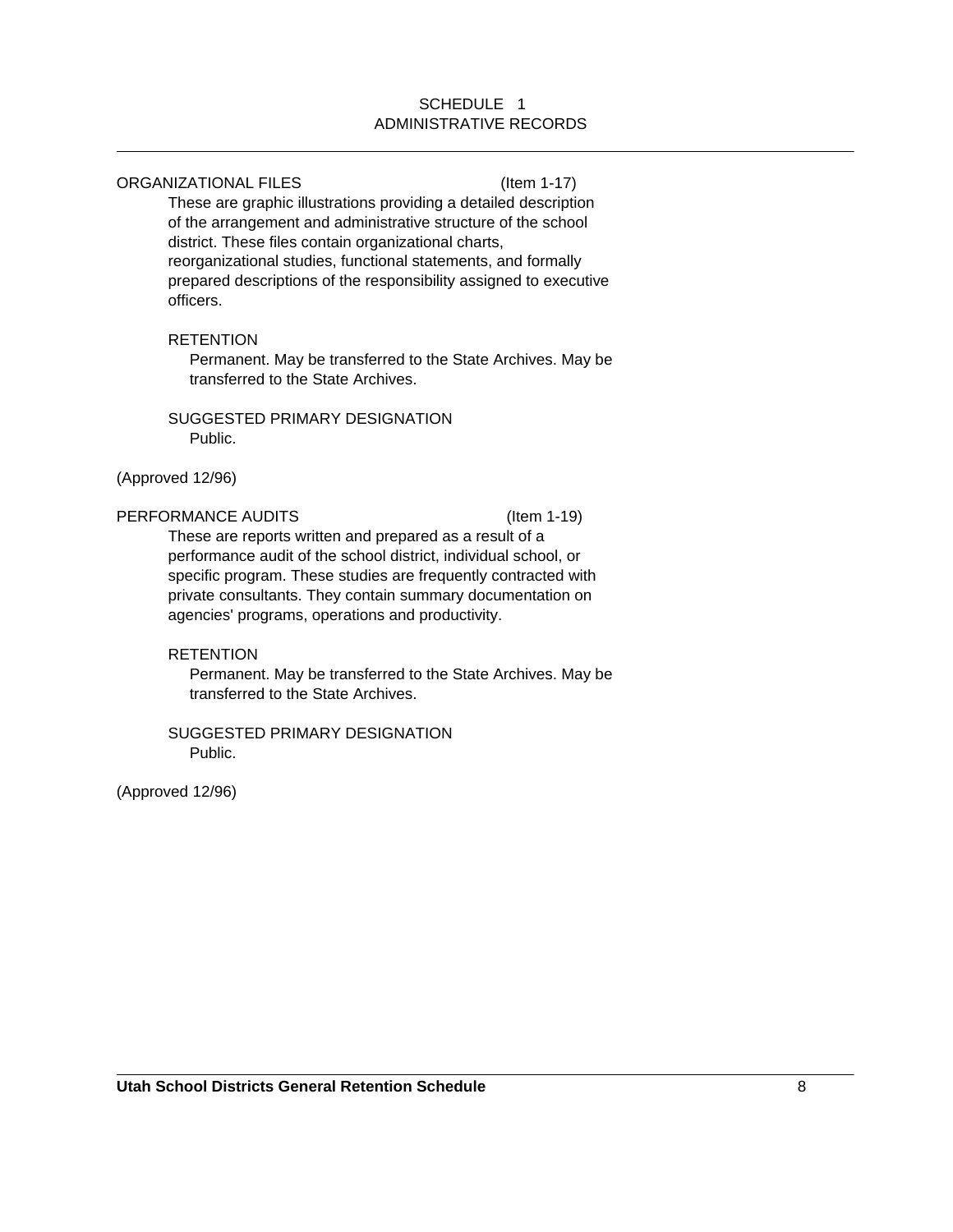#### PENDING FILES (Item 1-18)

 These are records arranged in chronological order as a reminder that an action is required on a given date or that a reply to action is expected, and if not received, should be traced on a given date.

#### **RETENTION**

 Retain until reply received or action taken and then incorporate with official files.

#### SUGGESTED PRIMARY DESIGNATION Public.

(Approved 12/96)

#### POLICY AND PROGRAM CORRESPONDENCE (Item 1-6)

 These records are business-related correspondence that provide unique information about agency functions, policies, procedures, or programs. The records document material discussions and decisions made regarding all agency interests, and may originate on paper, electronic mail, or other media. This correspondence is filed separately from program and project case files.

#### RETENTION

 Permanent. May be transferred to the State Archives. May be transferred to the State Archives.

#### SUGGESTED PRIMARY DESIGNATION Public.

(Approved 02/05)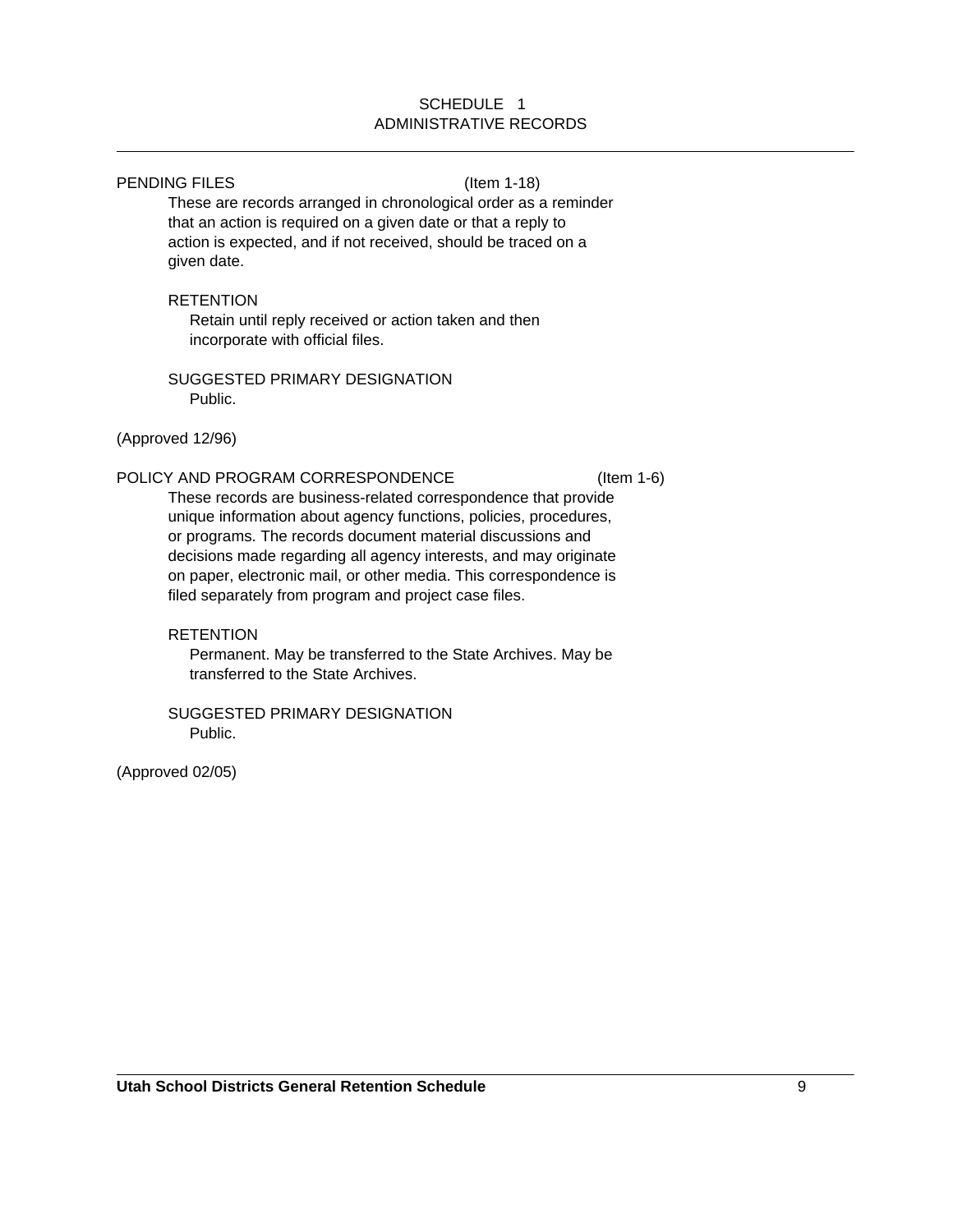| POLICIES AND PROCEDURE MANUALS<br>(Item 1-20)<br>These manuals document policies and procedures adopted by the<br>district, department, or school. They establish rules,<br>guidelines, and processes for conducting operations within the<br>district. They include the actual policies and procedures,<br>approval date, organizational charts, and approval signature of<br>school board and/or superintendent. |
|--------------------------------------------------------------------------------------------------------------------------------------------------------------------------------------------------------------------------------------------------------------------------------------------------------------------------------------------------------------------------------------------------------------------|
| <b>RETENTION</b><br>Record copy:<br>Permanent. May be transferred to the<br>State Archives.<br>Duplicate copies: Retain until superseded and then destroy.                                                                                                                                                                                                                                                         |
| SUGGESTED PRIMARY DESIGNATION<br>Public.                                                                                                                                                                                                                                                                                                                                                                           |
| SUGGESTED SECONDARY DESIGNATION<br>UCA 63G-2-305 (10) and UCA 63G-2-305 (11)<br>Protected:<br>(2008)                                                                                                                                                                                                                                                                                                               |
| (Approved 12/96)                                                                                                                                                                                                                                                                                                                                                                                                   |
| POLICY AND PROCEDURE CASE FILES<br>(Item 1-21)<br>These files contain records related to the issuance of policies<br>and procedures and document their formulation. Includes narrative<br>or statistical reports and studies regarding district or office<br>operations, and related correspondence.                                                                                                               |
| <b>RETENTION</b><br>2 years after being superseded and then destroy.                                                                                                                                                                                                                                                                                                                                               |
| SUGGESTED PRIMARY DESIGNATION<br>Public.                                                                                                                                                                                                                                                                                                                                                                           |
| (Approved 12/96)                                                                                                                                                                                                                                                                                                                                                                                                   |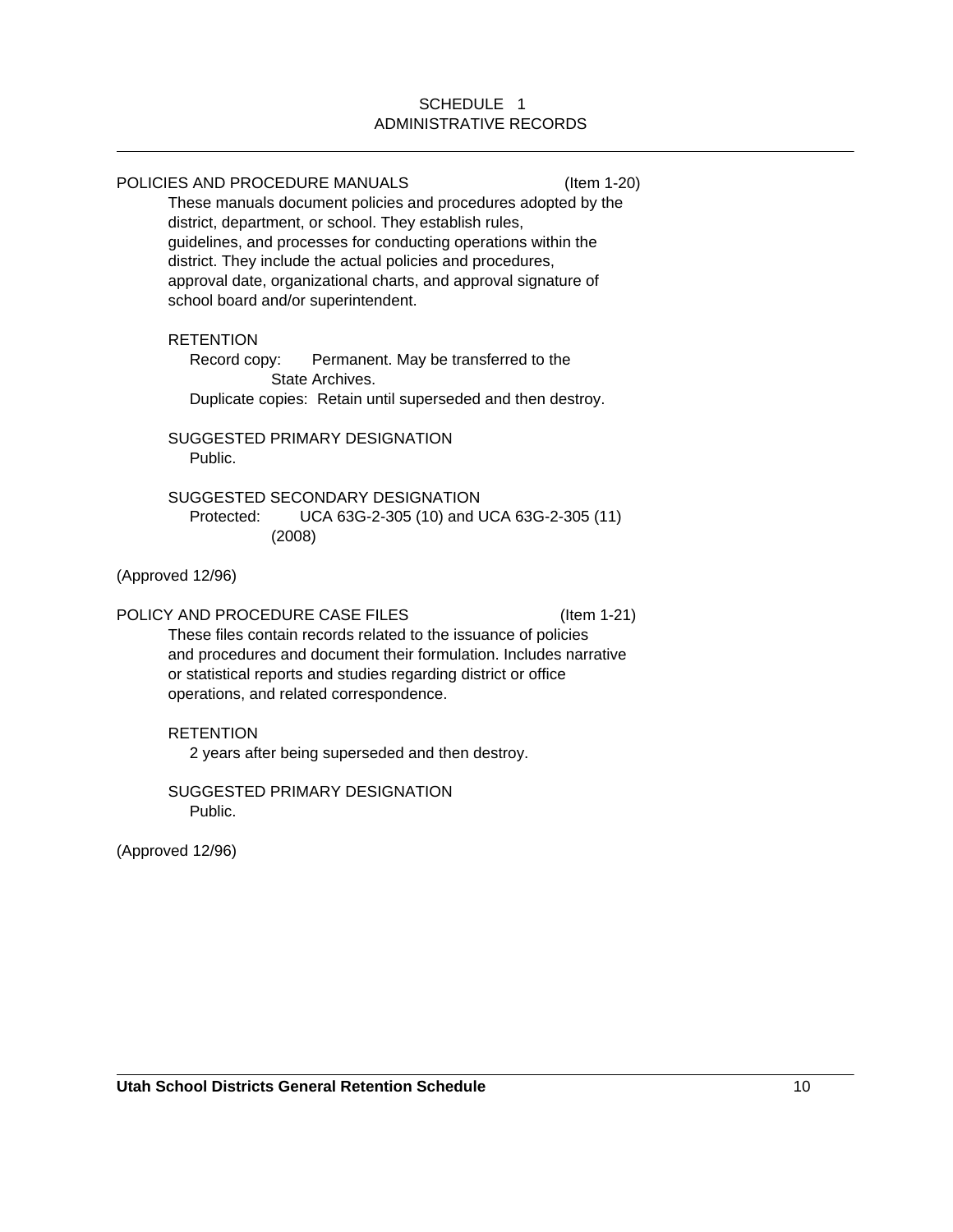PRESS RELEASE FILES (Item 1-22) These files contain a copy of each officially prepared statement or announcement issued for distribution to the news media. A press release may be a textual record or a non-textual record such as a film or video sound recording.

### **RETENTION**

 Record copy: Permanent. May be transferred to the State Archives. Duplicate copies: Retain for 1 month or until administrative need ends and then destroy.

 SUGGESTED PRIMARY DESIGNATION Public.

(Approved 12/96)

# PROJECT CONTROL FILES (Item 1-23)

 These files contain memoranda, preliminary reports, and other records documenting assignments and the progress of projects. These files do not contain the final reports.

RETENTION

2 years after project closed and then destroy.

#### SUGGESTED PRIMARY DESIGNATION Public.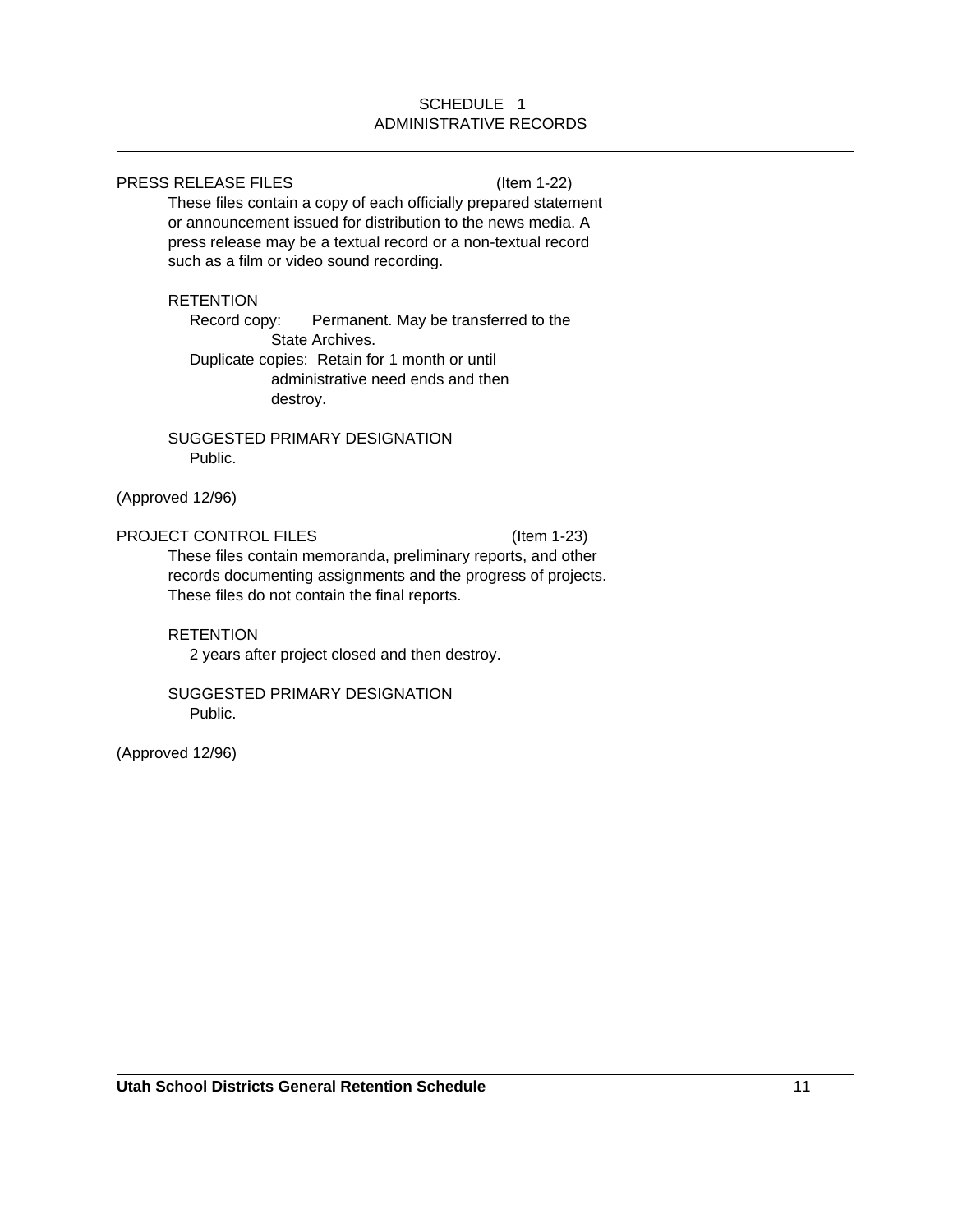#### PUBLICATIONS (Item 1-24)

 These are pamphlets, leaflets, studies, proposals and similar material printed by or for the school district or any of its departments, programs or schools, and made available to the public, or the last manuscript report if not published.

#### **RETENTION**

 Record copy: Permanent. A copy should be transferred to the State Archives.

 Duplicate copies: Retain until administrative need ends and then destroy.

 SUGGESTED PRIMARY DESIGNATION Public.

(Approved 12/96)

#### READING OR CHRONOLOGICAL FILES (Item 1-25)

 These are duplicate copies of all or selected correspondence sent or received. They are used solely as a reading file for the convenience of office personnel.

## **RETENTION**

 1 year or until administrative need ends whichever is sooner and then destroy.

#### SUGGESTED PRIMARY DESIGNATION Public.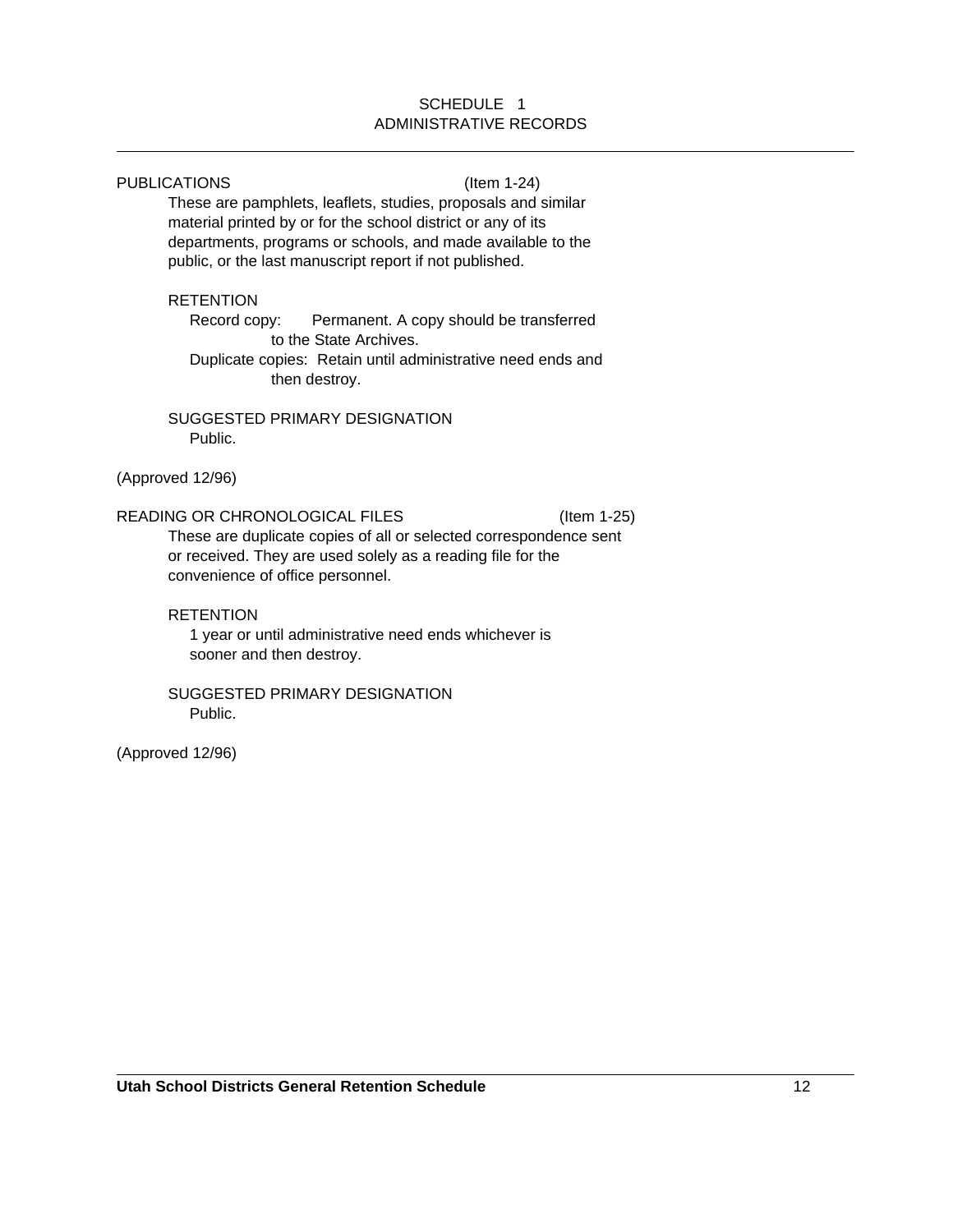#### RECORDS TRANSFER SHEETS (Item 1-26)

 These are the listings of school district records transferred to the State or school district records centers. The information may include records series number, agency name and address, records officer's name and signature, chief administrative officer's name, record series title and inclusive dates, classification information, accession number, agency box number, description of box contents, and records center box location.

#### **RETENTION**

5 years after records are destroyed and then destroy.

 SUGGESTED PRIMARY DESIGNATION Public.

(Approved 12/96)

#### ROUTINE CONTROL RECORDS (Item 1-27)

 These records are used to control work flow and to record routine actions. Includes job control records, status cards, routing slips, work processing sheets, correspondence forms, and receipts for records charged-out.

#### **RETENTION**

 Retain until no longer needed for operational purposes and then destroy.

#### SUGGESTED PRIMARY DESIGNATION Public.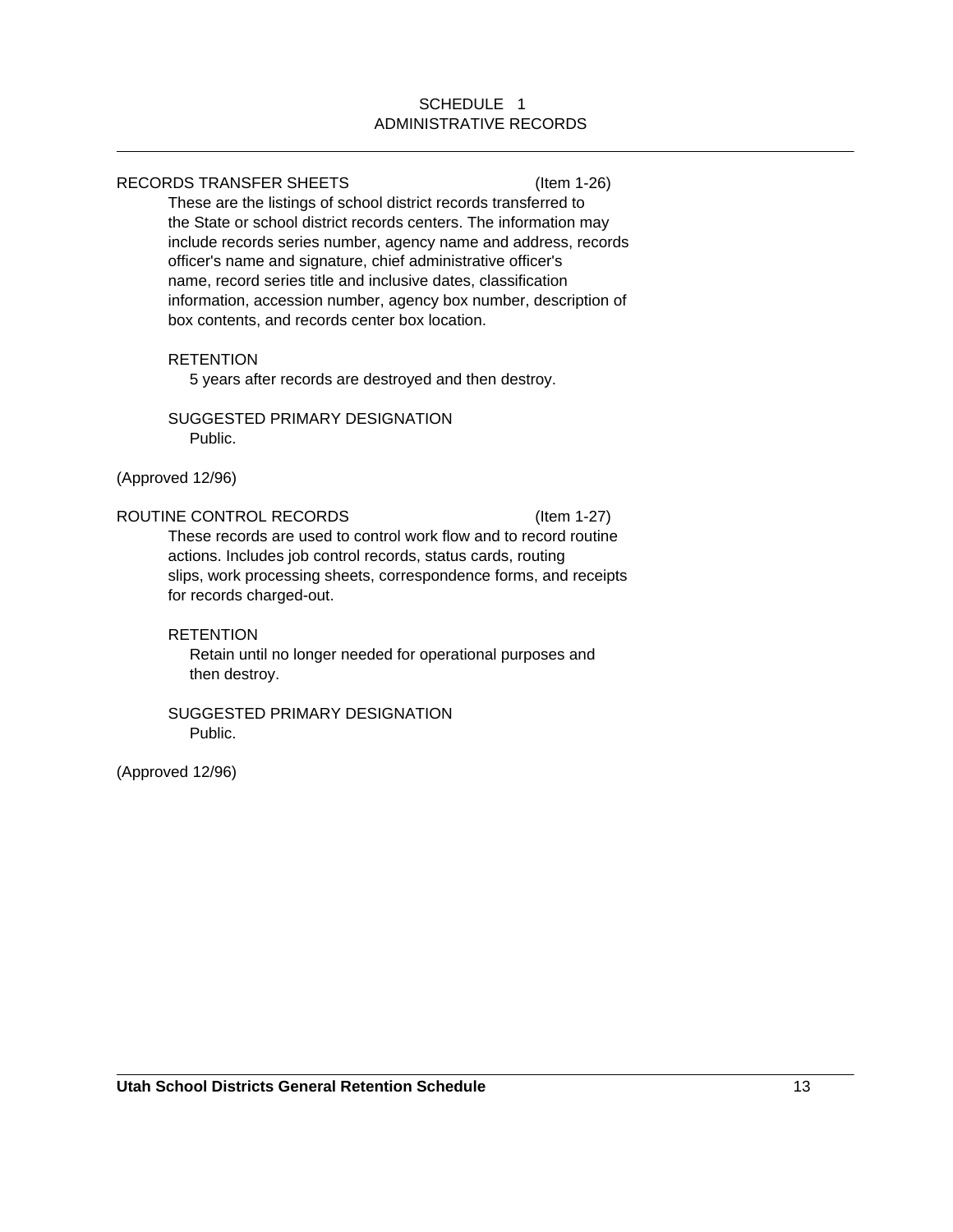#### SCHOOL DISTRICT HISTORIES (Item 1-28)

 These are published or unpublished histories of the district and/or individual school, written or financed by the school district. They may include title, author, date written, and the historical narrative.

#### **RETENTION**

 Permanent. May be transferred to the State Archives. May be transferred to the State Archives.

#### SUGGESTED PRIMARY DESIGNATION Public.

(Approved 12/96)

#### SYSTEM STUDIES AND REPORTS (Item 1-29)

 These are various reports and studies undertaken by or for school districts. They include program analyses, project studies, and final reports.

#### **RETENTION**

4 years or until administrative need ends and then destroy.

#### SUGGESTED PRIMARY DESIGNATION Public.

(Approved 12/96)

#### TECHNICAL REFERENCE FILES (Item 1-30)

 These files contain copies of documents retained strictly for reference and informational purposes which are not part of the official files. Include copies of reports, studies, special compilations of data, drawings, periodicals, books, clippings, brochures, catalogs, and vendor price lists.

#### **RETENTION**

 Retain until annual review and destroy materials no longer needed for reference.

 SUGGESTED PRIMARY DESIGNATION Public.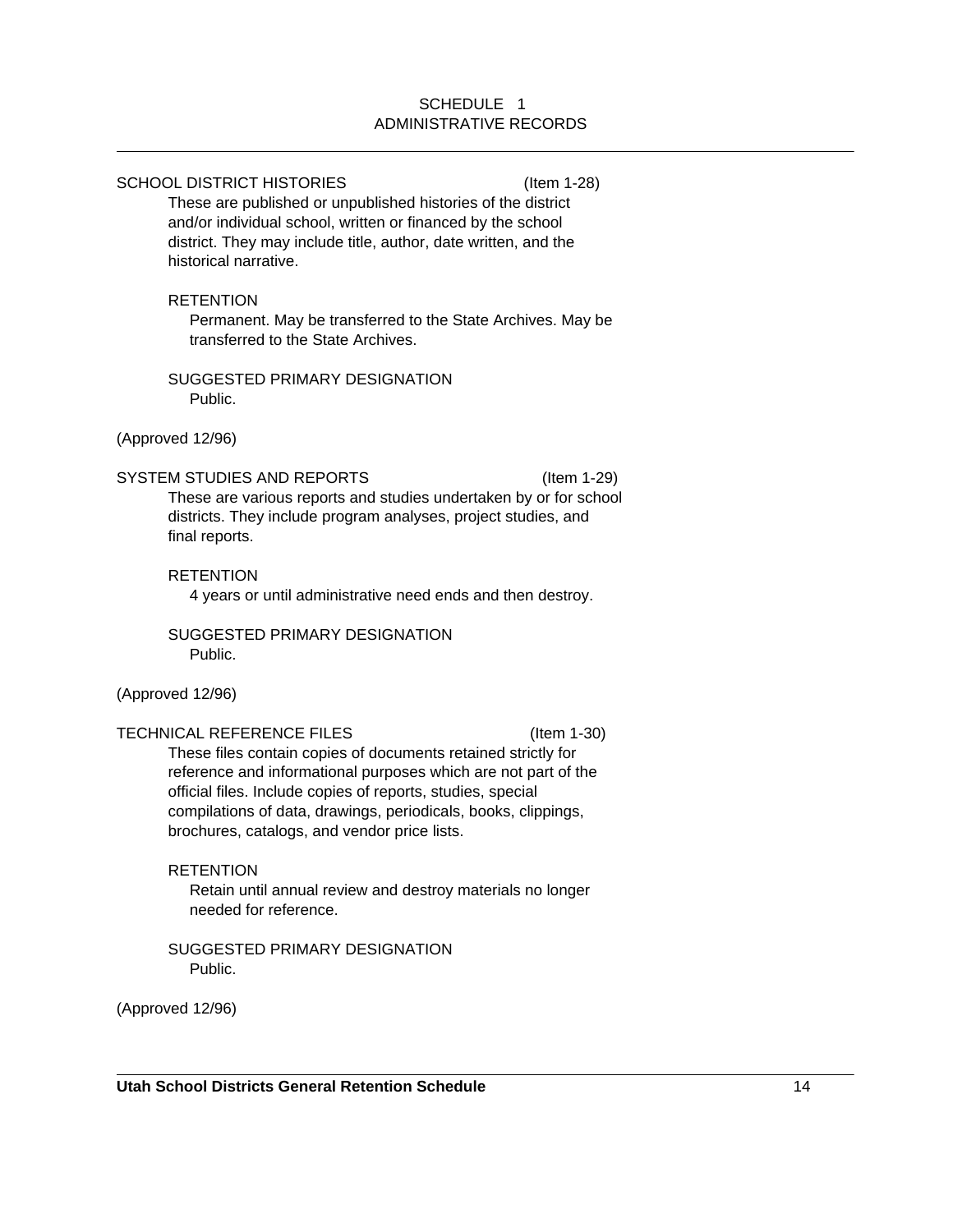TELEPHONE MESSAGE REGISTERS (Item 1-31) These registers compile all the daily telephone messages taken by a school district office. They also include logs and similar records. RETENTION 6 months and then destroy. SUGGESTED PRIMARY DESIGNATION Public. (Approved 12/96) TELEPHONE MESSAGES (Item 1-32) These are the actual incoming telephone messages received by the school district. They normally include date, time, names of person receiving and leaving message, and action request (e.g., return call, etc). **RETENTION**  1 week and then destroy. SUGGESTED PRIMARY DESIGNATION Public. (Approved 12/96) TRANSITORY CORRESPONDENCE (Item 1-1) Business-related correspondence that is routine or transitory in nature and does not offer unique information about agency functions or programs. These records include acknowledgment files and most day-to-day office and housekeeping correspondence. These records may originate on paper, electronic mail, or other media. This correspondence is filed separately from program and project case files. **RETENTION**  Retain until administrative need ends and then destroy. SUGGESTED PRIMARY DESIGNATION Public.

(Approved 02/05)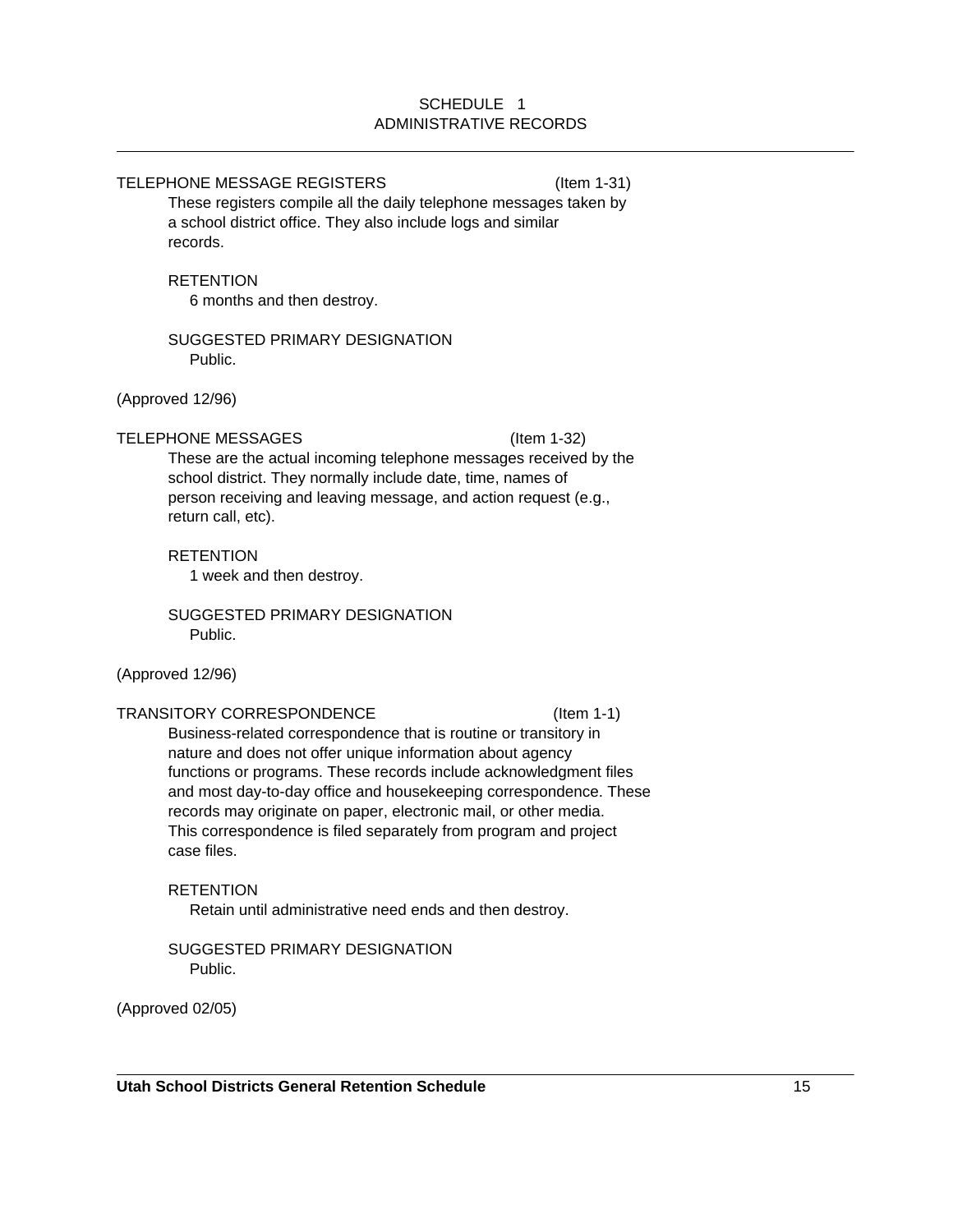# UNSUCCESSFUL GRANT APPLICATIONS (Item 1-33) These files document the rejection or withdrawal of grant

 applications. They include memoranda, correspondence, and other records relating to the decision to reject the grant proposal. (Successful grants are filed individually by grant program).

# **RETENTION**

3 years after rejection or withdrawal and then destroy.

## SUGGESTED PRIMARY DESIGNATION Public.

(Approved 12/96)

# WORKING CASE FILES (Item 1-34)

 These are project background records, such as studies, analyses, notes, drafts, and interim reports.

# RETENTION

5 years after project completion and then destroy.

# SUGGESTED PRIMARY DESIGNATION Public.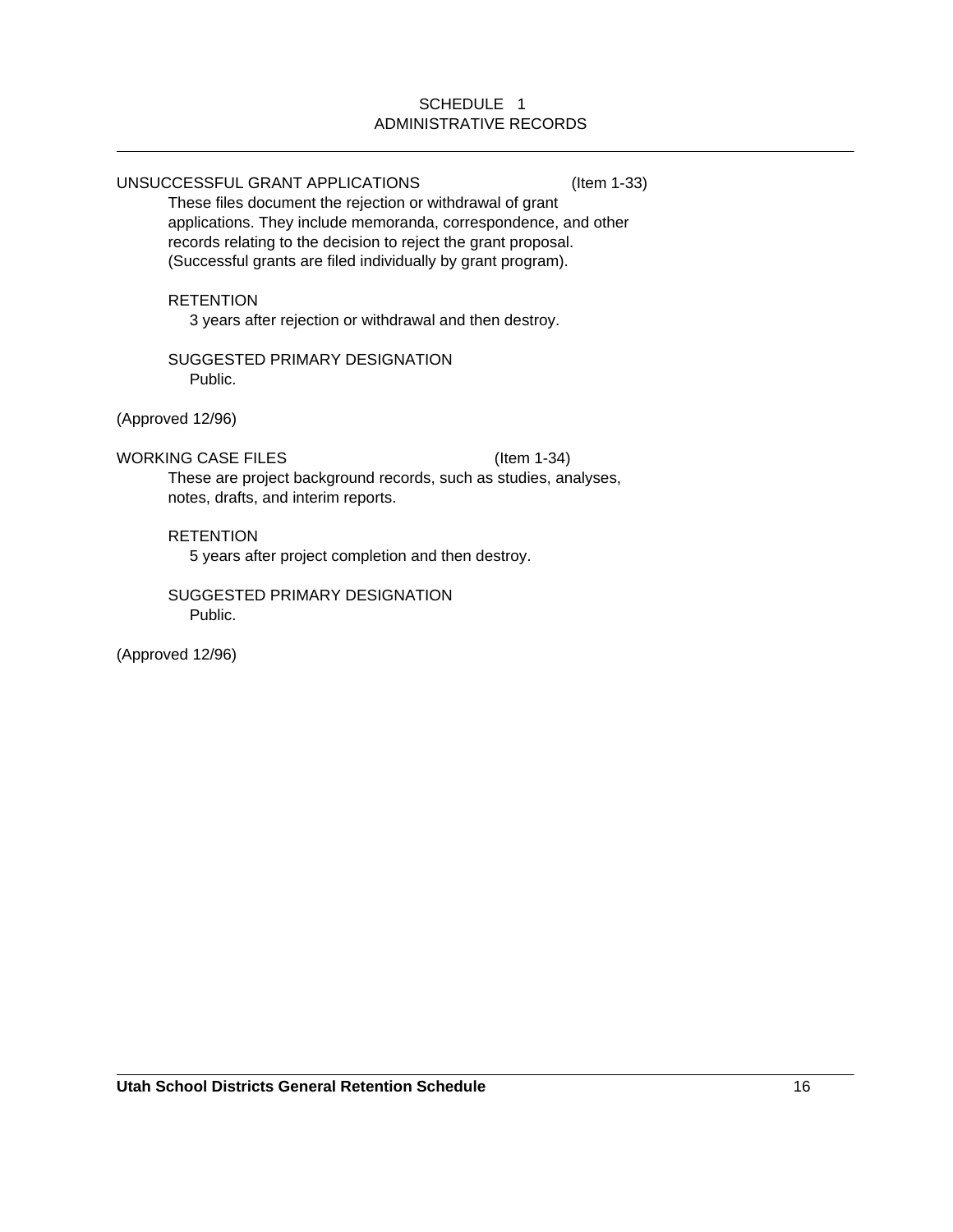# SCHEDULE 2 BONDS AND BONDING RECORDS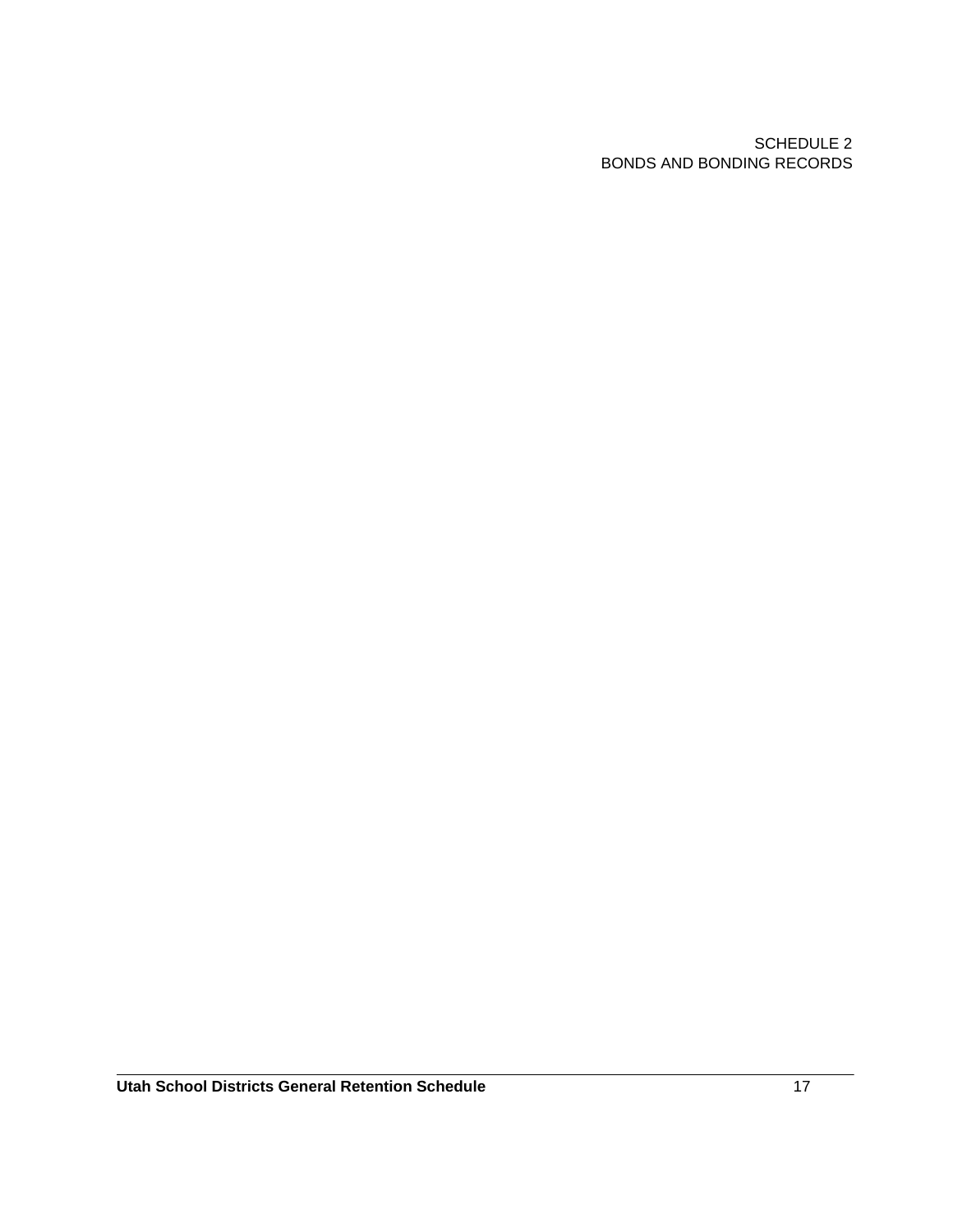# SCHEDULE 2 BONDS AND BONDING RECORDS

| <b>BOND REGISTRATION FILES</b><br>(Item 2-4)<br>These are the issuing agent's copies of bond registration stubs.                                                                                                                                                                                                                             |
|----------------------------------------------------------------------------------------------------------------------------------------------------------------------------------------------------------------------------------------------------------------------------------------------------------------------------------------------|
| <b>RETENTION</b><br>3 years after expiration of bonds and then destroy.                                                                                                                                                                                                                                                                      |
| SUGGESTED PRIMARY DESIGNATION<br>Public.                                                                                                                                                                                                                                                                                                     |
| (Approved 12/96)                                                                                                                                                                                                                                                                                                                             |
| <b>BOND ISSUE FILES</b><br>$($ ltem 2-1 $)$<br>These files document the implementation of significant school<br>district bonds. These files include authorizations supporting<br>financial data, contracts or sales agreements, destruction<br>certificates, and sample copies of bonds sold as evidence of<br>school district indebtedness. |
| <b>RETENTION</b><br>10 years after expiration of bond and then destroy.                                                                                                                                                                                                                                                                      |
| SUGGESTED PRIMARY DESIGNATION<br>Public.                                                                                                                                                                                                                                                                                                     |
| (Approved 12/96)                                                                                                                                                                                                                                                                                                                             |
| <b>BOND REDEMPTION AND DESTRUCTION CERTIFICATES</b><br>(Item 2-2)<br>These are certificates sent to the school district by the paying<br>agent which track pay and destruction of bond coupons.                                                                                                                                              |
| <b>RETENTION</b><br>3 years after expiration of bonds and then destroy.                                                                                                                                                                                                                                                                      |
| SUGGESTED PRIMARY DESIGNATION<br>Public.                                                                                                                                                                                                                                                                                                     |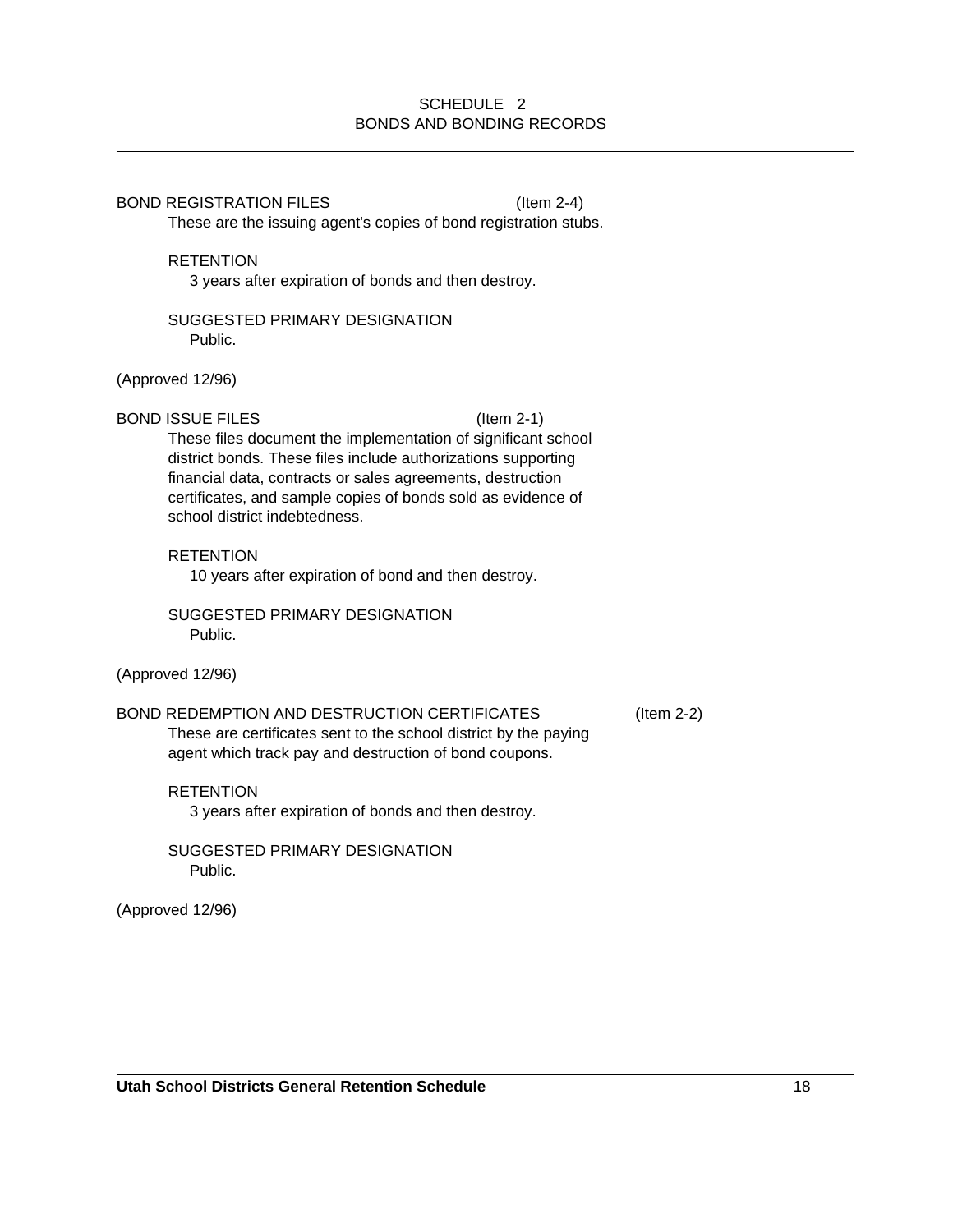# SCHEDULE 2 BONDS AND BONDING RECORDS

| BONDS, NOTES AND COUPONS PAID FILES<br>$($ ltem 2-5 $)$<br>These are the actual bonds and coupons redeemed throughout the<br>lifetime of the bond. Many school districts no longer receive<br>copies.                                                                                                                                                                                                                                         |
|-----------------------------------------------------------------------------------------------------------------------------------------------------------------------------------------------------------------------------------------------------------------------------------------------------------------------------------------------------------------------------------------------------------------------------------------------|
| <b>RETENTION</b><br>1 year and then destroy.                                                                                                                                                                                                                                                                                                                                                                                                  |
| SUGGESTED PRIMARY DESIGNATION<br>Public.                                                                                                                                                                                                                                                                                                                                                                                                      |
| (Approved 12/96)                                                                                                                                                                                                                                                                                                                                                                                                                              |
| <b>GENERAL OBLIGATION BONDS</b><br>$($ ltem 2-6 $)$<br>These issued bonds may be payable from any financial resources of<br>the school district. They constitute a full general obligation of<br>the school district for the prompt and punctual payment of<br>principal and interest. The revenue derived from the sale of<br>bonds shall be applied only to the purpose specified in the order<br>of the school board (UCA 17-17-1 (1995)). |
| <b>RETENTION</b><br>3 years after being paid or cancelled and then destroy.                                                                                                                                                                                                                                                                                                                                                                   |
| SUGGESTED PRIMARY DESIGNATION<br>Public.                                                                                                                                                                                                                                                                                                                                                                                                      |
| (Approved 12/96)                                                                                                                                                                                                                                                                                                                                                                                                                              |
| <b>TAX ANTICIPATION NOTES</b><br>$($ ltem 2-7 $)$<br>These notes document the borrowing of money by local school<br>boards in anticipation "of the collection of taxes or other<br>revenue of the school district as long as it complies with the<br>Utah Municipal Bond Act" (UCA 53A-18-101 (1995).                                                                                                                                         |
| <b>RETENTION</b><br>1 year and then destroy.                                                                                                                                                                                                                                                                                                                                                                                                  |
| SUGGESTED PRIMARY DESIGNATION<br>Public.                                                                                                                                                                                                                                                                                                                                                                                                      |
| (Approved 12/96)                                                                                                                                                                                                                                                                                                                                                                                                                              |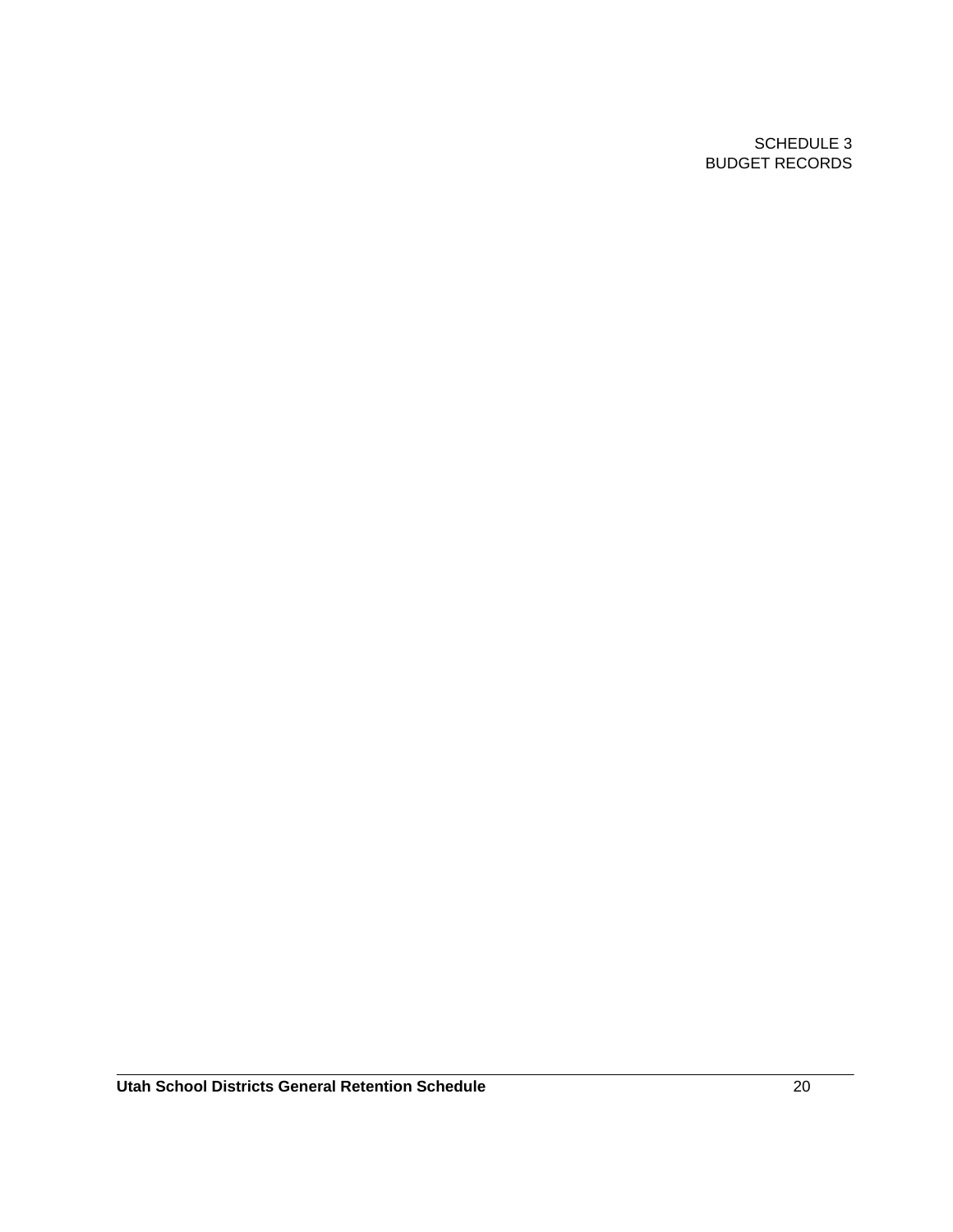ADOPTED ANNUAL BUDGET (Item 3-1)

 The tentative budget is prepared by the superintendent and filed with the school board prior to June 1. "Prior to June 22 of each year, each local school board shall adopt a budget and make appropriations for the next fiscal year" (UCA 53A-19-102 (1995). According to UCA 53A-19-101(1995), "the budget and its supporting documents are required to include: the revenues and expenditures of the current fiscal year, estimate of revenues for the succeeding fiscal based upon the lowest tax levy that will raise the required revenue, using the current year's taxable value as the basis for this calculation; and a detailed estimate of the essential expenditures for the purposes for the succeeding fiscal year." The school board is required to file a copy of the adopted budget with the state auditor and the State Board of Education.

RETENTION

10 years and then destroy.

 SUGGESTED PRIMARY DESIGNATION Public.

(Approved 12/96)

#### BUDGET APPORTIONMENT RECORDS (Item 3-2)

 These are apportionment and reapportionment schedules which propose quarterly obligations under each authorized appropriation.

## **RETENTION**

5 years after close of the fiscal year and then destroy.

#### SUGGESTED PRIMARY DESIGNATION Public.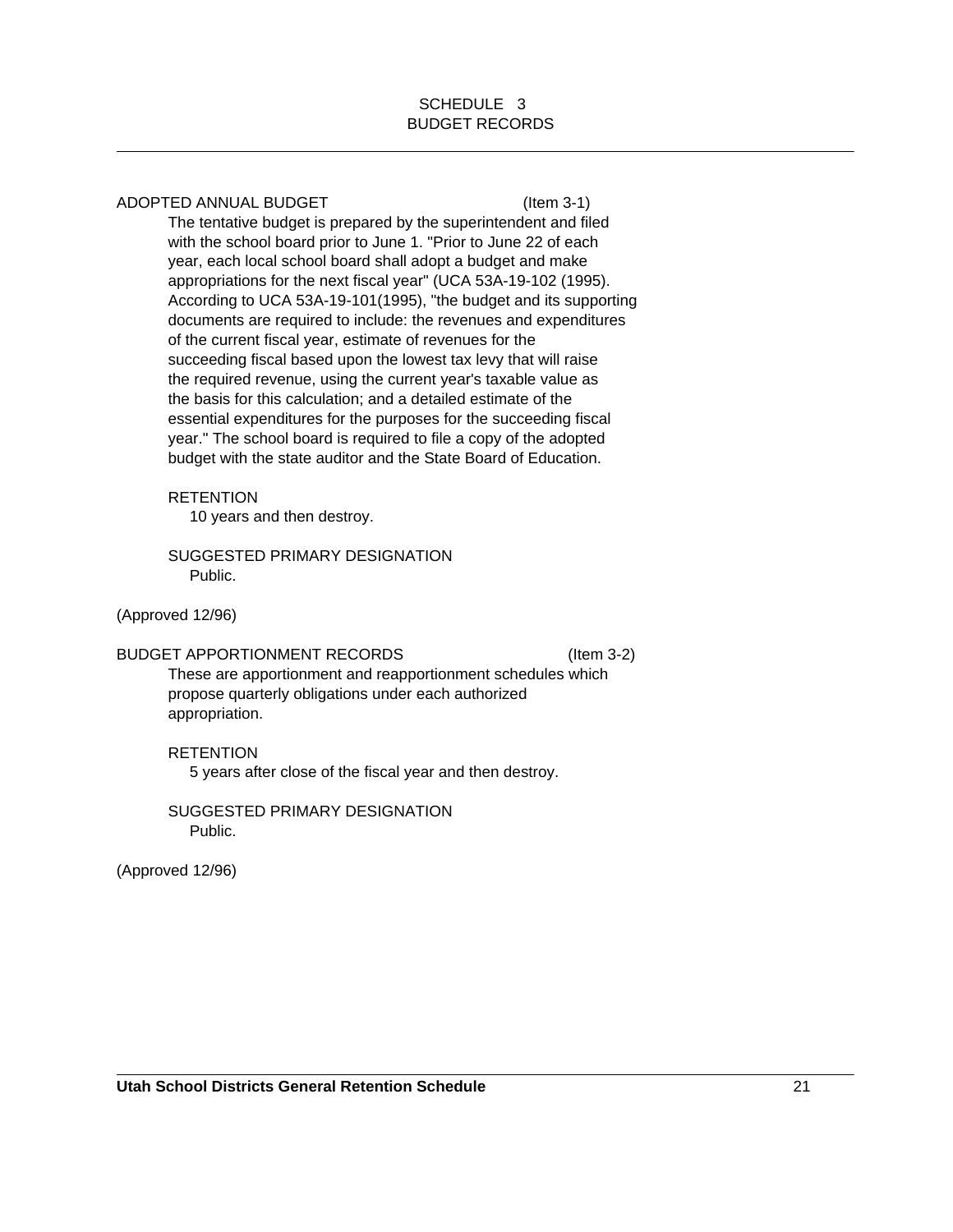# BUDGET WORKING FILES (Item 3-5) These files contain working papers used to assist in the preparation of district's budgets and to justify budget requests presented to the school board. Includes departmental budget requests, work-up sheets, cost estimates, and rough data accumulated in the preparation of annual budget estimates, related correspondence, and documentation for approval of final budget. **RETENTION**  1 year after the close of the calendar year covered by the budget and then destroy. SUGGESTED PRIMARY DESIGNATION Public. SUGGESTED SECONDARY DESIGNATION Private: UCA 63G-2-302(1)(f) (2008) (Approved 12/96) BUDGET BACKGROUND RECORDS (Item 3-3) These are copies of budget estimates and justifications prepared or consolidated in formally organized budget proposals. Included are appropriation sheets, narrative statements, and related schedules and data. **RETENTION**

2 years and then destroy.

 SUGGESTED PRIMARY DESIGNATION Public.

 SUGGESTED SECONDARY DESIGNATION Private: UCA 63G-2-302(1)(f) (2008)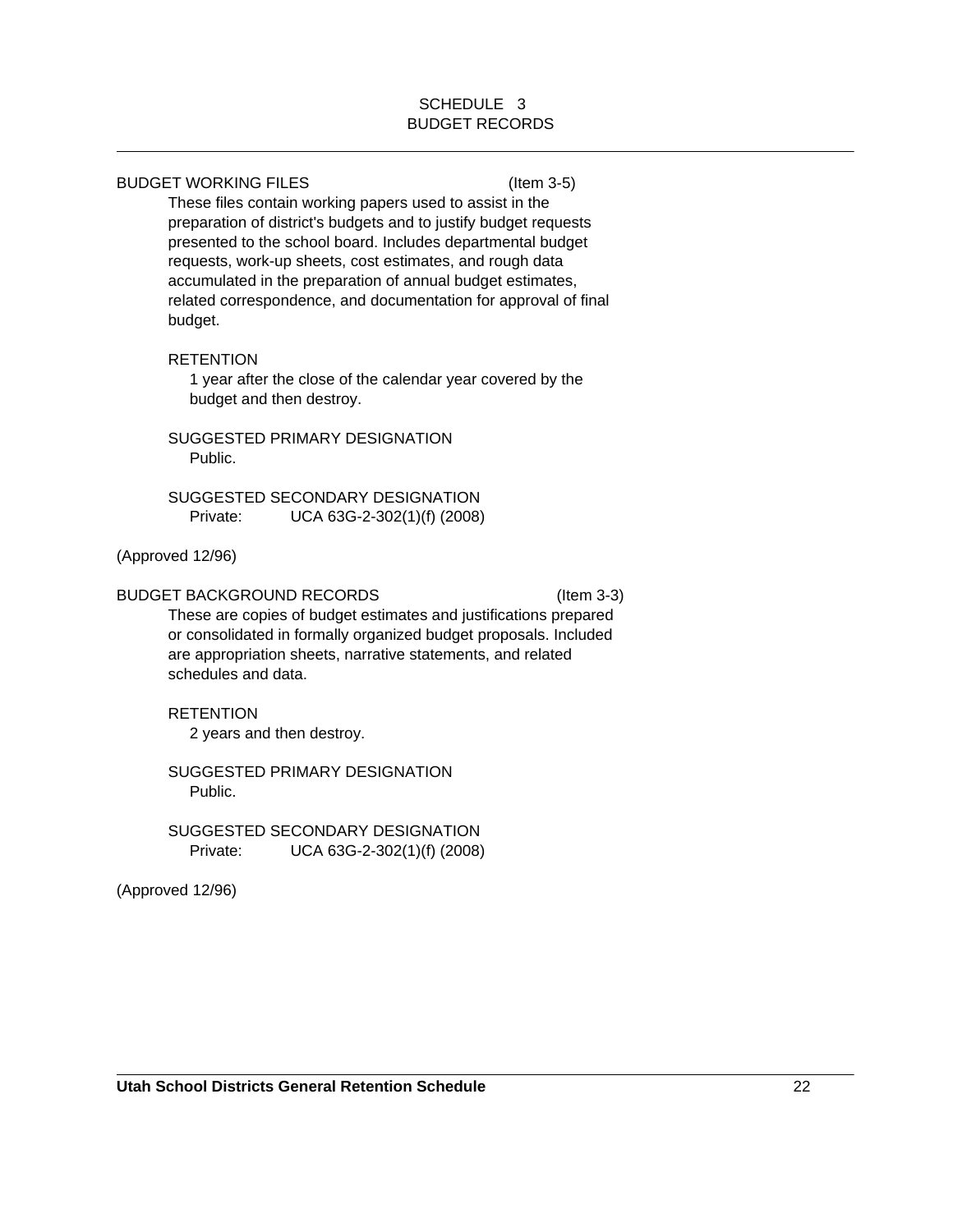# BUDGET INFORMATION FILES (Item 3-4)

 These files document the adoption of the district's annual budget. Includes recommended budget, tape recordings of public hearings associated with finalizing budget, and all related correspondence. Files may also contain budget amendments and any other actions affecting the budget.

# **RETENTION**

1 year after budget has been adopted and then destroy.

# SUGGESTED PRIMARY DESIGNATION Public.

(Approved 12/96)

# MONTHLY BUDGET REPORTS (Item 3-6)

 This monthly budget report is prepared by the business administrator for the school board in accordance with UCA 53A-19-108 (1995). The report includes amounts of all budget appropriations, disbursements from the appropriation, and percentage of disbursement, and reporting date. The report usually becomes part of the School Board Minutes.

# RETENTION

 Record copy: Retain for 1 year after publication of annual report and destroy, if not apart of School Board Minutes. Duplicate copies: Retain for 1 year or until administrative need ends and then destroy.

#### SUGGESTED PRIMARY DESIGNATION Public.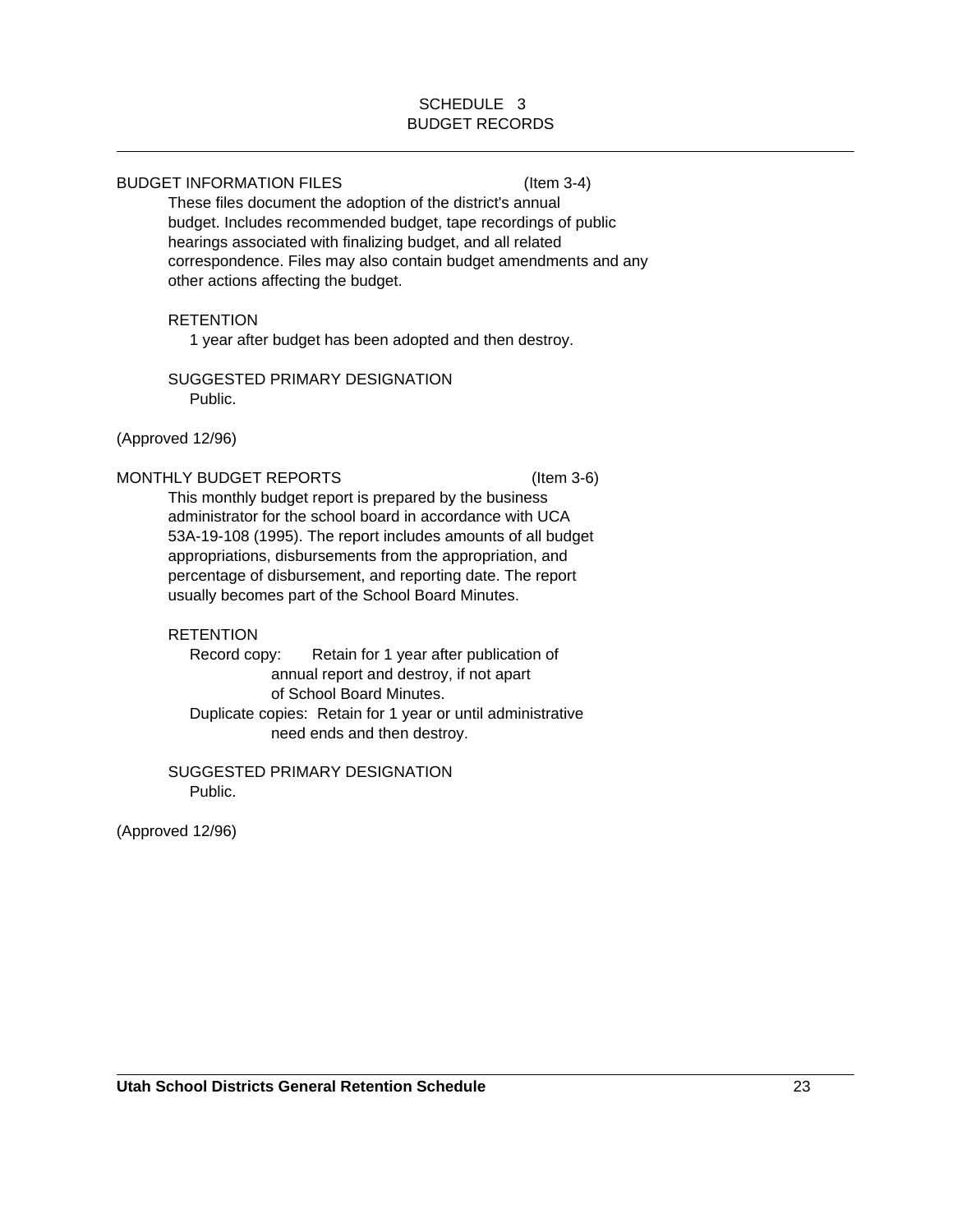#### TAX RATE SUMMARY SHEETS (Item 3-7)

 These report forms are submitted to the county auditor reporting on desired tax levies for property taxes. They include proposed tax rate worksheet, tax rate summary, a certified tax rate worksheet, and a budget affidavit.

#### **RETENTION**

2 years and then destroy.

#### SUGGESTED PRIMARY DESIGNATION Public.

(Approved 12/96)

#### UNIFORM SCHOOL BUDGET REPORT (F-16) (Item 3-8)

 This is the district's annual budget report submitted to the State Office of Education. It is used to create the annual budget on funding levels and expenditures for education in Utah. It includes a summary statement of revenues, expenditures, and changes in unappropriated fund balances, unrestricted grants-in-aid, minimum school programs, uniform school district budget reports broken down by expenditures, revenues, funds, and sources, as well as information concerning property tax.

### RETENTION 5 years and then destroy.

# SUGGESTED PRIMARY DESIGNATION Public.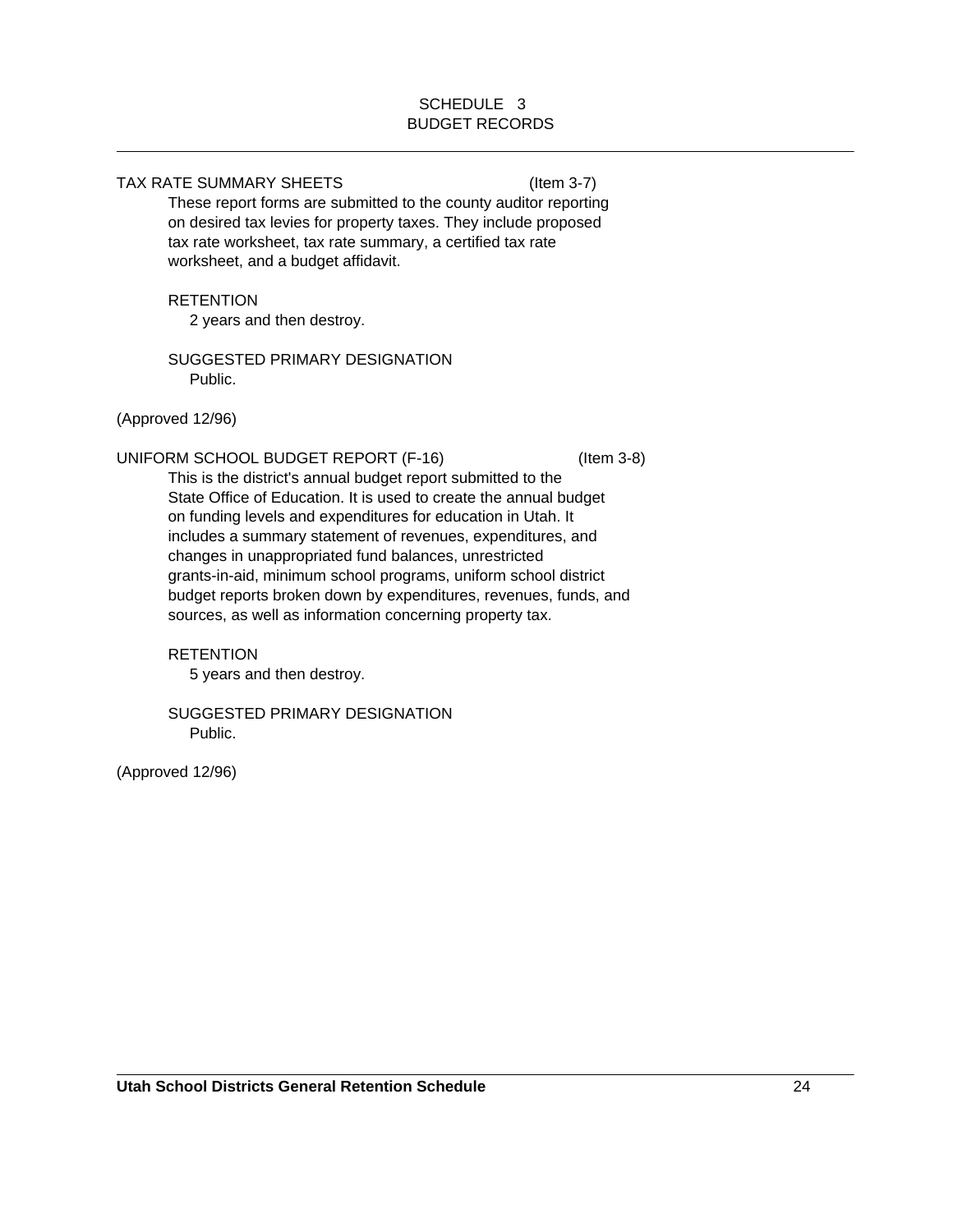# SCHEDULE 4 FIXED ASSET RECORDS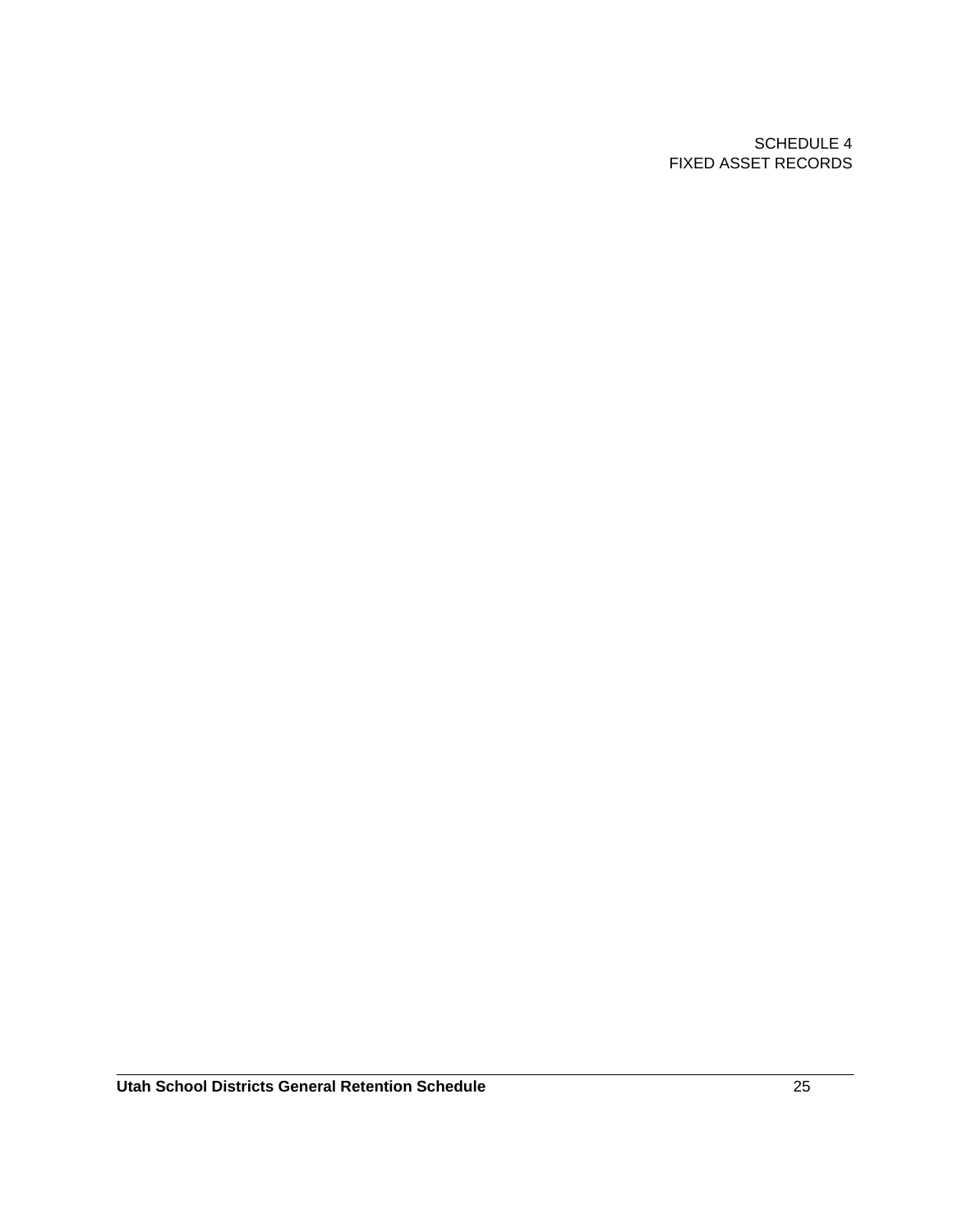# SCHEDULE 4 FIXED ASSET RECORDS

| ANNUAL FIXED ASSET REPORTS<br>These worksheets list totals of all fixed assets, purchases, and<br>dispositions. They are used to create annual reports.                                                                                                                                                                                                    | $($ ltem 4-1 $)$ |
|------------------------------------------------------------------------------------------------------------------------------------------------------------------------------------------------------------------------------------------------------------------------------------------------------------------------------------------------------------|------------------|
| <b>RETENTION</b><br>Retain until updated or superseded and then destroy.                                                                                                                                                                                                                                                                                   |                  |
| SUGGESTED PRIMARY DESIGNATION<br>Public.                                                                                                                                                                                                                                                                                                                   |                  |
| (Approved 12/96)                                                                                                                                                                                                                                                                                                                                           |                  |
| <b>DISPOSITION RECORDS</b><br>These are either forms or records completed by school districts<br>when district property is disposed of either by public auction,<br>competitive bidding, trade, or destruction. Includes date,<br>department name, description of item, value, disposition method,<br>and reason, condition, value and approval signature. | $($ ltem 4-2 $)$ |
| <b>RETENTION</b><br>3 years after disposition of property and then destroy.                                                                                                                                                                                                                                                                                |                  |
| SUGGESTED PRIMARY DESIGNATION<br>Public.                                                                                                                                                                                                                                                                                                                   |                  |
| (Approved 12/96)                                                                                                                                                                                                                                                                                                                                           |                  |
| EQUIPMENT INVENTORIES FILES<br>These files contain the annual inventory of school district<br>equipment, supplies and other items owned or administered by the<br>school district.                                                                                                                                                                         | $($ ltem 4-3 $)$ |
| <b>RETENTION</b><br>1 year after being reconciled with subsequent inventory and<br>then destroy.                                                                                                                                                                                                                                                           |                  |
| SUGGESTED PRIMARY DESIGNATION<br>Public.                                                                                                                                                                                                                                                                                                                   |                  |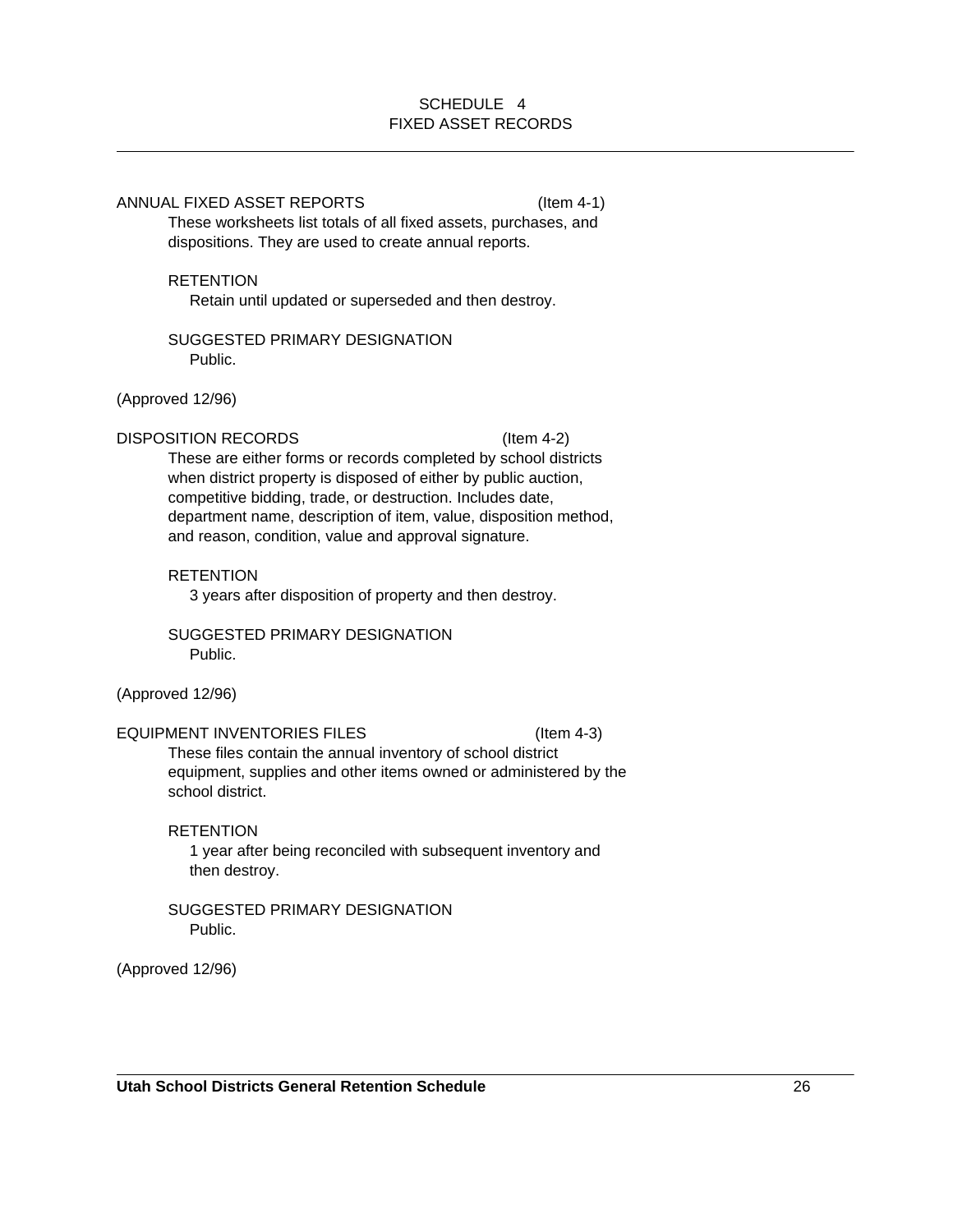# SCHEDULE 4 FIXED ASSET RECORDS

# FIXED ASSET LISTS (Item 4-4) These are listings of all district property (buildings and real estate), vehicles, equipment, and furniture. Includes description, cost, date purchased, location, vendor name, and depreciation. **RETENTION**  3 years after updated or superseded and then destroy. SUGGESTED PRIMARY DESIGNATION Public. (Approved 12/96) SURPLUS PROPERTY CASE FILES (Item 4-5) These files document the sale of surplus school district property. They include invitations, bids, acceptances, lists of materials, evidence of sales, and related correspondence. **RETENTION**  3 years after final payment and destroy. NOTE: Federal surplus property may have separate requirements (See specific grants). SUGGESTED PRIMARY DESIGNATION Public. (Approved 12/96)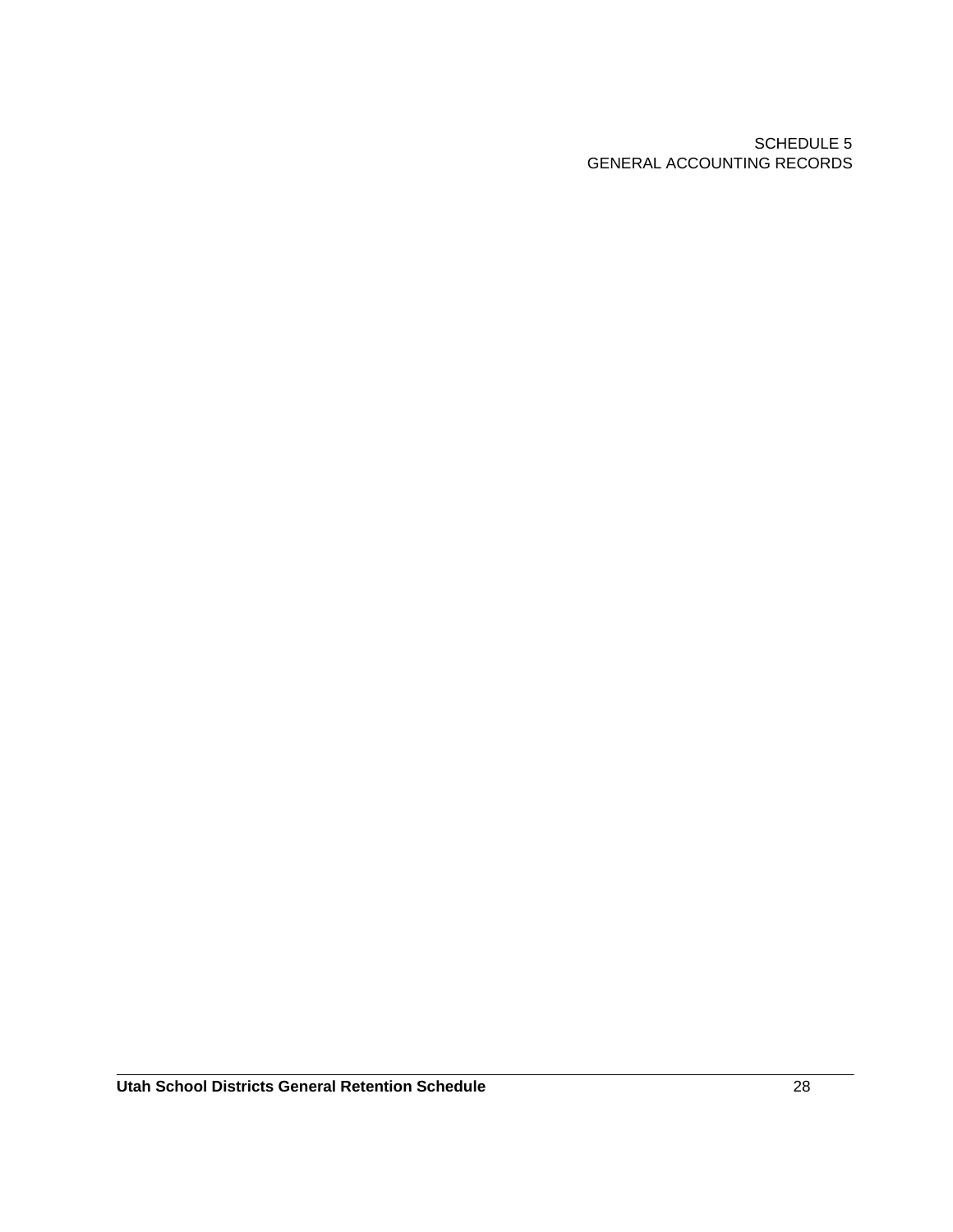**RETENTION**  4 years (UCA 70A-2-725 (1995)) and then destroy. SUGGESTED PRIMARY DESIGNATION Public. (Approved 12/96) ACCOUNTS RECEIVABLE (Item 5-2) These records consist of copies of accounts receivables prepared by school districts to collect amounts owed by vendors, organizations, and citizens having accounts with school district agencies. RETENTION 4 years (UCA 70A-2-725 (1995)) and then destroy. SUGGESTED PRIMARY DESIGNATION Public. (Approved 12/96) ANNUAL FINANCIAL REPORTS (Item 5-3) These are statistical reports on the financial affairs of the entire school district or a specific department. These reports usually include a statement on the value of all school district owned property, and an accounting of all income and expenditures in relationship to the final budget.

ACCOUNTS PAYABLE (Item 5-1)

computer printouts.

 These records are used to pay school district bills. They include copies of checks, invoices, purchase orders, and receiving reports. May also include correspondence with vendors and

RETENTION

 Permanent. May be transferred to the State Archives. May be transferred to the State Archives.

 SUGGESTED PRIMARY DESIGNATION Public.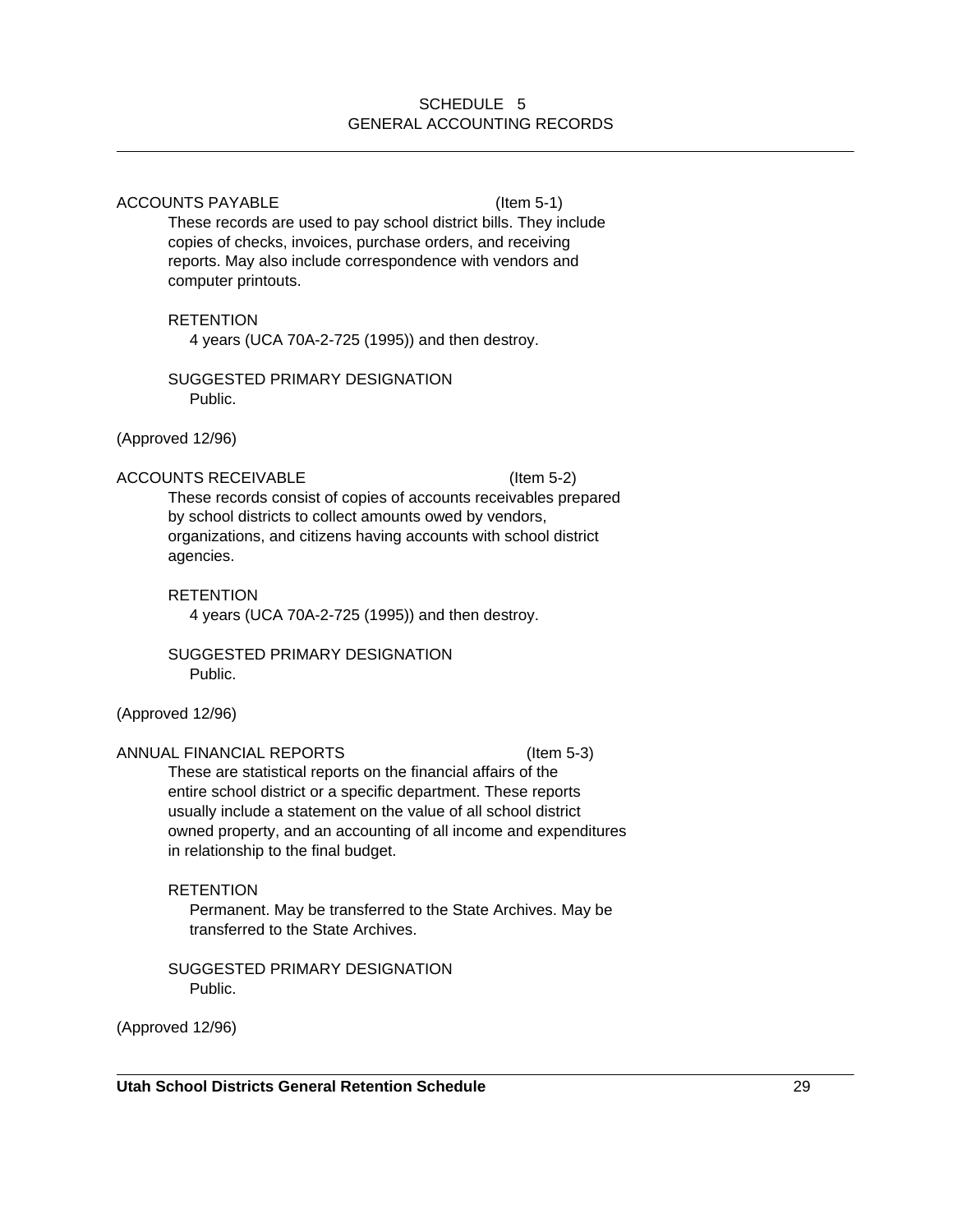#### ANNUAL FINANCIAL REPORT (F-4) (Item 5-34)

 This is the annual financial and program report for the previous fiscal year which is submitted to the School Finance and Business Section of the Office of Education in accordance with UCA 53A-3-404 (1995). This report is used to create the Office of Education's annual report and to determine funding allotments to the district.

#### RETENTION

5 years and then destroy.

#### SUGGESTED PRIMARY DESIGNATION Public.

(Approved 12/96)

#### AUDIT REPORTS (Item 5-4)

 These are reports prepared by external auditors examining and verifying the school district's financial activities for the year. "The audit required for any fiscal year shall be completed within six calendar months after the close of the fiscal year" (UCA 51-2-2 (1995)). The audit is required to include "the financial statements; the auditor's opinion on the financial statements; a statement by the auditor expressing positive assurance of compliance with state fiscal laws identified by the state auditor; a copy of the auditor's letter to management that identified any material weaknesses in internal controls discovered by the auditor and other financial issues related to the expenditure of funds received from federal, state, or local governments to be considered by management; and management's response to the specific recommendations" (UCA 51-2-3(1) (1995)).

#### **RETENTION**

 Permanent. May be transferred to the State Archives. May be transferred to the State Archives.

 SUGGESTED PRIMARY DESIGNATION Public: UCA 51-2-3(3) (2008).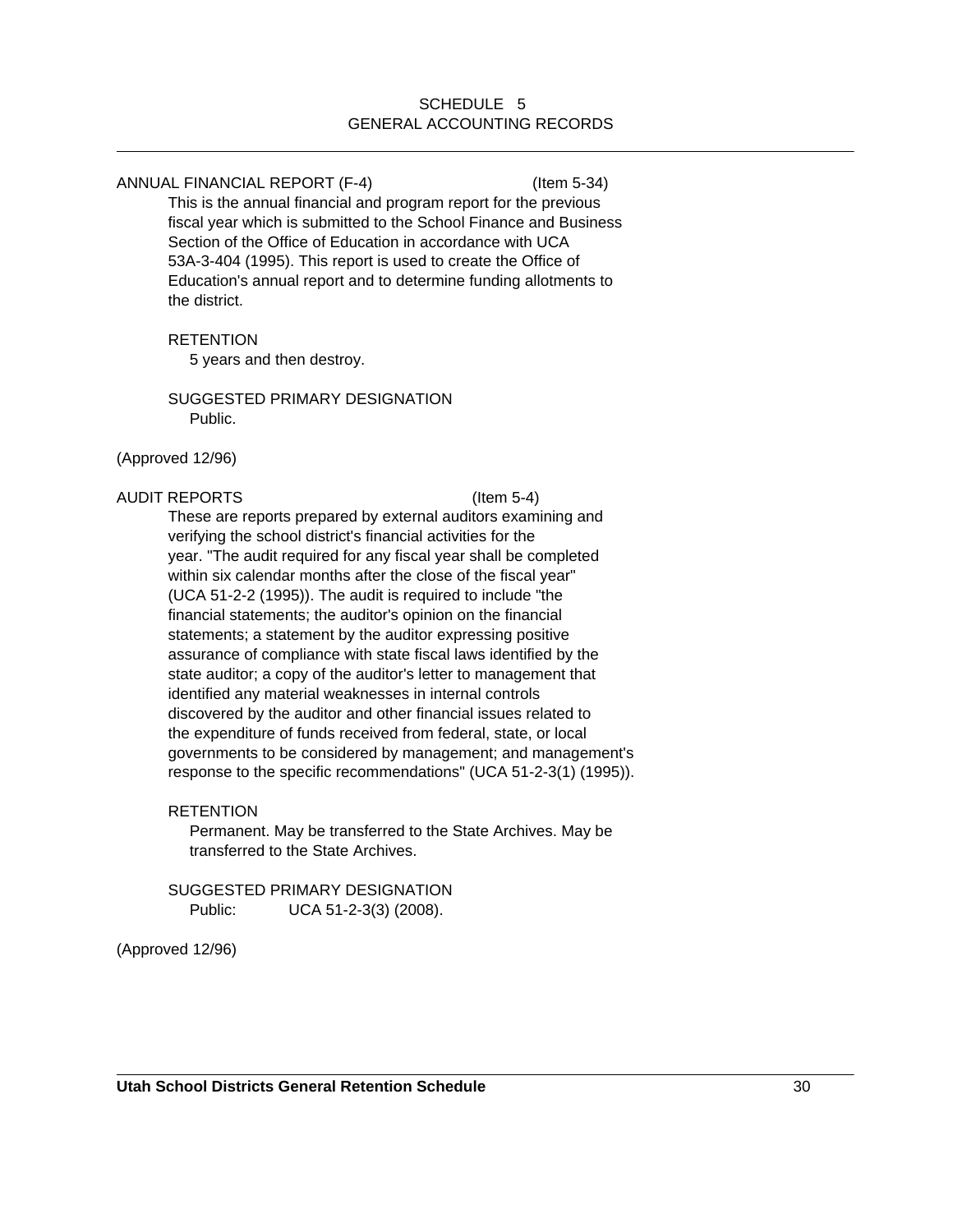BANK DEPOSIT (PASS) BOOKS (Item 5-5) These books record school district savings accounts. They include amounts, description of transaction, date, current balance, name of bank, and account numbers. RETENTION 4 years and then destroy. SUGGESTED PRIMARY DESIGNATION Public. (Approved 12/96) BANK STATEMENTS (Item 5-6) These are monthly statements showing the amount of money on deposit to the credit of the school district showing date, name of bank, total deposit, withdrawals, and cash balance with interest on daily bank balances. **RETENTION**  4 years and then destroy. SUGGESTED PRIMARY DESIGNATION Public. (Approved 12/96) CANCELLED CHECKS (Item 5-30) These are the actual checks cut from a warrant request. Checks are drawn upon a bank ordering payment of the stated sums from accounts previously deposited upon which satisfaction has been made. **RETENTION**  7 years and then destroy. SUGGESTED PRIMARY DESIGNATION Public. (Approved 12/96)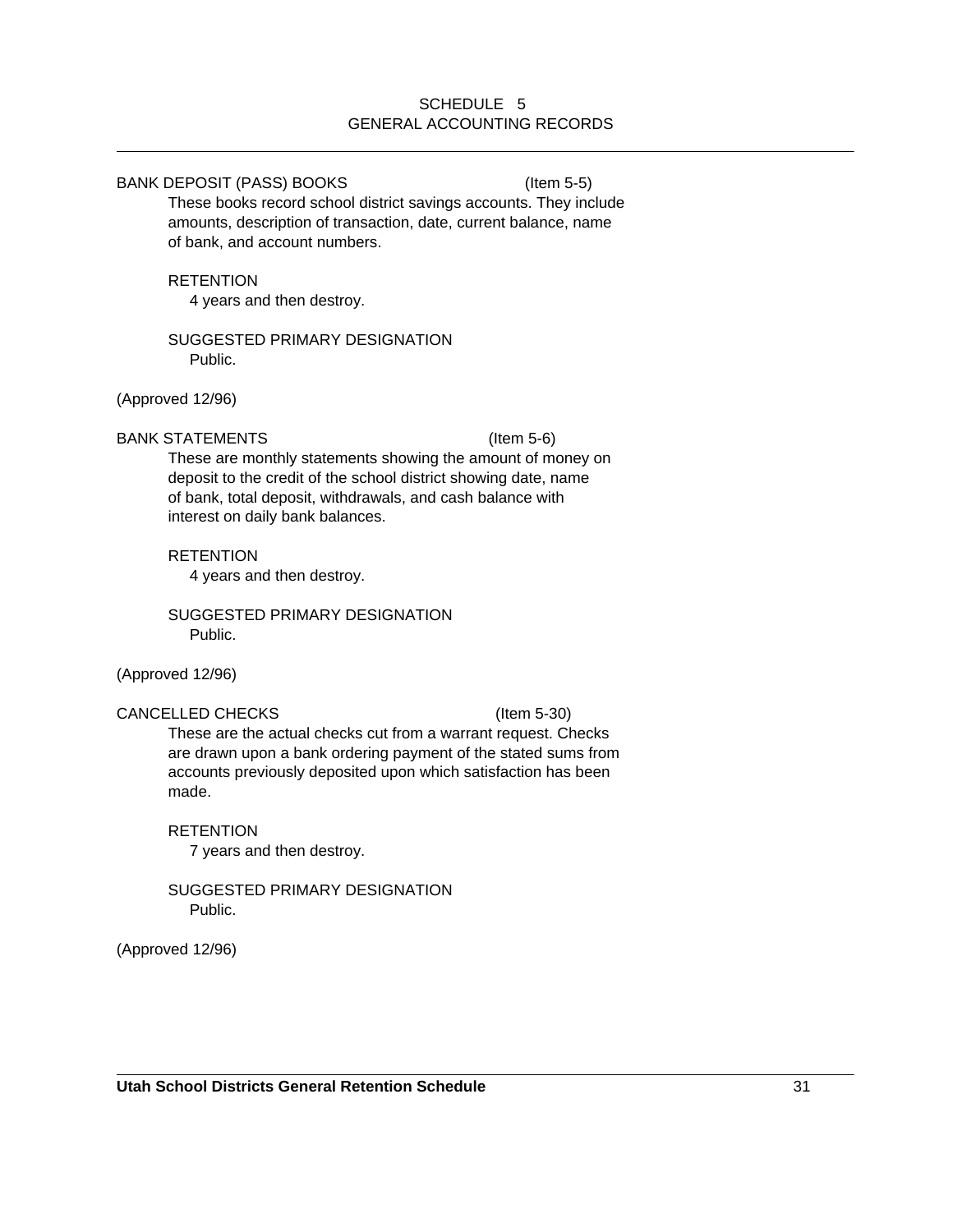#### CHECK COPY RECORDS (Item 5-7)

 These are carbon copies or photocopies of checks issued and maintained solely as a quick reference source.

#### RETENTION

1 year and then destroy.

#### SUGGESTED PRIMARY DESIGNATION Public.

(Approved 12/96)

#### CHECK REGISTERS (Item 5-31)

 These registers are numerical listings of check numbers of all checks issued by school district. They include vendor number, name, date of payment, invoice number, and/or purchase number, account debit, description of expenditure, and amount.

#### RETENTION

7 years and then destroy.

#### SUGGESTED PRIMARY DESIGNATION Public.

(Approved 12/96)

#### CHECKBOOK STUBS (Item 5-9)

 These are multi-columnar records with chronological check entries. They usually include check numbers, name of individual or business to whom the check was written, and amounts of debits or deposits per account.

# RETENTION

4 years and then destroy.

 SUGGESTED PRIMARY DESIGNATION Public.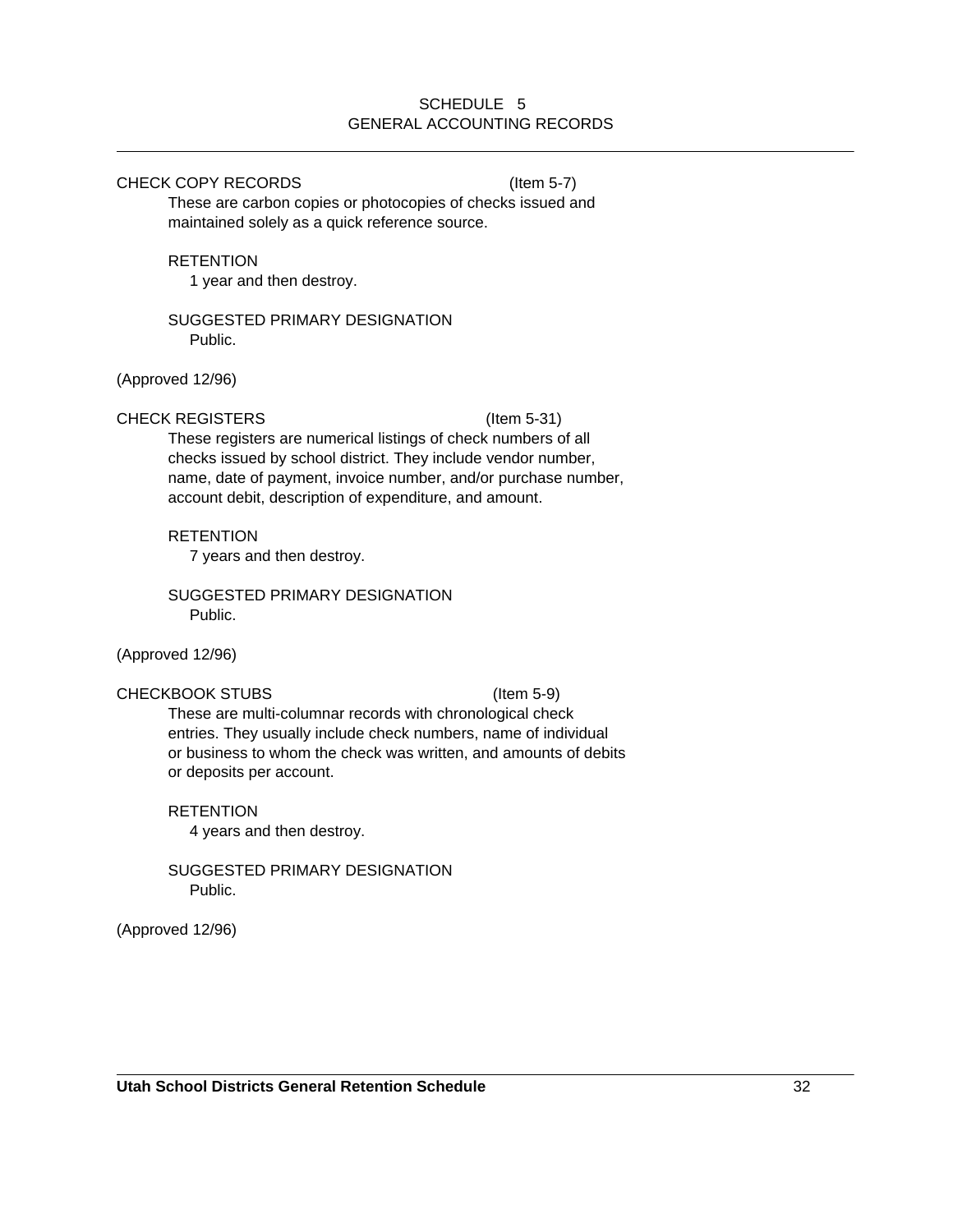#### DAILY CASH REPORTS (Item 5-10)

 These reports provide a daily records of cash balances, receipts, and disbursements.

# RETENTION

3 years and then destroy.

#### SUGGESTED PRIMARY DESIGNATION Public.

(Approved 12/96)

#### DEPOSIT SLIPS (Item 5-11)

 These are bank cashiers' slips showing the amount and date of deposit of monies into school district accounts.

#### **RETENTION**

 3 years ; 4 years if attached to bank statement and then destroy.

## SUGGESTED PRIMARY DESIGNATION Public.

(Approved 09/92)

# GENERAL JOURNAL ENTRY REPORT (Item 5-13)

 This monthly computer report is a register of journal entries detailing accounts to be charged and credited. It is used to make adjustments and corrections to accounting records. The report includes account number, amount debited, amount credited, account description, and reason for journal entry.

# RETENTION

4 years and then destroy.

 SUGGESTED PRIMARY DESIGNATION Public.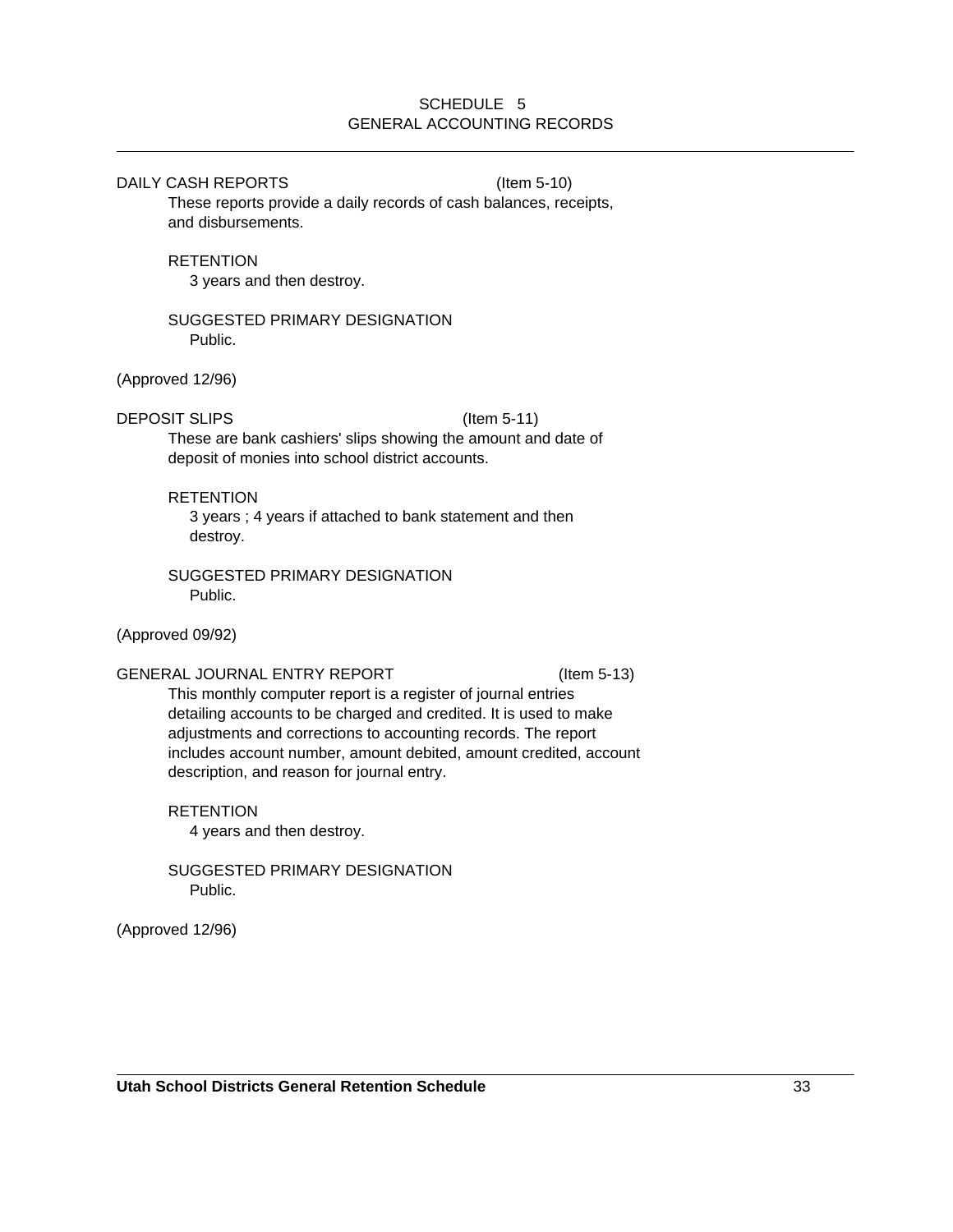| <b>GENERAL LEDGERS</b><br>These are summaries showing receipts and disbursements of each<br>department or school. May also include documentation from<br>subsidiary ledgers to general ledger and accounting adjustments<br>in the form of general entries.                                                                                    | (Item 5-14) |
|------------------------------------------------------------------------------------------------------------------------------------------------------------------------------------------------------------------------------------------------------------------------------------------------------------------------------------------------|-------------|
| <b>RETENTION</b><br>10 years and then destroy.                                                                                                                                                                                                                                                                                                 |             |
| SUGGESTED PRIMARY DESIGNATION<br>Public.                                                                                                                                                                                                                                                                                                       |             |
| (Approved 12/96)                                                                                                                                                                                                                                                                                                                               |             |
| INTERDEPARTMENTAL BILLINGS<br>These are accounting documents that request the transfer of funds<br>between departments and schools for services rendered or<br>materials purchased.                                                                                                                                                            | (Item 5-15) |
| <b>RETENTION</b><br>3 years and then destroy.                                                                                                                                                                                                                                                                                                  |             |
| SUGGESTED PRIMARY DESIGNATION<br>Public.                                                                                                                                                                                                                                                                                                       |             |
| (Approved 12/96)                                                                                                                                                                                                                                                                                                                               |             |
| <b>INVESTMENT REGISTERS</b><br>These are registers of all investments made by the school<br>district. A worksheet is kept on each investment. They include<br>the check stub of the institution issuing the investment, a copy<br>of the investment, the check issued by the vendor and a validated<br>receipt written by the school district. | (Item 5-18) |
| <b>RETENTION</b><br>3 years and then destroy.                                                                                                                                                                                                                                                                                                  |             |
| SUGGESTED PRIMARY DESIGNATION                                                                                                                                                                                                                                                                                                                  |             |

Public.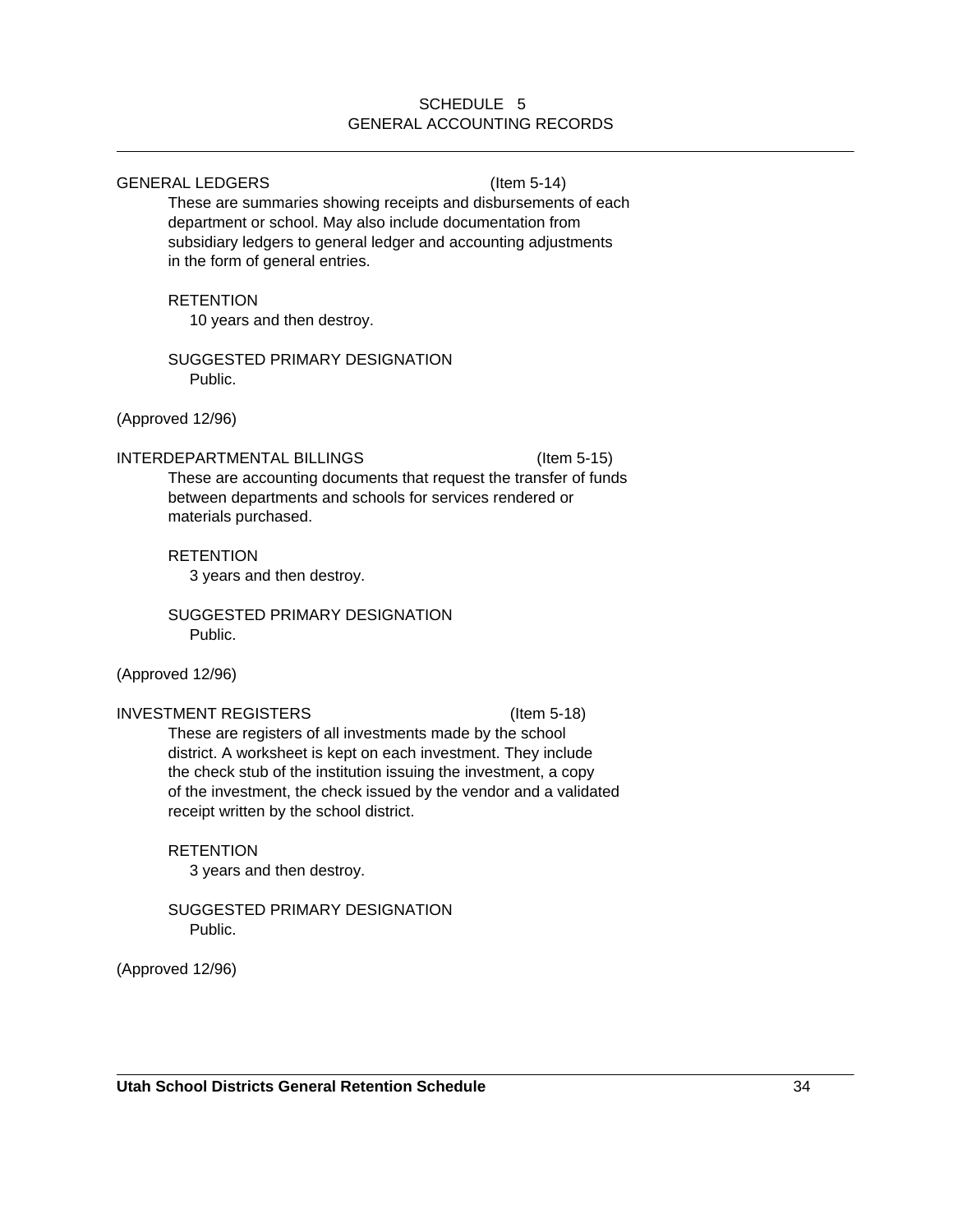LOST CHECKS (Item 5-29) This is legal documentation explaining and justifying a lost warrant.

# **RETENTION**

1 year and then destroy.

#### SUGGESTED PRIMARY DESIGNATION Public.

 SUGGESTED SECONDARY DESIGNATION Private: UCA 63G-2-302(1)(f) (2008)

(Approved 12/96)

#### PAY VOUCHER (Item 5-32)

 These are requests from district offices and schools to pay vendors.

### **RETENTION** 7 years and then destroy.

#### SUGGESTED PRIMARY DESIGNATION Public.

(Approved 12/96)

# RECEIPT REGISTER REPORT (Item 5-20)

 This is a monthly computer report of all cash receipts issued by the district. It includes receipt number, date of receipt, account number, description of account, source of funds, amount of receipt, and totals.

# **RETENTION**

4 years and then destroy.

### SUGGESTED PRIMARY DESIGNATION Public.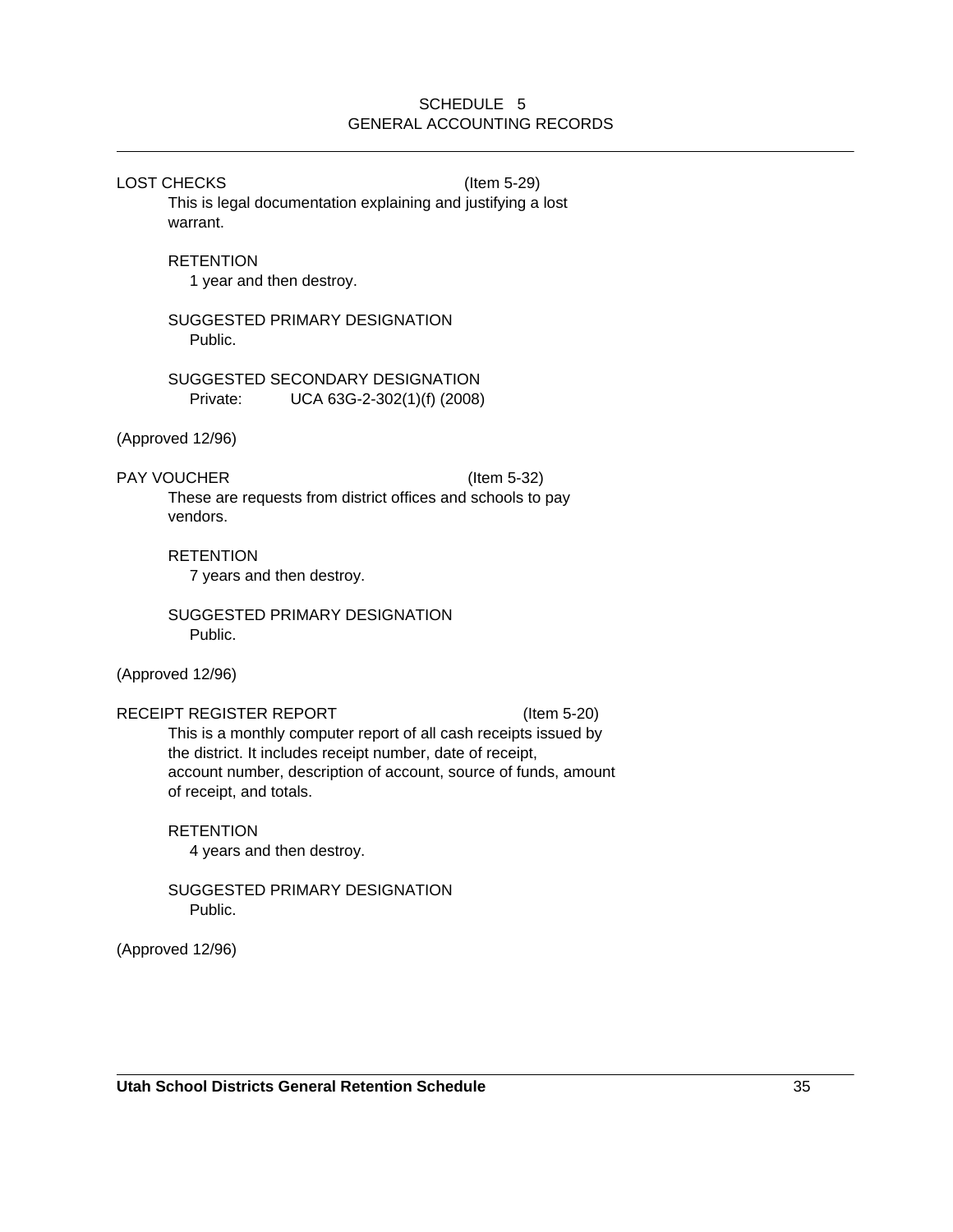#### RECEIPTS (Item 5-19)

 These are receipts issued for money received into school district accounts from all sources. Includes date of payment, department, or fund to which money belongs, receipt number and amount paid.

#### RETENTION

4 years and then destroy.

#### SUGGESTED PRIMARY DESIGNATION Public.

(Approved 12/96)

#### REFUND REQUEST (Item 5-21)

 This is a form signed by the customer which requests a refund of monies paid to the district.

#### **RETENTION**

 3 years ; 4 years, if attached to check copy and then destroy.

#### SUGGESTED PRIMARY DESIGNATION Public.

(Approved 12/96)

### SUBSIDIARY LEDGERS AND JOURNALS (Item 5-22)

 These are account books showing details of daily receipts and expenditures such as deposit payments amount, date, payee, purpose, fund credited or debited, and check number. They are used to provide backup documentation to the general ledger.

### RETENTION 3 years and then destroy.

 SUGGESTED PRIMARY DESIGNATION Public.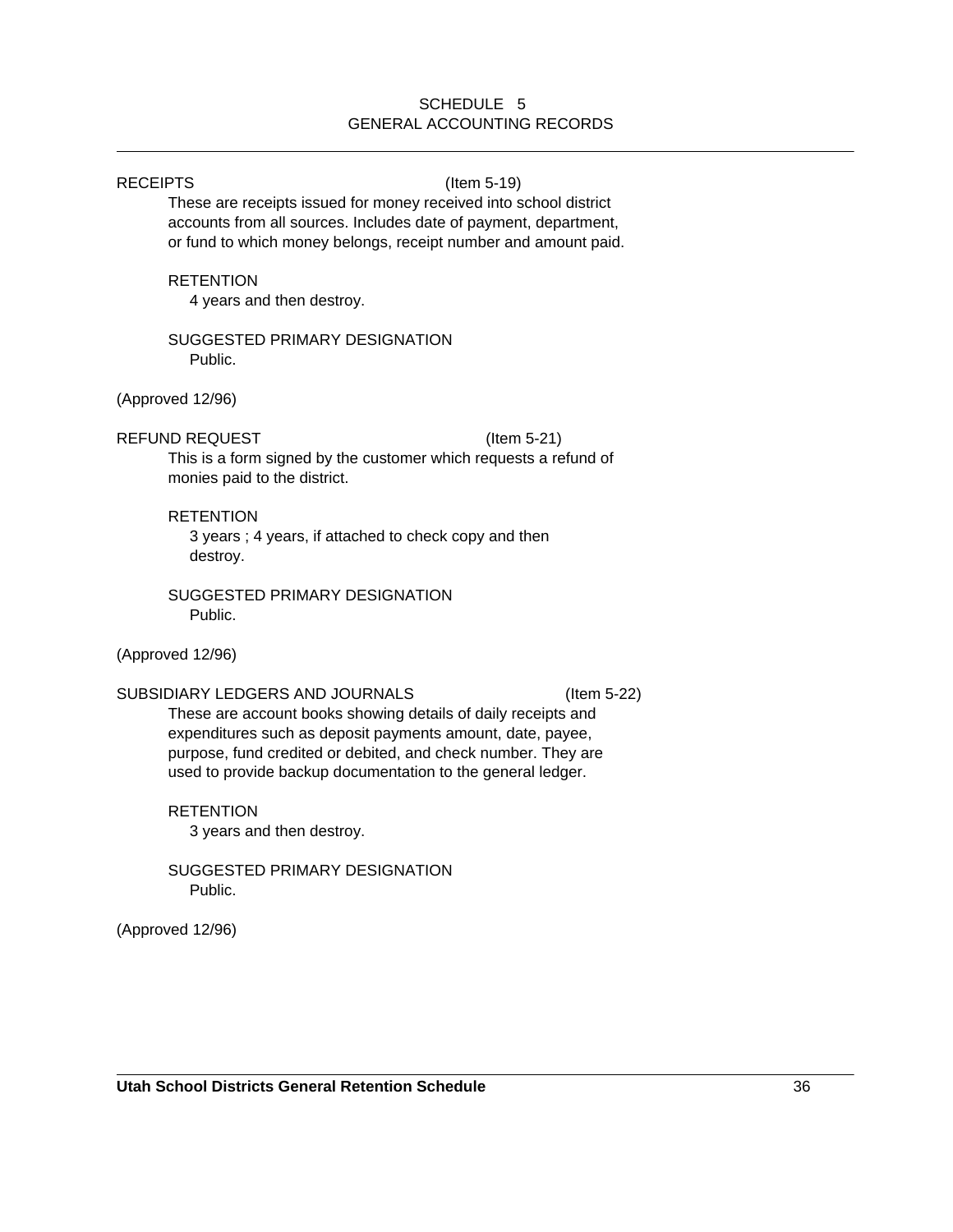#### TRANSACTION SUMMARY REPORT (Item 5-24)

 This monthly computer report lists all the district's financial transactions. It provides year-to-date detail information for all individual postings for the general ledger. It includes date, item description, transaction type, posting date, purchase order or receipt number, check number, encumbrance, debit or credit, account balance, and vendor.

#### **RETENTION**

4 years and then destroy.

#### SUGGESTED PRIMARY DESIGNATION Public.

(Approved 12/96)

# TRAVEL-PRIVATE VEHICLE USAGE RECORDS (Item 5-26)

 These are authorization forms for district officials and employees to use a private vehicle for school district business when it is the most economical method of travel.

#### **RETENTION**

3 years and then destroy.

#### SUGGESTED PRIMARY DESIGNATION Public.

 SUGGESTED SECONDARY DESIGNATION Private: UCA 63G-2-302(1)(c) (2008)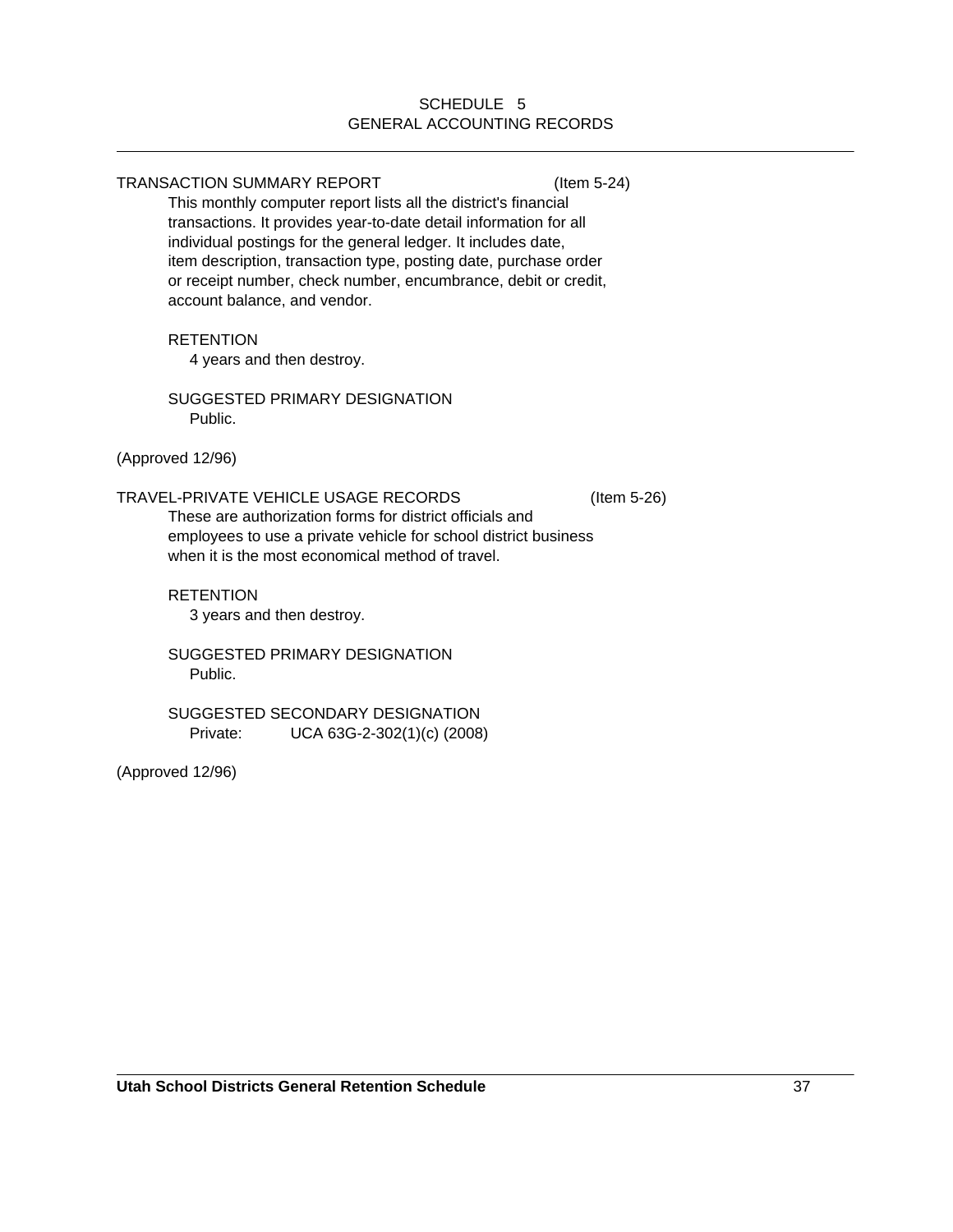| TRAVEL/PASSENGER REIMBURSEMENT RECORDS<br>These files contain records relating to the reimbursement of<br>employees for authorized travel. They may include travel orders,<br>per diem vouchers, transportation requests, hotel reservations,<br>and all supporting papers documenting official travel by<br>officers, employees, or others authorized to travel. | (Item 5-25) |
|-------------------------------------------------------------------------------------------------------------------------------------------------------------------------------------------------------------------------------------------------------------------------------------------------------------------------------------------------------------------|-------------|
| <b>RETENTION</b><br>3 years and then destroy.                                                                                                                                                                                                                                                                                                                     |             |
| SUGGESTED PRIMARY DESIGNATION<br>Public.                                                                                                                                                                                                                                                                                                                          |             |
| SUGGESTED SECONDARY DESIGNATION<br>Private:<br>UCA 63G-2-302(1)(c) (2008)                                                                                                                                                                                                                                                                                         |             |
| (Approved 12/96)                                                                                                                                                                                                                                                                                                                                                  |             |
| UNCLAIMED CHECKS<br>(Item 5-27)<br>These are unclaimed checks covering disbursements for school<br>district expenses. Includes check number, date, amount, purpose,<br>and name of payee.                                                                                                                                                                         |             |
| <b>RETENTION</b><br>1 year and then transfer to the State Treasurer, Unclaimed<br>Property Division.                                                                                                                                                                                                                                                              |             |
| SUGGESTED PRIMARY DESIGNATION<br>Public.                                                                                                                                                                                                                                                                                                                          |             |
| SUGGESTED SECONDARY DESIGNATION<br>UCA 63G-2-302(1)(f) (2008)<br>Private:                                                                                                                                                                                                                                                                                         |             |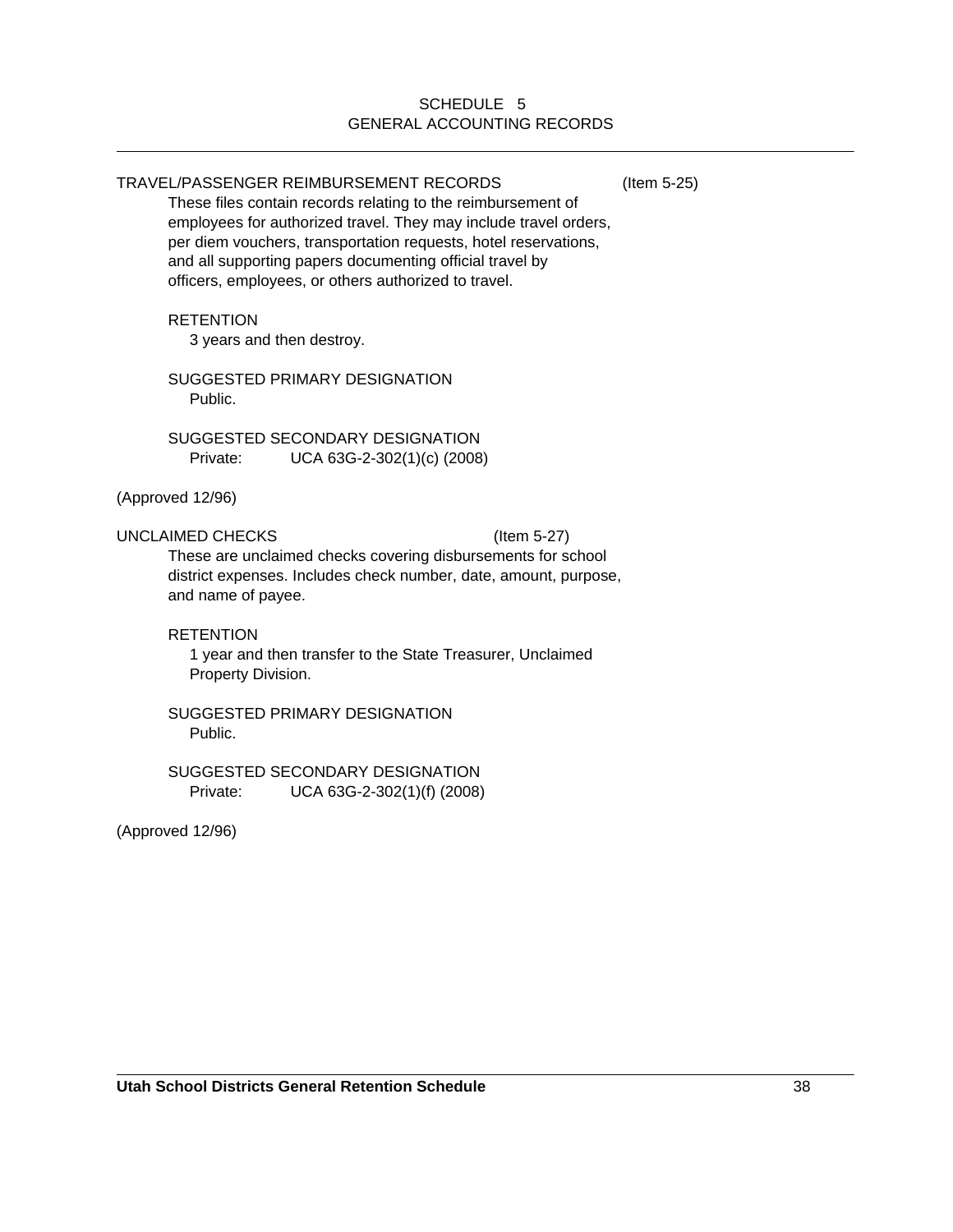#### VOID CHECK REGISTER (Item 5-28)

 This is a monthly computer report of voided accounts payable checks. It is used for verification purposes. The report includes vendor number, check number, date, name, regular hours, regular amount, overtime hours, overpayment, location code, and gross pay.

#### RETENTION

3 years and then destroy.

#### SUGGESTED PRIMARY DESIGNATION Public.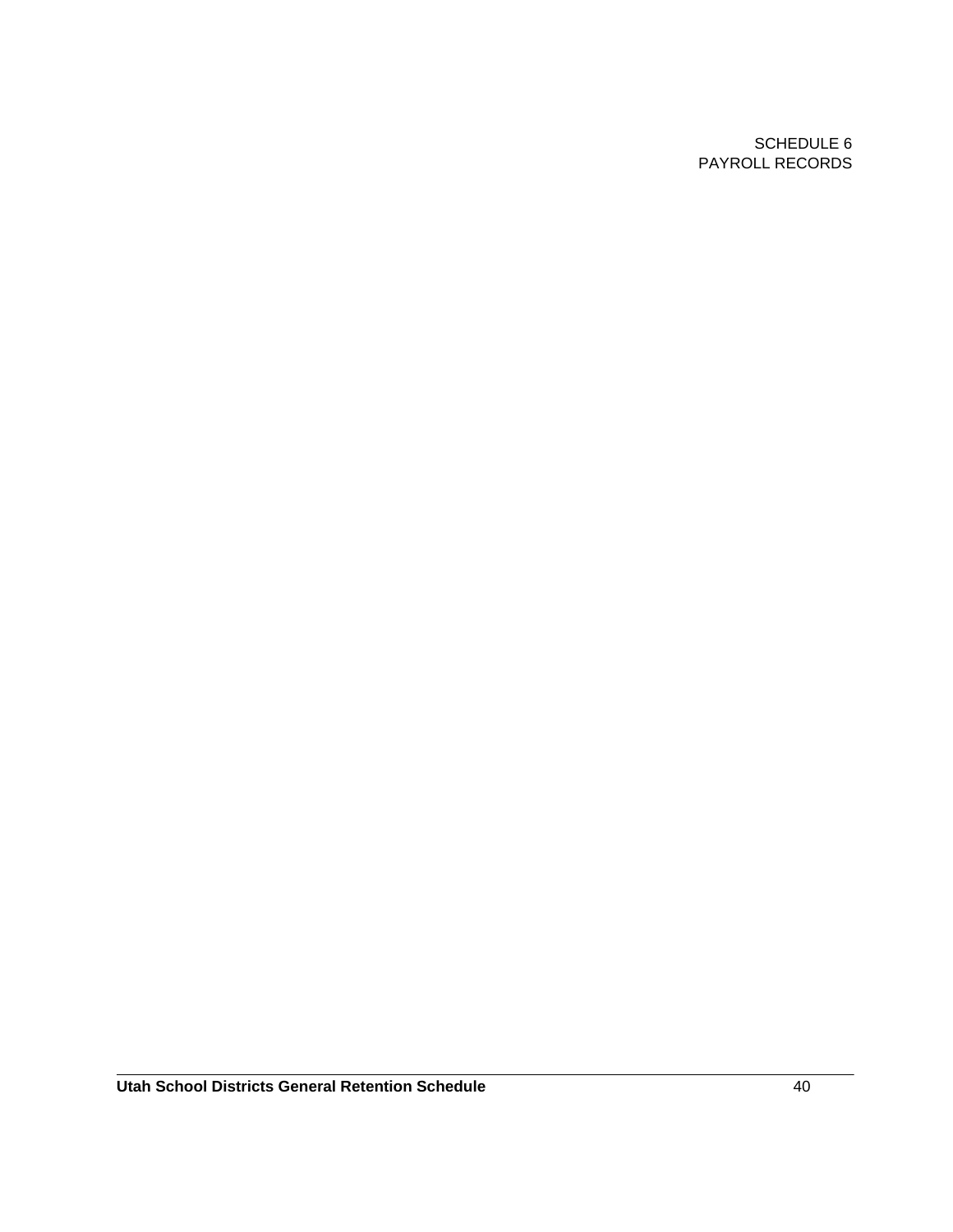| ADMINISTRATIVE PAYROLL REPORTS<br>These are reports and statistics with supporting and related<br>records which document payroll operations and administration.<br>They include reports and data used for workload and personnel<br>management purposes. | $($ ltem 6-1 $)$ |
|----------------------------------------------------------------------------------------------------------------------------------------------------------------------------------------------------------------------------------------------------------|------------------|
| <b>RETENTION</b><br>3 years and then destroy.                                                                                                                                                                                                            |                  |
| SUGGESTED PRIMARY DESIGNATION<br>Private.                                                                                                                                                                                                                |                  |
| SUGGESTED SECONDARY DESIGNATION<br>UCA 63G-2-301 (1)(b) (2008)<br>Public:                                                                                                                                                                                |                  |
| (Approved 12/96)                                                                                                                                                                                                                                         |                  |
| <b>BUDGET AUTHORIZATION REFERENCE FILES</b><br>These are copies of budget authorizations in operating payroll<br>units. They are used to control personnel ceilings and personnel<br>actions.                                                            | $($ ltem 6-2 $)$ |
| <b>RETENTION</b><br>Retain until superseded and then destroy.                                                                                                                                                                                            |                  |
| SUGGESTED PRIMARY DESIGNATION<br>Private.                                                                                                                                                                                                                |                  |
| SUGGESTED SECONDARY DESIGNATION                                                                                                                                                                                                                          |                  |

Public: UCA 63G-2-301 (1)(b) (2008)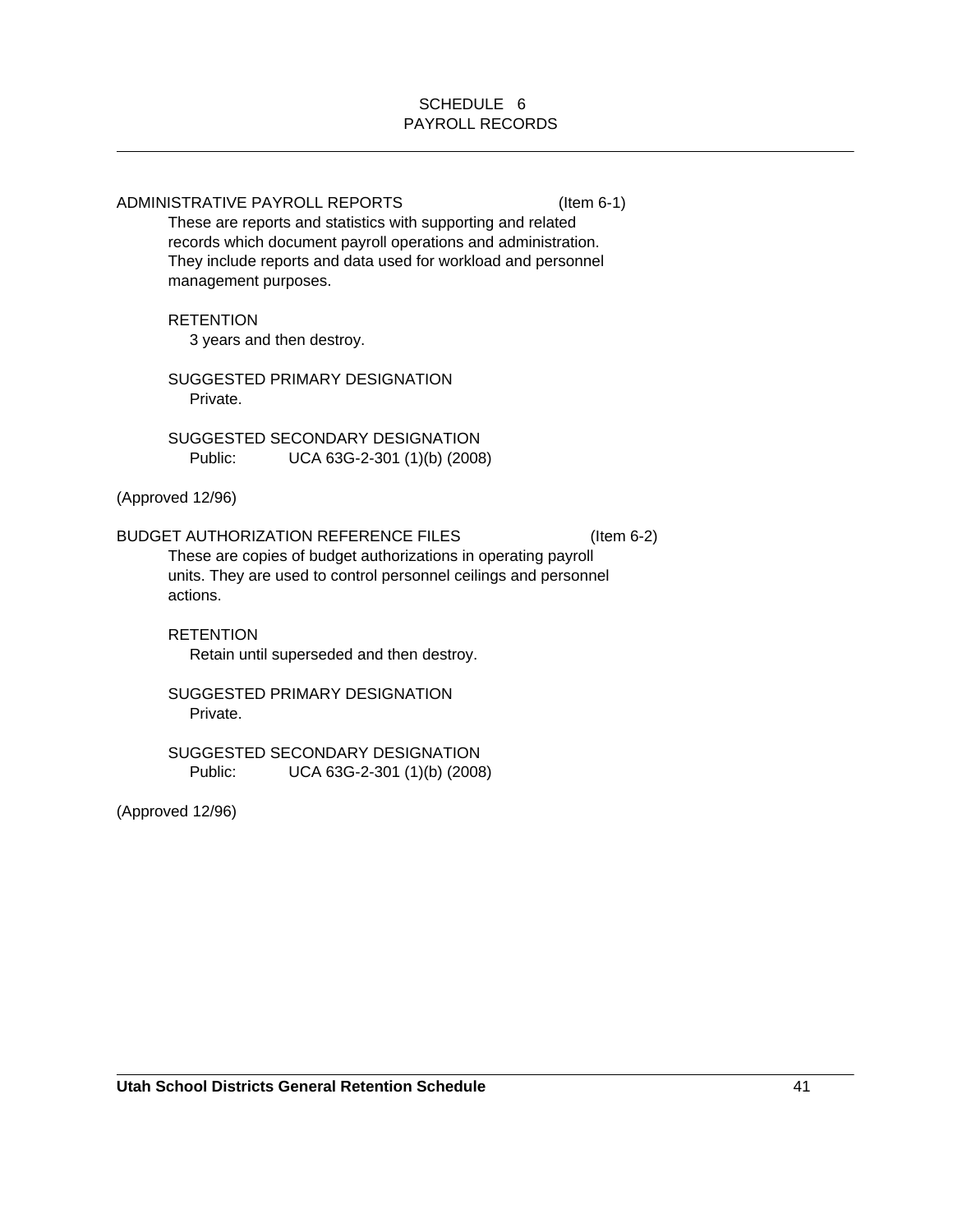# DEDUCTION ANNUITY AUTHORIZATION FILE (Item 6-3) These employee-completed forms authorize payroll deductions for tax shelters. They include an employee signed request to have tax sheltered annuity withheld for various 403B and 401K companies. RETENTION 2 years after retirement and then destroy. SUGGESTED PRIMARY DESIGNATION Private. (Approved 12/96) DEDUCTION AUTHORIZATION FILES (Item 6-4) These employee-completed forms authorize payroll deductions for various voluntary (nontax savings) deductions such as credit union payments or savings plans, life insurance, association dues, etc. They are used to provide proof to auditors that the employee approved the deductions. They include signed authorizations. **RETENTION**

 5 years after employee changes or rescinds authorization and then destroy.

 SUGGESTED PRIMARY DESIGNATION Private.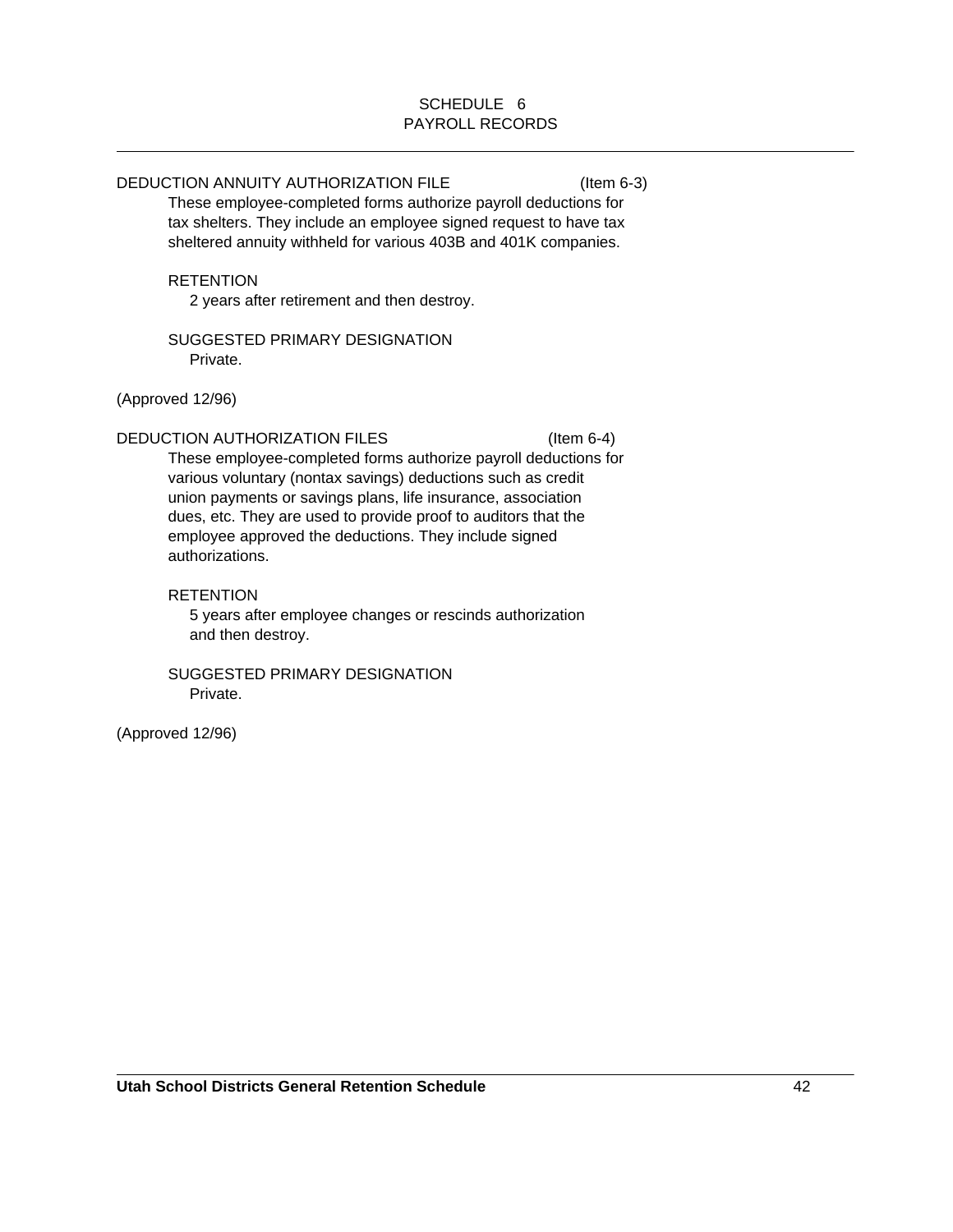| DEDUCTIONS AND OTHER EARNINGS REGISTERS<br>$($ ltem 6-5 $)$<br>These registers record by department code amounts deducted from<br>employees payroll checks. They are used for reference in<br>retirement and other miscellaneous deductions.                                                                                                                                                                                                                      |
|-------------------------------------------------------------------------------------------------------------------------------------------------------------------------------------------------------------------------------------------------------------------------------------------------------------------------------------------------------------------------------------------------------------------------------------------------------------------|
| <b>RETENTION</b><br>3 years; 3 years after retirement, if used for referencing<br>retirement and then destroy.                                                                                                                                                                                                                                                                                                                                                    |
| SUGGESTED PRIMARY DESIGNATION<br>Private.                                                                                                                                                                                                                                                                                                                                                                                                                         |
| SUGGESTED SECONDARY DESIGNATION<br>Public:<br>UCA 63G-2-301 (1)(b) (2008)                                                                                                                                                                                                                                                                                                                                                                                         |
| (Approved 12/96)                                                                                                                                                                                                                                                                                                                                                                                                                                                  |
| <b>DISTRIBUTION REPORTS</b><br>$($ ltem 6-6 $)$<br>This monthly computer report lists salary and benefits status.<br>The report may come in two sections: an alphabetical listing by<br>employee's name and numerical by account number. Both reports<br>include the following information: employee names, social<br>security numbers, account numbers, current amount paid,<br>month-to-date total paid, quarter to date paid, and fiscal<br>year-to-date paid. |
| <b>RETENTION</b><br>3 years and then destroy.                                                                                                                                                                                                                                                                                                                                                                                                                     |
| SUGGESTED PRIMARY DESIGNATION<br>Public.                                                                                                                                                                                                                                                                                                                                                                                                                          |
| SUGGESTED SECONDARY DESIGNATION<br>Private:<br>social security numbers                                                                                                                                                                                                                                                                                                                                                                                            |
| (Approved 12/96)                                                                                                                                                                                                                                                                                                                                                                                                                                                  |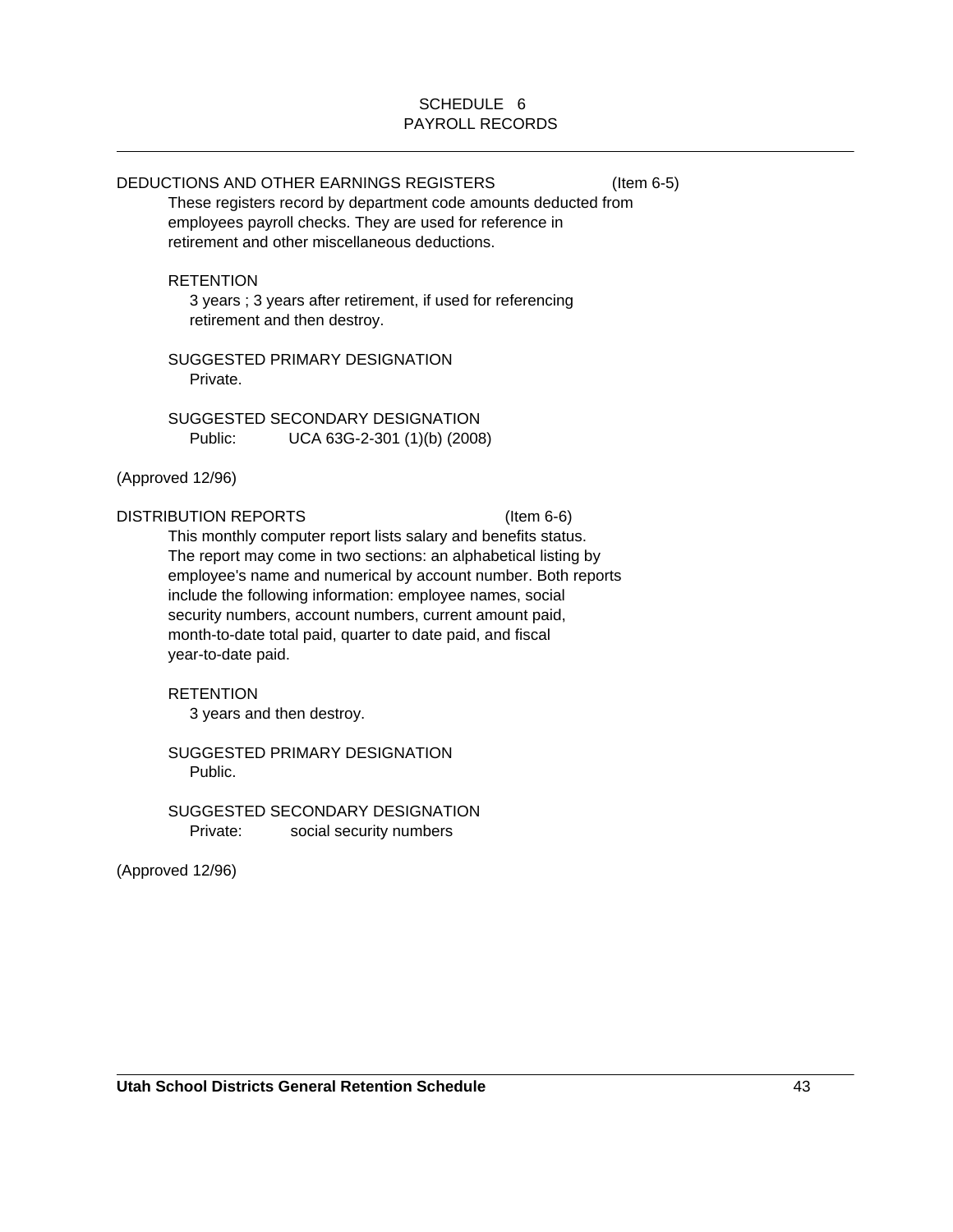#### EMPLOYEE EARNINGS HISTORY FILES (Item 6-7)

 These files are an accumulative salary history for individual school district employees. They contain the name and address of employee, name of department and position, social security number, date of birth, date employed, earnings and deductions by pay period, gross earnings year to date, net pay, and check number. While these files are considered to be the most important payroll record for retirement purposes, they do not exist in many school districts and other records are then used.

#### **RETENTION**

 Retain until separation of employee and then place in Personnel file.

 SUGGESTED PRIMARY DESIGNATION Private.

 SUGGESTED SECONDARY DESIGNATION Public: UCA 63G-2-301 (1)(b) (2008)

(Approved 12/96)

### FIVE YEAR LEAVE DATA SHEET (Item 6-8)

 This is a five year-record of all leave taken by district employees. It includes social security number, employee name, marital status, telephone number, birthdate, department name, date started, school, beginning contract salary, amount of sick and other leave taken by year and month.

#### **RETENTION**

 5 years or until employment separation and then file in personnel file.

 SUGGESTED PRIMARY DESIGNATION Private.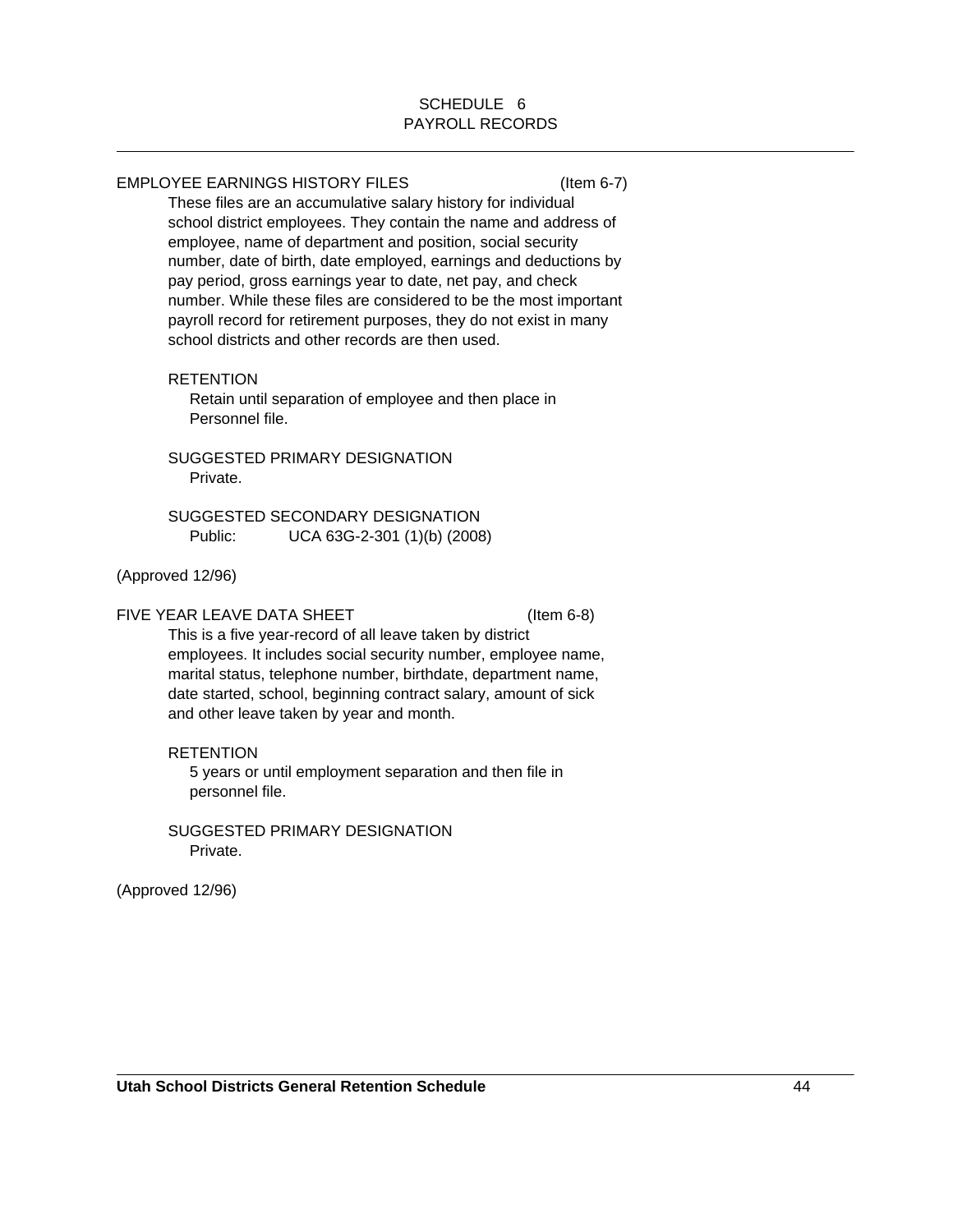# GARNISHMENT RECORDS (Item 6-9) These are records of garnishments or levies for debts owed by employees and attached to employees earnings.

### RETENTION

3 years after end of garnishment and then destroy.

# SUGGESTED PRIMARY DESIGNATION Private.

 SUGGESTED SECONDARY DESIGNATION Public: UCA 63-3-301 (1)(b) (2008)

(Approved 12/96)

#### INCOME TAX EXEMPTIONS AND WITHHOLDING FILES (Item 6-10)

 These files contain records on individual employee income taxes. Include returns on income taxes such as IRS Form W-2, reports of withheld federal taxes, such as IRS Form W-3 with related papers, and reports relating to income and social security taxes.

#### **RETENTION**

4 years and then destroy.

 SUGGESTED PRIMARY DESIGNATION Private.

(Approved 12/96)

#### INDIVIDUAL AUTHORIZED ALLOTMENT FILES (Item 6-11)

 These files contain forms for individual employee exemptions and withholding taxes. Includes withholding tax exemption certificates, such as IRS form W-4 and similar tax exemption forms.

# RETENTION

 4 years after being superseded or separation of employee and then destroy.

 SUGGESTED PRIMARY DESIGNATION Private.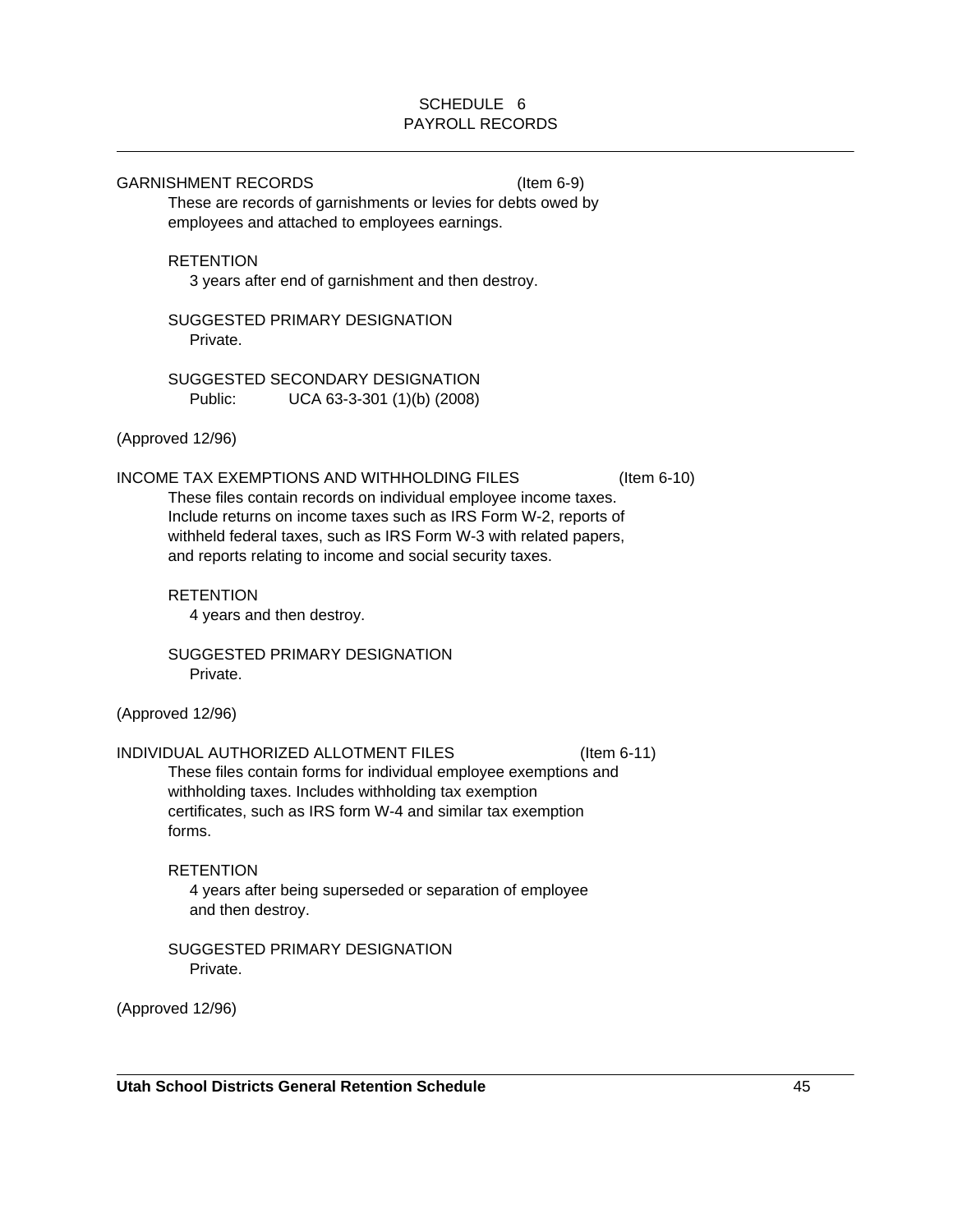| <b>INSURANCE DEDUCTION FILES</b><br>(Item 6-12)<br>These are reports and related papers including copies of vouchers<br>and payment schedules pertaining to insurance deductions.                                      |
|------------------------------------------------------------------------------------------------------------------------------------------------------------------------------------------------------------------------|
| <b>RETENTION</b><br>3 years after separation of employee and then destroy.                                                                                                                                             |
| SUGGESTED PRIMARY DESIGNATION<br>Private.                                                                                                                                                                              |
| (Approved 12/96)                                                                                                                                                                                                       |
| LEAVE ADJUSTMENT RECORD<br>$($ ltem 6-13 $)$<br>These are reports of all leave adjustments made during a pay<br>period. This report includes category of adjustments, the amount,<br>social security number, and name. |
| <b>RETENTION</b><br>5 years and then destroy.                                                                                                                                                                          |
| SUGGESTED PRIMARY DESIGNATION<br>Private.                                                                                                                                                                              |
| SUGGESTED SECONDARY DESIGNATION<br>Public:<br>UCA 63G-2-301 (1)(b) (2008)                                                                                                                                              |
| (Approved 12/96)                                                                                                                                                                                                       |
| <b>LEAVE APPLICATION FILES</b><br>$($ ltem 6-14 $)$<br>These are applications for leave and supporting papers relating<br>to request for, and the approval of taking leave time (vacation,<br>sick, etc.).             |
| <b>RETENTION</b><br>1 year and then destroy.                                                                                                                                                                           |
| SUGGESTED PRIMARY DESIGNATION<br>Private.                                                                                                                                                                              |
| (Approved 12/96)                                                                                                                                                                                                       |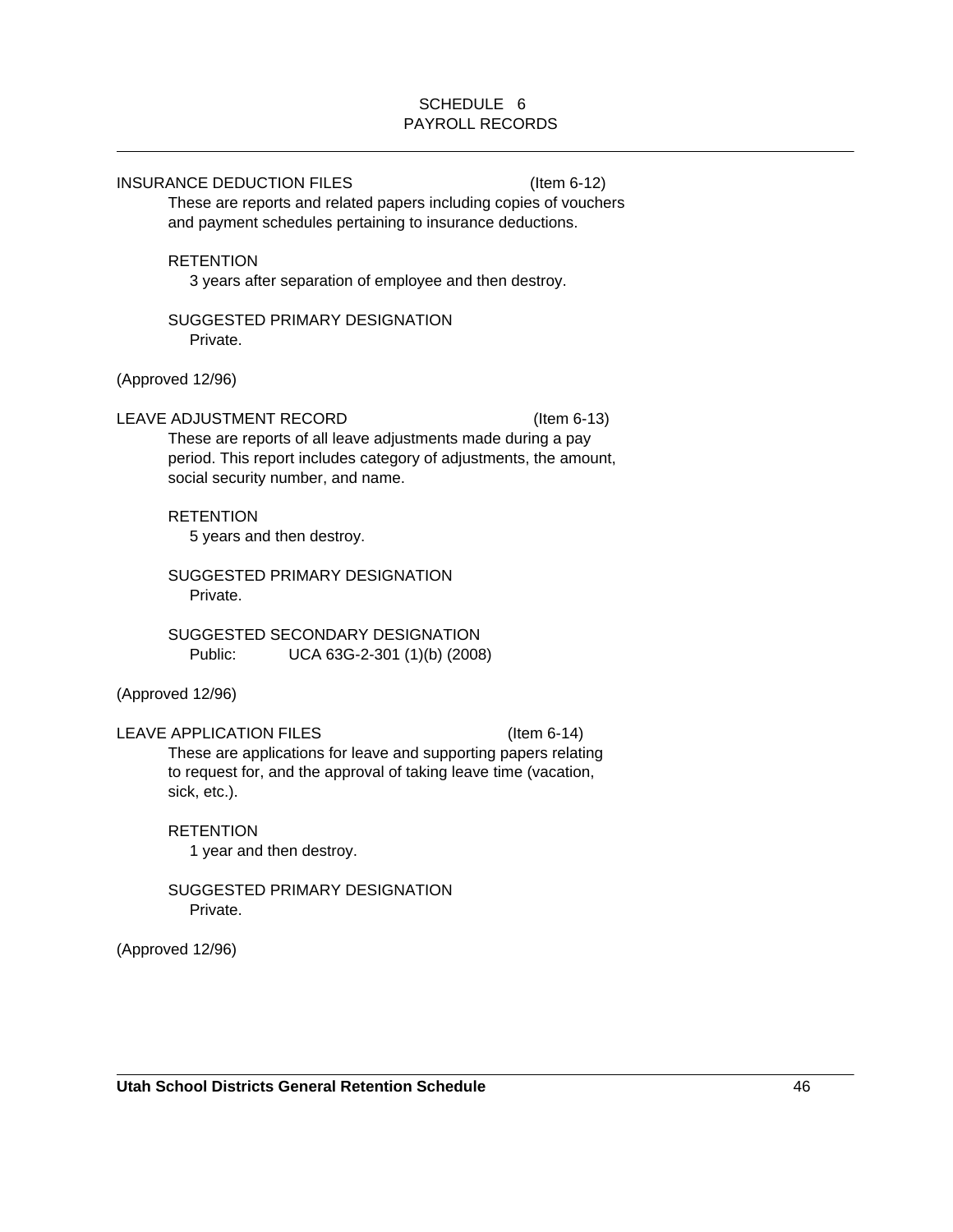#### LEAVE DATA FILES (Item 6-15)

 These files contain records of compilations of leave earned and taken. Includes the annual leave compilation card.

#### RETENTION

5 years and then destroy.

### SUGGESTED PRIMARY DESIGNATION Private.

 SUGGESTED SECONDARY DESIGNATION Public: UCA 63G-2-301 (1)(b) (2008)

(Approved 12/96)

# MONTHLY PAYROLL DEDUCTION BILLINGS (Item 6-16)

 These billings are deduction letters from insurance companies. They are attached to the payroll listing employees enrolled in optional deductions for specialized insurance and serve as an insurance billing. They include billings and deduction sheet.

#### **RETENTION**

4 years and then destroy.

 SUGGESTED PRIMARY DESIGNATION Private.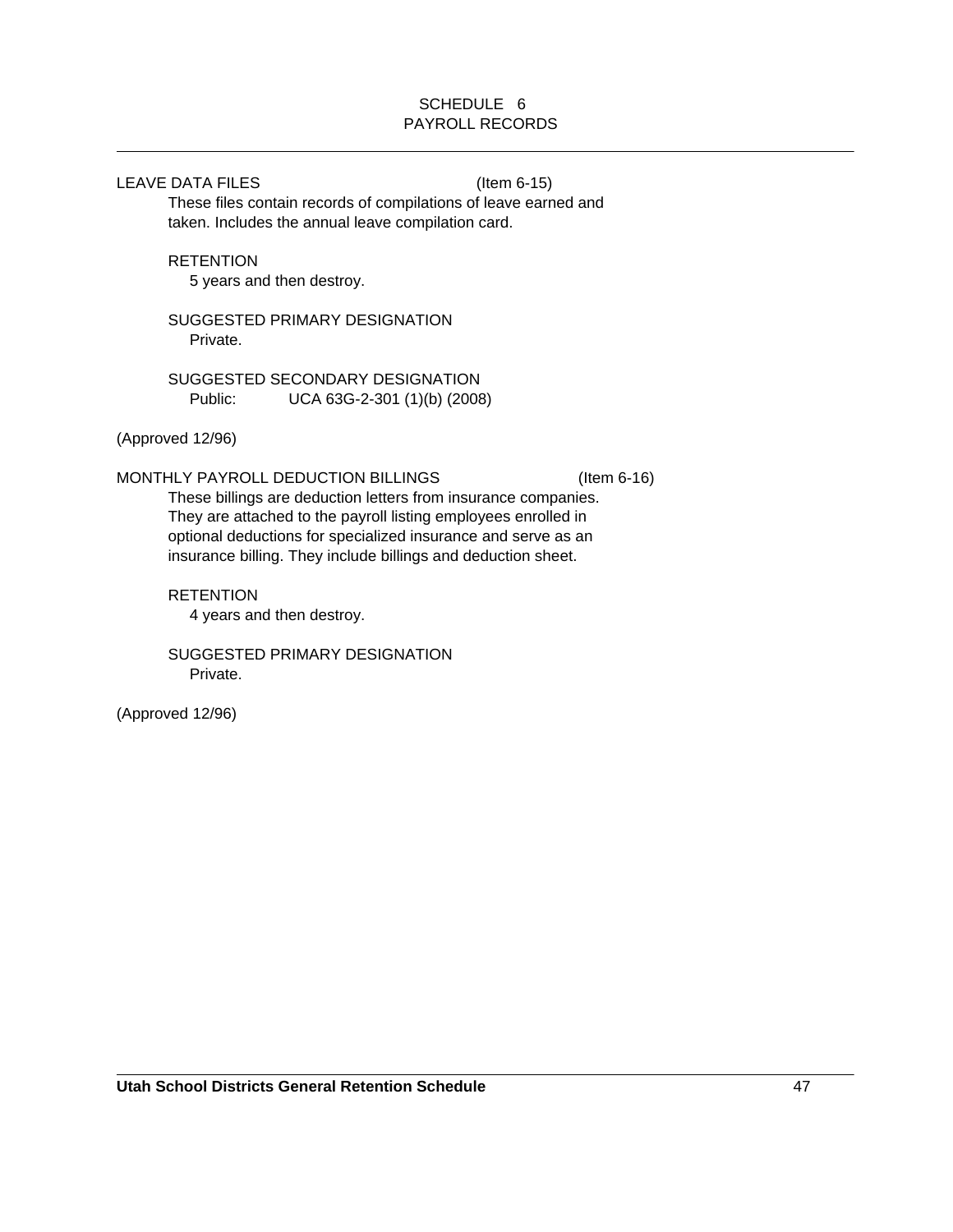#### PAYROLL REGISTER (Item 6-18)

 This register is a numerical listing by check number and agency codes of all payroll checks issued by the county. It includes code, date, warrant number, name of employee, social security number, types and amounts of individual deductions, and may include hourly rate, and number of hours worked. Though this register is frequently used to reference specific payroll checks, it might be the only record of employee salaries and would then serve the same retirement purpose as the Employee earnings history files.

#### RETENTION

 7 years if agency has employee earnings history files and then destroy. Retain for 65 years, if agency does not have employee history files and then destroy.

 SUGGESTED PRIMARY DESIGNATION Private.

 SUGGESTED SECONDARY DESIGNATION Public: UCA 63G-2-301 (1)(b) (2008)

(Approved 03/03)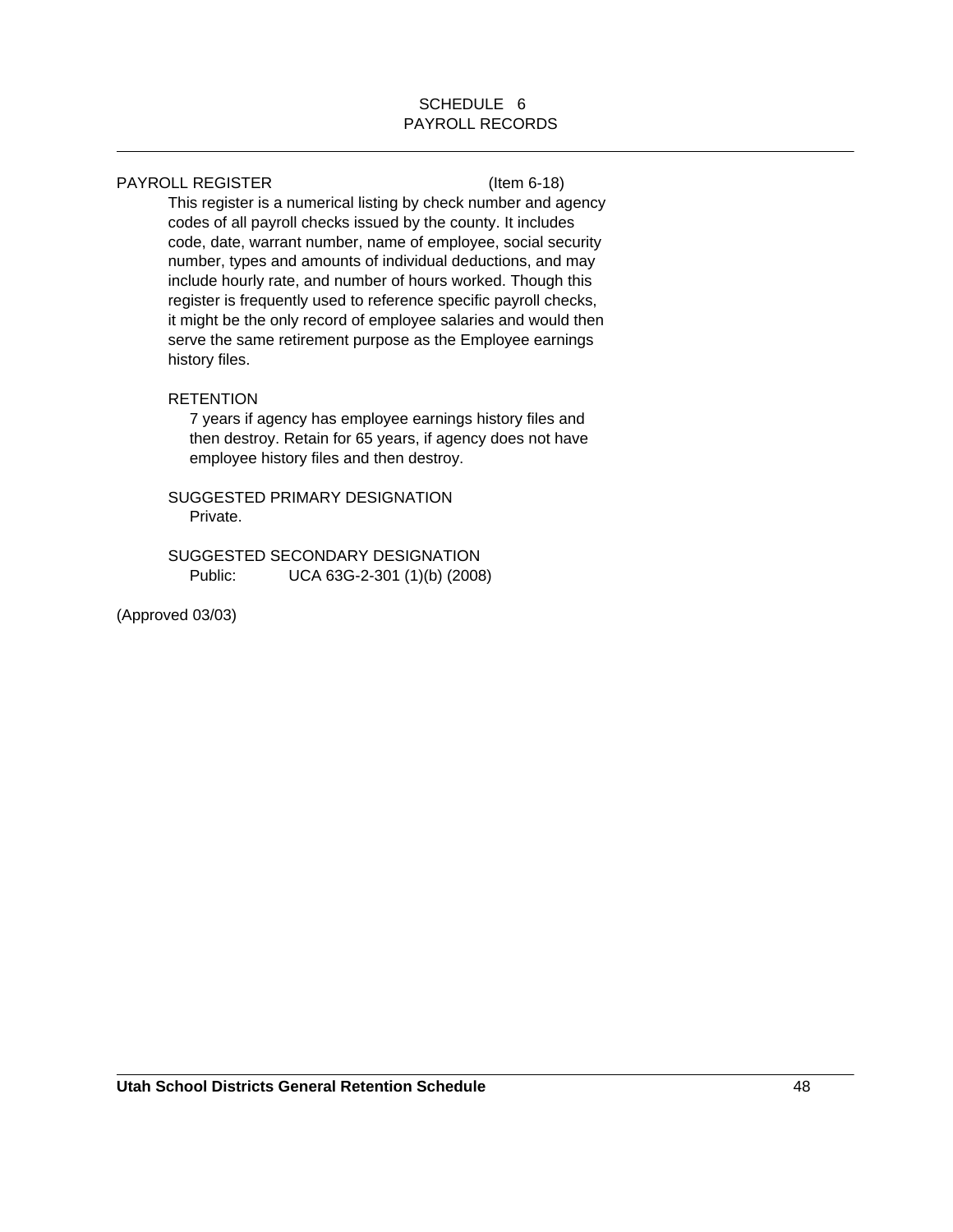#### PAYROLL REPORT (Item 6-26)

 These report forms are completed and submitted to the district payroll office on or before the fifth day of each month authorizing payments for services rendered. These records include a variety of report forms including the payroll report form, the absence report, and the payroll voucher. The payroll report form is a summary of the contracted professional and classified personnel listing the days of absence, the reason for absence and the name of the substitute. The official copy is usually sent to the district's payroll department while copies are retained by the school and the employee. The payroll vouchers are submitted by employees for services rendered over and above their regular contract. Payment for such services may include extended career ladder days, substitute pay, instructional aides, specialists, supervision of facilities, adult education classes taught, etc. Other records included are career ladder payroll vouchers, W-4 forms, and payroll data sheets for new employees.

#### RETENTION

1 year and then destroy.

 SUGGESTED PRIMARY DESIGNATION Private.

 SUGGESTED SECONDARY DESIGNATION Public: UCA 63G-2-301(1)(b)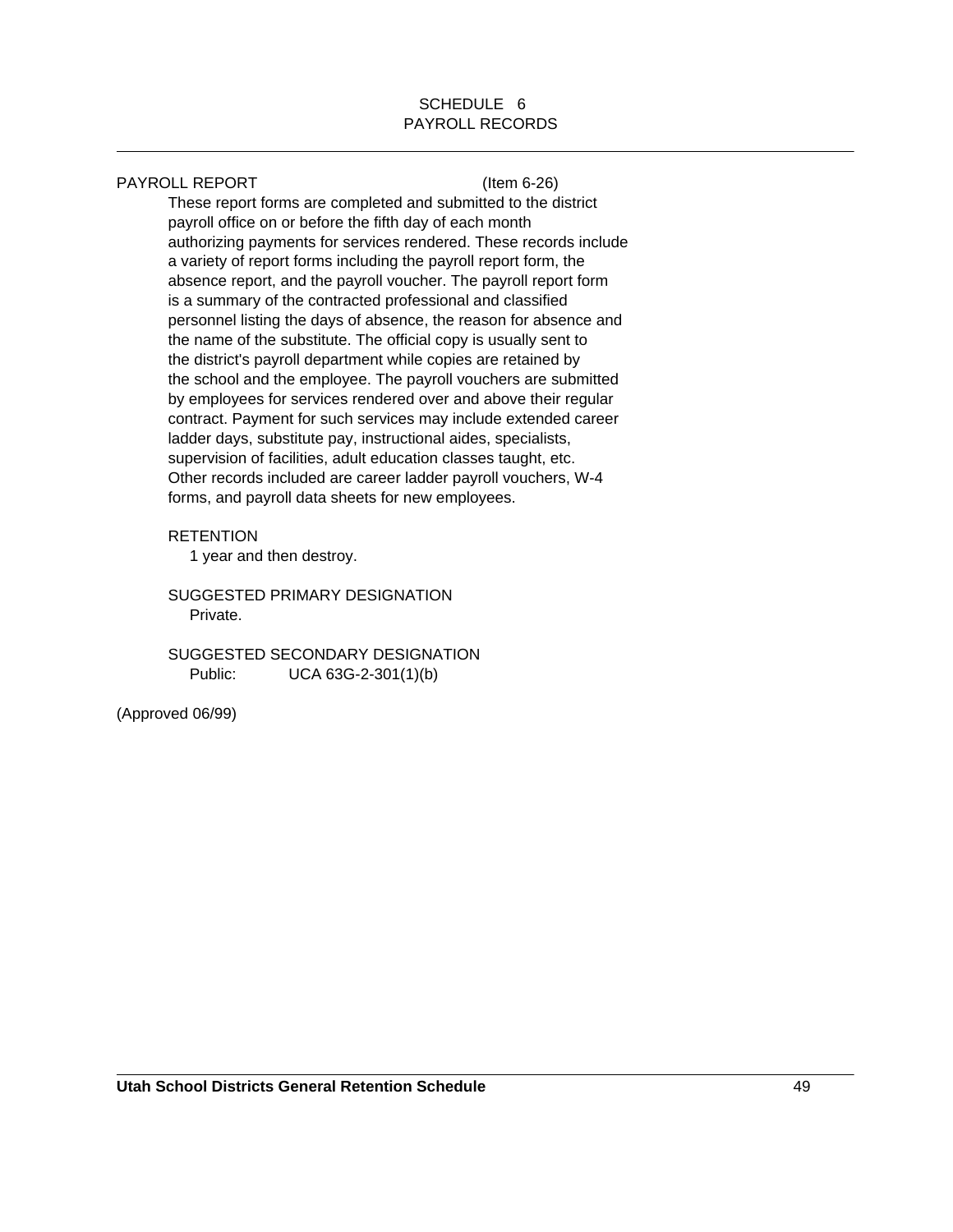#### PAYROLL ABSENCE SUMMARY REPORT (Item 6-17)

 This monthly summary report authorizes payments for leave taken by contracted professional and classified personnel. It includes school, period covered, days absent, number of days, name of absent employee, reason for absence, name of substitute, signature and title.

#### **RETENTION**

5 years and then destroy.

#### SUGGESTED PRIMARY DESIGNATION Public.

 SUGGESTED SECONDARY DESIGNATION Private: reasons for absence

#### (Approved 12/96)

#### PAYROLL VOUCHER (Item 6-19)

 This report form is submitted monthly by contracted and noncontracted employees authorizing payments for services rendered over and above their regular contract.(e.g., extended career ladder days, substitute pay, supervision of facilities, adult education classes taught). It includes social security number, employee name and address, date, budget number, and a listing of days and hours, services rendered where and for whom, pay rate per day/hour, amount due, approval signatures of principal and supervisor/director, and signature of claimant certifying amounts are accurate.

#### RETENTION

3 years and then destroy.

 SUGGESTED PRIMARY DESIGNATION Private.

 SUGGESTED SECONDARY DESIGNATION Public: UCA 63G-2-301(1)(b) (2008)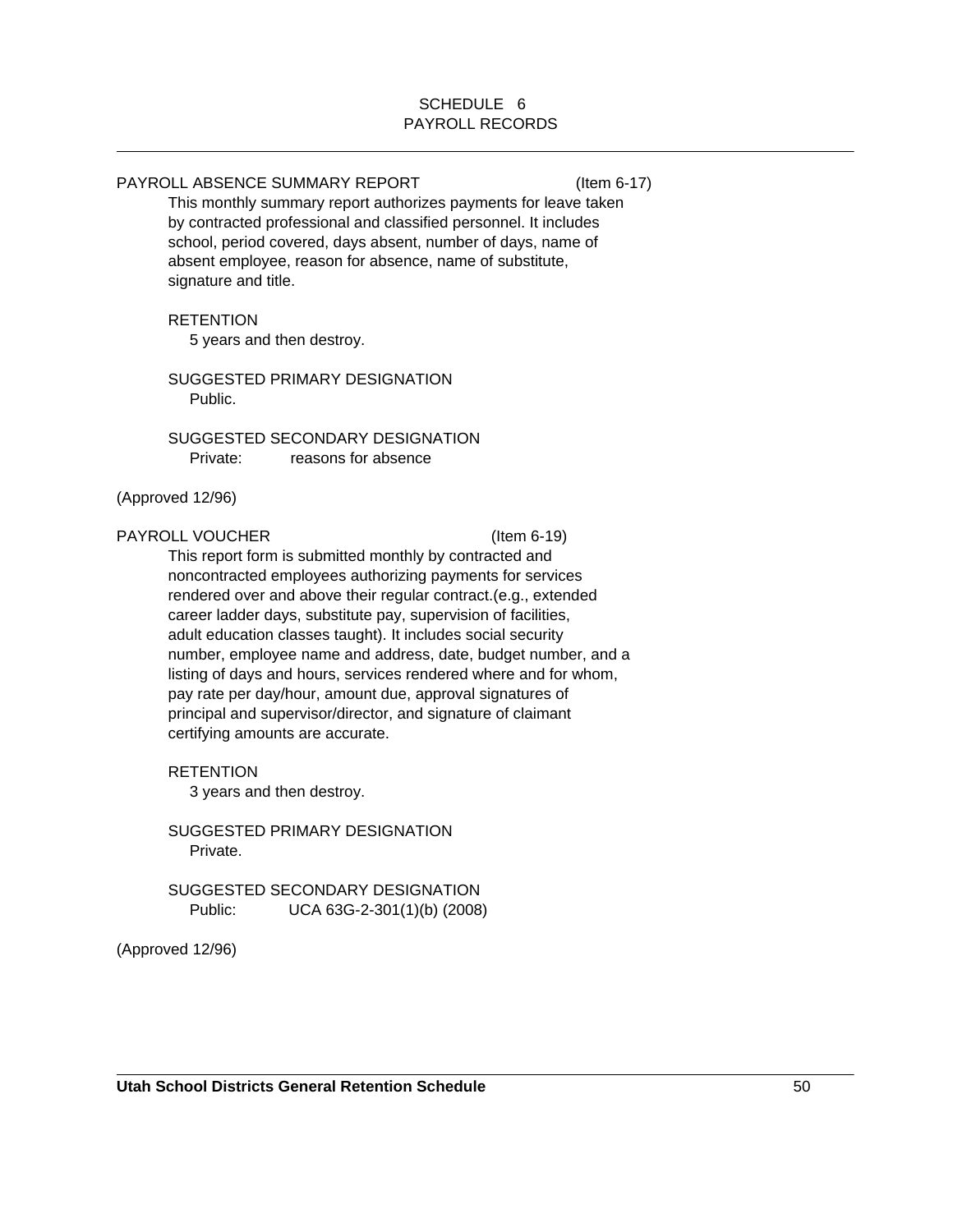#### PERSONNEL ACTION RECORDS (Item 6-20)

 These forms are used to make corrections to payroll. They include date, name, school, address, telephone number, social security number, and sections for adding applicable information on new employees, any salary adjustment, and terminating employee.

# **RETENTION**

1 year and then destroy.

# SUGGESTED PRIMARY DESIGNATION Public.

# SUGGESTED SECONDARY DESIGNATION Private: social security number

(Approved 12/96)

#### RETIREMENT FILES (Item 6-21)

 These are reports and register control documents relating to an employee's retirement.

#### **RETENTION**

5 years and then destroy.

#### SUGGESTED PRIMARY DESIGNATION Private.

# SUGGESTED SECONDARY DESIGNATION Public: UCA 63G-2-301 (1)(b) (2008)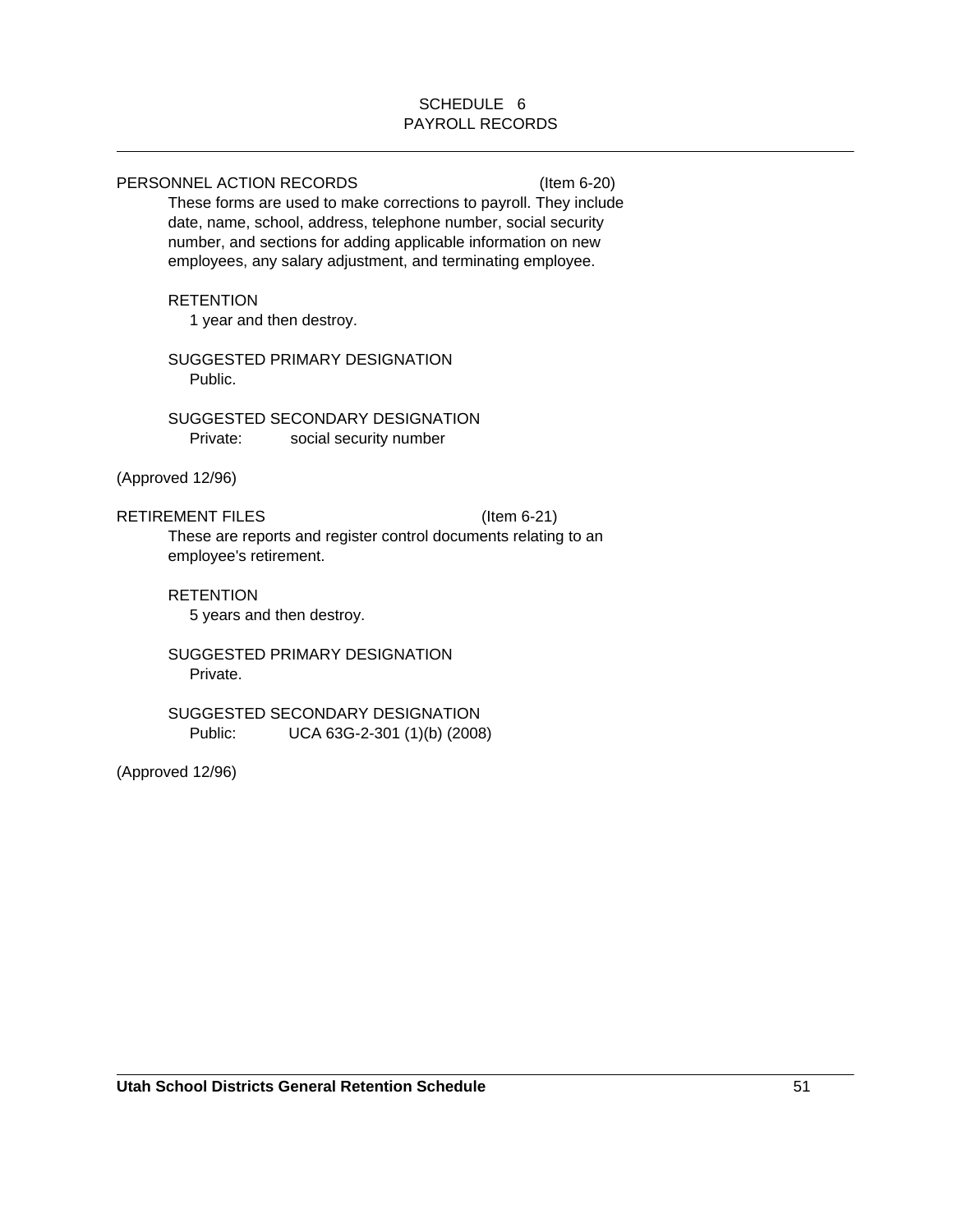#### RETIREMENT REPORTS (Item 6-22)

 This is a monthly report submitted to State Retirement on amounts contributed to retirement system. It is used for verification purposes. The Office of Education sends monthly the information on magnetic tape to State Retirement and prints a paper copy for the school district, later the Retirement Office sends the district worksheets to check data. Includes social security number, member name, fund agency, period covered, amount contributed, earnings, and amounts employee and employer paid.

#### **RETENTION**

3 years and then destroy.

 SUGGESTED PRIMARY DESIGNATION Private.

#### (Approved 12/96)

#### TAXABLE WAGE EARNING REPORTS (Item 6-23)

 These files contain records on individual employee's income taxes. Include returns on income taxes such as IRS Form W-2, reports of withheld federal taxes, such as IRS Form W-3 with related papers, and reports relating to income and social security taxes.

**RETENTION** 4 years and then destroy.

#### SUGGESTED PRIMARY DESIGNATION Private.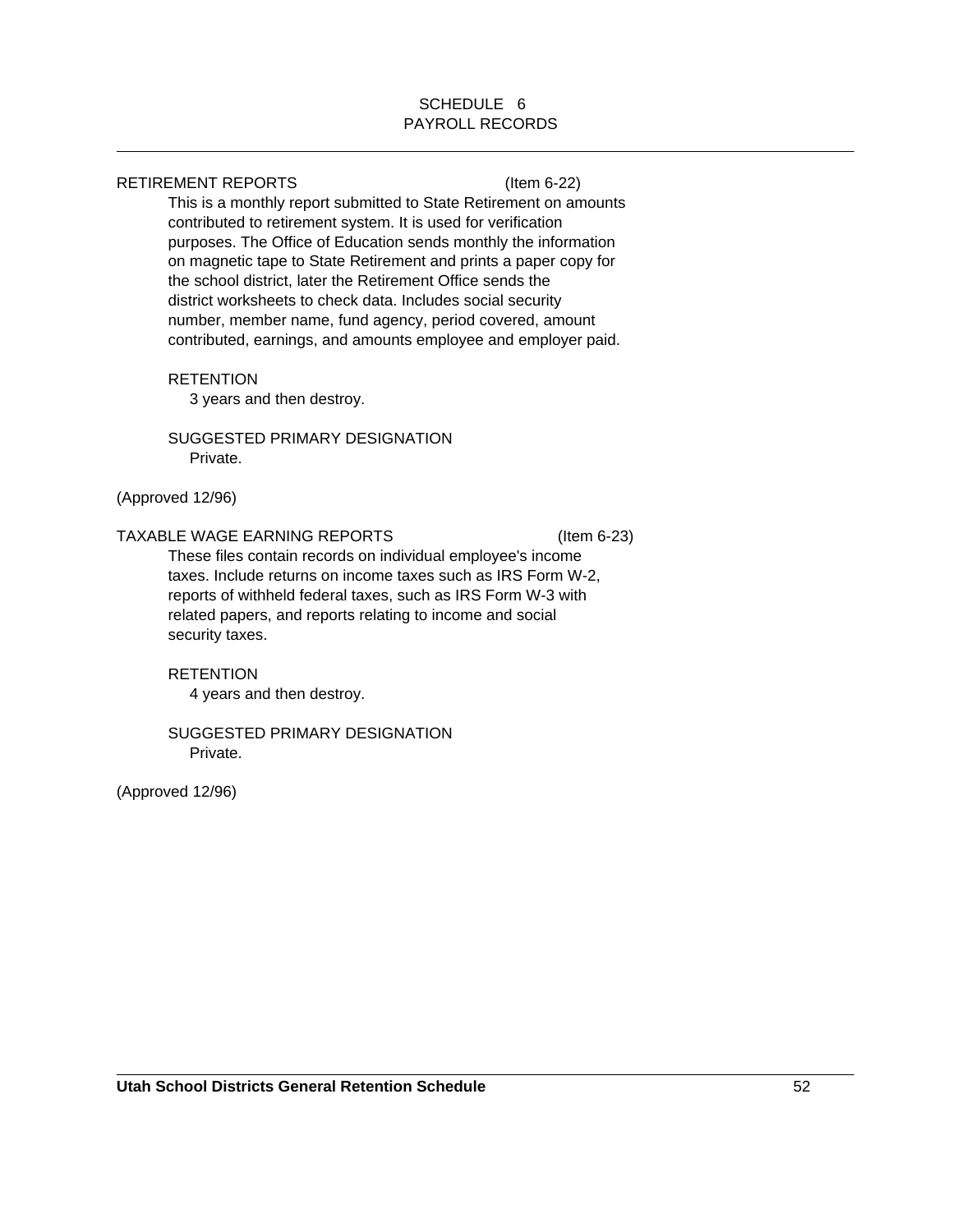#### TIME SHEETS (Item 6-24)

 These are records which verify hours worked (regular and overtime), leave earned (vacation, sick, emergency, conference/professional) and taken by school district employees.

#### RETENTION

3 years and then destroy.

# SUGGESTED PRIMARY DESIGNATION Public.

 SUGGESTED SECONDARY DESIGNATION Private: UCA 63-3-302 (1)(e) (2008)

# (Approved 12/96)

# WAGE SURVEY FILES (Item 6-25)

 These files contain wage survey reports and data, working papers and related correspondence pertaining to area wages paid for each employee class; background papers establishing need, authorization, direction, and analysis of wage surveys; development and implementation of wage schedules; and development of specific rates (excluding authorized wage schedules and wage survey recapitulation sheets).

#### **RETENTION**

 Retain until completion of second succeeding wage survey and then destroy.

#### SUGGESTED PRIMARY DESIGNATION Private.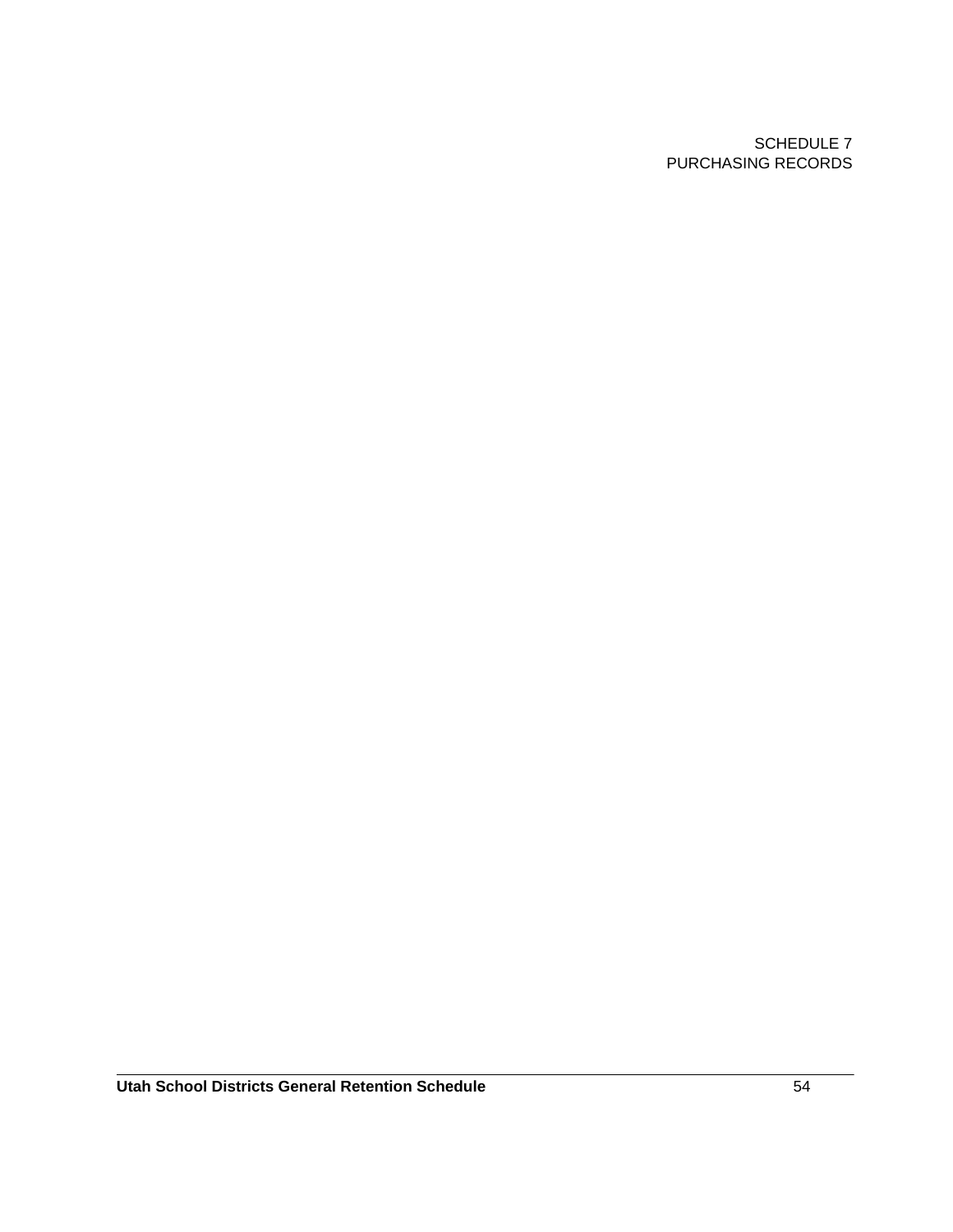#### CONTRACT PURCHASING RECORDS (Item 7-1)

 These records document purchasing and construction contracts. They include the contract, correspondence, and related records pertaining to award, administration, receipt, inspection, and payments.

#### **RETENTION**

 6 years after expiration of contract (UCA 78-12-23(2) (1995) and then destroy.

 SUGGESTED PRIMARY DESIGNATION Public.

(Approved 08/96)

#### INVOICES (Item 7-3)

 These records document the procurement of goods and services for the school district. They usually include the date, number of items received, descriptions of items, invoice number, purchase order number, vendor, unit and total price of goods. Invoices are usually part of the accounts payable files or purchase order files.

 RETENTION 4 years and then destroy.

# SUGGESTED PRIMARY DESIGNATION Public.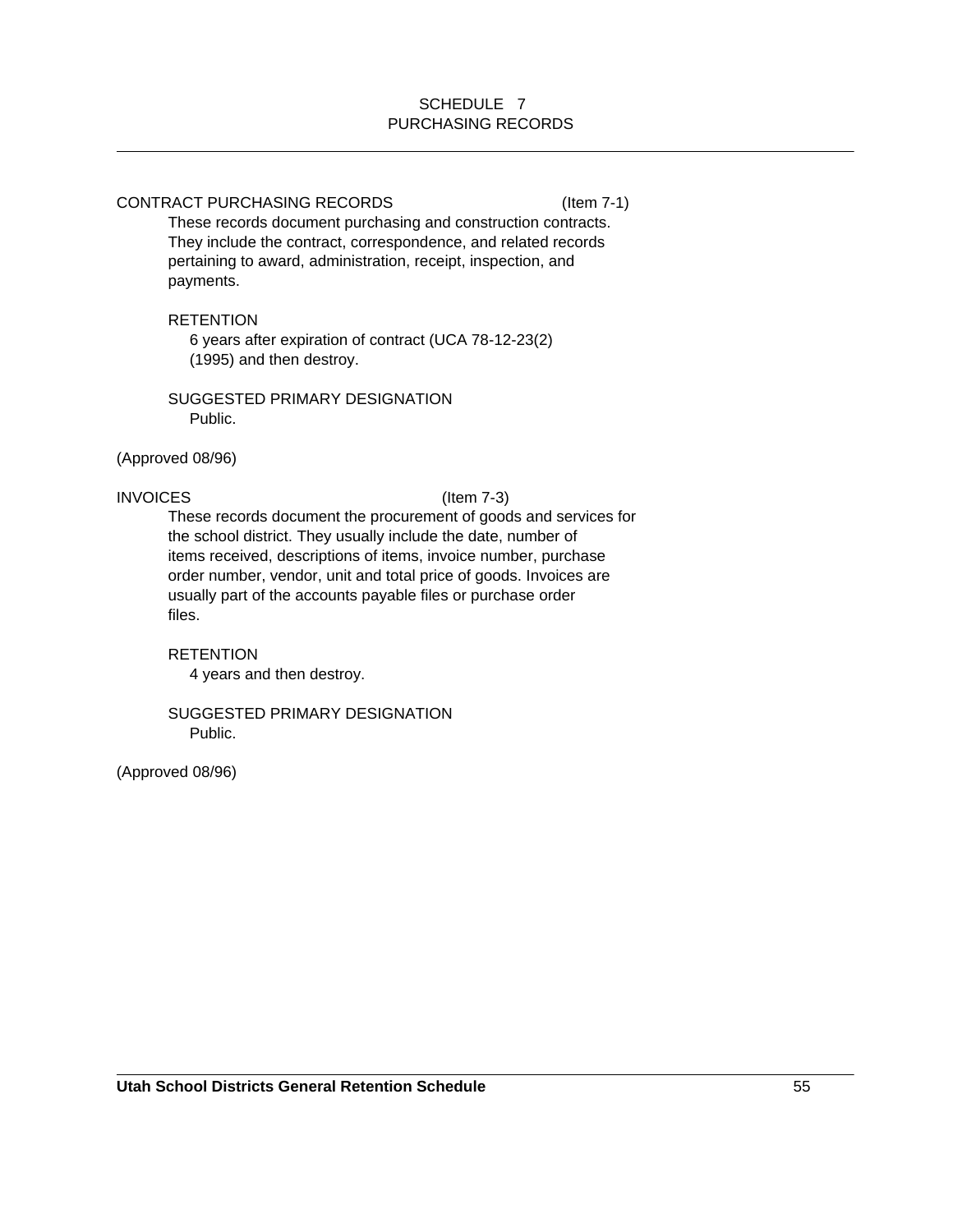# INVENTORY RECORDS (Item 7-2)

 These cards are used to maintain an inventory of supplies and equipment previously purchased by the district and their suppliers. The cards include item number, item description, names of suppliers, stock on hand, and ordering information. The cards will soon become obsolete once the automation of the file has been completed. The automated file is programmed to automatically erase obsolete information from the files once they have become full.

### RETENTION

1 year and then destroy.

 SUGGESTED PRIMARY DESIGNATION Public.

#### (Approved 08/96)

#### LEASING CONTRACT FILES (Item 7-4)

 These records document building or equipment leasing contracts between the school district and a private vendor or other governmental agency. They include the actual lease and other related records documenting the agreement.

#### **RETENTION**

 4 years after contract expires (UCA 70A-2a-506 (1995)) and then destroy.

### SUGGESTED PRIMARY DESIGNATION Public.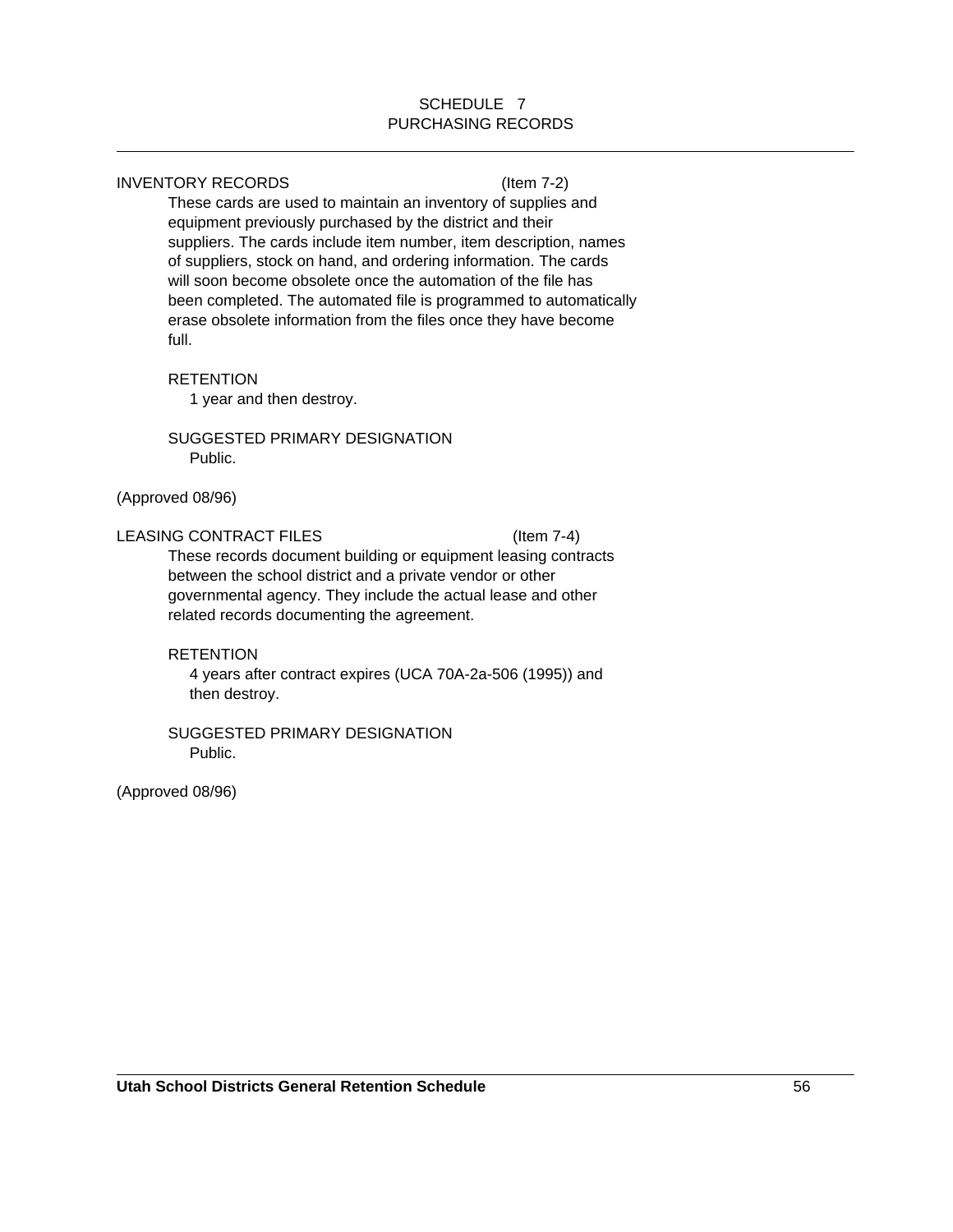#### PRICE QUOTATION FILES (Item 7-5)

 These records relate to the bid process for obtaining goods or services. Price quotations are given by vendors and other companies estimating the cost of their services to the school district. The records include quote forms, correspondence, purchase orders and other items of information.

#### **RETENTION**

1 year and then destroy.

#### SUGGESTED PRIMARY DESIGNATION Public.

(Approved 08/96)

#### PRIOR PAYMENT REPORT (Item 7-6)

 This report lists all payments made to individual vendors. It is used for reference purposes. The report is updated monthly and is received initially as a computer printout. The report includes vendor number and name, 1099 flag (for purchases over \$600 which require an Internal Revenue Service form), purchase order number, invoice number, account number, check number, and check date.

# RETENTION

3 years and then destroy.

#### SUGGESTED PRIMARY DESIGNATION Public.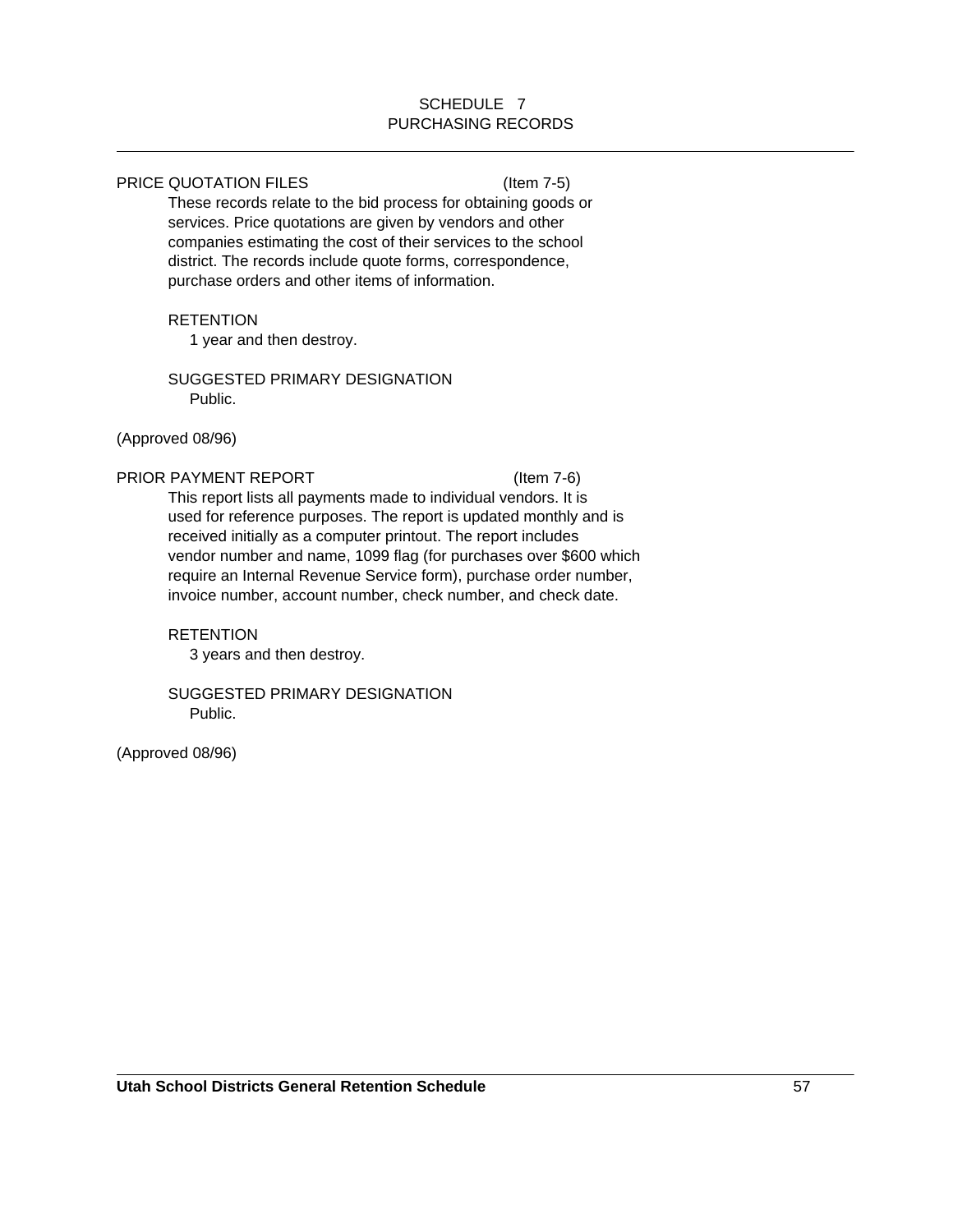#### PURCHASE ORDER (Item 7-7)

 These are forms authorizing the order to purchase supplies or equipment by the school district. They contain the name of requesting agency, name of vendor, item, date ordered, delivery date, purchase order number, account charged, and authorizing signature.

# RETENTION

4 years and then destroy.

#### SUGGESTED PRIMARY DESIGNATION Public.

(Approved 08/96)

#### PURCHASE REQUISITION FILES (Item 7-8)

 These files contain requisitions for supplies and equipment from current inventory.

### RETENTION

4 years and then destroy.

#### SUGGESTED PRIMARY DESIGNATION Public.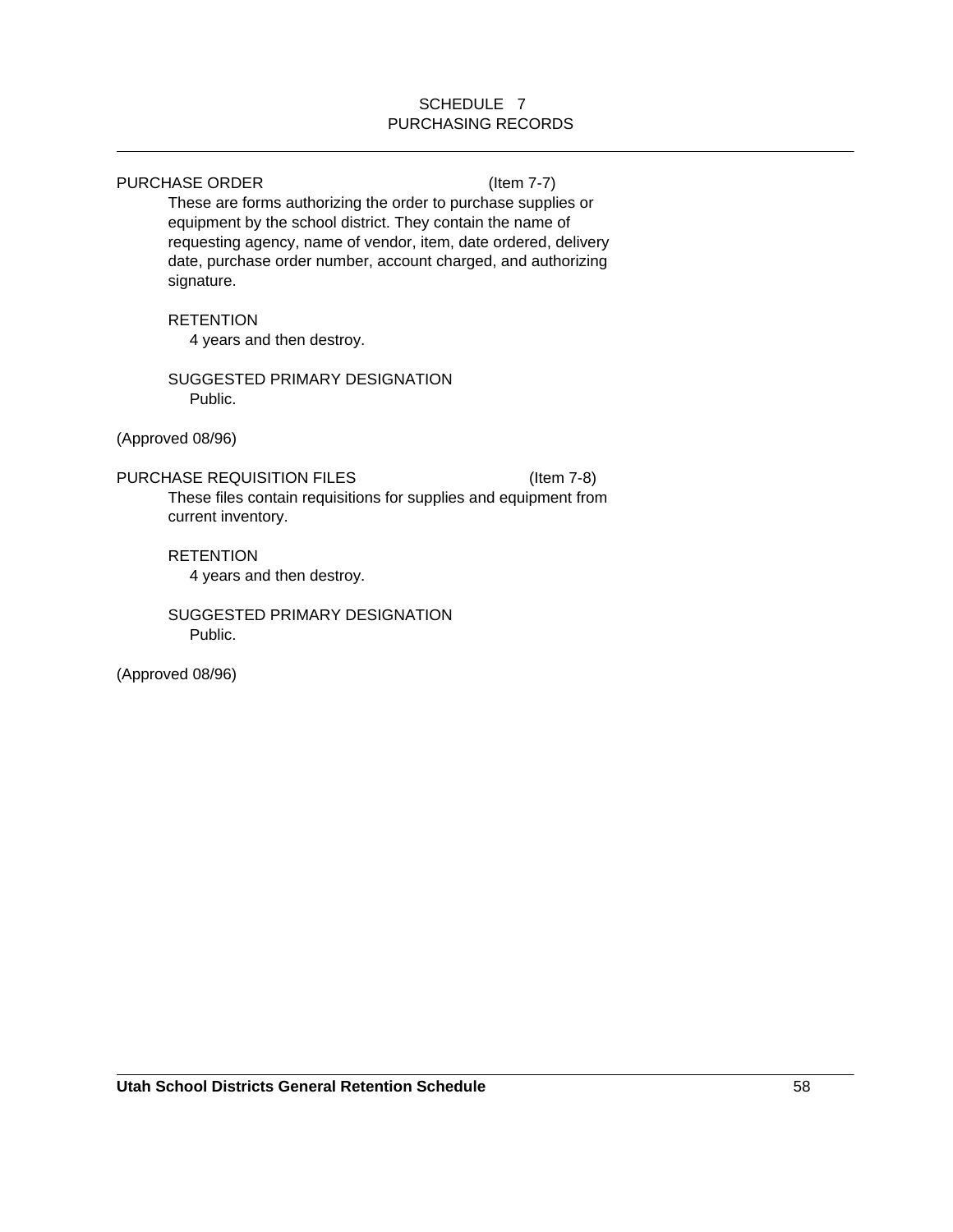# REAL ESTATE ACQUISTION FILES (Item 7-9) These records document the purchase of real property by the school district. They include the contract and related correspondence. **RETENTION**  7 years after unconditional sale of property and then destroy. SUGGESTED PRIMARY DESIGNATION Public. SUGGESTED SECONDARY DESIGNATION Protected: UCA 63G-2-305(7) records prepared in contemplation of sale, exchange, lease, rental (Approved 08/96) REQUESTS FOR PROPOSALS (Item 7-11) These are proposals submitted by private vendors in response to bid requests by the school district. They are used to make decisions on purchasing equipment or adopting new systems. The proposals usually include the name, address, and phone number of company submitting the proposal; the proposal; advantages over other similar equipment or programs; costs; and estimates of conversion costs and time.

#### **RETENTION**

2 years after decision and then destroy.

### SUGGESTED PRIMARY DESIGNATION Public.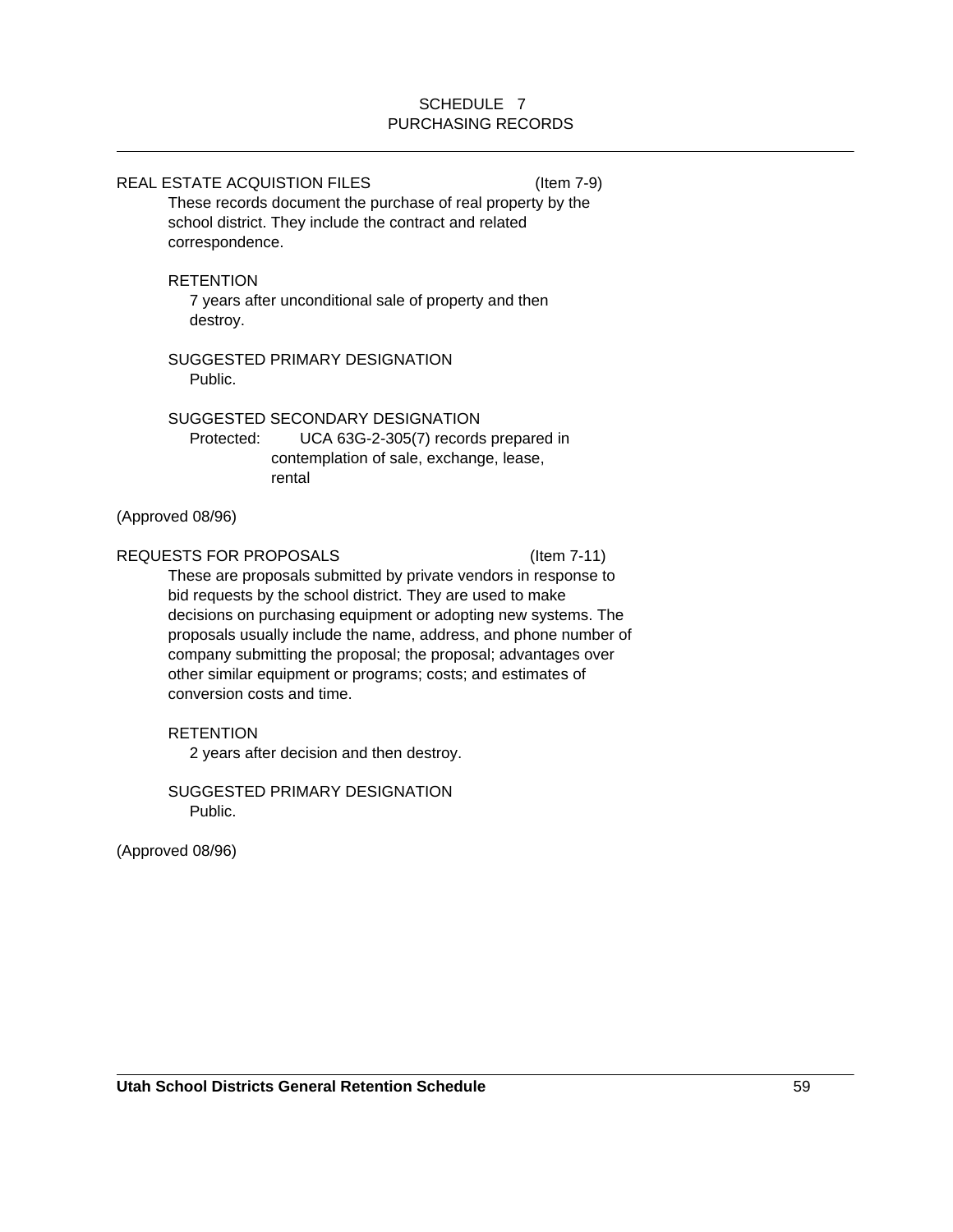#### REQUISITIONS (Item 7-12)

 These are accounting requests from school or department for goods purchased or services rendered.

 RETENTION 3 years and then destroy.

 SUGGESTED PRIMARY DESIGNATION Public.

(Approved 08/96)

#### SERVICE AGREEMENT RECORDS (Item 7-13)

 These records document the professional service agreements between any school district agency and professional individuals or between agencies for temporary services. They include the service agreement and other related records.

#### **RETENTION**

 4 years after last payment (UCA 78-12-25(1) (1995) and then destroy.

 SUGGESTED PRIMARY DESIGNATION Public.

(Approved 08/96)

### SUCCESSFUL BID PROPOSALS FILES (Item 7-14)

 These files contain formal proposals submitted in response to the bidding process to provide products or services to a school district agency by a private vendor which was awarded the school district contract.

**RETENTION** 

4 years and then destroy.

 SUGGESTED PRIMARY DESIGNATION Public.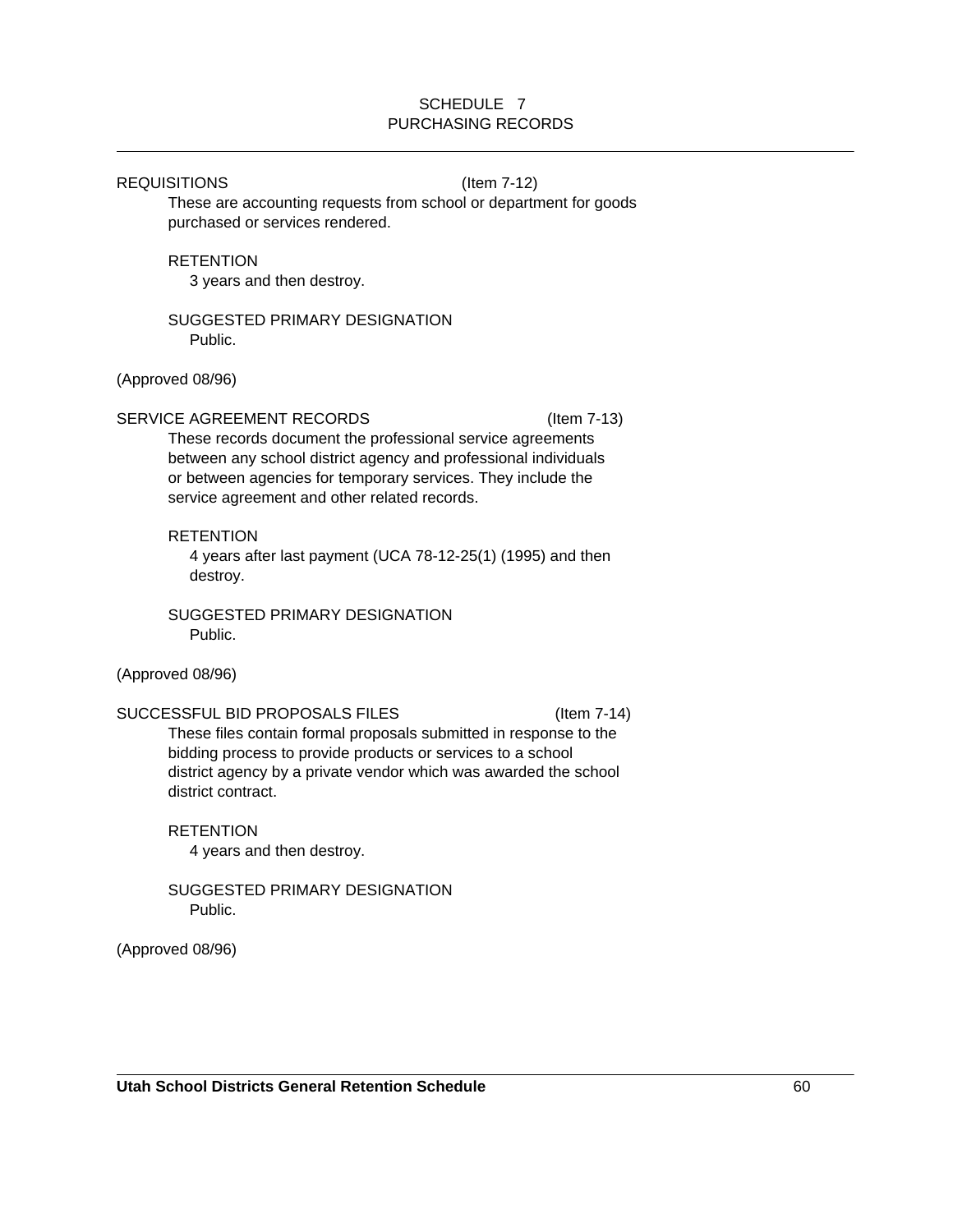# TAX EXEMPTION RECORDS (Item 7-15) These records document the school district's sales tax exemption for specific purchases. They include tax exemption certificates and related records. **RETENTION**  3 years after period covered by related account and then destroy. SUGGESTED PRIMARY DESIGNATION Public. (Approved 08/96) UNOPENED BIDS PROPOSAL FILES (Item 7-16) These are solicited and unsolicited bids and proposals to provide products or services which, due to funding or administrative reevaluation, are no longer required by the school district agency or will not be opened to the bidding process. **RETENTION**  1 year and then destroy. SUGGESTED PRIMARY DESIGNATION Public. (Approved 08/96) UNSUCCESSFUL BIDS AND PROPOSALS FILES (Item 7-17) These are solicited and unsolicited unsuccessful (rejected) bids and proposals to provide products or services to an agency by a private contractor. **RETENTION**  2 years and then destroy. SUGGESTED PRIMARY DESIGNATION

Public.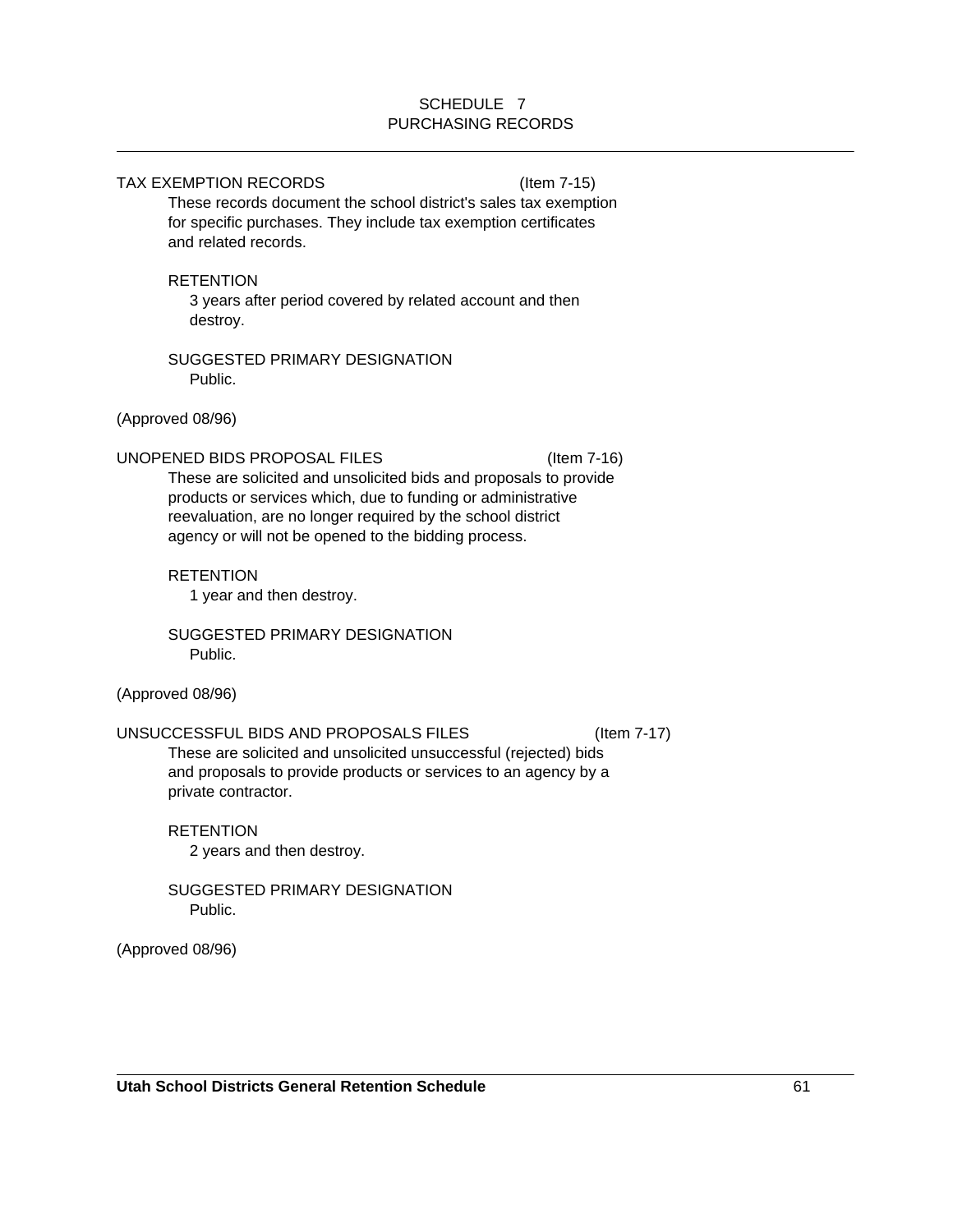#### VENDOR LIST (Item 7-18)

 This is a list of vendors providing goods and services to the school district. It usually includes names of vendors, addresses, phone numbers, and descriptions of goods or services provided.

# RETENTION

Retain until updated or superseded and then destroy.

#### SUGGESTED PRIMARY DESIGNATION Public.

(Approved 08/96)

# VOUCHERS (Item 7-19)

 This is an official authorization to pay on a claim or bill. Includes name of department fund, check number, date, amount of claim, transmittal sheet number, and authorizing signature.

# RETENTION

4 years and then destroy.

#### SUGGESTED PRIMARY DESIGNATION Public.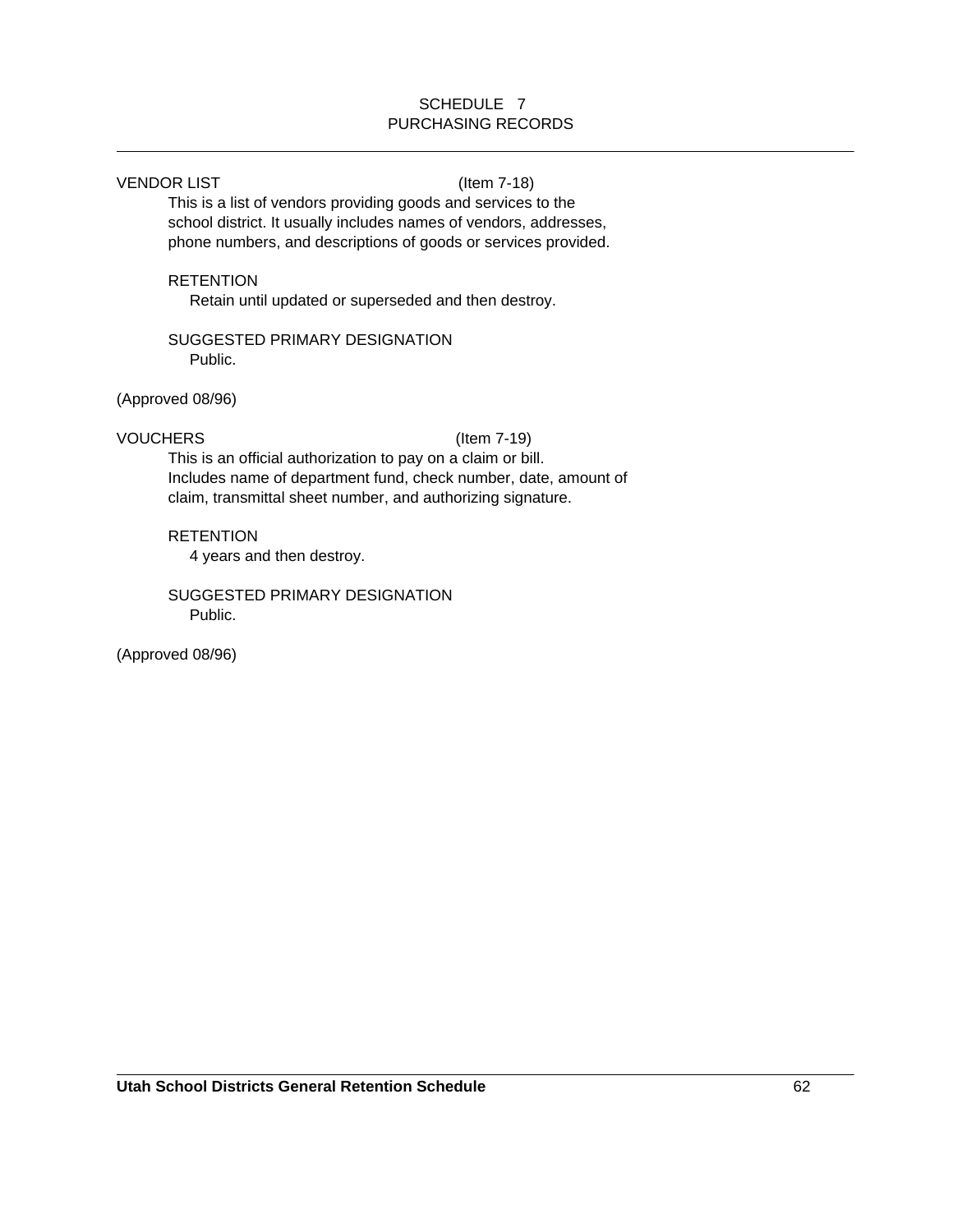SCHEDULE 8 RISK MANAGEMENT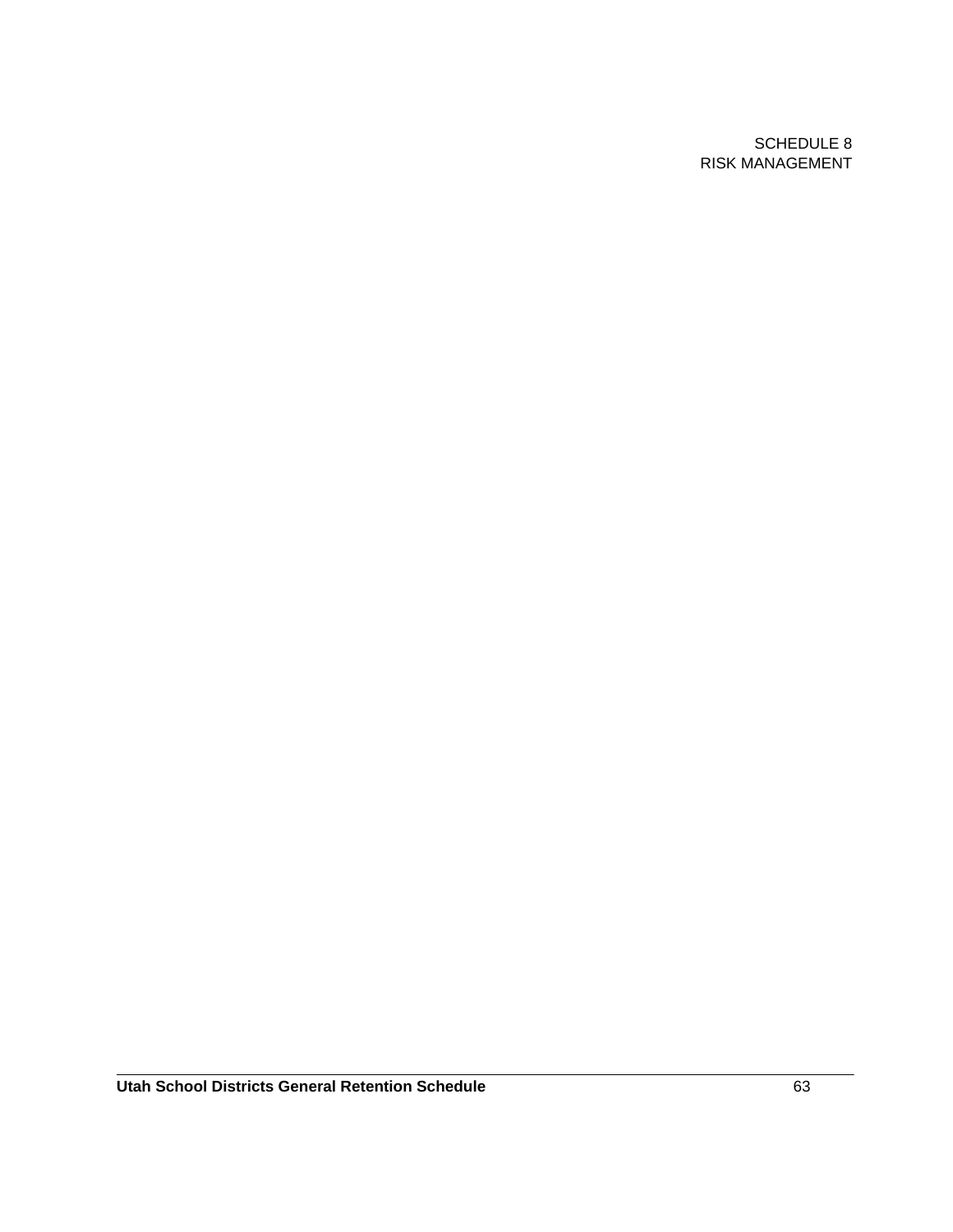# SCHEDULE 8 RISK MANAGEMENT

### DISASTER PLANNING FILES (Item 8-1)

 These files are used to prepare district-wide plans for action to address emergency conditions (e.g., fire, flood, earthquake, and other disasters). They include studies and evaluations undertaken by the county and the completed disaster plan.

### **RETENTION**

5 years after being superseded and then destroy.

 SUGGESTED PRIMARY DESIGNATION Public.

 SUGGESTED SECONDARY DESIGNATION Protected: UCA 63G-2-305 (10) (2008)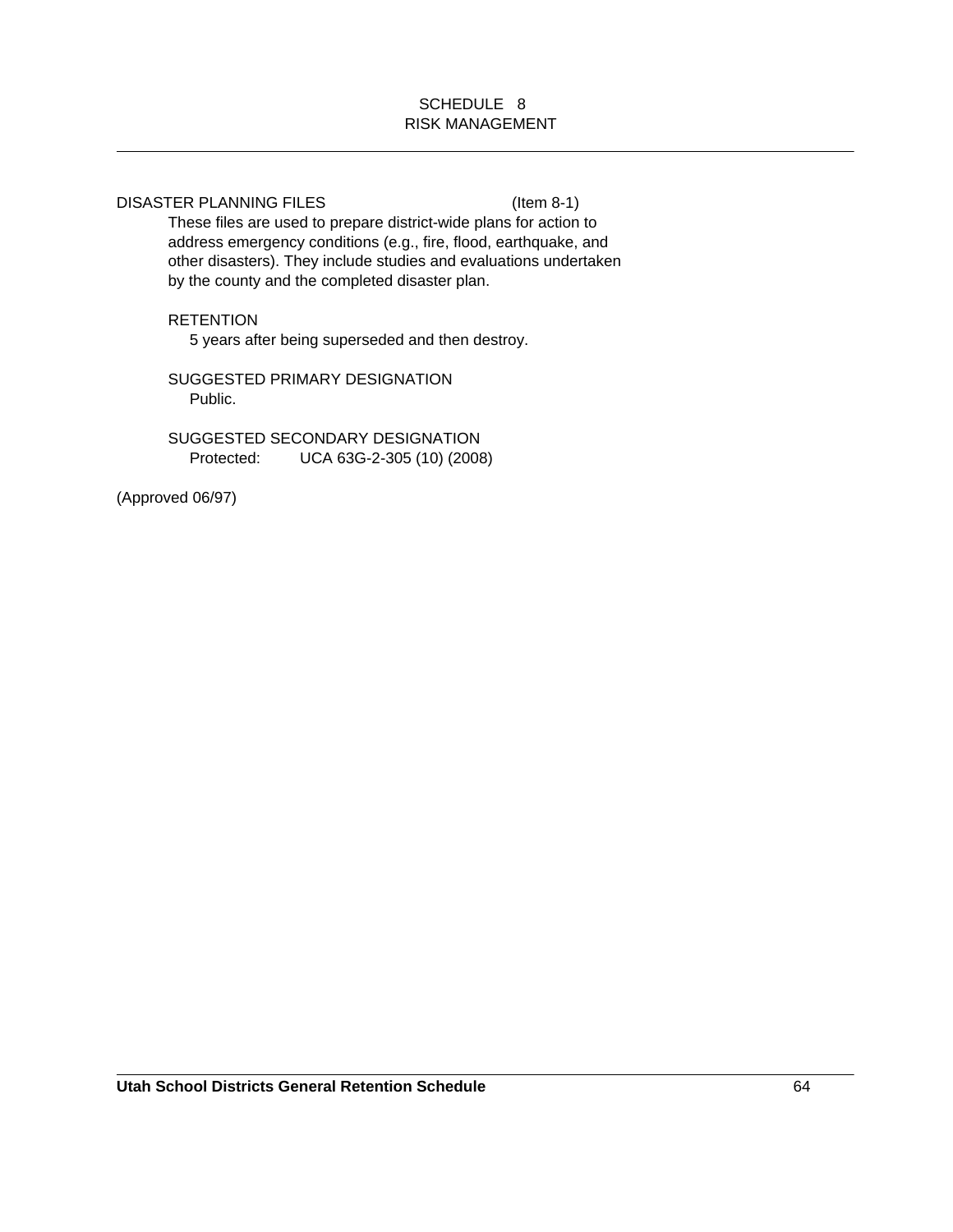# SCHEDULE 8 RISK MANAGEMENT

#### GENERAL LIABILITY ACCIDENT REPORT (Item 8-2)

 This is a report form completed and sent to the district's insurance carrier on accidents where a student or patron was seen or treated by a medical provider (or absent for more than one-half day) or where school liability is an issue. This report includes policyholder name, address, and telephone number; accident's date, time, location, first notification, and name of person making notification; description of accident or occurrence; injured person's name, marital status, age, address, telephone number(s); nature and extent of injuries; name of doctor or hospital; probable cause of accident or occurrence; property damage; names, addresses, and telephone numbers of witnesses; name, position, and telephone number of person completing form; name of person reporting incident; name of person receiving report; date; signature of person completing report; and any remarks.

#### **RETENTION**

 5 years or until all litigation is resolved and then destroy.

 SUGGESTED PRIMARY DESIGNATION Public.

SUGGESTED SECONDARY DESIGNATION

 Private: medical information, home address and telephone numbers,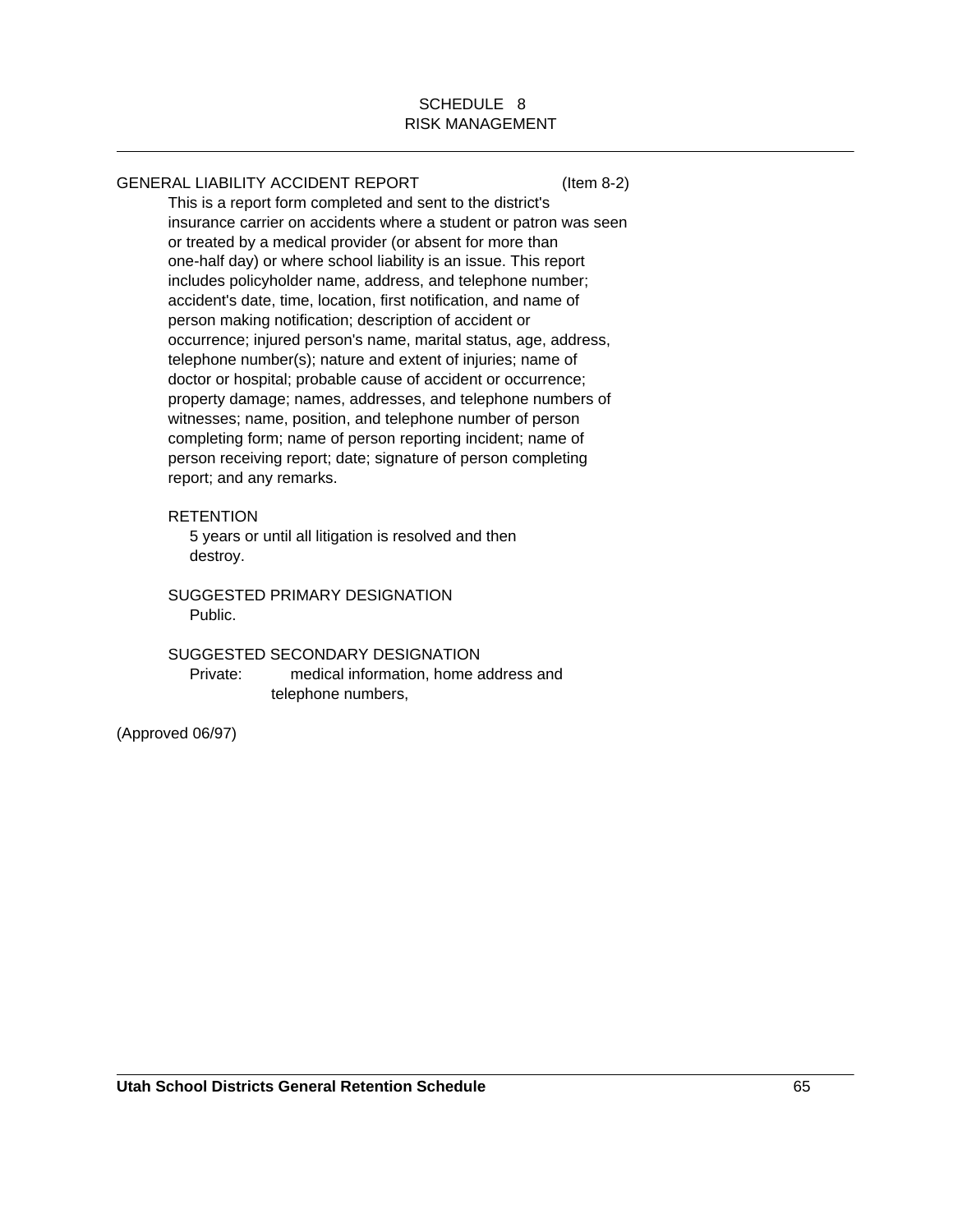# SCHEDULE 8 RISK MANAGEMENT

#### HEALTH AND ACCIDENT INSURANCE RECORD (Item 8-3)

 These are application forms completed by district employees enrolling into health and accident insurance. The original is sent to the insurer. Includes district name; specific job title; date of employment; policy number; employee name, social security number, address, birthdate, telephone number(s); beneficiary and contingent beneficiary and relationships; information on other insurance and employment; information of coverage requested; optional waiver of group insurance; listing of family members to be covered containing name, sex, birthdates, physicians names and addresses; employee's signature authorizing deductions for insurance; date; effective date and approval signature.

#### **RETENTION**

 Retain until insurer changed or employee separation and then destroy.

 SUGGESTED PRIMARY DESIGNATION Private.

(Approved 06/97)

#### INSURANCE REPORTS (Item 8-5)

 These reports are used for the reference and generation of claims which neither required an investigation nor resulted in litigation.

#### **RETENTION**

5 years and then destroy.

#### SUGGESTED PRIMARY DESIGNATION Public.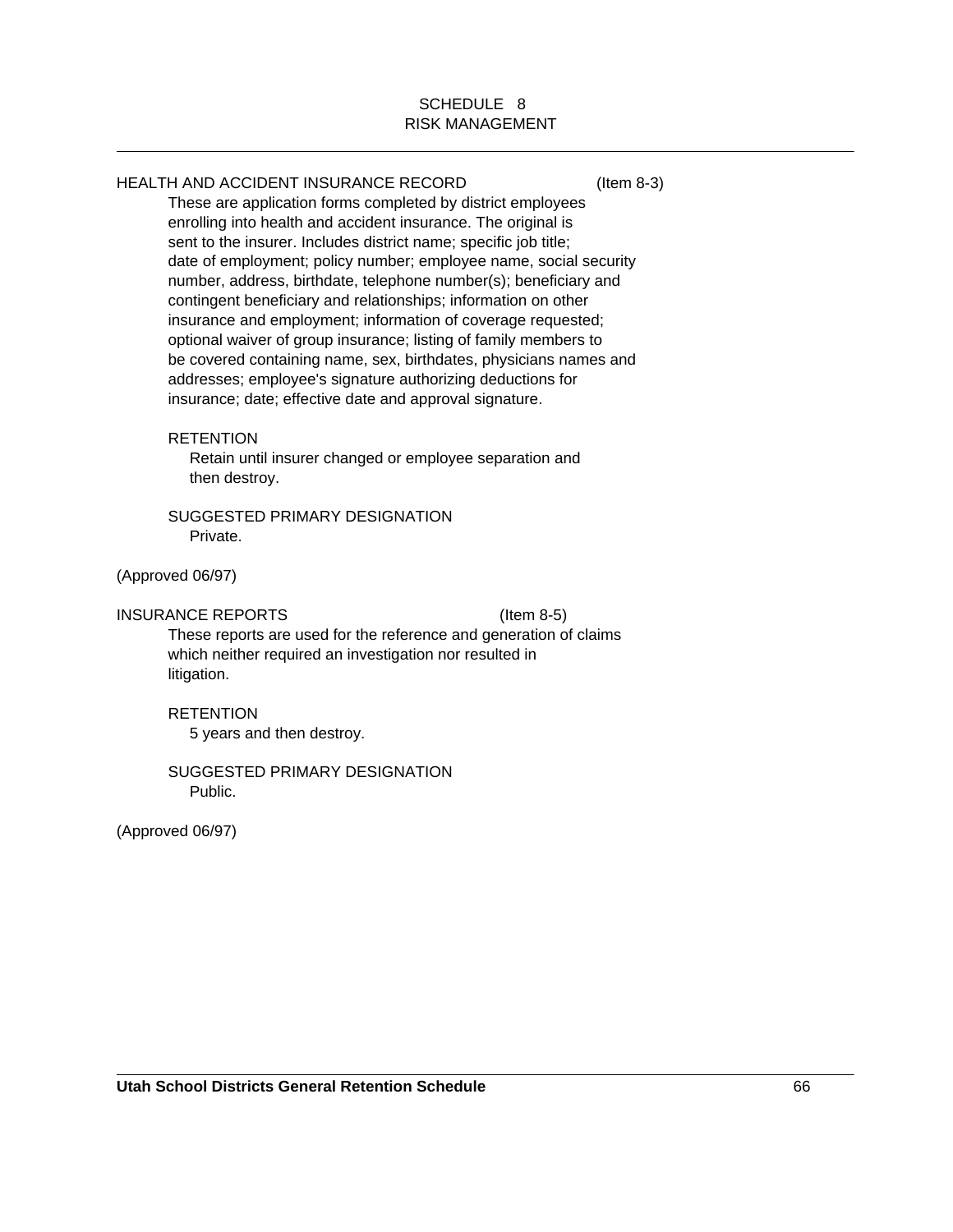# SCHEDULE 8 RISK MANAGEMENT

| <b>INSURANCE POLICY FILES</b><br>$($ ltem 8-4 $)$<br>These are insurance policy contracts between the district and<br>private insurers.                                                                                       |
|-------------------------------------------------------------------------------------------------------------------------------------------------------------------------------------------------------------------------------|
| <b>RETENTION</b><br>18 years after expiration of policy and settlement of all<br>claims and then destroy.                                                                                                                     |
| SUGGESTED PRIMARY DESIGNATION<br>Public.                                                                                                                                                                                      |
| (Approved 06/97)                                                                                                                                                                                                              |
| LIABILITY RISK MANAGEMENT CASE FILES<br>$($ ltem 8-6 $)$<br>These case files document the reporting, investigation, and<br>settlement of liabilility claims filed against the district.                                       |
| <b>RETENTION</b><br>10 years after case closed and then destroy.                                                                                                                                                              |
| SUGGESTED PRIMARY DESIGNATION<br>Public.                                                                                                                                                                                      |
| SUGGESTED SECONDARY DESIGNATION<br>Protected:<br>UCA 63G-2-305 (23) (2008)                                                                                                                                                    |
| (Approved 06/97)                                                                                                                                                                                                              |
| MEDICAL AND DENTAL INSURANCE CLAIM FILES<br>$($ ltem 8-7 $)$<br>These files contain medical and dental claims for school district<br>employees. They are used to track claims and for cost analysis of<br>insurance programs. |
| <b>RETENTION</b><br>3 years after all claims settled and then destroy.                                                                                                                                                        |
| SUGGESTED PRIMARY DESIGNATION<br>Public.                                                                                                                                                                                      |
| SUGGESTED SECONDARY DESIGNATION<br>Private:<br>UCA 63G-2-302 (1)(a) (2008)                                                                                                                                                    |
| (Approved 06/97)                                                                                                                                                                                                              |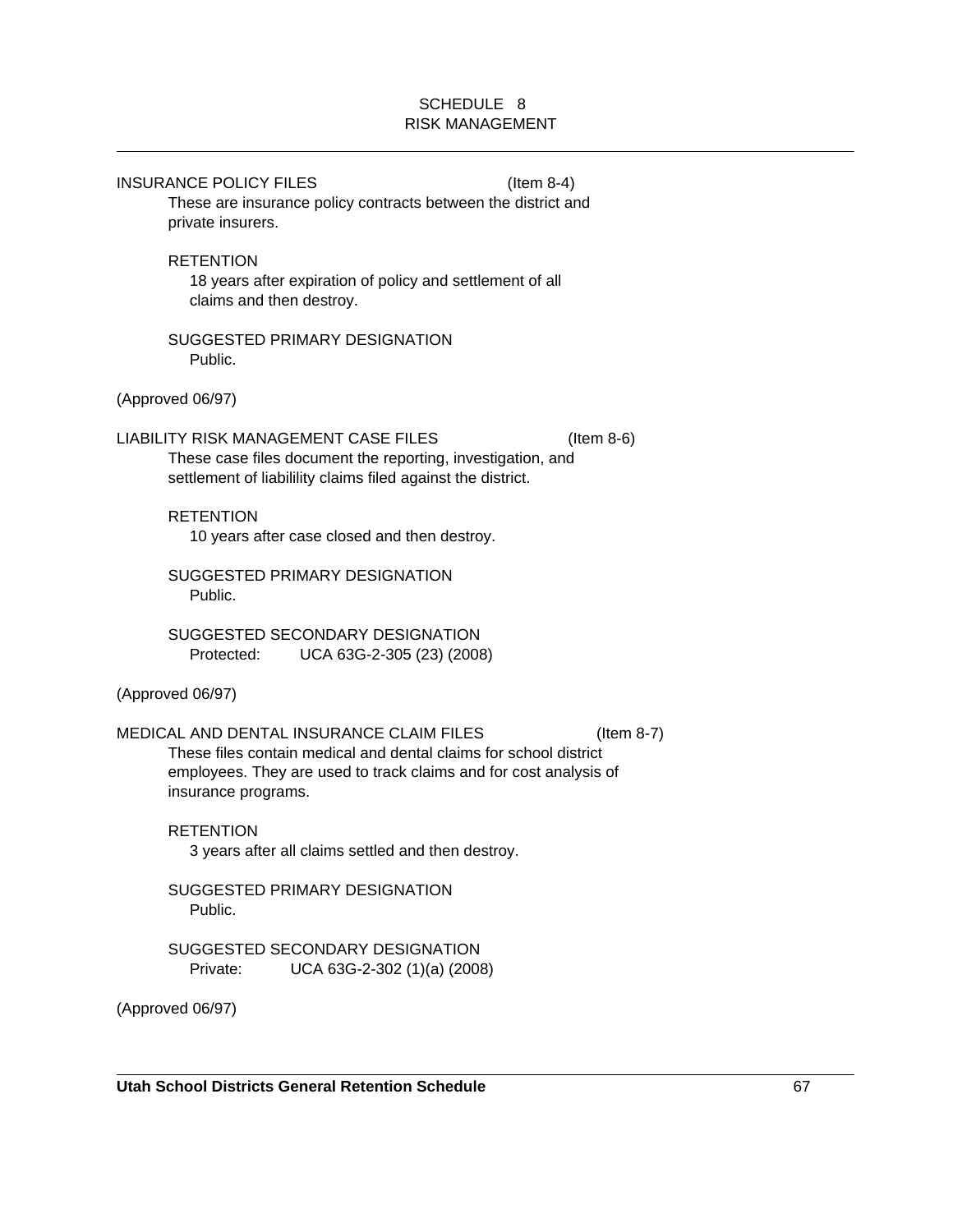# SCHEDULE 8 RISK MANAGEMENT

#### SAFETY SELF-INSPECTION REPORTS (Item 8-8)

 These self-inspection survey reports are completed annually by each school on forms provided by the State Division of Risk Management. There are three separate required survey forms including the general survey, cafeteria/kitchen survey, and playground survey. The purpose of this report is to identify potential hazards within school buildings and on school sites. If the school completes these reports, it may receive a 15 percent discount on its insurance premium after a follow-up survey has been conducted. These safety inspections are submitted to the District Office, accumulated, and sent to the State Risk Management for evaluation by April 1st. These survey forms includes district name, date, school, name of person completing survey, and responses to survey questions (yes, no, not applicable). The State Division of Risk Management retains the record copy for twelve years.

#### RETENTION

1 year or until superseded and then destroy.

 SUGGESTED PRIMARY DESIGNATION Public.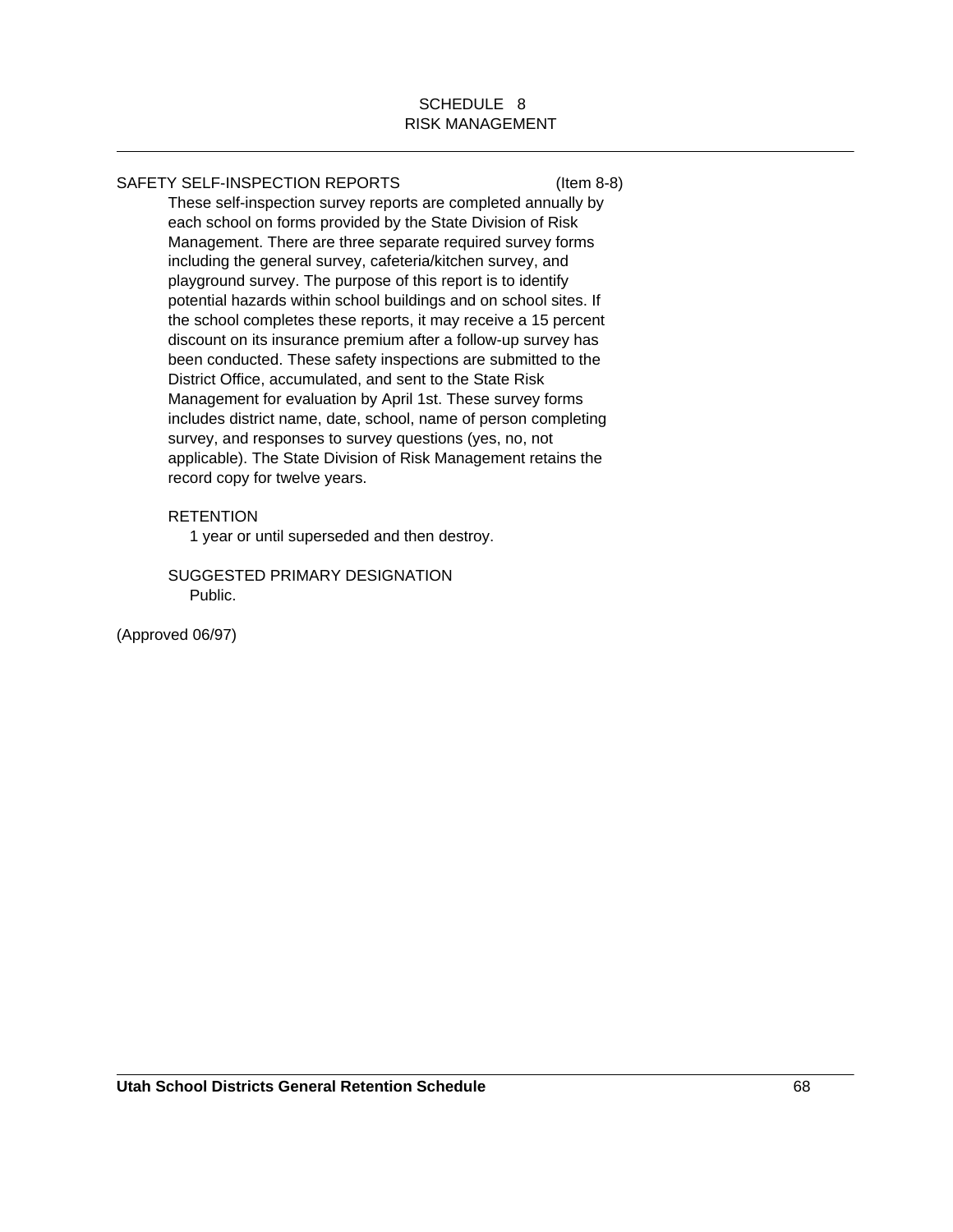# SCHEDULE 8 RISK MANAGEMENT

STUDENT INJURY REPORT (Item 8-9) This report is completed by school personnel immediately after a severe student injury and a copy is then submitted to the State Child Injury Prevention Program. An injury is considered severe if it requires the loss of a half day or more of school or warranted medical attention or was required to be reported by district policy. The form includes child's name, parent's name, district name and number, and school name and number; student's sex, birthdate, and grade; accident's date and time; number of days absent; action taken by school and parent; nature of injury; area affected; contributing factors; period; surface; location; activity; equipment; injury description; signature of person making report; title code; and principal's signature. The state's copy is retained for five years.

#### RETENTION

 7 years and then destroy provided there is no pending claim or litigation and then destroy.

 SUGGESTED PRIMARY DESIGNATION Private.

#### (Approved 06/97)

WORKER'S COMPENSATION EMPLOYEE'S FIRST INJURY REPORT (Item 8-10)

 This report must be submitted to the Industrial Commission in connection with UCA 35-1-97 and 35-2-103 (1993). The forms are prescribed by the Commission to report any work-related fatality, injury, or any occupational disease resulting in medical treatment, loss of consciousness, loss of work or restrictions of work. The report is completed for cases involving an employee who is injured on the job and/or meets one of the criteria specified in UCA 35-2-103 (1993). The district completes, signs, and mails the report to the Industrial Commission as prescribed by law. The report must be filed with the Commission within (7) days of the occurrence. The Commission maintains their copy for seven years.

#### RETENTION

3 years or until final report filed and then destroy.

#### SUGGESTED PRIMARY DESIGNATION Private.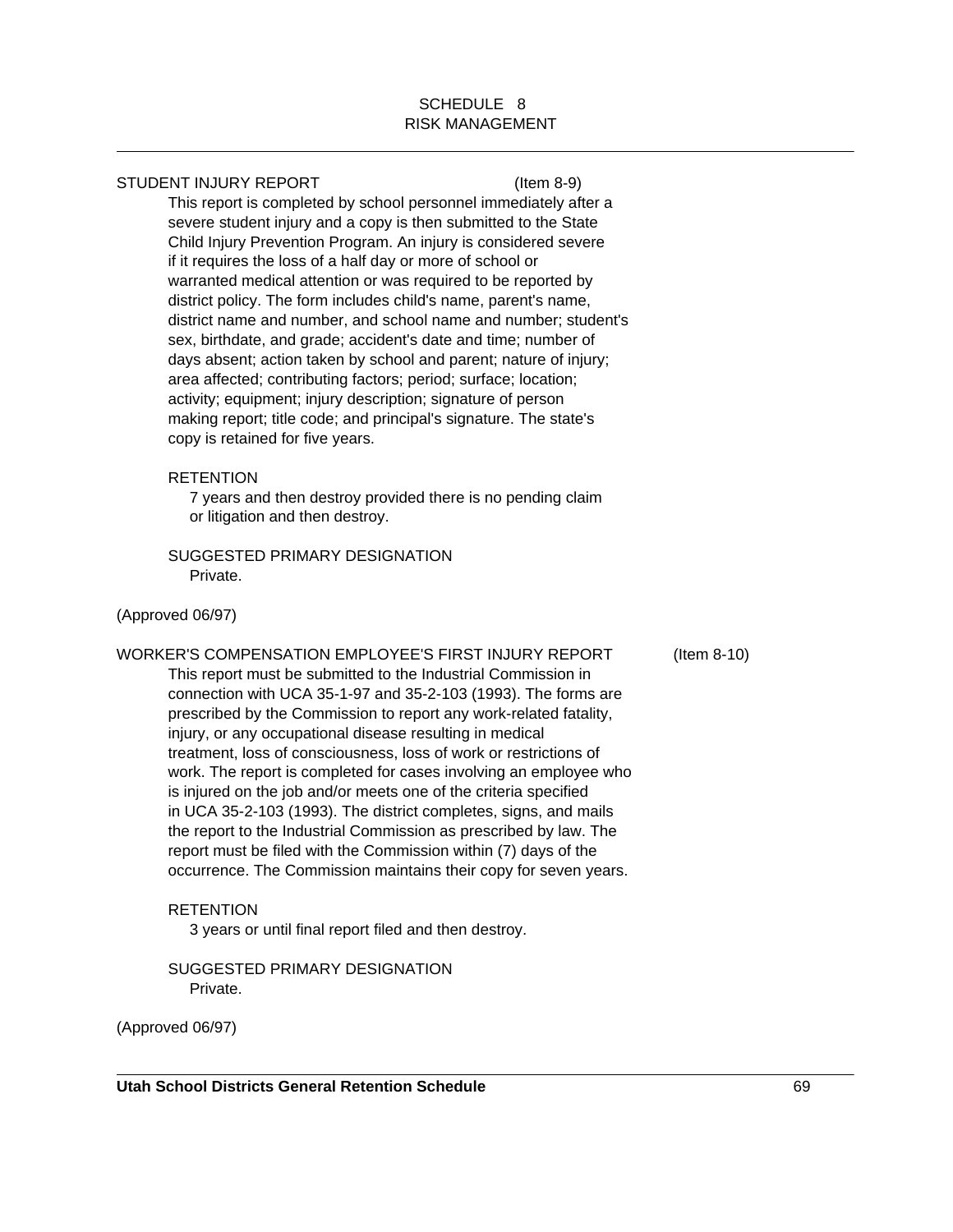# SCHEDULE 9 CHILD ACCOUNTING/ATTENDANCE RECORDS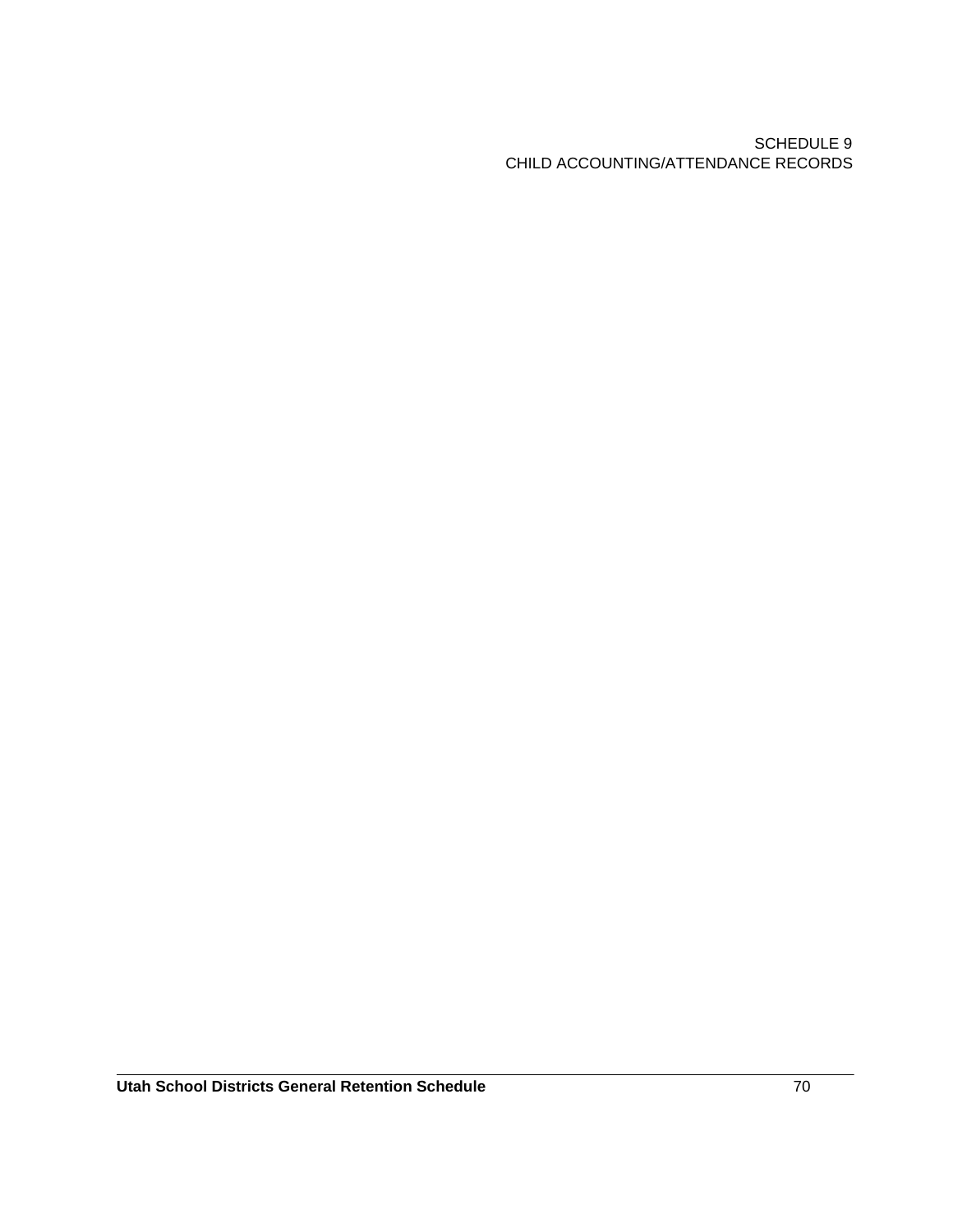## SCHEDULE 9 CHILD ACCOUNTING/ATTENDANCE RECORDS

## ANNUAL PUBLIC SCHOOL ENROLLMENT REPORT (Item 9-1) This report is completed on student enrollment and dropouts as of October 1. It is used to qualify for state funding. Individual schools directly update the State computer system. The report is printed, signed and audited by district external auditors and sent to the State Office of Education. The report includes student enrollment by school, by grade, and ethnic group. The report also includes the dropout report.

### RETENTION

5 years and then destroy.

 SUGGESTED PRIMARY DESIGNATION Public.

### (Approved 06/97)

ANNUAL STATISTICAL REPORT (S-3) (Item 9-2) This is an annual three-part report submitted to the State Office of Education on student enrollment, adult education, and staffing levels. It is used to create the state annual report. All figures are certified. The first part is a membership summary containing the year-end enrollment and aggregate days memberships including statistics on high school graduates, fee waivers, drivers' education, youth-in-custody, immunizations, fire drill compliance, out-of-district tuition paid students, and incidents of delinquency activity. The second part reports on full time equivalent (FTE) and racial background for all classified employees and summer school certified personnel. . The third part reports on all adult basic education and adult high school programs.

## **RETENTION**

5 years and then destroy.

### SUGGESTED PRIMARY DESIGNATION Public.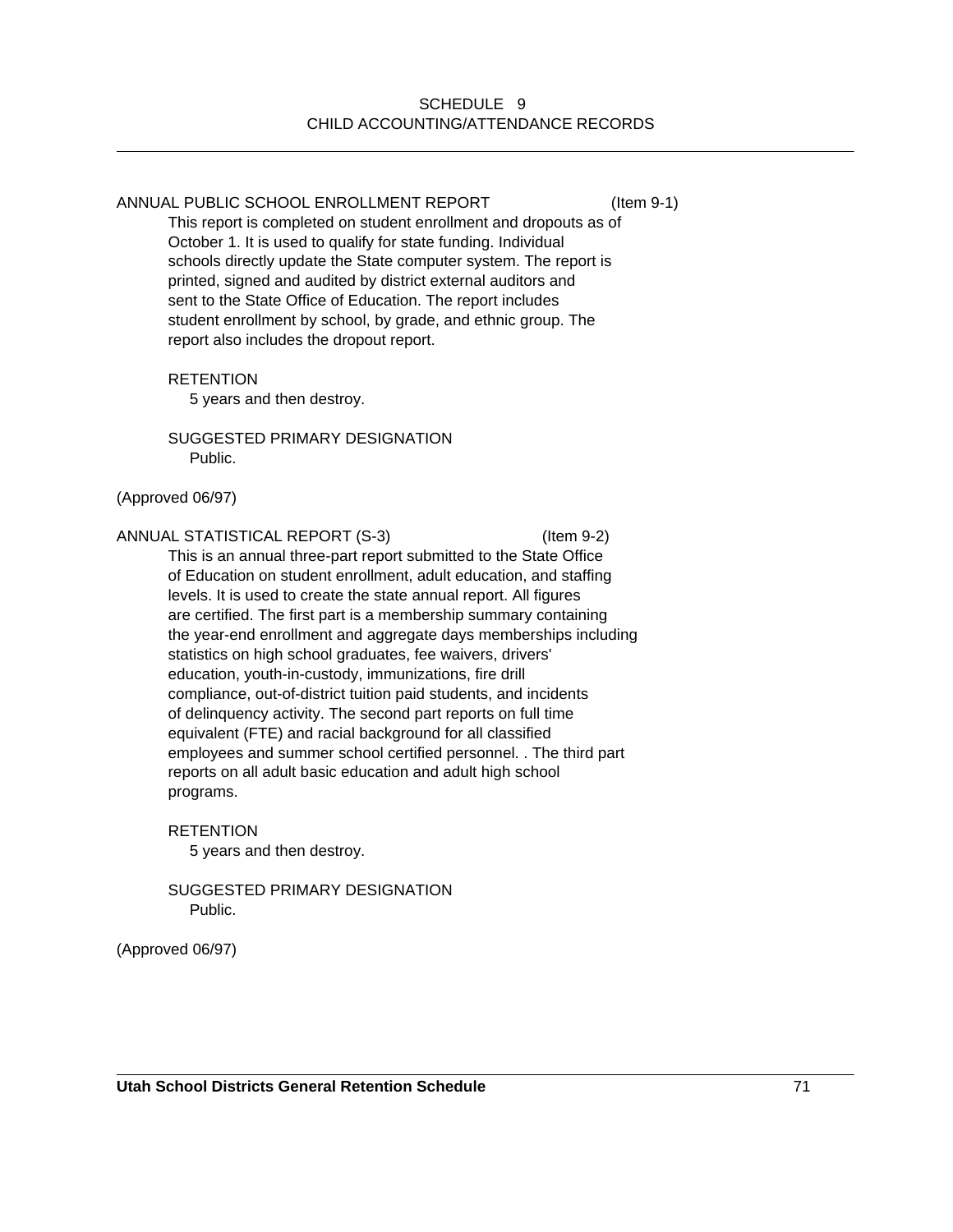## SCHEDULE 9 CHILD ACCOUNTING/ATTENDANCE RECORDS

### BLOCK HISTORY MONTHLY REPORTS (Item 9-3)

 These monthly reports provide geographic projections on student enrollment. They are printed as needed and are used for future planning. The reports contain the number of people living on each block (or grid) within city or county and the number of school age per block (or grid).

## **RETENTION**

Retain until superseded and then destroy.

## SUGGESTED PRIMARY DESIGNATION Public.

(Approved 06/97)

## FAMILY HISTORY CARDS (CENSUS CARDS) (Item 9-4)

 These card files document surveys undertaken of families residing within the school district. These surveys were undertaken during the 1950s, 1960s, and 1970s and were used as an official accounting of children living within the school district boundaries for planning purposes. These time-consuming surveys were discontinued during the 1980s. The cards include date, parents' names and address, children's names, gender, and ages.

## RETENTION

 Permanent. May be transferred to the State Archives. May be transferred to the State Archives.

## SUGGESTED PRIMARY DESIGNATION Private.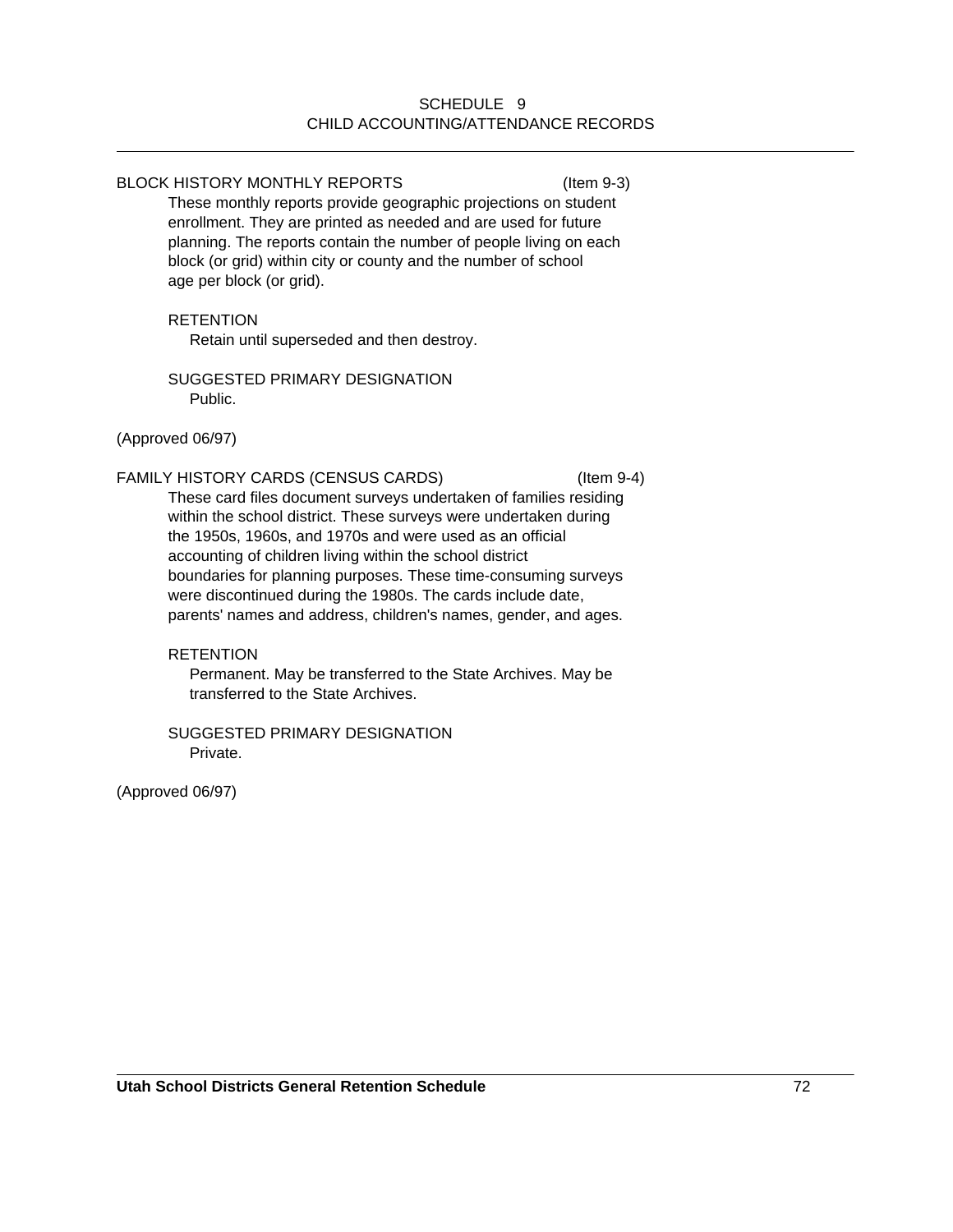## SCHEDULE 9 CHILD ACCOUNTING/ATTENDANCE RECORDS

### PUBLIC LAW 874 SURVEY FORMS (Item 9-5)

 These records document the annual survey taken to qualify for federal impact funds in accordance with 34 CFR 222 (1996). Public Law 874 provides federal funding for eligible school districts with students whose parent(s) or guardian(s) live or work on federal property. Only districts where children equal at least 2,000 average daily attendance (ADA) and 15 percent of the district's total average daily attendance may receive payments. The following report forms are submitted to the district's business administrator: a survey form, a school survey summary, and a statistical report form. The survey form is completed and signed by the parent or guardian and certifies whether parent was a member of the armed services on the survey date or was employed on federal property. The school survey summary is a summary of federal employment and lists the number of parents or guardians employed at a specific federal installation. The statistical report form summarizes the total school membership by grade level on the survey date as well as the number of pupils present and number of pupils absent on that date. All forms are completed in detail, dated, and signed by the school principal.

## RETENTION

 3 years after the last payment for a fiscal year or until resolution of any questioned audit and any necessary adjustments to payment have been made (34 CFR 222.10 (1996)) and then destroy.

## SUGGESTED PRIMARY DESIGNATION Public.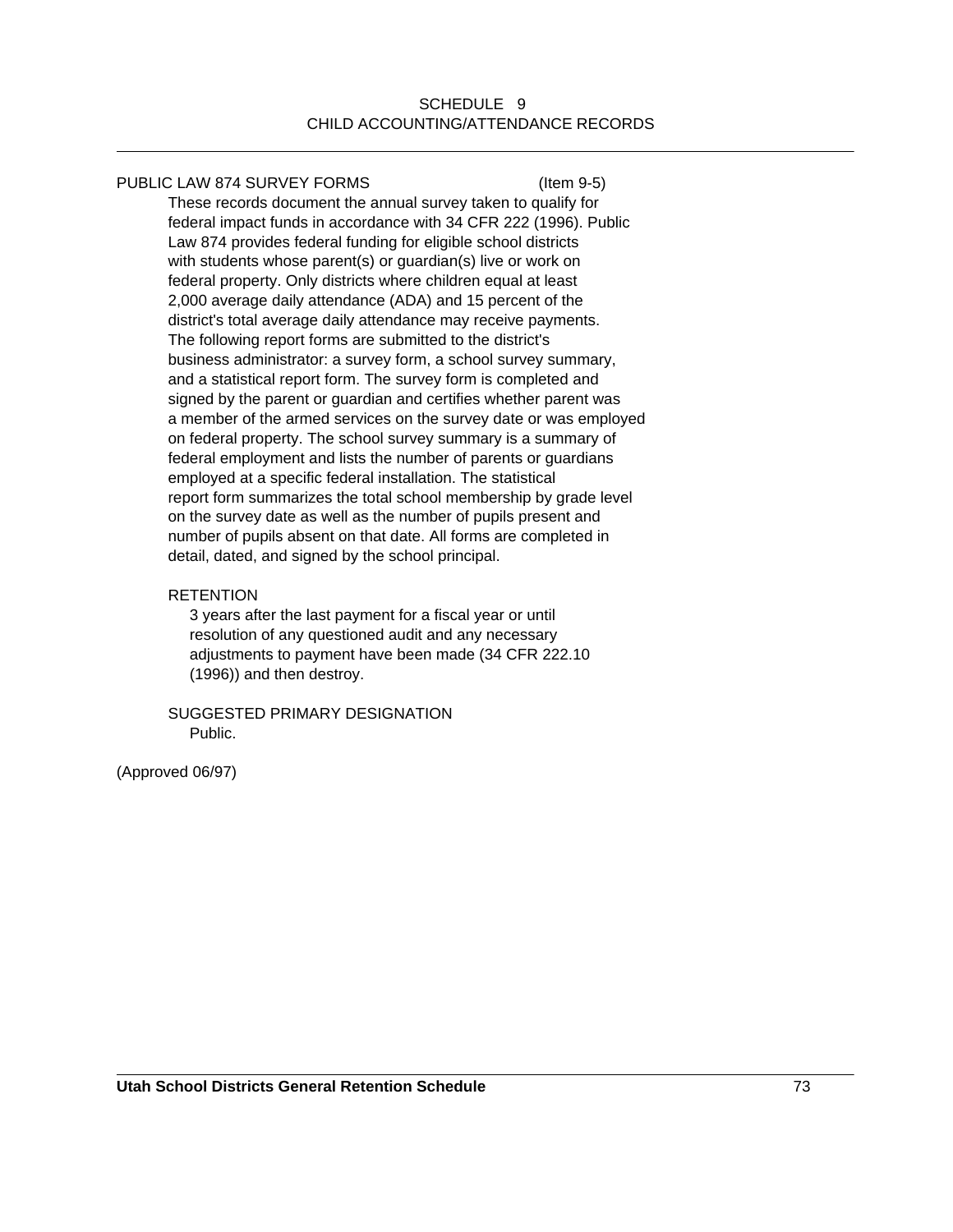## SCHEDULE 10 CURRICULUM/INSTRUCTION RECORDS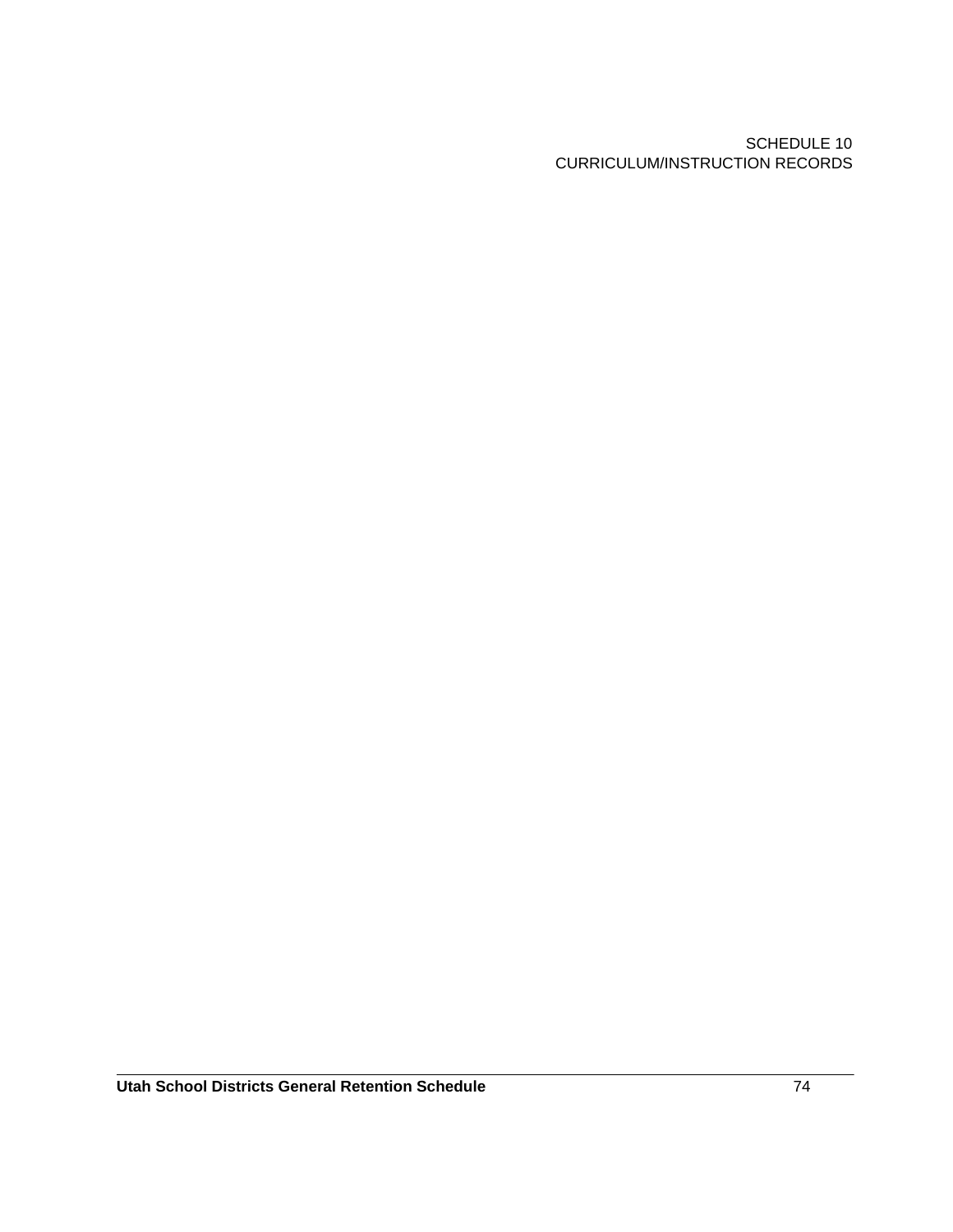## SCHEDULE 10 CURRICULUM/INSTRUCTION RECORDS

## CURRICULUM ENROLLMENT (Item 10-2)

 This is an annual report submitted by districts to the State Office of Education recording the quarter hours of college credit taught to high school students for concurrent high school and college credit on both the high school and college campuses. It is used to administer the program and to generate district funding. The report includes district, school student, class and credit information.

### **RETENTION**

 Permanent. May be transferred to the State Archives. May be transferred to the State Archives.

 SUGGESTED PRIMARY DESIGNATION Public.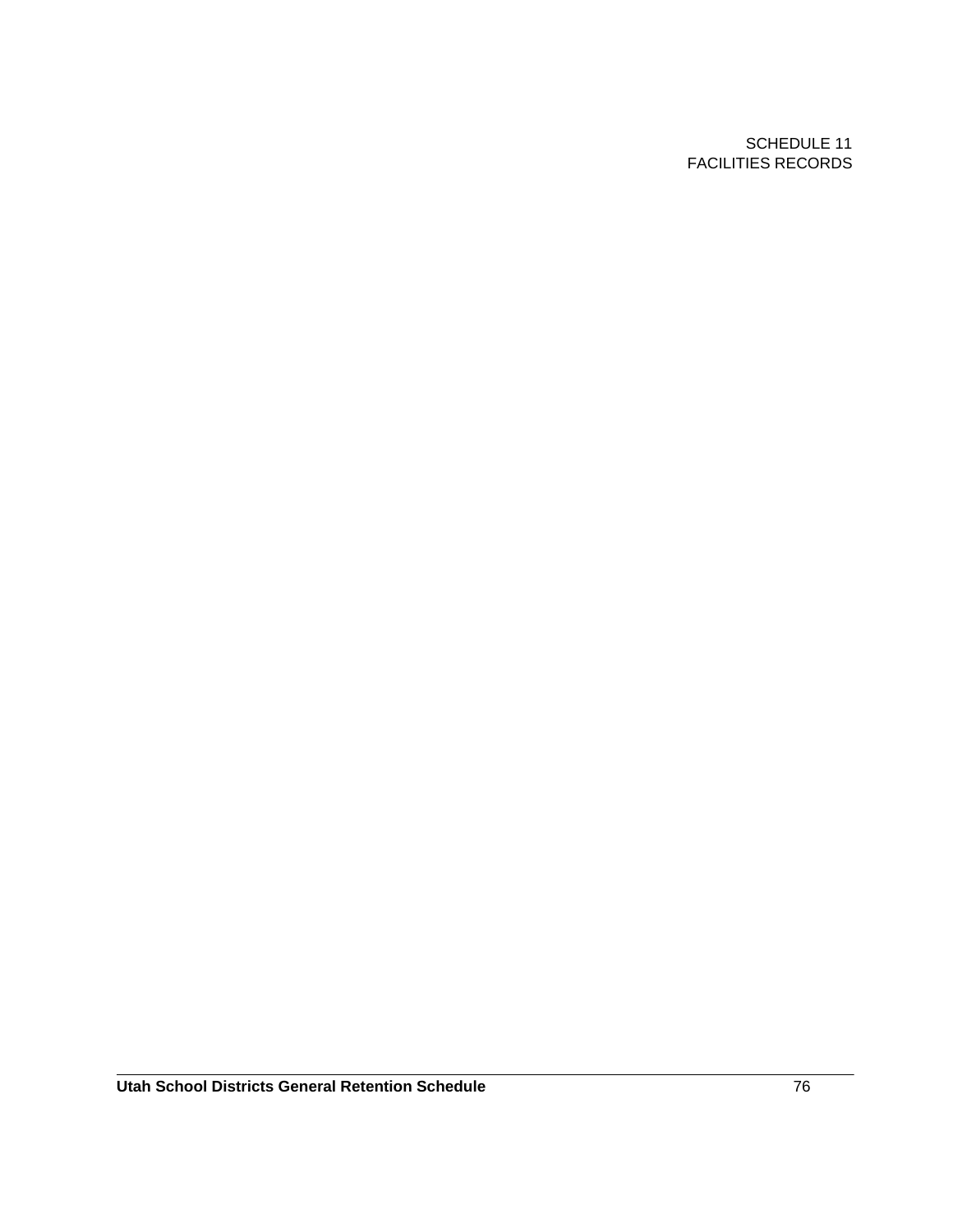AMERICANS WITH DISABILITIES ACT ACCESSIBILITY RECORDS (Item 11-1) These records document compliance to the Americans with

 Disabilities Act (ADA). They include surveys of schools and other district buildings to determine accessibility to the physically handicapped, copies of federal regulations, proposals for implementing the act, correspondence, resolutions, and solutions to access problems.

RETENTION

5 years and then destroy.

 SUGGESTED PRIMARY DESIGNATION Public.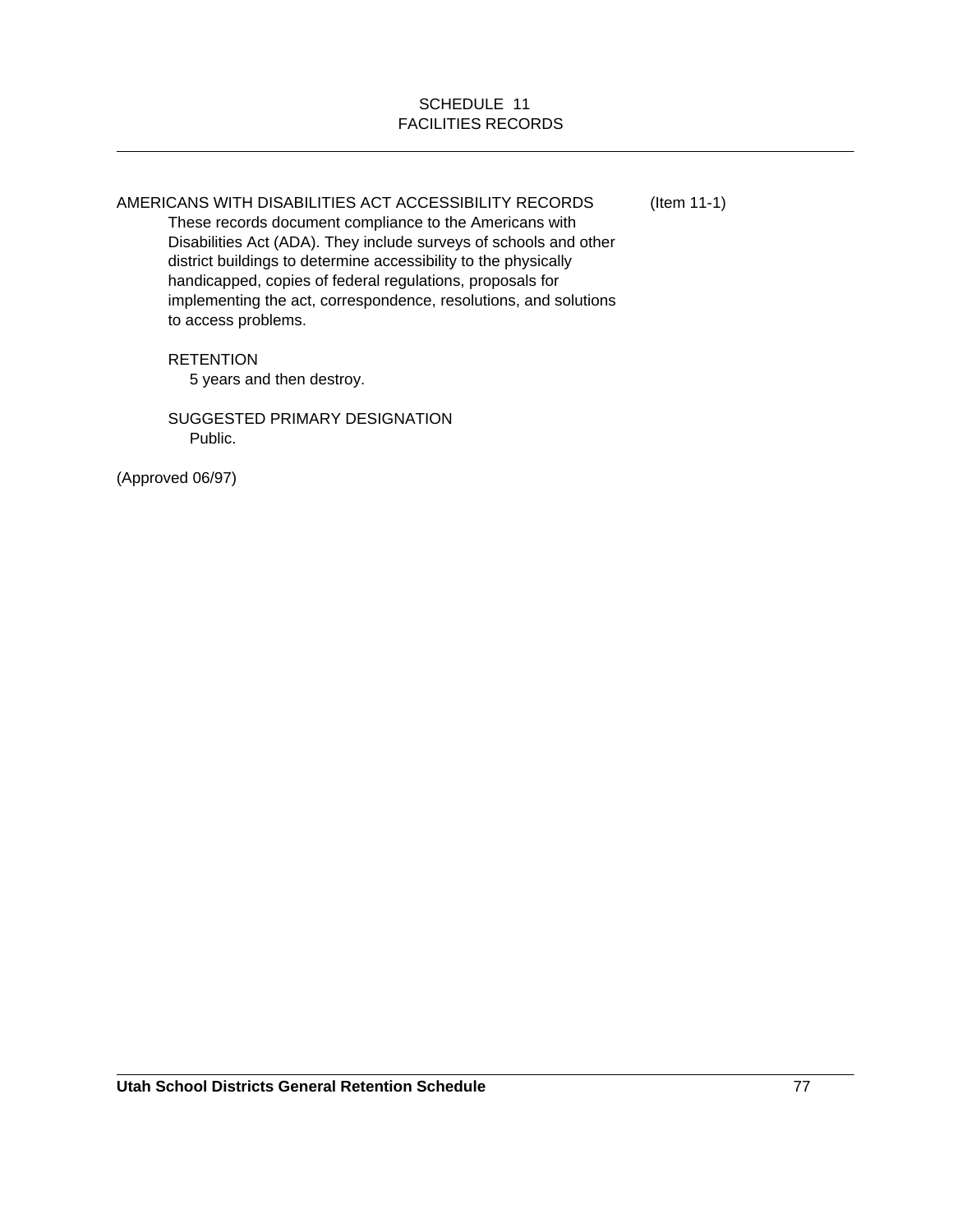ASBESTOS MANAGEMENT PLAN (Item 11-3)

 This management plan is required by 40 CFR 763.93 (1998) to be developed for each school on or before October 12, 1988. The plan is required to be developed by an accredited management planner and to include a list of the name and address of each school building and whether they contain friable and nonfriable Asbestos Building Material (ACBM), friable and nonfriable suspected ACBM assumed to be Asbestos Containing Material (ACM) (40 CFR 763.93(e) (1998)) and must contain "a true and correct statement, signed by the individual designated by the local education agency" certifying that local agency responsibilities have been or will be met (40 CFR 763.93(1) (1998). Each local educational agency "shall maintain and update its management plan to keep it current with ongoing operations and maintenance" (40 CFR 763.93(d) (1998)). Every six months a surveillance report is required to be prepared by each principal (40 CFR 763.92(b)(2) (1998)). A copy of this report becomes part of the managemen t plan (40 UCA 763.92(b)(2)(iii) (1998)). The surveillance reports include district name, school name, building, date, sample number, percent, type, original condition, change, recommendation, and signature of person performing surveillance.

## **RETENTION**

Retain until school vacated or closed and then destroy.

 SUGGESTED PRIMARY DESIGNATION Public: 40 CFR 763.93(12)(g)(3) (2008).

## (Approved 06/97)

AS-BUILT CONSTRUCTION PLANS AND SPECIFICATIONS (Item 11-2) These are the final plans and specifications for approved and constructed district buildings.

### RETENTION

 Permanent. May be transferred to the State Archives. May be transferred to the State Archives.

## SUGGESTED PRIMARY DESIGNATION Public.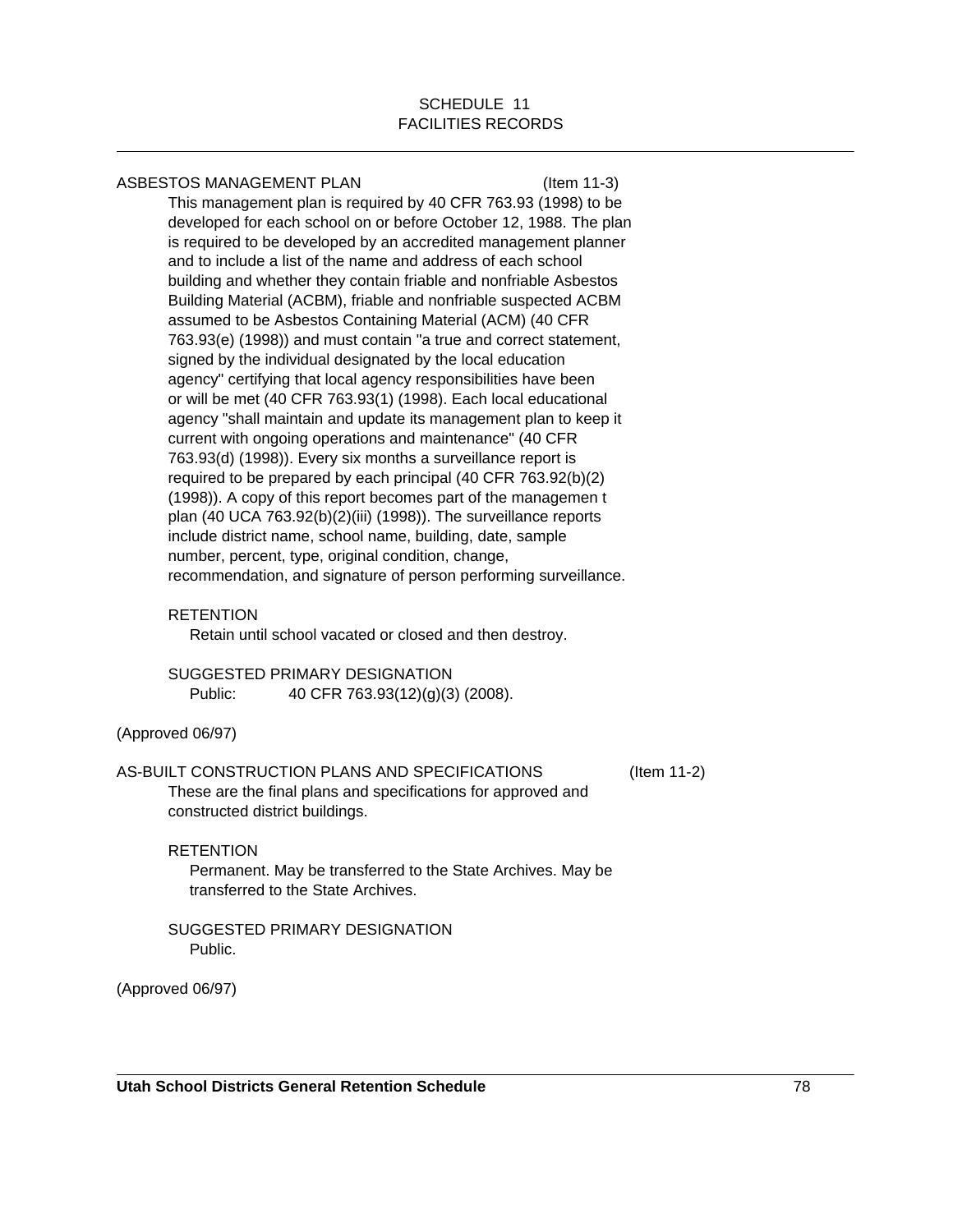### CHANGE ORDER RECORDS (Item 11-16)

 These records document changes made during the construction which require increased expenditures. They are also used for budgeting purposes. They include purchase orders, copies of bills, applications of certificate for payment, copies of work orders, construction budget report, detailed statements, and weekly time sheets.

### **RETENTION**

 6 years after construction completed and destroy (UCA 78-12-25.5(2) (1996).

 SUGGESTED PRIMARY DESIGNATION Public.

(Approved 06/97)

## CONSTRUCTION CASE FILES (Item 11-12)

 These case files document the construction of new district buildings and addition to existing structures. They include architect's field reports; performance bonds; construction charges; insurance certificates; observation reports; various inspections (fire marshal's, construction inspection; district inspections); completion certificates; correspondence with property owner(s), architect, and contractors; certificates of completion; and other related correspondence.

### **RETENTION**

 6 years after completion of construction and then destroy (UCA 78-12-25.5(2) (1996)).

## SUGGESTED PRIMARY DESIGNATION Public.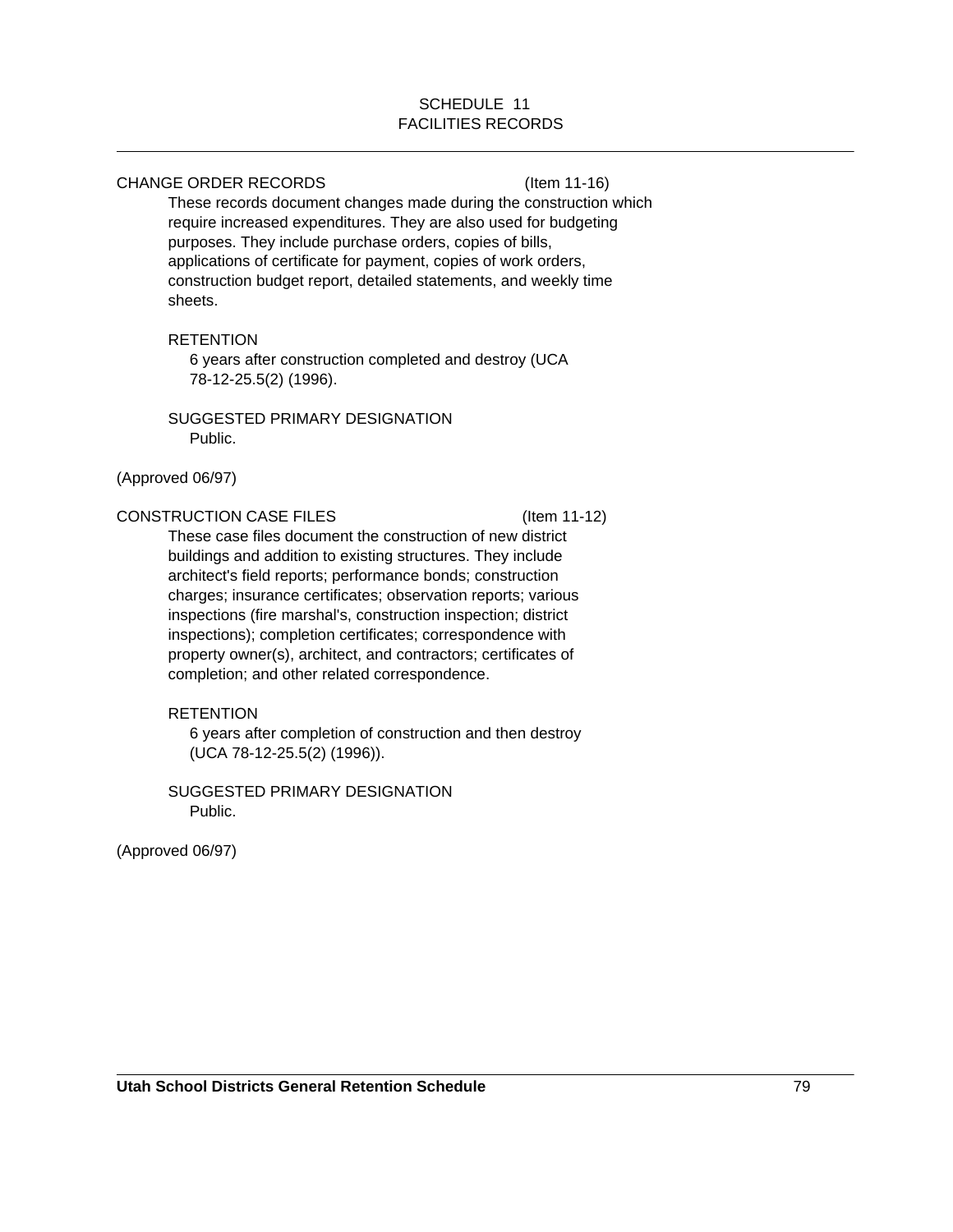### CONSTRUCTION LEGAL FILES (Item 11-17)

 These construction records document agreements between the school district, architects, contractors and subcontractors. They include original agreements and contracts, certificates of insurance, and performance bonds.

## **RETENTION**

 6 years after expiration of contracts and destroy (UCA 78-12-23 (1996)).

## SUGGESTED PRIMARY DESIGNATION Public.

(Approved 06/97)

## CONSTRUCTION PAYABLE FILES (Item 11-15)

 These files contain all payments made for the construction of district buildings. They are used to track all construction expenditures and for budgeting purposes. They include purchase orders, invoices, copies of bills, applications of certificate for payment, copies of work order, construction budget report detailed statements, and weekly time sheets.

## RETENTION

4 years and then destroy.

## SUGGESTED PRIMARY DESIGNATION Public.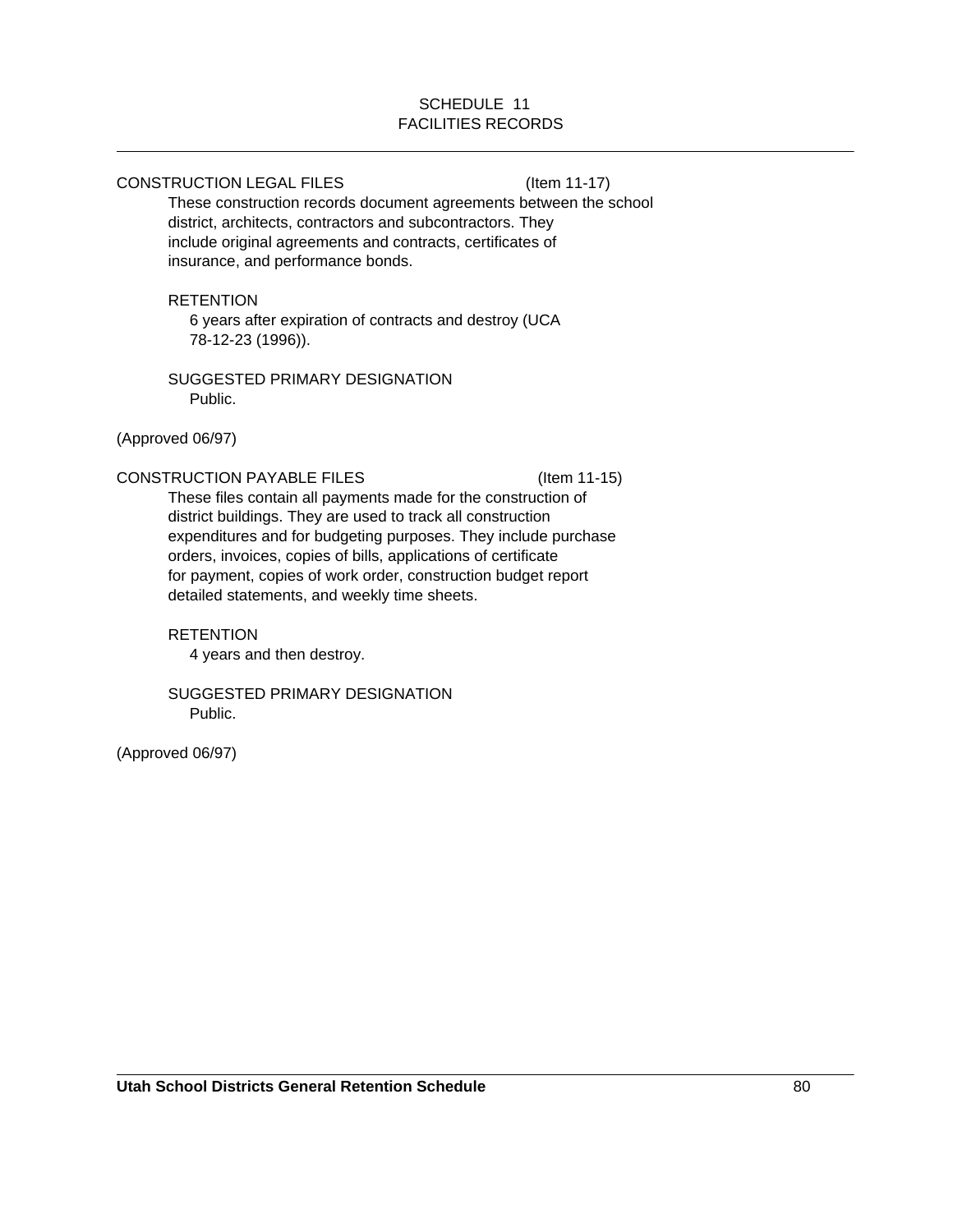## OPERATION MANUALS (Item 11-11)

 These are manuals on the operation of all equipment within district (e.g., heating and cooling systems). They are used to properly maintain and repair district equipment. They include model numbers; serial numbers; manufacturer's name, address, and telephone number; maintenance instructions; parts listings; and schematics.

### RETENTION

 Retain until superseded or equipment replacement and then destroy.

 SUGGESTED PRIMARY DESIGNATION Public.

(Approved 06/97)

## PRECONSTRUCTION CASE FILES (Item 11-10)

 These case files document all aspects of the planning process for the construction of school and district buildings. They include advertisement for bids, requests for proposals (RFPs), subcontractor and contractor bid tabulations, bid bonds, architects and contractors agreements, specifications, memoranda, soils and foundation reports, preliminary drawings, accepted bid proposals, cost estimates, copies of insurance policies, operational procedures, guidelines and requirements for submitting proposals, construction change orders, copies of meeting minutes and agenda, design data, and related correspondence.

## **RETENTION**

3 years after completion of construction and then destroy.

 SUGGESTED PRIMARY DESIGNATION Public.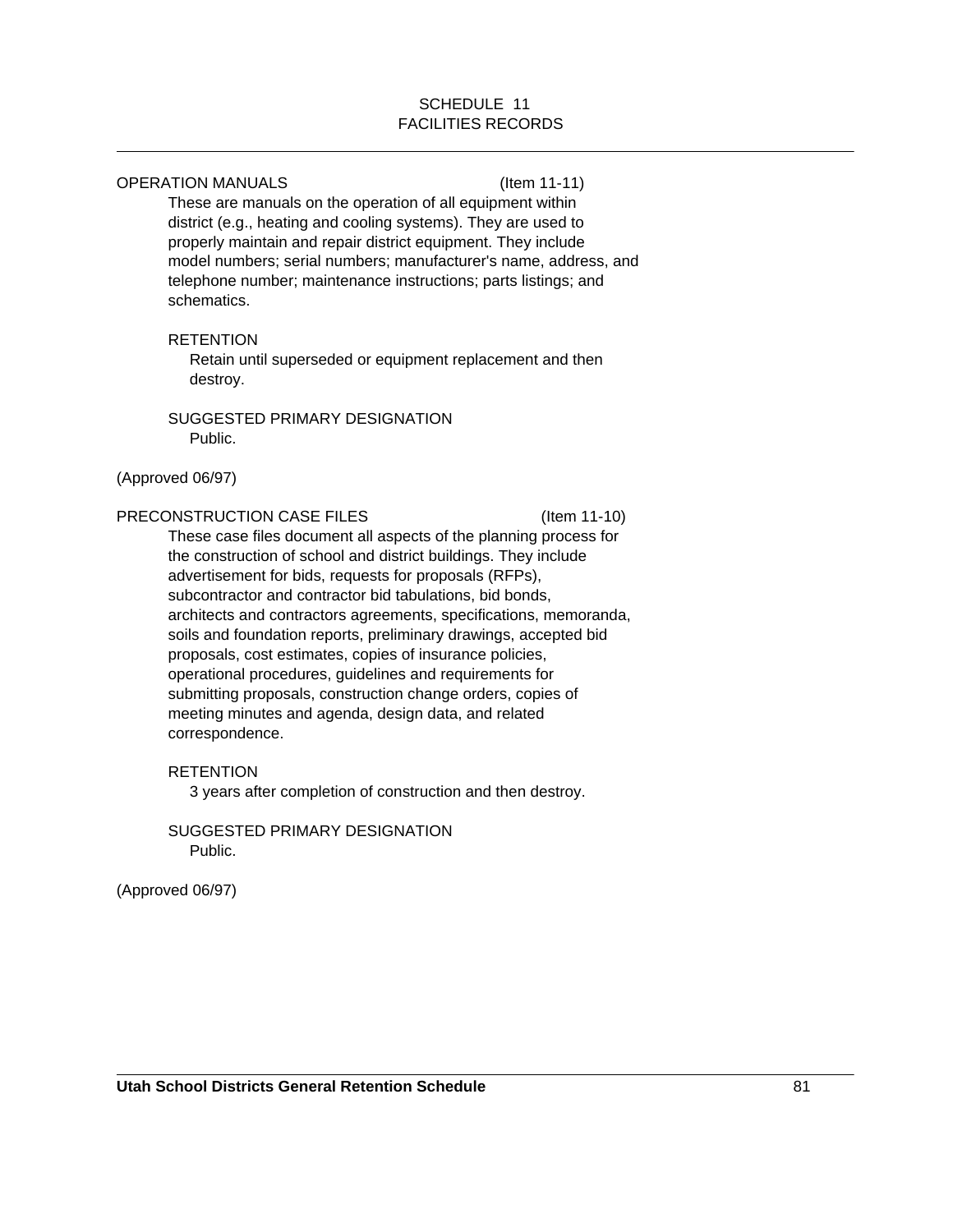### REAL PROPERTY FILES (Item 11-8)

 These are reference files on all property owned by the district. They are used to reference information on individual school or district property. They include deeds, photographs, correspondence, memoranda, contracts and other items of information concerning school property. The series also includes information on closed schools.

### **RETENTION**

 Permanent. May be transferred to the State Archives after property is sold. May be transferred to the State Archives after property is sold.

 SUGGESTED PRIMARY DESIGNATION Public.

## (Approved 06/97)

### RENTAL AGREEMENTS (Item 11-9)

 These files contain agreements between the district and persons or organizations for renting space in district buildings. They are used to authorize the rental, collect fees, indicate the need of any equipment, and explain any applicable rules and regulations for the use of district buildings. They include date, name of individual, business, or organization; space to be rented and name of school; date and time of use; equipment needed; amount of rent; date fees due; rules for use of space, signature of district administrator approving rental; signature, address, and phone number of renter. After the use of rental space custodians complete a copy of the form indicating any additional fees to be charged and/or any problems with the rental.

### RETENTION

4 years and then destroy.

 SUGGESTED PRIMARY DESIGNATION Public.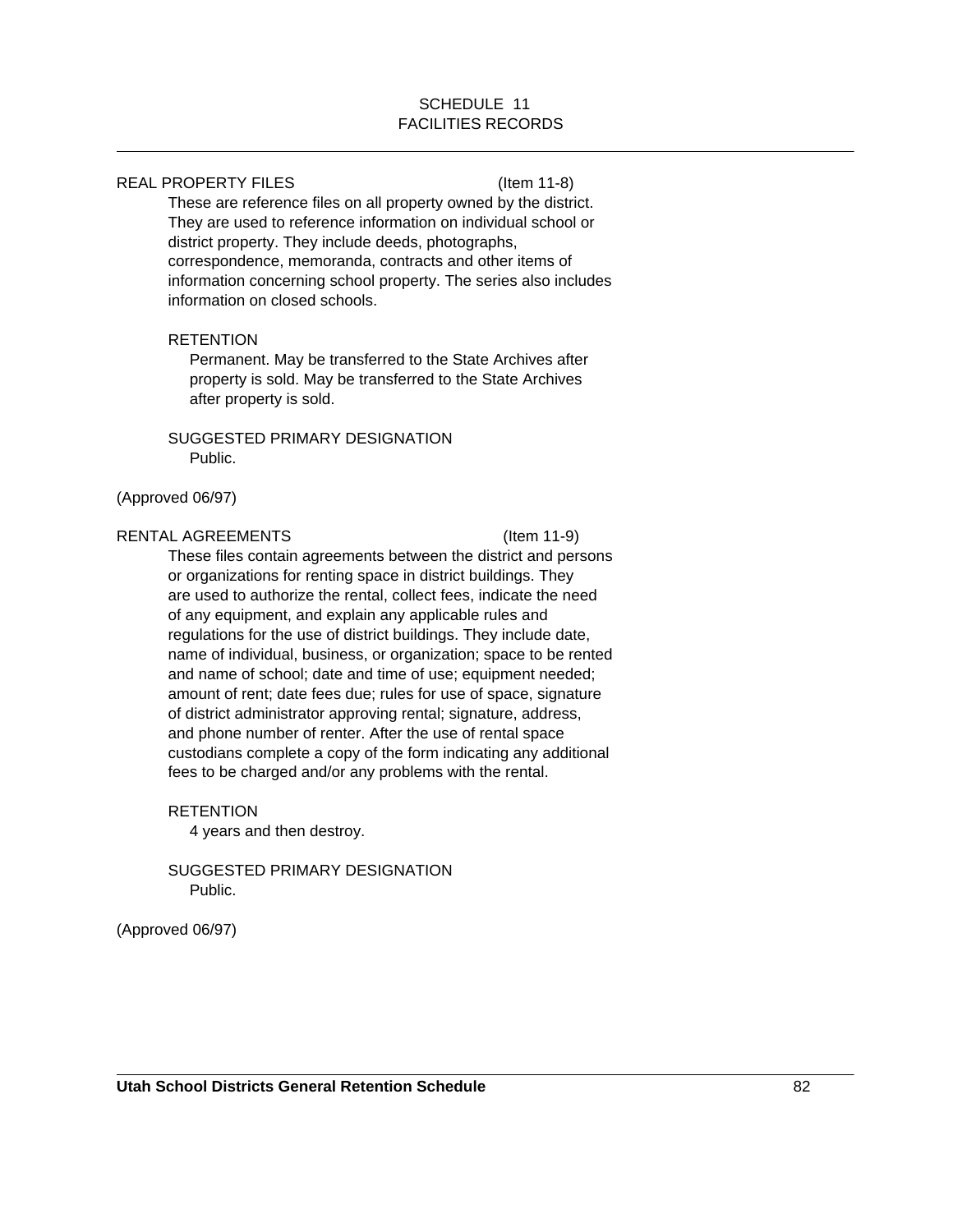## RENTAL AND FACILITY SUPERVISION REPORT (Item 11-4)

 This monthly report is submitted to the district's business administrator on all school facility rentals. It is used for accounting purposes. The report includes the school name, month and year, name of agency using facility, date used, facility used, total hours used, fees collected, other monies collected, name of persons assigned by principal, total time spent by supervisor, and principal's signature.

## RETENTION

3 years and then destroy.

 SUGGESTED PRIMARY DESIGNATION Public.

(Approved 06/97)

### SHOP DRAWINGS (Item 11-13)

 These are the working architectural drawings used during construction. They document changes during construction. They include blueprints and specifications, notes, and shop drawing logs.

 RETENTION Retain until completion of construction and then destroy.

 SUGGESTED PRIMARY DESIGNATION Public.

(Approved 06/97)

## SPACE UTILIZATION REPORTS (Item 11-5)

 These are annual reports on the amount of floor space in school district buildings. They are used for planning purposes. The report includes number of rooms, square footage per room, and room capacity.

 RETENTION Retain until superseded or obsolete and then destroy.

 SUGGESTED PRIMARY DESIGNATION Public.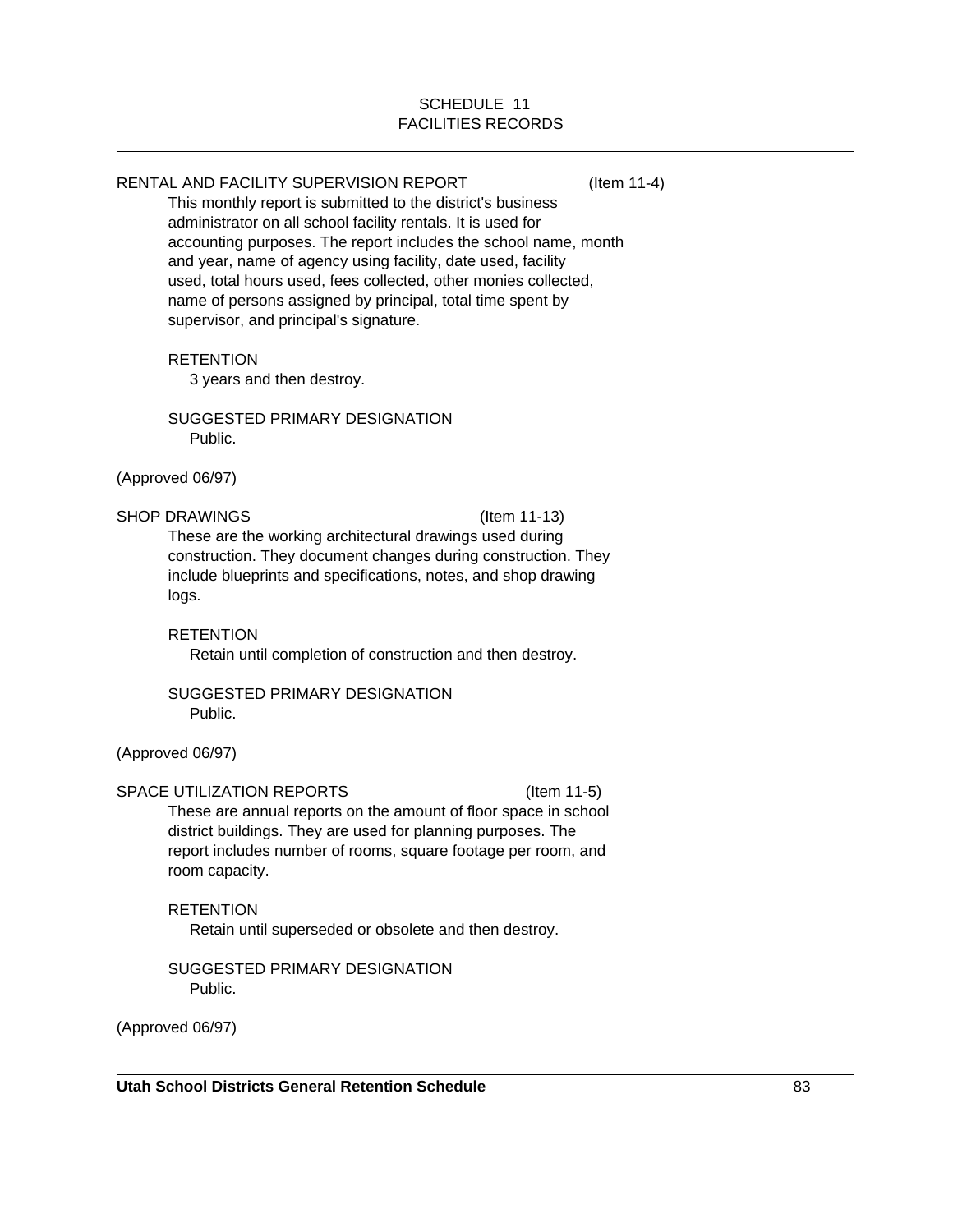## TESTING RECORDS (Item 11-14)

 These records document on-going tests undertaken during construction. The tests are used to determine whether construction materials meet specifications and to identify any problems with soils at the construction site. They include compression results for concrete and asphalt and soil tests.

## **RETENTION**

2 years after construction completion and then destroy.

## SUGGESTED PRIMARY DESIGNATION Public.

(Approved 06/97)

### WORK ORDER LOG (Item 11-6)

 This is a log of all work orders. It is used for reference to verify that work was performed. Includes work order number, work order request, dates received and completed, record of trouble calls and work completed.

### RETENTION

3 years and then destroy.

### SUGGESTED PRIMARY DESIGNATION Public.

### (Approved 06/97)

## WORK ORDERS (Item 11-7)

 These forms are used to request maintenance and repair of district equipment or buildings. They include work order number, date, school or district office, type of repair (building or equipment), principal's or director's approval, account number, repair problem, and information on completion of repairs (parts, labor, person making repairs, and date).

 RETENTION 3 years and then destroy.

## SUGGESTED PRIMARY DESIGNATION Public.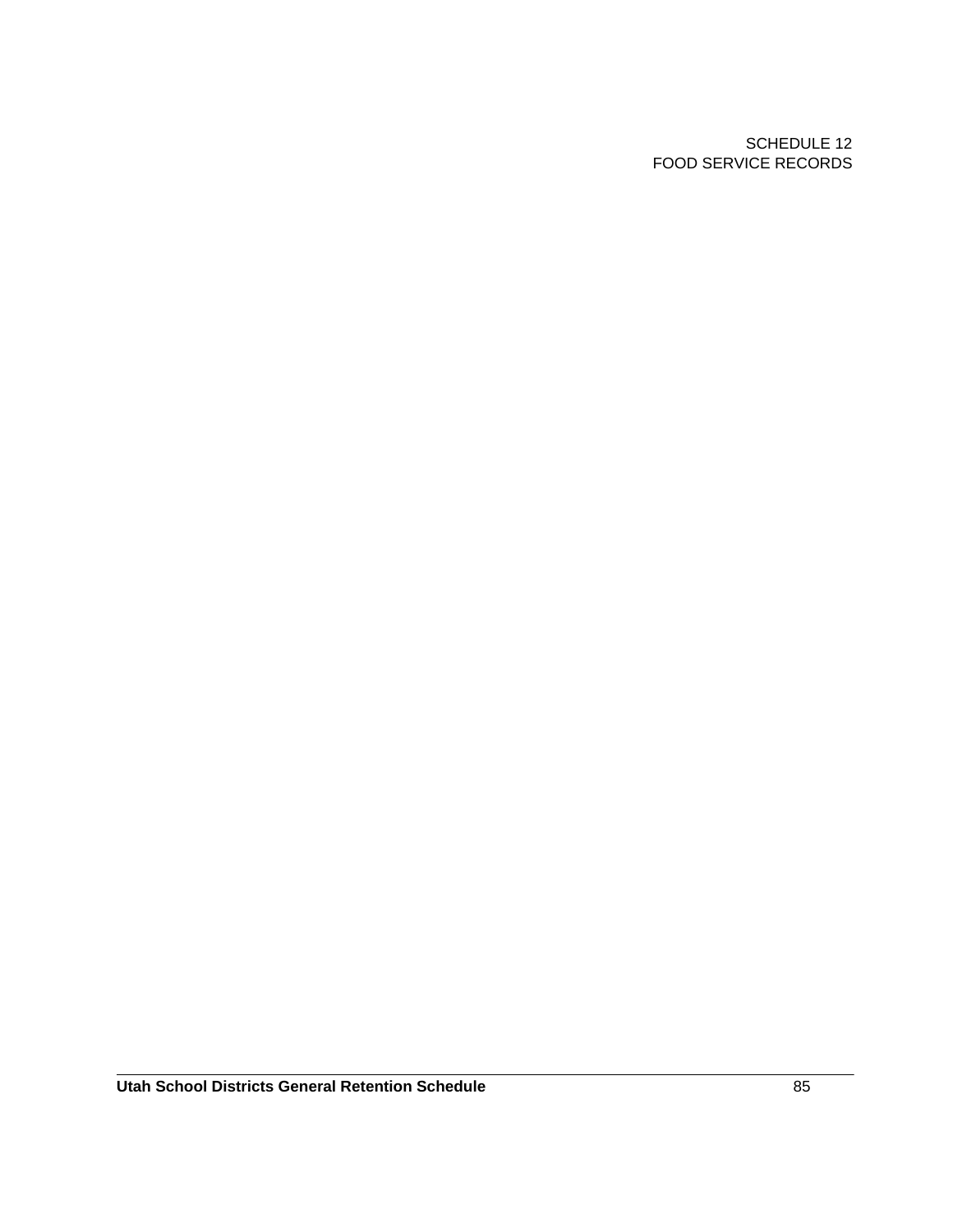ANNUAL SCHOOL LUNCH AND BREAKFAST STATISTICAL REPORT (Item 12-1) This is the annual statistical report on the school lunch, special milk, and breakfast programs submitted to the State Child Nutrition Section. It is used to create the state annual report and to comply with federal requirements. Includes district number; period covered; number of institutions in lunch and breakfast programs; average number of days lunch served; variations in number of days schools served lunch; reduced price charged to students for lunch; total number of reimbursable student lunches claimed (free, reduced, paid); average number of days breakfasts served; variations in number of days schools served breakfast; reduced price charge to student for breakfast; total number of reimbursable student breakfasts claimed for regular and severe need (free, reduced, paid); title and the reporter's signature. The Schedule A form is submitted with the annual policy indicating each school's percent of free and reduced price lunch participation in the second preceding year. If the school served at least forty percent free and reduced meals then that school qualifies for severe need breakfast reimbursement. Qualifying schools are entitled to additional breakfast program disbursement federal funding. Summer programs qualify if the percentage of free and reduced lunches are at least fifty percent of lunches served. The State Child Nutrition's copy is retained for "3 years after final status report is filed with the U.S. Department of Agriculture" in accordance with 7 CFR 210.23 (1995).

### RETENTION

3 years and then destroy.

 SUGGESTED PRIMARY DESIGNATION Public.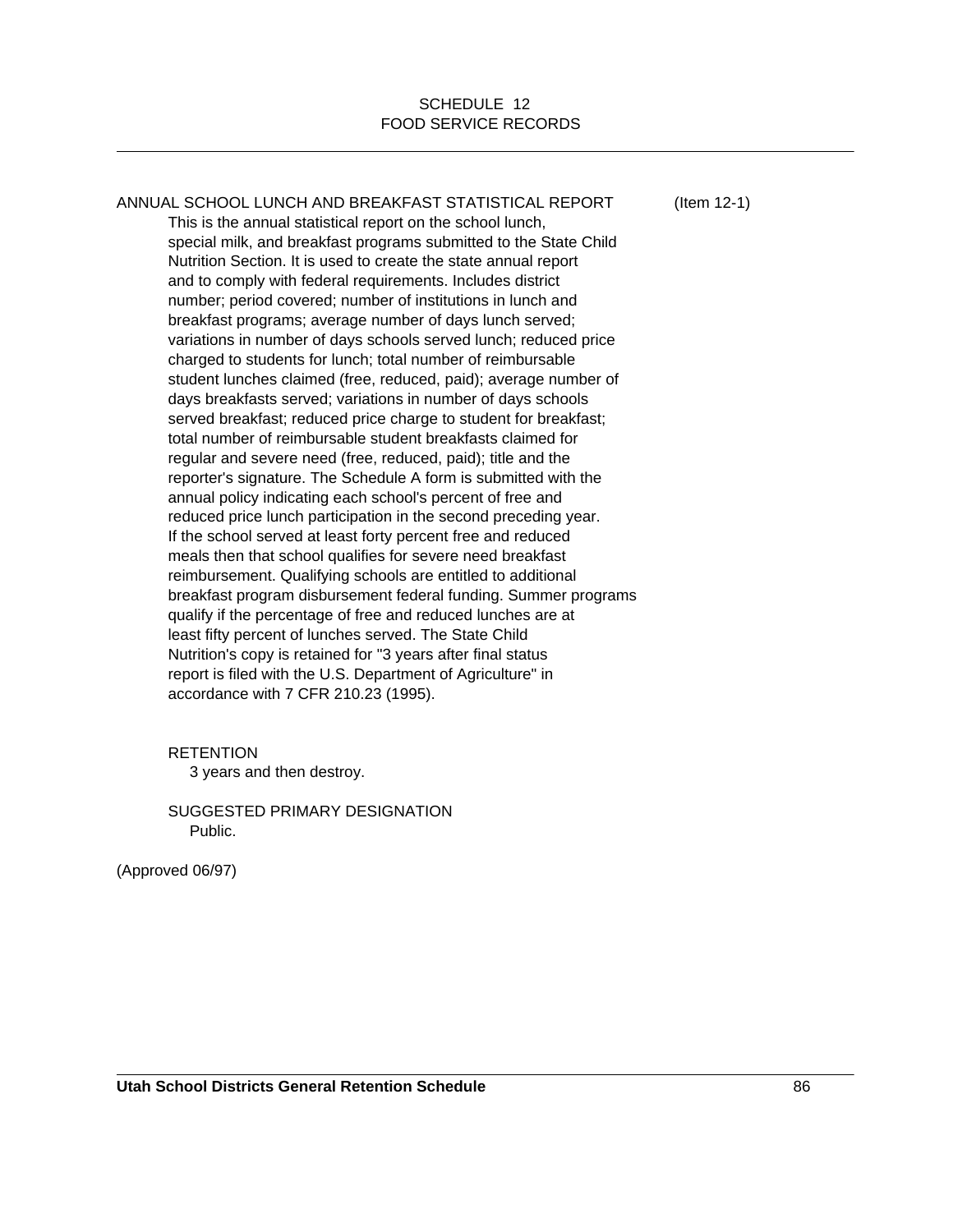| DEPARTMENT OF AGRICULTURE FOOD USAGE AND INVENTORY REPORT<br>This is a report submitted in June and December to the Child<br>Nutrition Section, Utah State Office of Education. The report is<br>used to verify usage of U.S. Department of Agriculture (USDA)<br>food indicating what and how fast it is being used. This report<br>includes program, report closing date, USDA food received, units<br>on hand, transfers out of the School Food Authority (SFA), total<br>available for use, amount used, adjustment, and new inventory.<br>The state maintains their copy for 3 years after close of fiscal<br>year to which records pertain and then destroy.                                                      |             | (Item 12-2) |
|-------------------------------------------------------------------------------------------------------------------------------------------------------------------------------------------------------------------------------------------------------------------------------------------------------------------------------------------------------------------------------------------------------------------------------------------------------------------------------------------------------------------------------------------------------------------------------------------------------------------------------------------------------------------------------------------------------------------------|-------------|-------------|
| <b>RETENTION</b><br>3 years and then destroy.                                                                                                                                                                                                                                                                                                                                                                                                                                                                                                                                                                                                                                                                           |             |             |
| SUGGESTED PRIMARY DESIGNATION<br>Public.                                                                                                                                                                                                                                                                                                                                                                                                                                                                                                                                                                                                                                                                                |             |             |
| (Approved 06/97)                                                                                                                                                                                                                                                                                                                                                                                                                                                                                                                                                                                                                                                                                                        |             |             |
| FREE AND REDUCED MEALS ANNUAL POLICY AGREEMENT<br>This agreement policy is a legal contract between the state and<br>local districts participating in the Child Nutrition Programs.<br>After 1997 a permanent agreement would be initially made,<br>followed by an annual extension document updating current<br>signatures and information. It includes the prototype free and<br>reduced price policy, changes, and current benefit application.<br>Copies of the free and reduced price meal policies must also be<br>maintained at each school. The state's copy is maintained for 3<br>years after formal status report is filed with U.S. Department of<br>Agriculture in accordance with 7 CFR 210.23(c) (1995). | (Item 12-4) |             |
| <b>RETENTION</b><br>3 years and then destroy.                                                                                                                                                                                                                                                                                                                                                                                                                                                                                                                                                                                                                                                                           |             |             |
|                                                                                                                                                                                                                                                                                                                                                                                                                                                                                                                                                                                                                                                                                                                         |             |             |

 SUGGESTED PRIMARY DESIGNATION Public.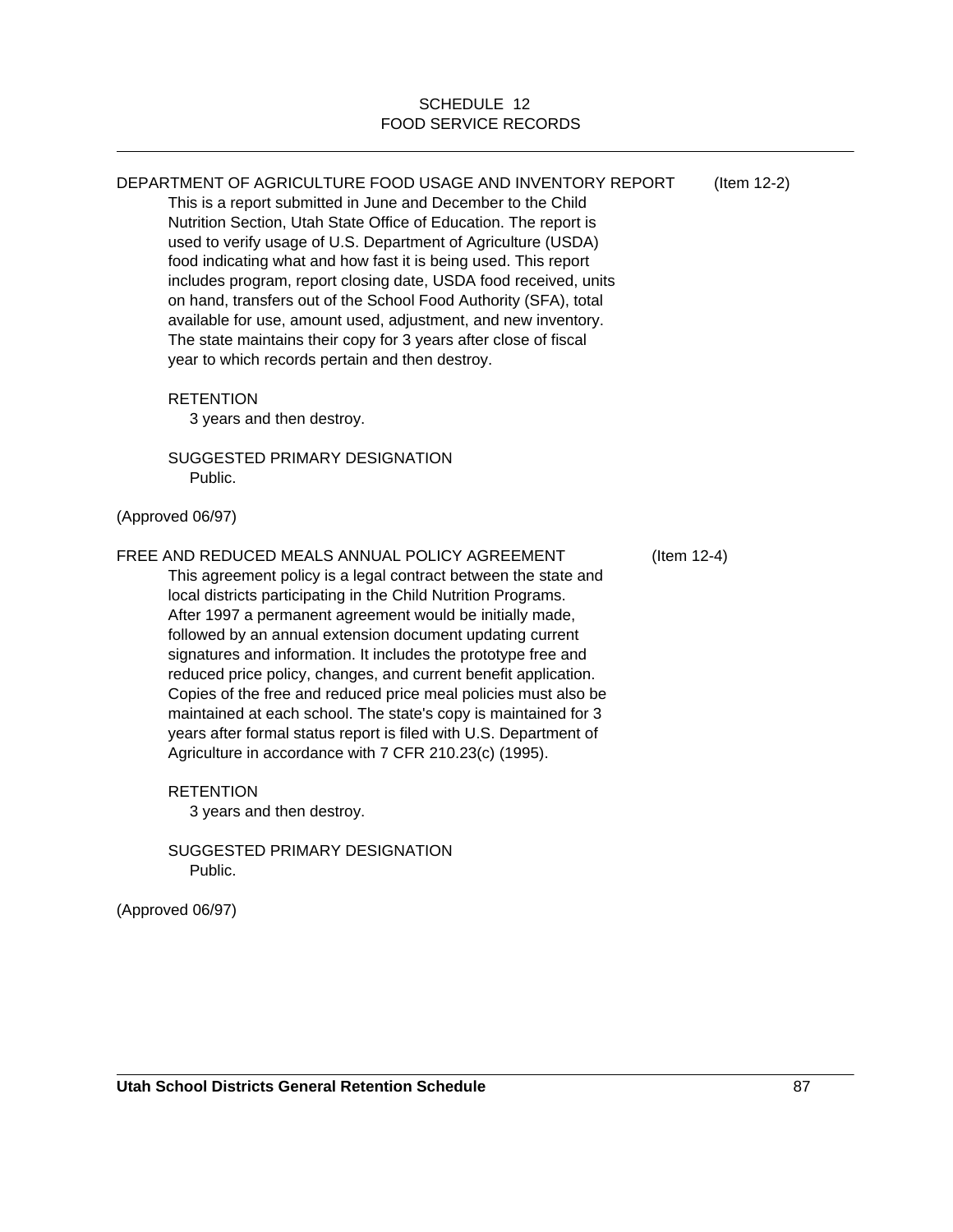## FREE AND REDUCED MEALS APPLICATIONS (Item 12-3)

 These application forms are completed by families requesting free or reduced price meals. They list all household members, give a breakdown of monthly household income, and require the signature and social security number of the adult household members applying. A section is completed by the school/district which identifies the approved meal type (free/reduced) and is signed and dated by the approving official. These forms may either be maintained at the individual school or at the district level.

### RETENTION

3 years and then destroy.

 SUGGESTED PRIMARY DESIGNATION Private.

### (Approved 06/97)

## MEALS AND MILK COUNT REPORTS (Item 12-5)

 These are reports submitted to the district by each elementary and secondary school on milk and meals served daily. They are used to compile a monthly report to the State Office of Education and to generate reimbursements for meals meeting regulating requirements. The report includes the date, school, total meals served, number of paid, reduced, free, paid, and adults served.

### **RETENTION**

 3 years after close of fiscal year to which records pertain and then destroy.

### SUGGESTED PRIMARY DESIGNATION Public.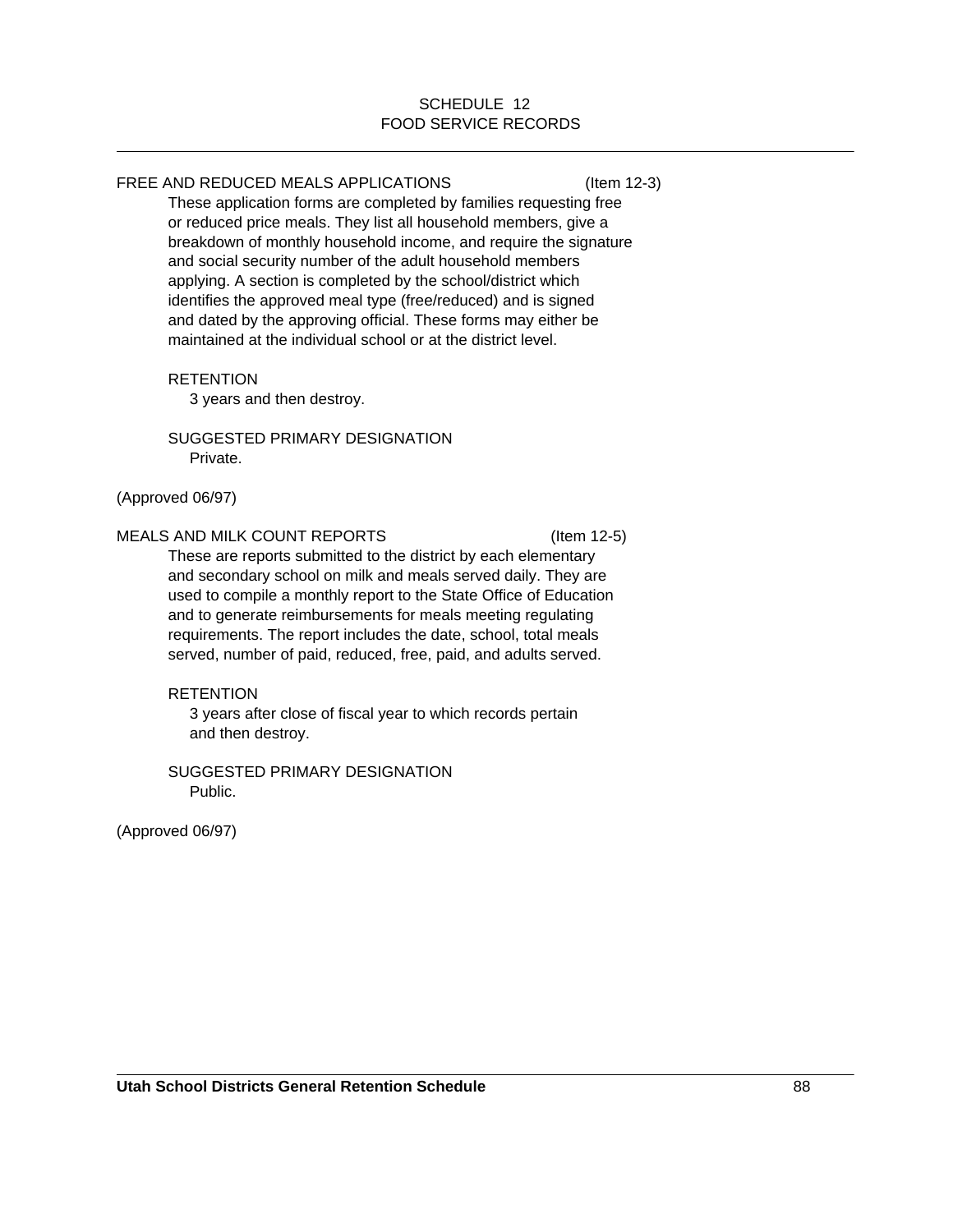## MONTHLY REIMBURSEMENT CLAIM REPORT (Item 12-6)

 This is a monthly claim report on the National School Lunch, Milk, and Breakfast programs submitted to the State Child Nutrition Section of the Utah State Office of Education. It is used to request reimbursements for free, reduced price, and paid lunches and breakfasts provided to all school children according to eligible status. The report includes program name, agreement number, beginning and ending dates of report; number of sites; attendance factor; statistics for children approved; potentially eligible; public school meals actually served and meals served to non-public school children for free, reduced, paid and totals; explanations of change from current and previous months for free, reduced, paid, and totals; statement certifying accuracy of report; authorizing signature; date; and report preparer's name. The State's copy is maintained for 3 years after final status report is filed with the U.S. Department of Agriculture in accordance with 7 CFR 210.23 (1995).

### RETENTION

3 years and then destroy.

### SUGGESTED PRIMARY DESIGNATION Public.

### (Approved 06/97)

### PACKING SHEETS (Item 12-7)

 These are packing lists accompanying all food purchases. They are used to verify shipments and receipt of food purchases. The lists include date, ticket number, page and run numbers, district name, number of boxes delivered, requisition number, original quantity ordered, quantity shipped, still on order, unit (case, bag, can), unit cost, total cost, item number, item description, and totals.

### RETENTION

1 year and then destroy.

 SUGGESTED PRIMARY DESIGNATION Public.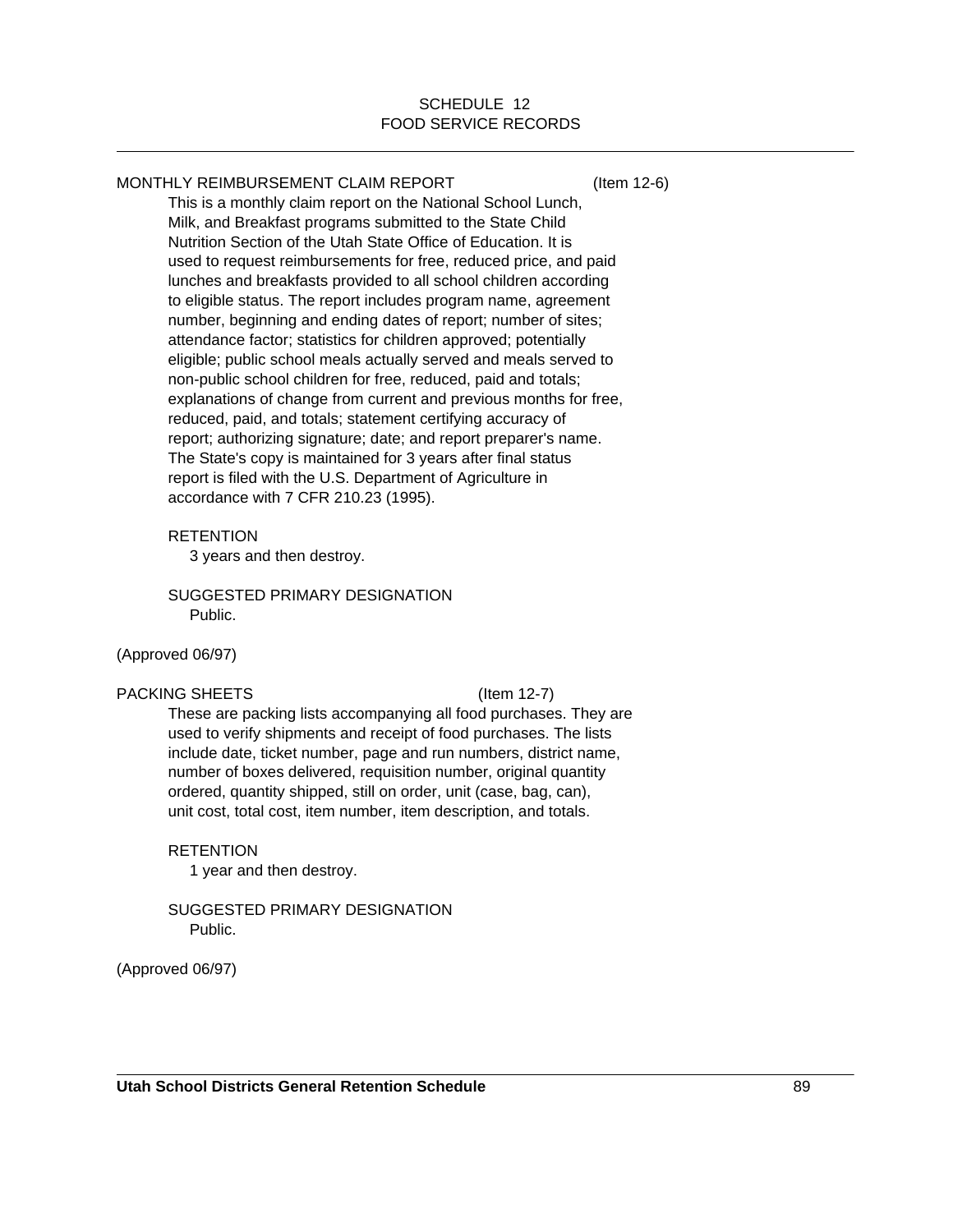### VERIFICATION REPORT (Item 12-8)

 This is an annual report submitted to the Office of Education's Child Nutrition Programs to verify accuracy of income levels and number of children served with free and reduced meals. The report includes district name, date, total number of free/reduced price applications on file as of October 31, the percent sample of children selected (depending on the type of verification used), how selection was made (computer or random number table), total applications needed for verification purposes, total applications actually verified, total applications with no change in status, total applications changed category, total applications terminated because applicants failed to respond to survey, whether verification completed by December 15, and signature. The summary tracking verification form from each school includes application number, head of household selected for verification, whether free or reduced, number of children, indication of any change, date, any comments, totals, signature of verifying official, and dates report completed and submitted to State.

## **RETENTION**

3 years and then destroy.

 SUGGESTED PRIMARY DESIGNATION Public.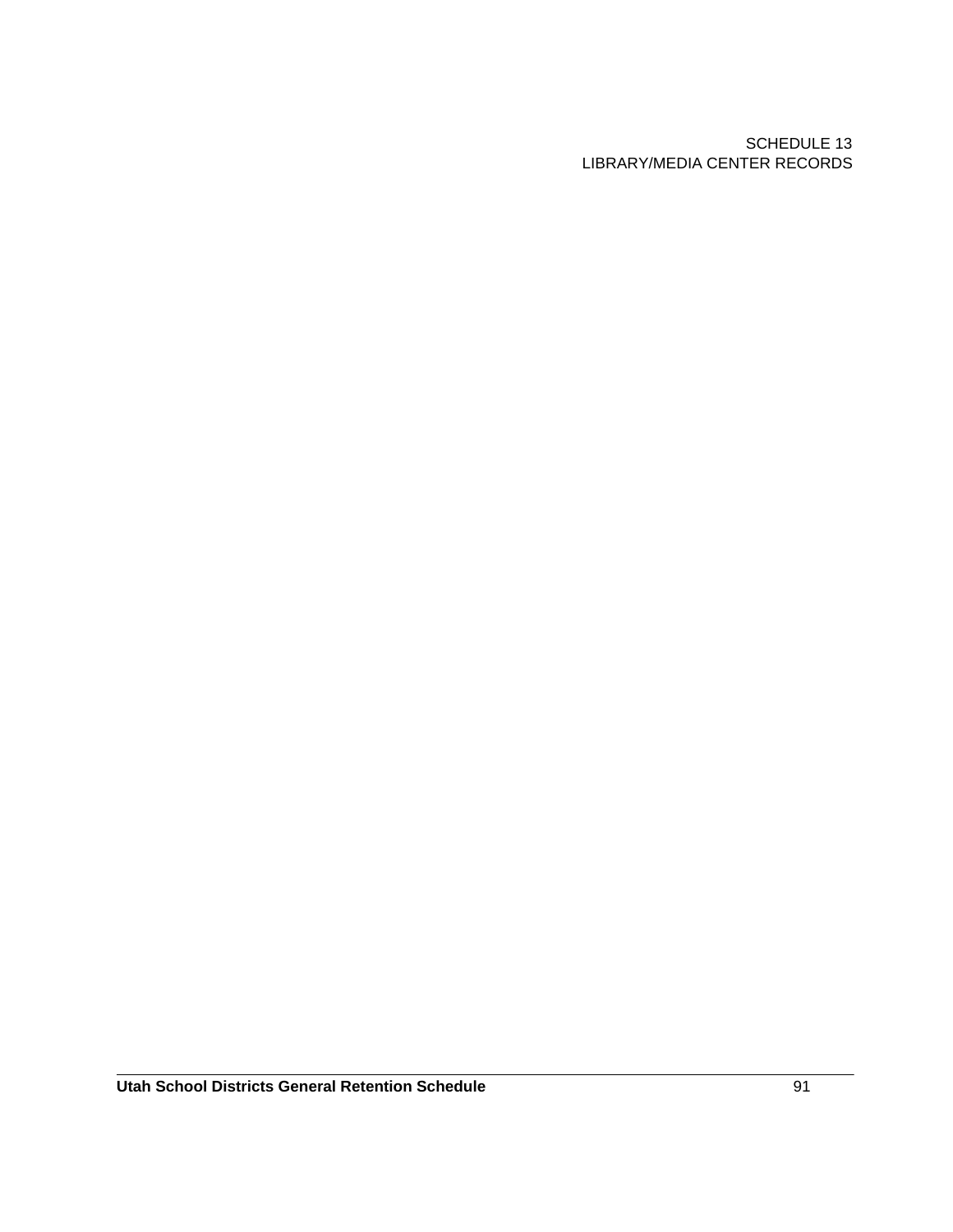### ACCESSION RECORDS (Item 13-1)

 These records document the accession of library materials. They include title, publisher's name, date ordered and received, list price, and discount price.

## **RETENTION**

 Retain until administrative need ends and then destroy; accession books created before 1960 permanent, transfer to State Archives with authority to weed.

 SUGGESTED PRIMARY DESIGNATION Public.

(Approved 06/97)

## CIRCULATION RECORDS (Item 13-2)

 These are records of all library materials checked out from the library system. They may be automated or manual systems. The information includes the item title, identification number (barcode number), date item due, patron name and library card number.

## RETENTION

 Retain until items returned and late fees paid and then destroy.

## SUGGESTED PRIMARY DESIGNATION

Private: UCA 63G-2-302(1)(c) (2008).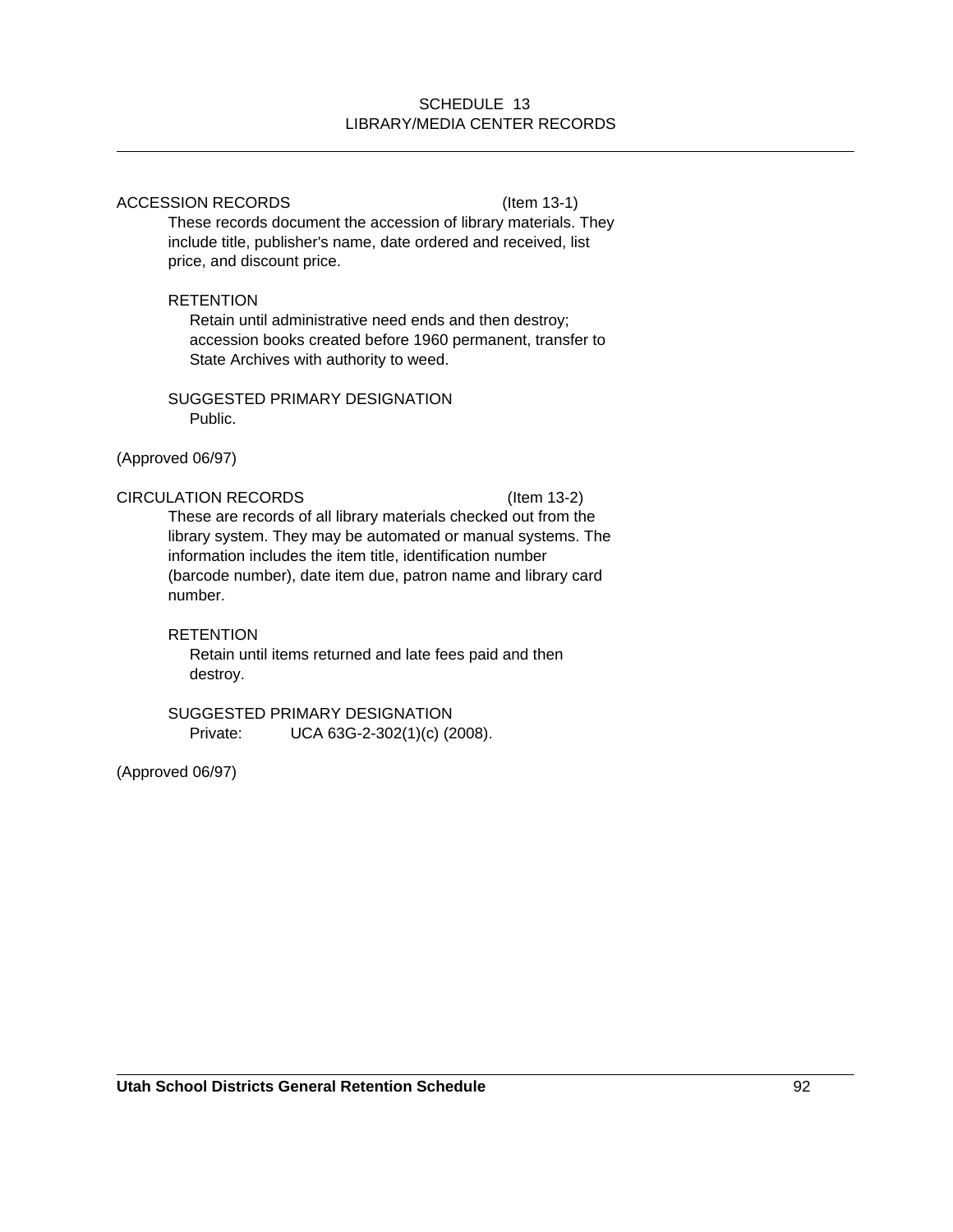## HOLDINGS CATALOG (Item 13-3)

 This catalog serves as a finding aid for library users in locating library materials currently in the library collection. Manual library catalogs have been replaced in many libraries with on-line catalogs. These catalogs are constantly being updated as materials are added and withdrawn. The information includes call number, author, title, publisher, number of copies, date and subject headings. Computer catalogs also include number and status of copies (on shelf, checked out and date due).

## RETENTION

Retain until catalog closed and then destroy.

 SUGGESTED PRIMARY DESIGNATION Public.

### (Approved 06/97)

### LIBRARY COMPLAINTS (Item 13-4)

 These records document complaints received and actions taken concerning library services, including programming and material selection policies. They include complainant's name, address, and telephone number, date, explanation of complaint, and related correspondence.

### RETENTION

1 year after resolution and then destroy.

 SUGGESTED PRIMARY DESIGNATION Public.

 SUGGESTED SECONDARY DESIGNATION Private: UCA 63G-2-302(1)(c) (2008)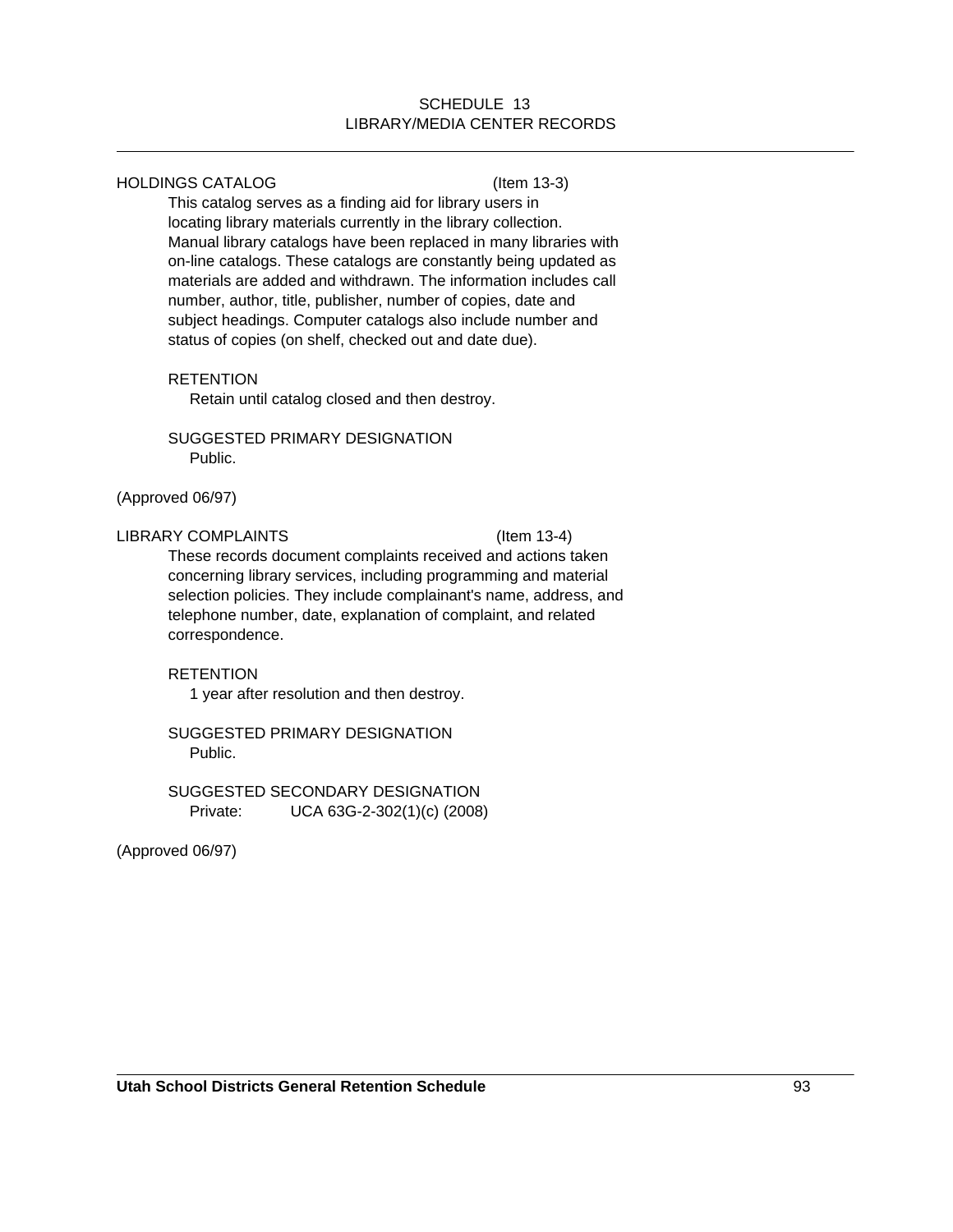## LOST MATERIALS AND REFUND RECEIPTS (Item 13-5)

 These are receipts issued by the library when a patron pays for lost library materials. They are used to verify payment and if the book is located a refund will be granted. These receipts also serve as a backup record to verify payment if a question arises. The receipts include the patron name and identification number (barcode number), library materials' titles, amount paid and date.

## **RETENTION**

3 years and then destroy.

 SUGGESTED PRIMARY DESIGNATION Private: UCA 63G-2-302(1)(c) (2008).

## (Approved 06/97)

## PATRON ASSISTANCE PUBLICATIONS (Item 13-6)

 These publications are booklists and other guides created by library staff members. They are used to aid students in locating library materials and to assist in using the library. The information contained in these publications vary but all include the library name and location.

## **RETENTION**

Retain until administrative need ends and then destroy.

## SUGGESTED PRIMARY DESIGNATION Public.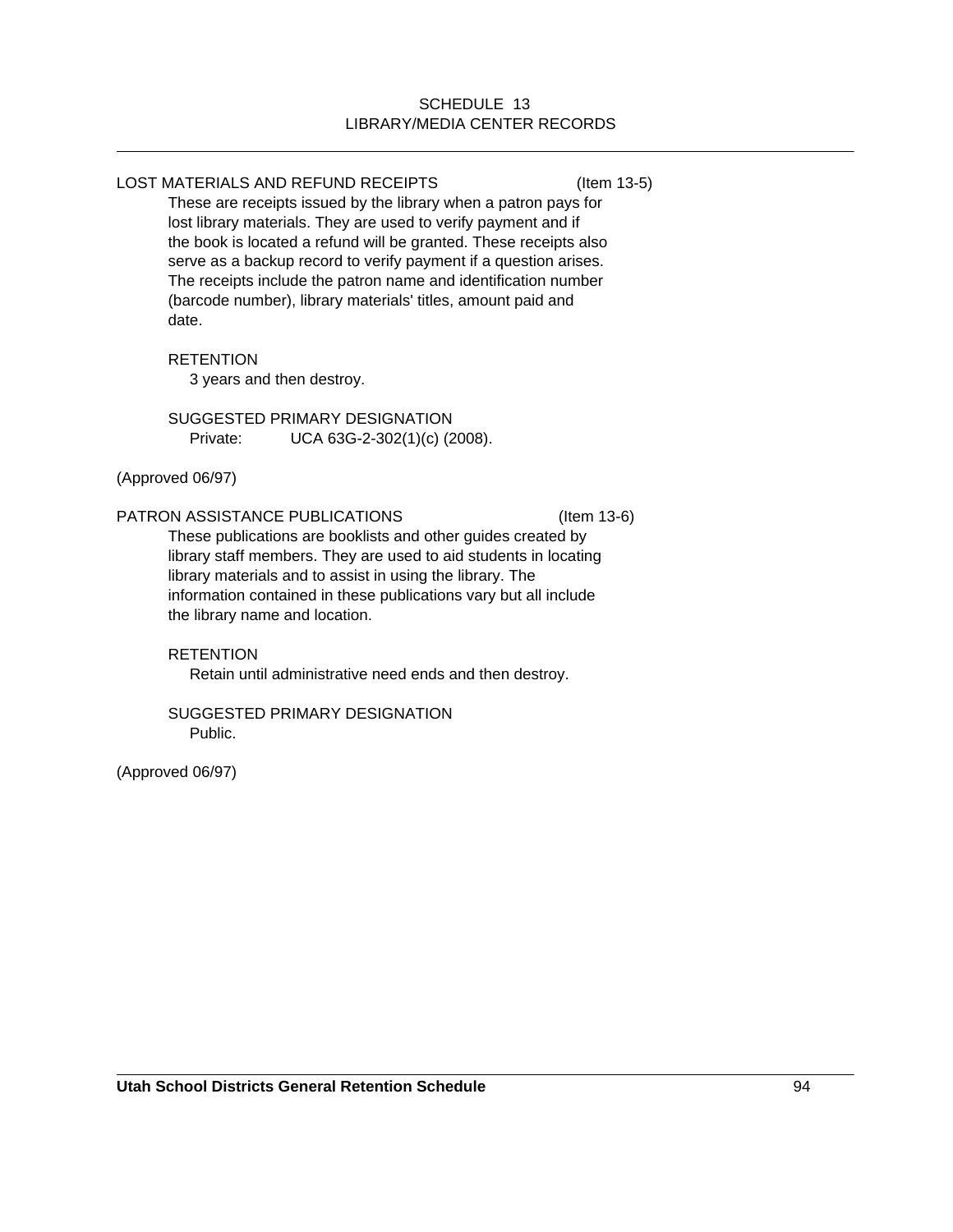### SHELF LIST (Item 13-8)

 This is the master inventory of all library holdings currently in the library collection. Traditionally the record was a card file which was arranged by shelf or classification number, but has now largely been computerized. This master inventory is constantly being changed as materials are added and withdrawn from the collection. It includes classification number (or call number), author, title, and number of copies.

## RETENTION

Retain until catalog closes and then destroy.

## SUGGESTED PRIMARY DESIGNATION Public.

(Approved 06/97)

## STUDENT REQUESTS (Item 13-7)

 These are requests by students or staff for materials currently checked out or to add new materials to the media center collections. They may be a form and/or electronic record. They may include library card number; patron's name, address, telephone number, and signature; call number, author, and title of material requested; patron's signature, and indication of material's status (checked out, overdue, reordered, out-of-print).

### **RETENTION**

1 year or until request is filled and then destroy.

 SUGGESTED PRIMARY DESIGNATION Private: UCA 63G-2-302(1)(c) (2008).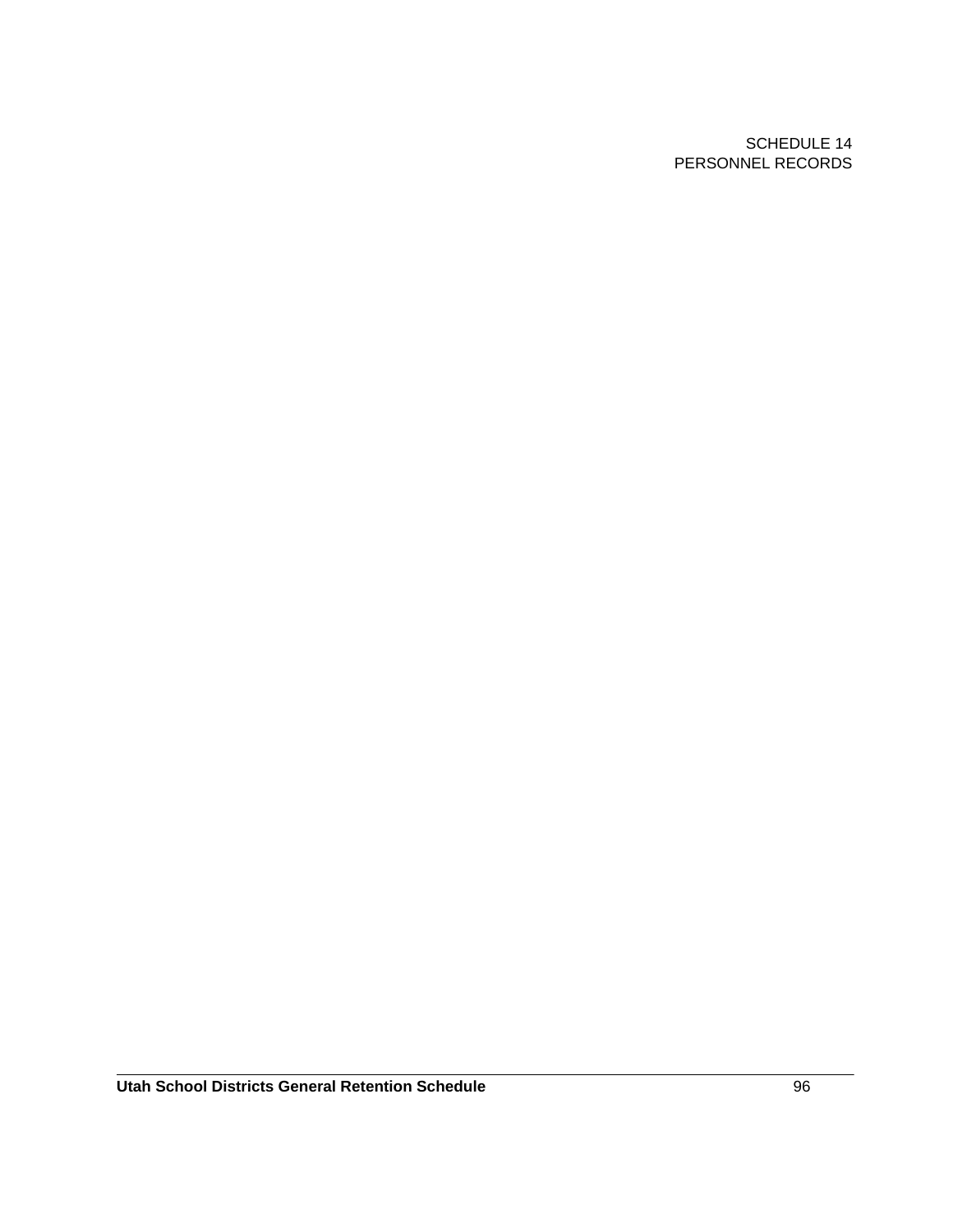AMERICANS WITH DISABILITIES ACT (ADA) ACCOMMODATION REQUESTS (Item 14-6)

 These requests are made by individuals for disability accomodations. They include medical data about the person, accomodations made, denials, appeals, and other information about accomodation requests from service, program, or activity recipients, including applicants, employees and volunteers.

## **RETENTION**

5 years after termination or retirement and then destroy.

 SUGGESTED PRIMARY DESIGNATION Private.

## (Approved 05/98)

## CAREER LADDER REPORTS (Item 14-35)

 This report is completed once a year by each district. Plans for the Career Ladder program and funds are reported and approved by the State Board of Education in the summer and fall and end-of-year reports made in June. The databases compiled from these reports record district comparisons on both district plans and end of year report.

### RETENTION

 Permanent. May be transferred to the State Archives. May be transferred to the State Archives.

## SUGGESTED PRIMARY DESIGNATION Public.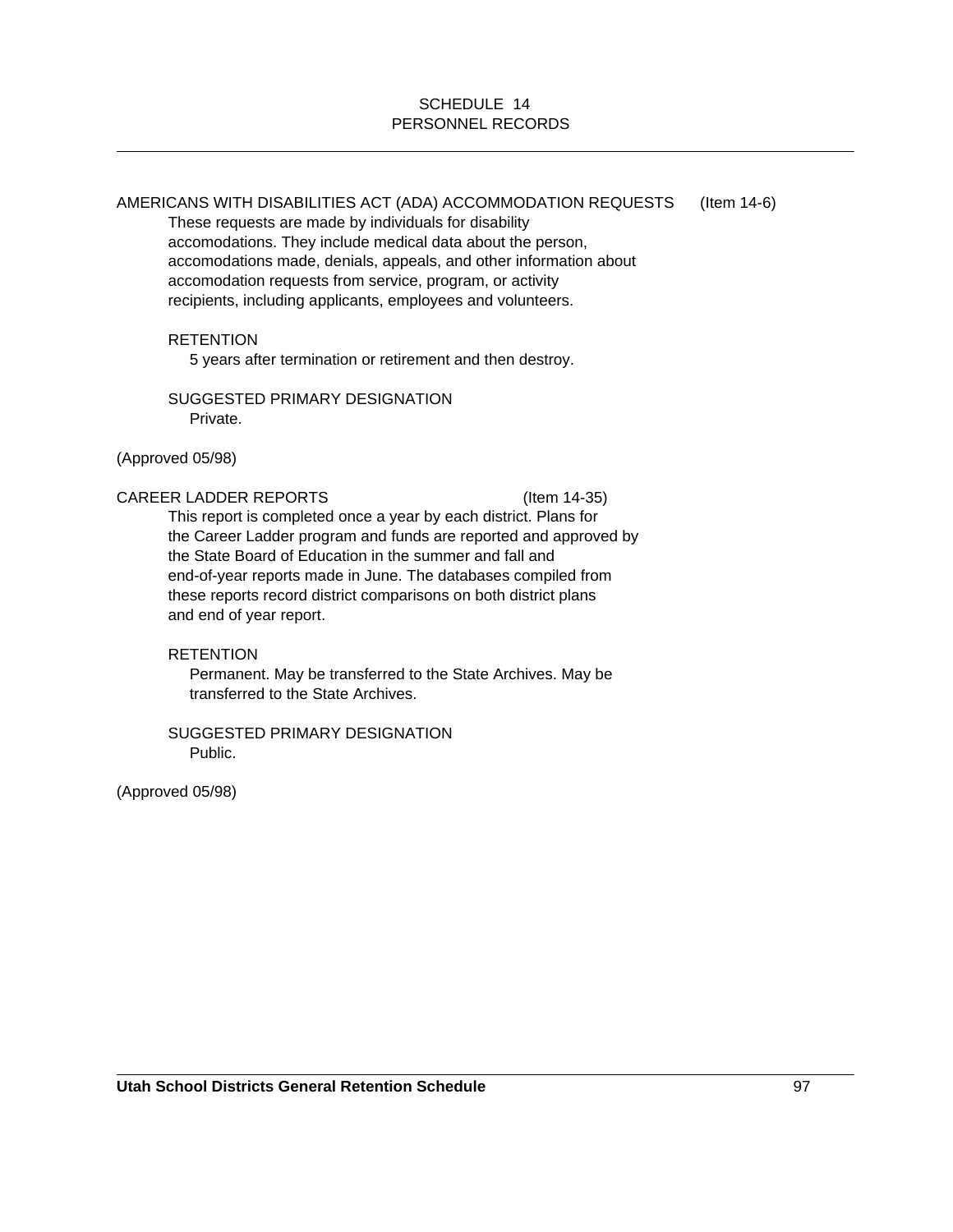## CERTIFIED EMPLOYEE CONTRACTS (Item 14-11)

 These are employment contracts between the district and individual certified employees. Contracts are signed by both the individual employee and the superintendent, assistant superintendent, or business administrator. They may include the following: the agreement, name of certified employee, step and lane, basic salary, social security number, total compensation, number of years in district, number of years out of district, whether payments are made in ten or twelve month increments, payments for extra periods, and date.

### RETENTION

6 years after expiration of contract and then destroy.

 SUGGESTED PRIMARY DESIGNATION Private.

### (Approved 05/98)

## CERTIFIED EMPLOYEE HISTORY CARDS (Item 14-3)

 These cards provide an employment history summary of certified district employees. They are used exclusively for easy reference, and are part of the employee's personnel file. They contain the basic employment history, past and current of all district certified employees. The card includes name, home address and telephone number, social security number, date hired, work and salary history (year, school, assignment, step and lane, salary), education (dates, degrees, major, minor, college/university), and certification (date, title of certification, and date of expiration). This information has been computerized in many districts.

### **RETENTION**

5 years after separation and then destroy.

 SUGGESTED PRIMARY DESIGNATION Private.

 SUGGESTED SECONDARY DESIGNATION Public: UCA 63G-2-301(1)(b)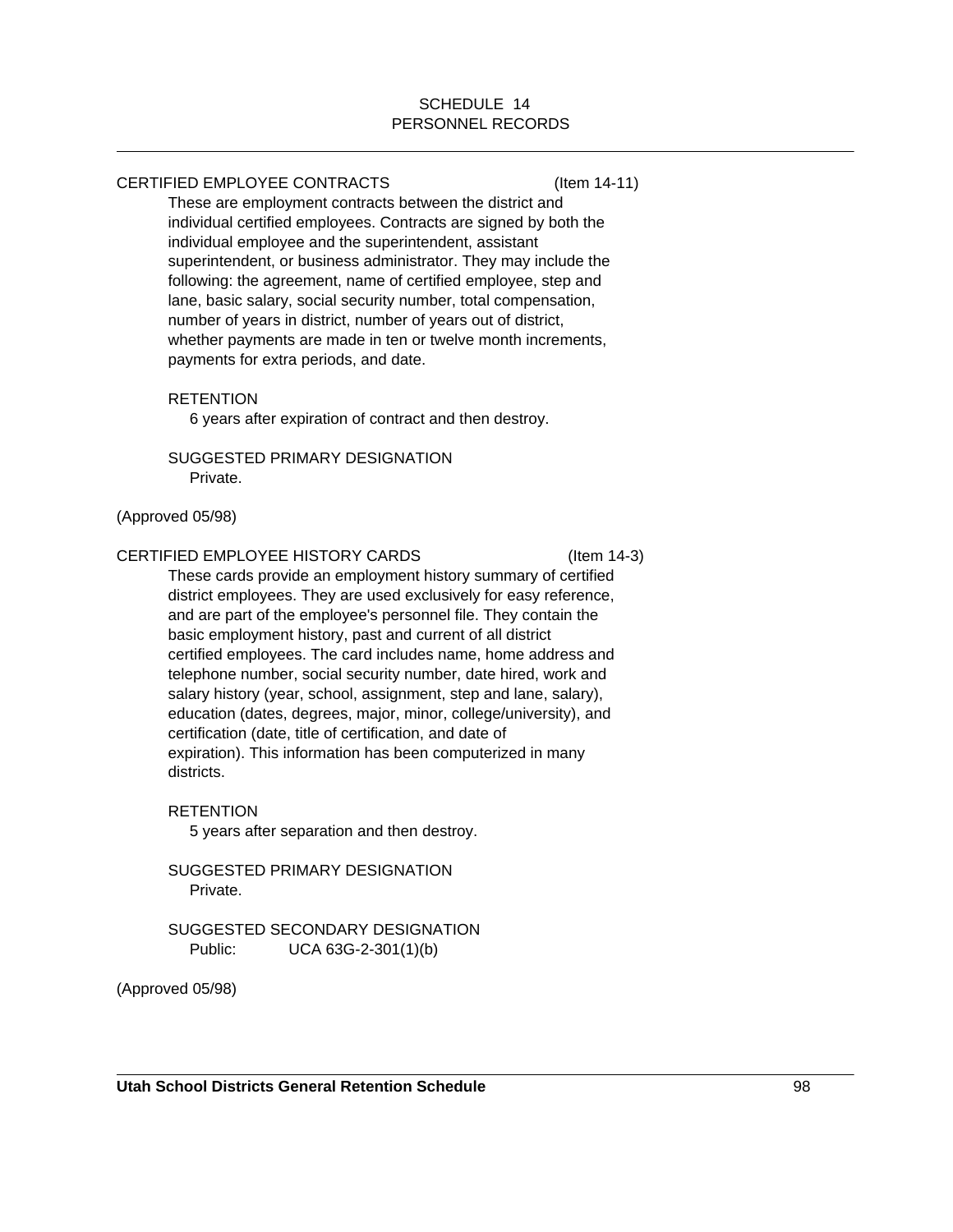## CERTIFIED PERSONNEL FILES (Item 14-1)

 These are the personnel files for all certified district employees. They are used to document employment. The files include the employment applications, authorizations for hire forms, placement records, employee history card, copies of school transcripts, pay and leave history, work performance, in-service training completion certificates and credits, evaluation records, teaching certificates, previous teaching experience, contracts, lane change requests, and related correspondence. May also include fingerprints and verification of the criminal background check.

## **RETENTION**

Record copy: Retain for 65 years from date of employment or 3 years after retirement or death, whichever is earliest, and then destroy (UCA 49-11-602 (2004)).

 Duplicate copies: Retain for 1 year after termination and then destroy.

 SUGGESTED PRIMARY DESIGNATION Private: UCA 63G-2-302 (1)(f).

 SUGGESTED SECONDARY DESIGNATION Public: UCA 63G-2-301(1)(b)

(Approved 07/04)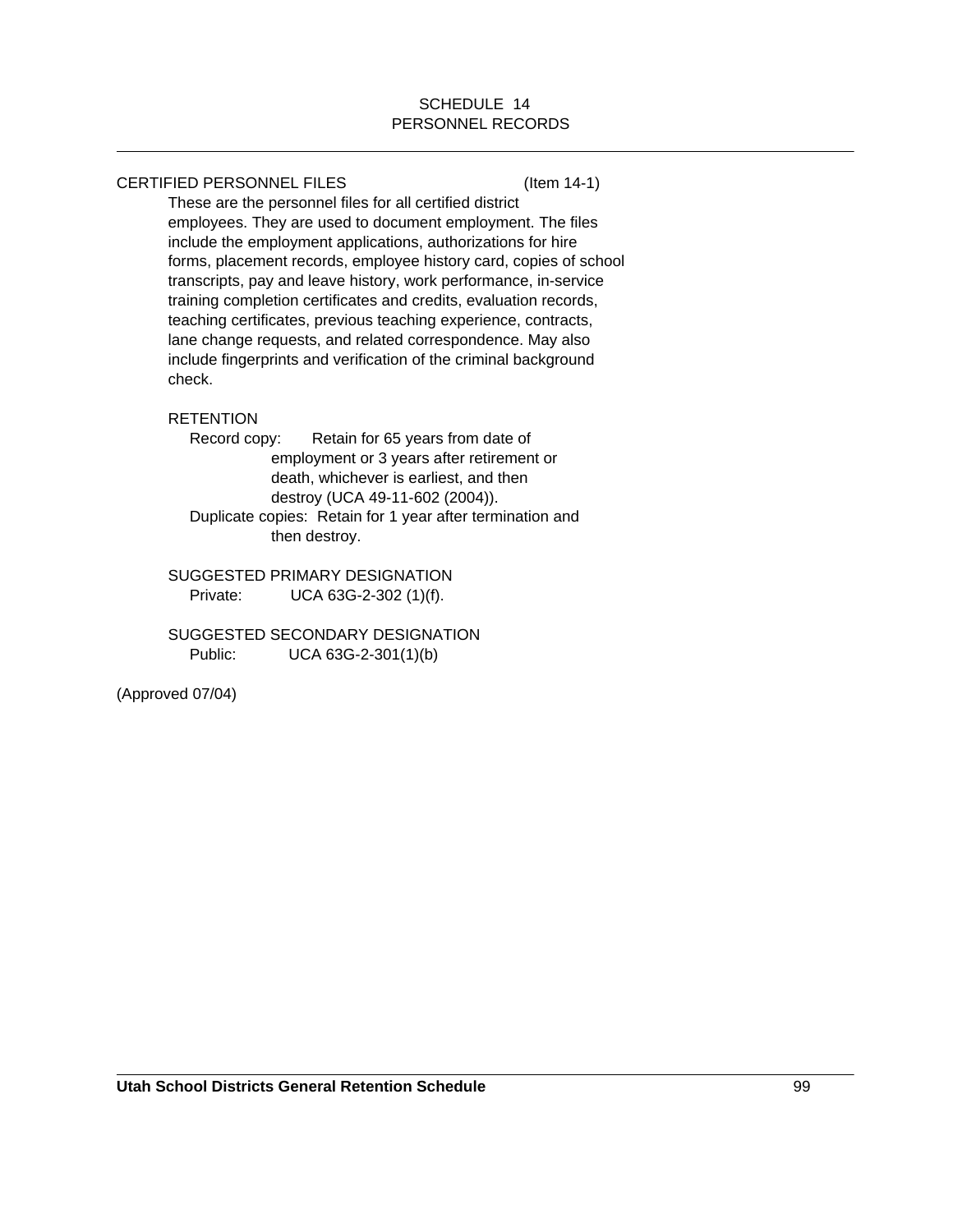### CLASSIFIED EMPLOYEE HISTORY CARD (Item 14-4)

 These cards provide an employment history summary of classified district employees. They are used exclusively for easy reference, and are part of the employee's personnel file. They include employee name, home address and telephone number, social security number, birth date, date hired, work and salary history (date, name of school or department assigned, position, step, lane, number of days worked, number of hours per day worked, hourly rate, and annual salary), and if applicable, date terminated. This information has been computerized in many districts.

### RETENTION

5 years after separation and then destroy.

 SUGGESTED PRIMARY DESIGNATION Private.

 SUGGESTED SECONDARY DESIGNATION Public: UCA 63G-2-301(1)(b)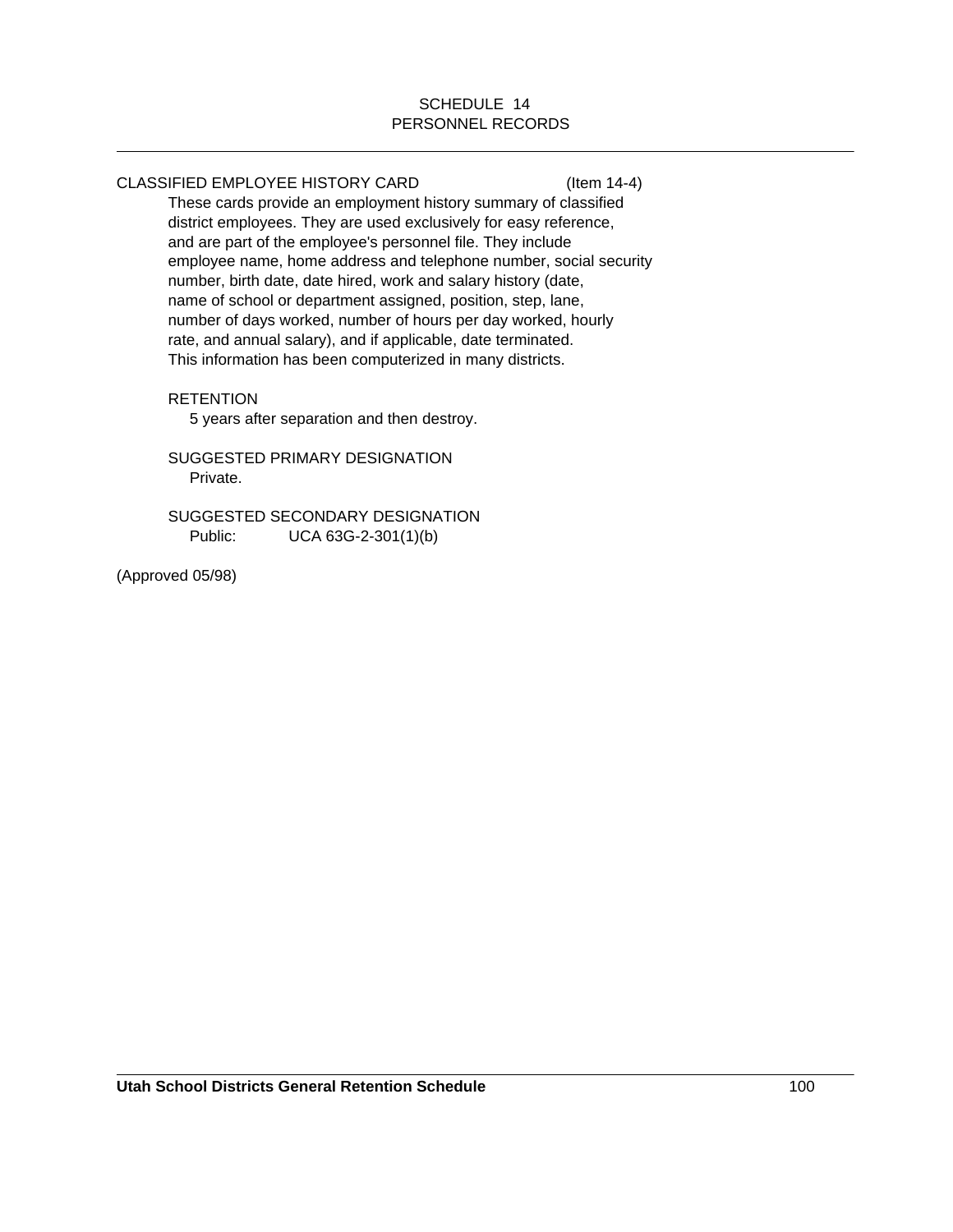### CLASSIFIED PERSONNEL FILES (Item 14-2)

 These are the personnel files for all classified district employees. They are used to document employment. The files usually contain the employment applications, authorization for hire forms, employee history card, pay and leave history, work performance and evaluation records, reassignment of personnel forms, termination forms and related correspondence. May also include fingerprint records and verification of a criminal background check.

## **RETENTION**

 Record copy: Retain for 65 years from the date of employment or 3 years after retirement or death, whichever is earliest, and then destroy (UCA 49-11-602 (2004)). Duplicate copies: Retain for 1 year after termination and then destroy.

 SUGGESTED PRIMARY DESIGNATION Private.

 SUGGESTED SECONDARY DESIGNATION Public: UCA 63G-2-201(1)(b)

## (Approved 07/04)

## CONTRACT NEGOTIATION RECORDS (Item 14-10)

 These files document wage and benefit negotiations between the district and local labor representatives for both certified and classified employees. They include each proposal and counter-proposal, requests and response, final charge, negotiated agreement and salary and benefit package.

## **RETENTION**

6 years after expiration of contracts and then destroy.

 SUGGESTED PRIMARY DESIGNATION Protected.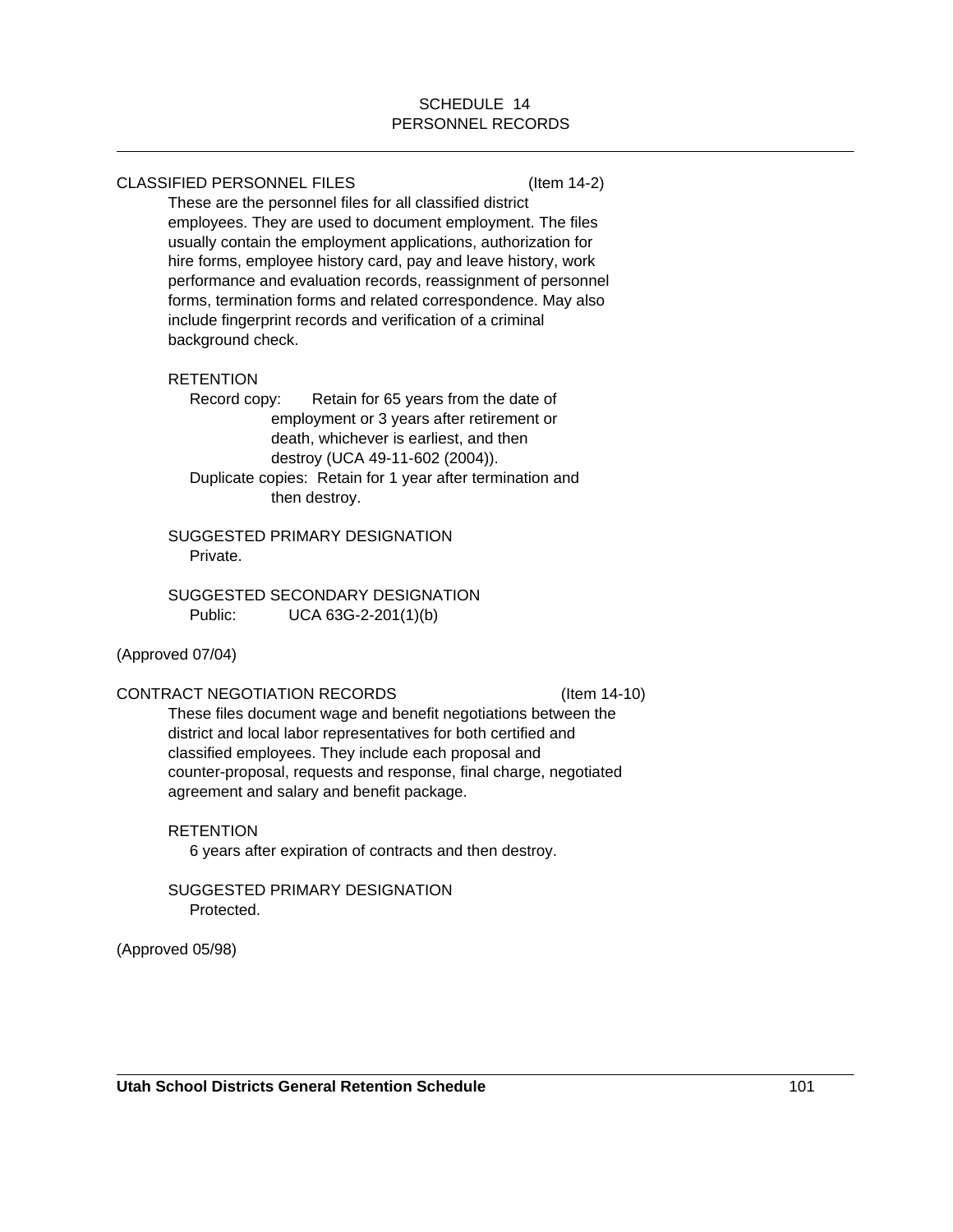### COURSE ANNOUNCEMENT FILES (Item 14-19)

 These are informational files on training opportunities. They are used for reference purposes. They include pamphlets, notices, catalogs, and other records that provide information on courses or programs offered to district employees by government agencies and non-governmental agencies.

### **RETENTION**

Retain until end of school year and then destroy.

### SUGGESTED PRIMARY DESIGNATION Public.

(Approved 05/98)

### ELIGIBILITY REGISTER (Item 14-22)

 This is a register of persons identified as qualified (eligible) to fill specific school district positions. The school district hires from this register.

### **RETENTION**

1 year and then destroy.

## SUGGESTED PRIMARY DESIGNATION Private.

(Approved 05/98)

## EMPLOYEE TRAINING FILES (Item 14-14)

 These files document course availability and school district personnel participation in training programs sponsored by the district, other government agencies, and non-governmental agencies. They include correspondence, reports, participant lists and other items. The actual training certificates and transcripts are filed in individual personnel files.

## RETENTION

6 years and then destroy.

## SUGGESTED PRIMARY DESIGNATION Private.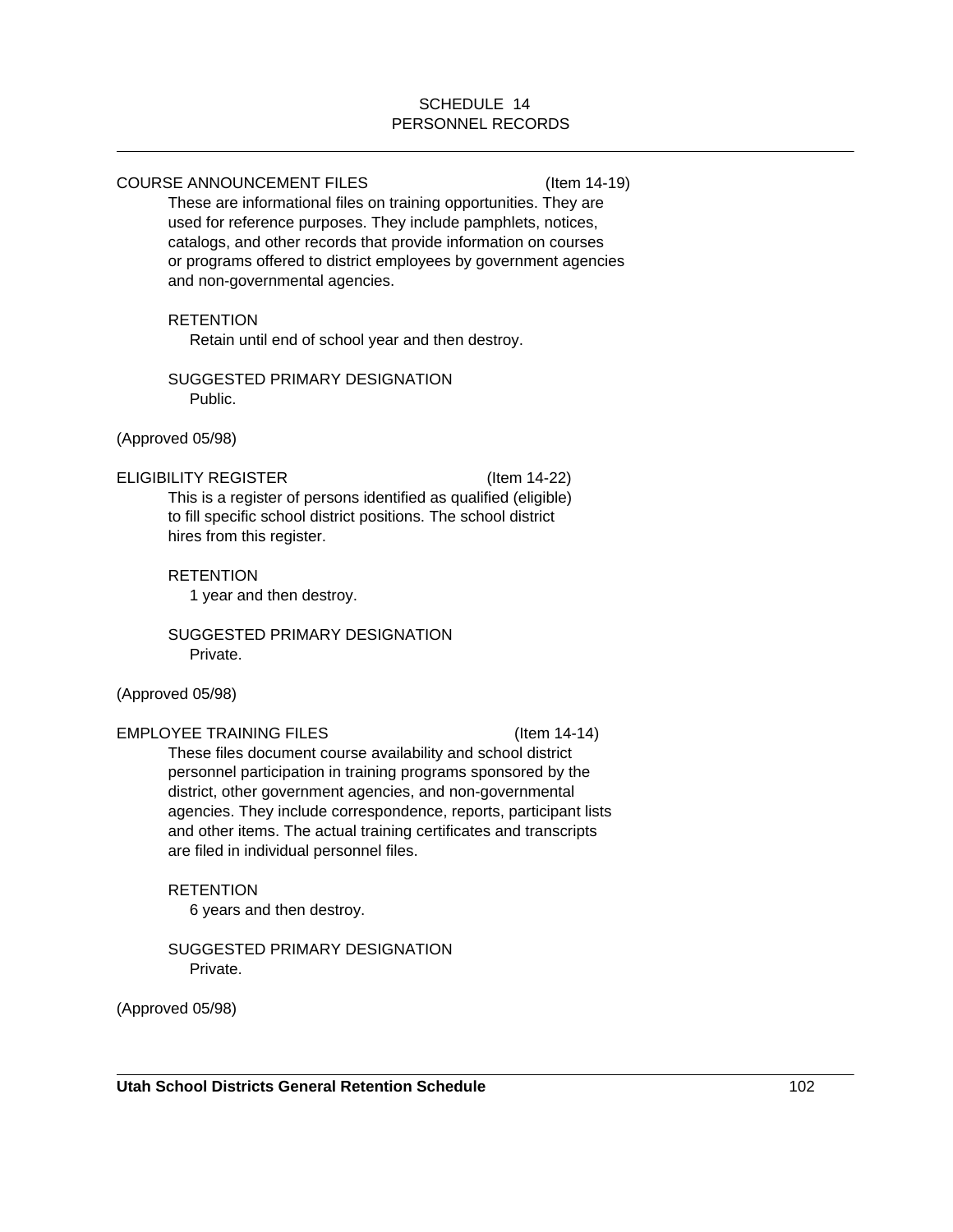### EMPLOYMENT APPLICATIONS (NOT HIRED) (Item 14-23)

 These are application forms completed by persons seeking school district employment who were not hired. An applicant may update the application and request it be retained longer. They include the name, address, and phone number of the applicant, employment history, education, and a list of references.

## **RETENTION**

2 years or 1 year after being updated.

## SUGGESTED PRIMARY DESIGNATION Private.

(Approved 05/98)

## EMPLOYMENT ELIGIBILITY RECORDS (I-9) (Item 14-7)

 This form is required by the U.S. Immigration and Naturalizaton Service to be completed by all employers when hiring, or when recruiting for a fee or when continuing to employ individuals in accordance with 8 CFR 274a.2 (1993). It is used to verify that the prospective employee, if a U.S. citizen, resident alien, or legal immigrant is eligible to be hired in the United States.

## **RETENTION**

 3 years after date of hire or one year after termination date, whichever is longer (8 CFR 274a.2) and then destroy.

## SUGGESTED PRIMARY DESIGNATION Private.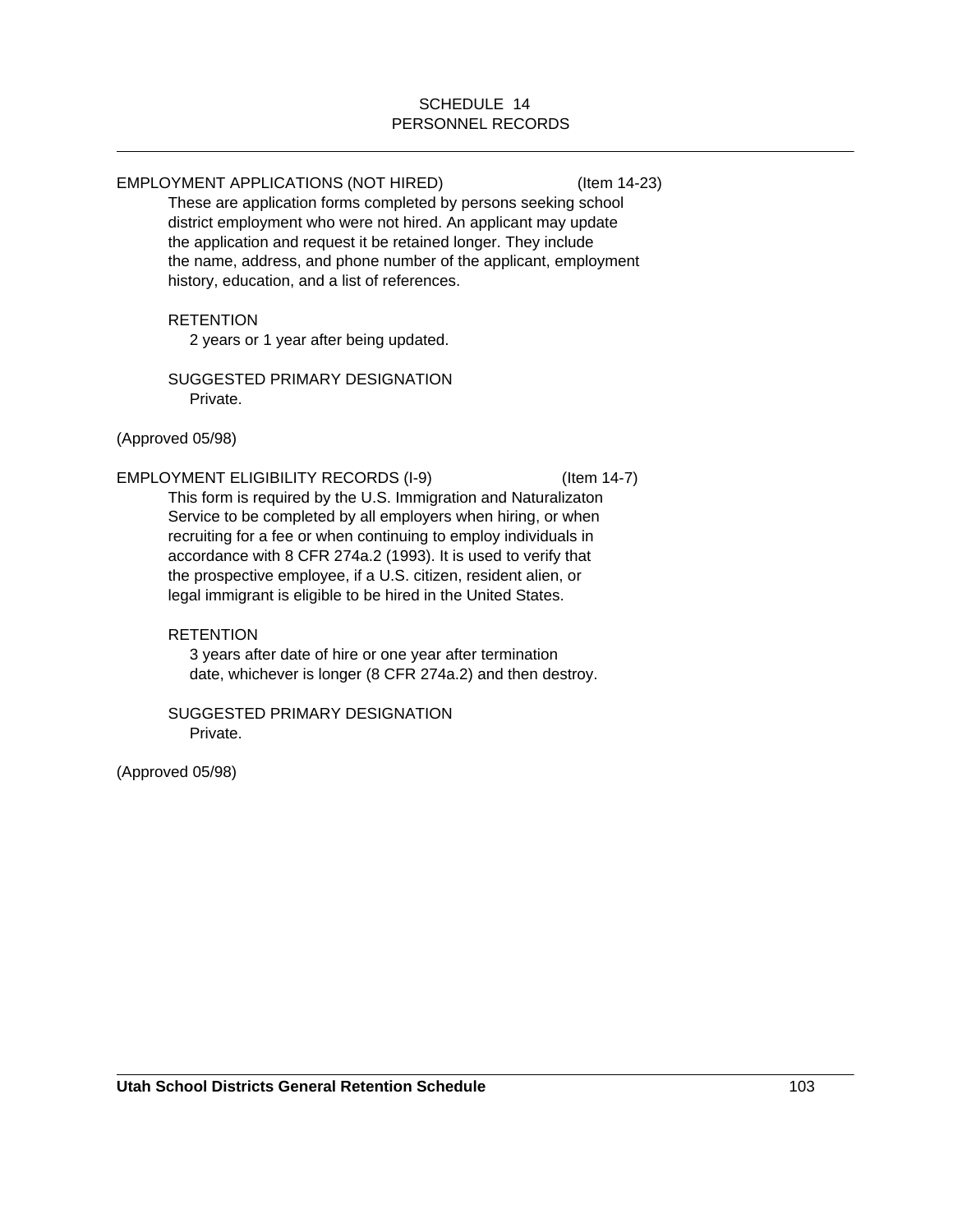| EQUAL EMPLOYMENT OPPORTUNITY (EEO) DISCRIMINATION COMPLAINTS<br>(Item 14-24)<br>These files document official discrimination complaints received<br>and resolved by the school district. The files contain<br>complaints, related correspondence, reports, exhibits, withdrawal<br>notices, copies of decisions, records of hearings and meetings,<br>and other records as described in 29 CFR 1613.222 (1992). |  |
|-----------------------------------------------------------------------------------------------------------------------------------------------------------------------------------------------------------------------------------------------------------------------------------------------------------------------------------------------------------------------------------------------------------------|--|
| <b>RETENTION</b><br>4 years after resolution of case and then destroy.                                                                                                                                                                                                                                                                                                                                          |  |
| SUGGESTED PRIMARY DESIGNATION<br>Private.                                                                                                                                                                                                                                                                                                                                                                       |  |
| SUGGESTED SECONDARY DESIGNATION<br>Public:<br>UCA 63G-2-301(1)(b) (2008)                                                                                                                                                                                                                                                                                                                                        |  |
| (Approved 05/98)                                                                                                                                                                                                                                                                                                                                                                                                |  |
| EQUAL EMPLOYMENT OPPORTUNITY (EEO) PROGRAM FILES<br>(Item 14-25)<br>These files document the adoption and administration of school<br>district affirmative action programs under the Civil Rights Act<br>of 1964 and the Equal Employment Act of 1972. The files include<br>program correspondence, program plans, reports and may include<br>antidiscrimination committee meeting records and reports.         |  |
| <b>RETENTION</b><br>1 year or until audited and then destroy.                                                                                                                                                                                                                                                                                                                                                   |  |
| SUGGESTED PRIMARY DESIGNATION<br>Public.                                                                                                                                                                                                                                                                                                                                                                        |  |
| (Approved 05/98)                                                                                                                                                                                                                                                                                                                                                                                                |  |
|                                                                                                                                                                                                                                                                                                                                                                                                                 |  |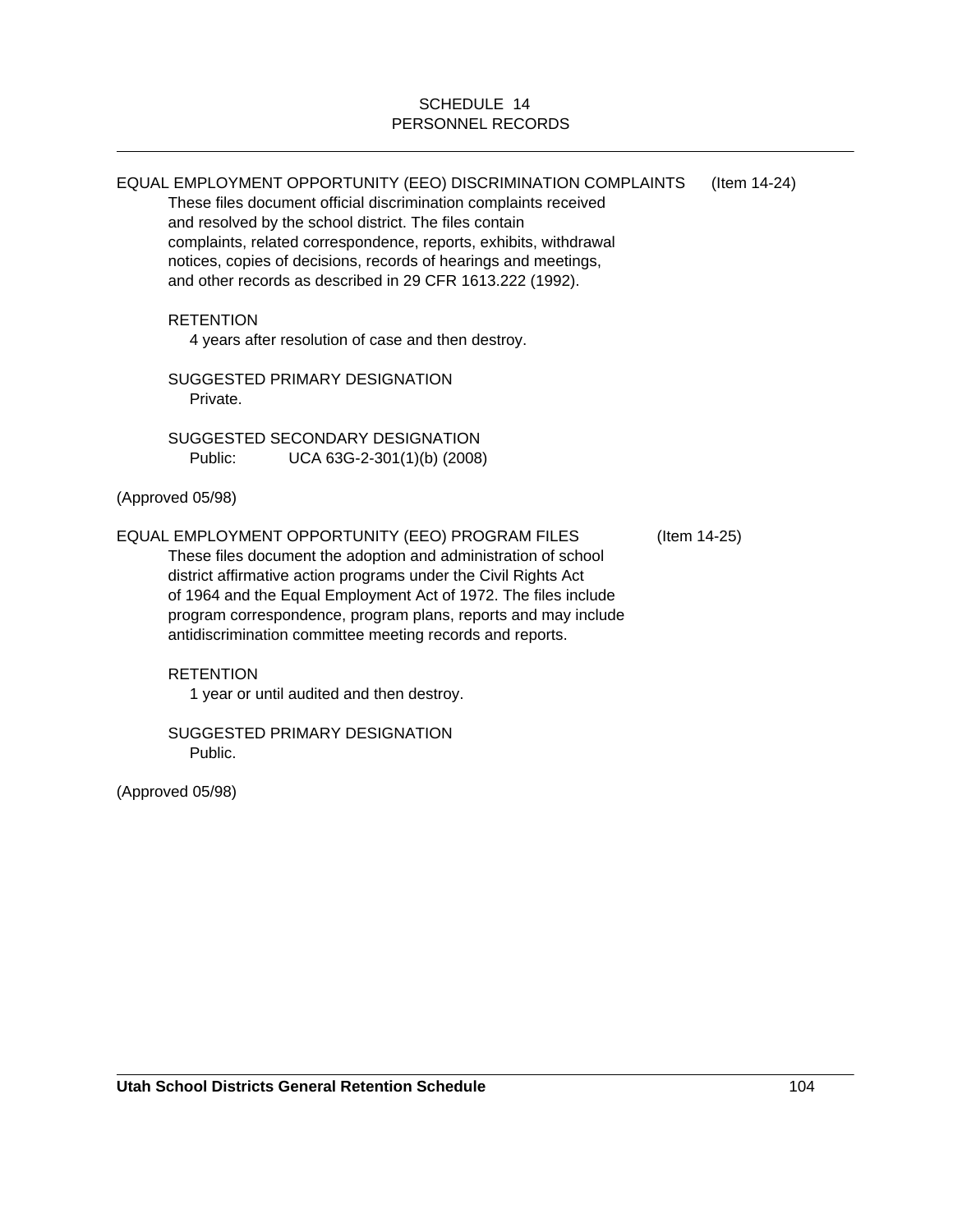| EQUAL EMPLOYMENT OPPORTUNITY (EEO) REPORTS<br>These reports are required to be filed with the Equal Employment<br>Opportunity Commission (EEOC) in accordance with the provisions<br>of Title VII and Americans with Disabilities Act (ADA) (29 CFR<br>1602 (1992)). They include statistical information on employees<br>hired, rehired, and terminated.                                                                                                                                                                                                                                                      | (Item 14-32) |
|----------------------------------------------------------------------------------------------------------------------------------------------------------------------------------------------------------------------------------------------------------------------------------------------------------------------------------------------------------------------------------------------------------------------------------------------------------------------------------------------------------------------------------------------------------------------------------------------------------------|--------------|
| <b>RETENTION</b><br>2 years and then destroy.                                                                                                                                                                                                                                                                                                                                                                                                                                                                                                                                                                  |              |
| SUGGESTED PRIMARY DESIGNATION<br>Public.                                                                                                                                                                                                                                                                                                                                                                                                                                                                                                                                                                       |              |
| (Approved 05/98)                                                                                                                                                                                                                                                                                                                                                                                                                                                                                                                                                                                               |              |
| EQUAL EMPLOYMENT OPPORTUNITY (EEO) STATISTICS FILES<br>These files contain employment statistics and statistical reports<br>related to race and gender.                                                                                                                                                                                                                                                                                                                                                                                                                                                        | (Item 14-26) |
| <b>RETENTION</b><br>5 years and then destroy.                                                                                                                                                                                                                                                                                                                                                                                                                                                                                                                                                                  |              |
| SUGGESTED PRIMARY DESIGNATION<br>Public.                                                                                                                                                                                                                                                                                                                                                                                                                                                                                                                                                                       |              |
| (Approved 05/98)                                                                                                                                                                                                                                                                                                                                                                                                                                                                                                                                                                                               |              |
| FAMILY MEDICAL LEAVE APPLICATIONS<br>(Item 14-16)<br>These applications document employee requests to take leave in<br>accordance with the Family and Medical Leave Act of 1993. They<br>include employee name, address, occupation, rate or basis for pay<br>in terms of compensation, daily and weekly hours worked per pay<br>period, additions to or deductions from wages, dates (or hours)<br>leave taken by employee, information regarding employee benefits,<br>and data regarding any dispute between the employer and employee<br>over the leave designation as Family and Medical Leave Act leave. |              |
| <b>RETENTION</b><br>3 years and then destroy.                                                                                                                                                                                                                                                                                                                                                                                                                                                                                                                                                                  |              |
| SUGGESTED PRIMARY DESIGNATION<br>29 CFR 825.500(g) (2008).<br>Exempt:                                                                                                                                                                                                                                                                                                                                                                                                                                                                                                                                          |              |
|                                                                                                                                                                                                                                                                                                                                                                                                                                                                                                                                                                                                                |              |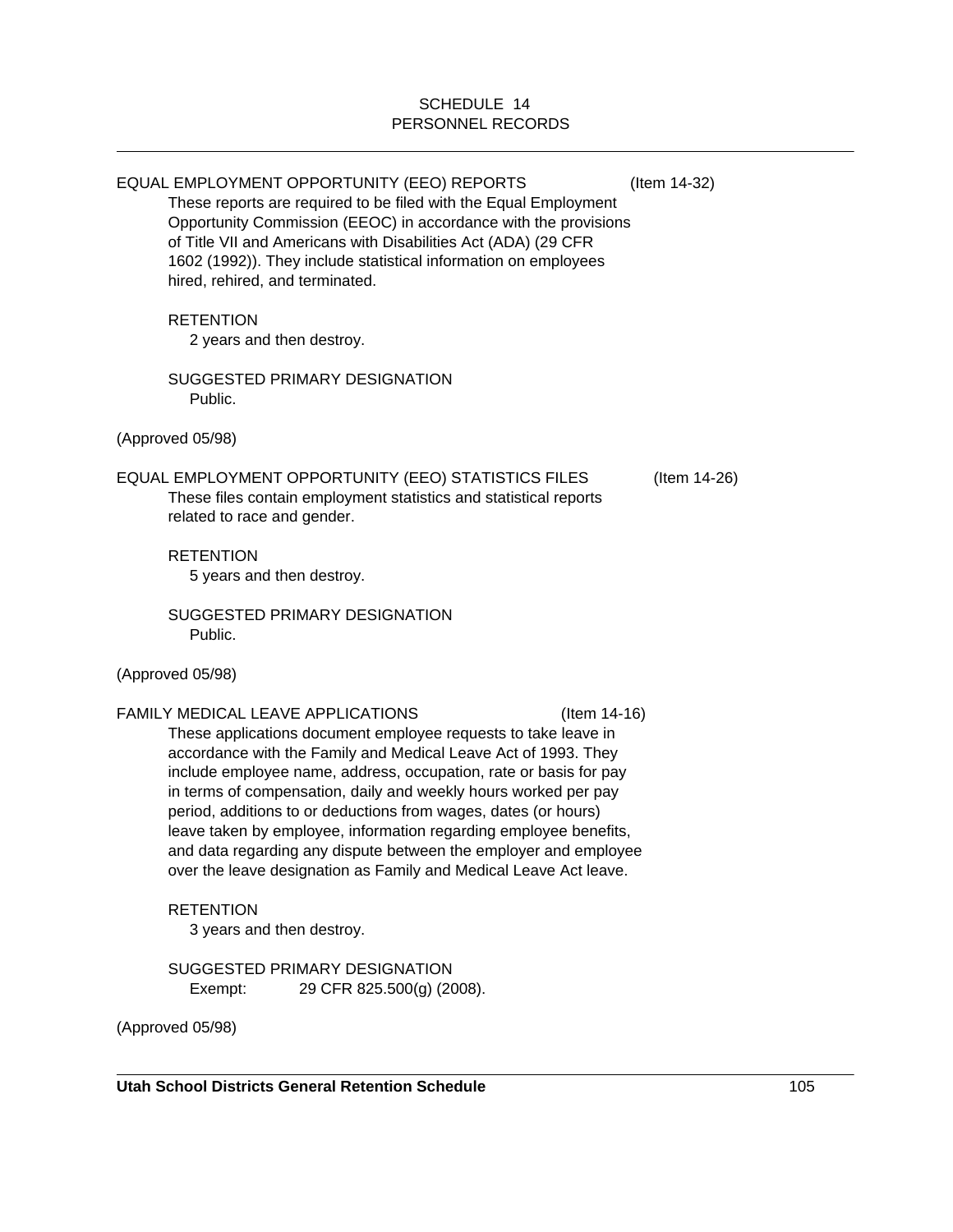# These files document the review of grievances and appeals raised by school district employees, except EEO complaints. These case files include witnesses' statements, reports of interviews, and hearings; examiner's findings, recommendations and exhibits, and records relating to a reconsideration request. **RETENTION**  3 years after case is closed and then destroy. SUGGESTED PRIMARY DESIGNATION Private: unsubstantiated. SUGGESTED SECONDARY DESIGNATION Public: substantiated (UCA 63G-2-301(2) (2008) (Approved 05/98)

GRIEVANCE AND DISCIPLINARY FILES (Item 14-27)

INTERVIEW RECORDS (Item 14-28)

 These are records relating to interviews with prospective employees and described in 29 CFR 1602.14 (1992). They include correspondence, reports, lists of questions, notes, and test scores.

**RETENTION** 6 months after hiring decision is made and then destroy.

 SUGGESTED PRIMARY DESIGNATION Private.

(Approved 05/98)

## JOB DESCRIPTIONS (Item 14-17)

 These are job descriptions for classified and certified positions within the school district. They may include job title, job site, duties, educational requirements, step and salary ranges.

## RETENTION

1 year after superseded and then destroy.

## SUGGESTED PRIMARY DESIGNATION Public.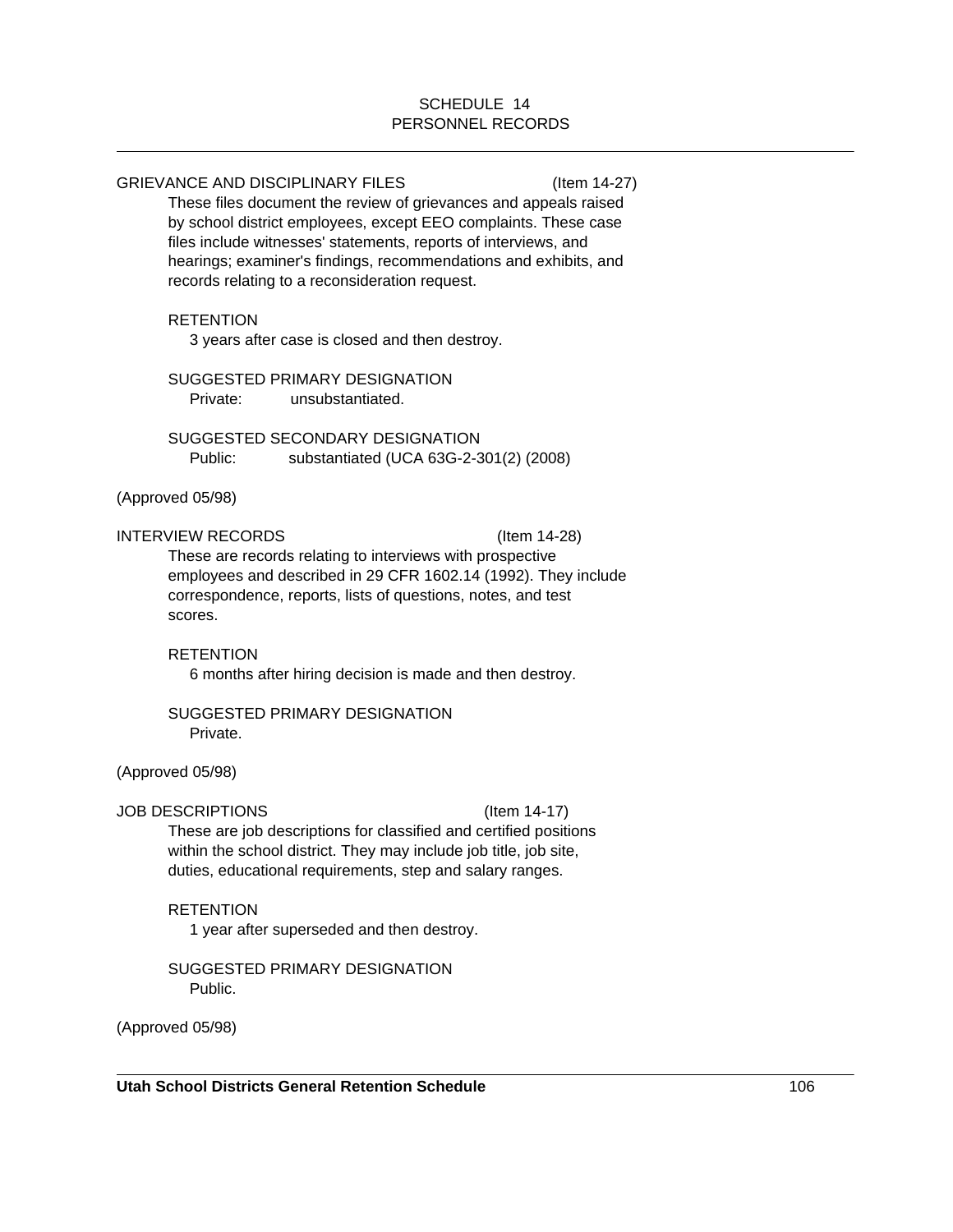#### JOB OPENING FILES (Item 14-29)

 These files contain a listing of all current job openings with job descriptions.

# RETENTION

3 years or until updated and then destroy.

## SUGGESTED PRIMARY DESIGNATION Public.

(Approved 05/98)

# LANE CHANGE RECORDS (Item 14-12)

 These records document requests for lane changes for additional training received. Guidelines have been established providing specific criteria for course acceptance. Prior approval is required for unauthorized classes or seminars. The requests are reviewed by a district committee and are either approved, denied or request additional information. The records include the request, the committee review and decision, and if approved date training completed. These records may be filed in the personnel file.

# RETENTION

5 years and then destroy.

# SUGGESTED PRIMARY DESIGNATION Private.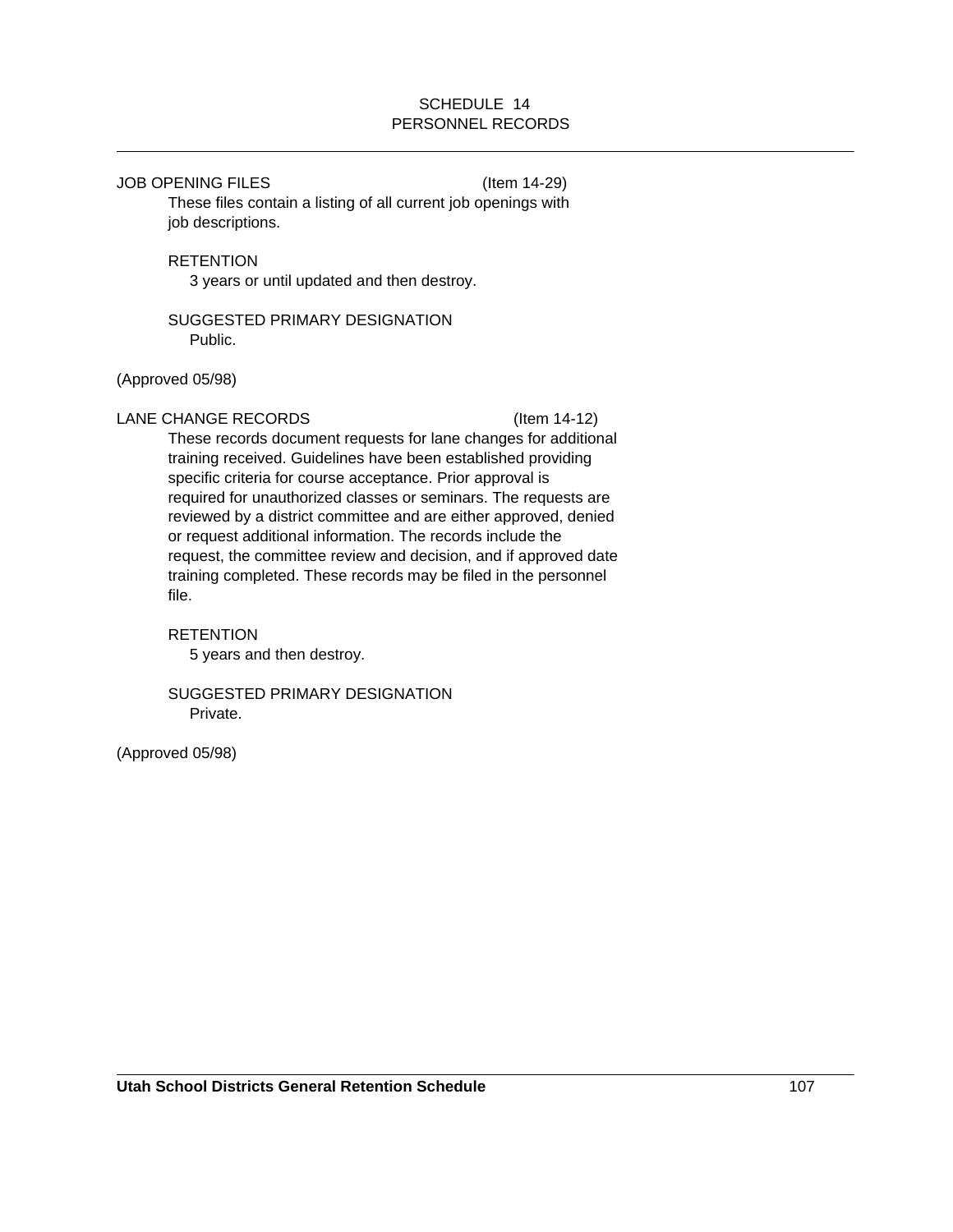### MEDICAL FILES (Item 14-5)

 These files document the medical conditions of both certified and classified employees. They include Family and Medical Leave Act (FMLA) request forms, vaccination forms, critical family illness forms, tuberculosis test results, sick bank requests, requests for sick leave, physician's notes for employee absence , and related correspondence.

# RETENTION

1 year after termination and then destroy.

## SUGGESTED PRIMARY DESIGNATION Private.

# (Approved 05/98)

# NEW HIRE REGISTRY REPORT (Item 14-37)

 This report is required to be submitted to the Utah State Department of Workforce Services on all district new hires in accordance with the Personal Responsibility and Work Opportunity Act (UCA 35a-11-101 (1996)). This information is used to create a State New Hire Registry to match against existing child support records to locate parents, establish an order or enforce an existing order. Once these matches are made, the State will transmit the New Hire reports to the National Directory of New Hires (NDDH) which allows the Office of Child Support Enforcement to be able to assist States in locating parents on a national level. The reports include employee name, social security number, mailing address; employer name, federal employer identification number, mailing number; employee date of hire or rehire; employee occupational title; and full-time or part-time employment status. The report is submitted with the employee's W-4 form within twenty days of new employment. The report may be submitted by paper or electronic medium.

## RETENTION

1 year and then destroy.

# SUGGESTED PRIMARY DESIGNATION Private.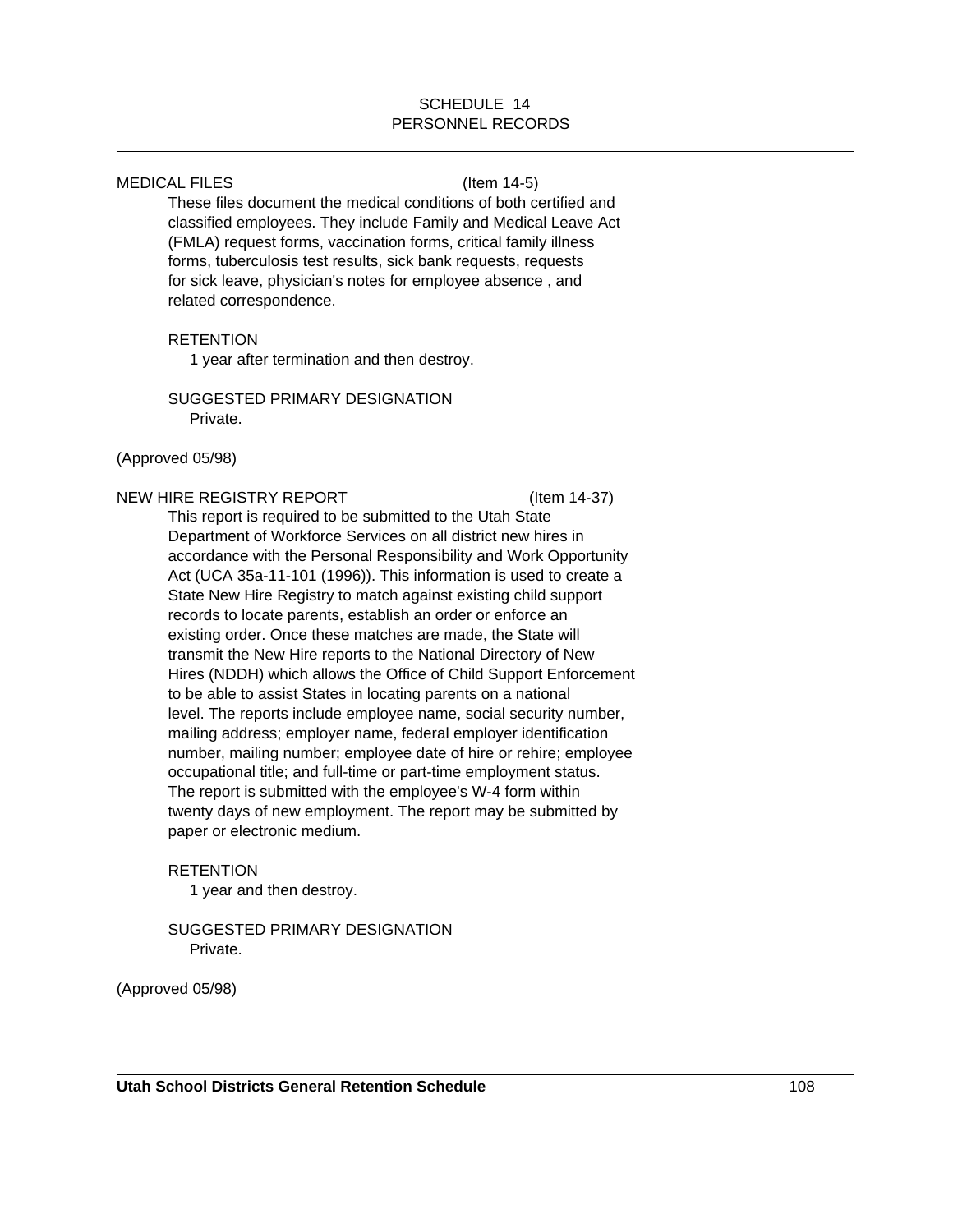## PERFORMANCE RELATED RECORDS (Item 14-30)

 These records document the evaluation of employee performance. They include appraisals and job standards upon which they are based, and any supporting documentation. These records are normally part of the personnel file.

## **RETENTION**

3 years after date of appraisal and then destroy.

## SUGGESTED PRIMARY DESIGNATION Private.

(Approved 05/98)

# PERSONNEL REPORT (Item 14-15)

 This is a weekly or biweekly report submitted by the Personnel Department to the School Board. It is used to update and inform the board members on the status of employment within the school district. It includes the names of individuals being hired, as well as their position and location of work. The report also gives the names of people who have left the district as well as their position, school, and reason for leaving.

## RETENTION

1 year and then destroy.

# SUGGESTED PRIMARY DESIGNATION Public.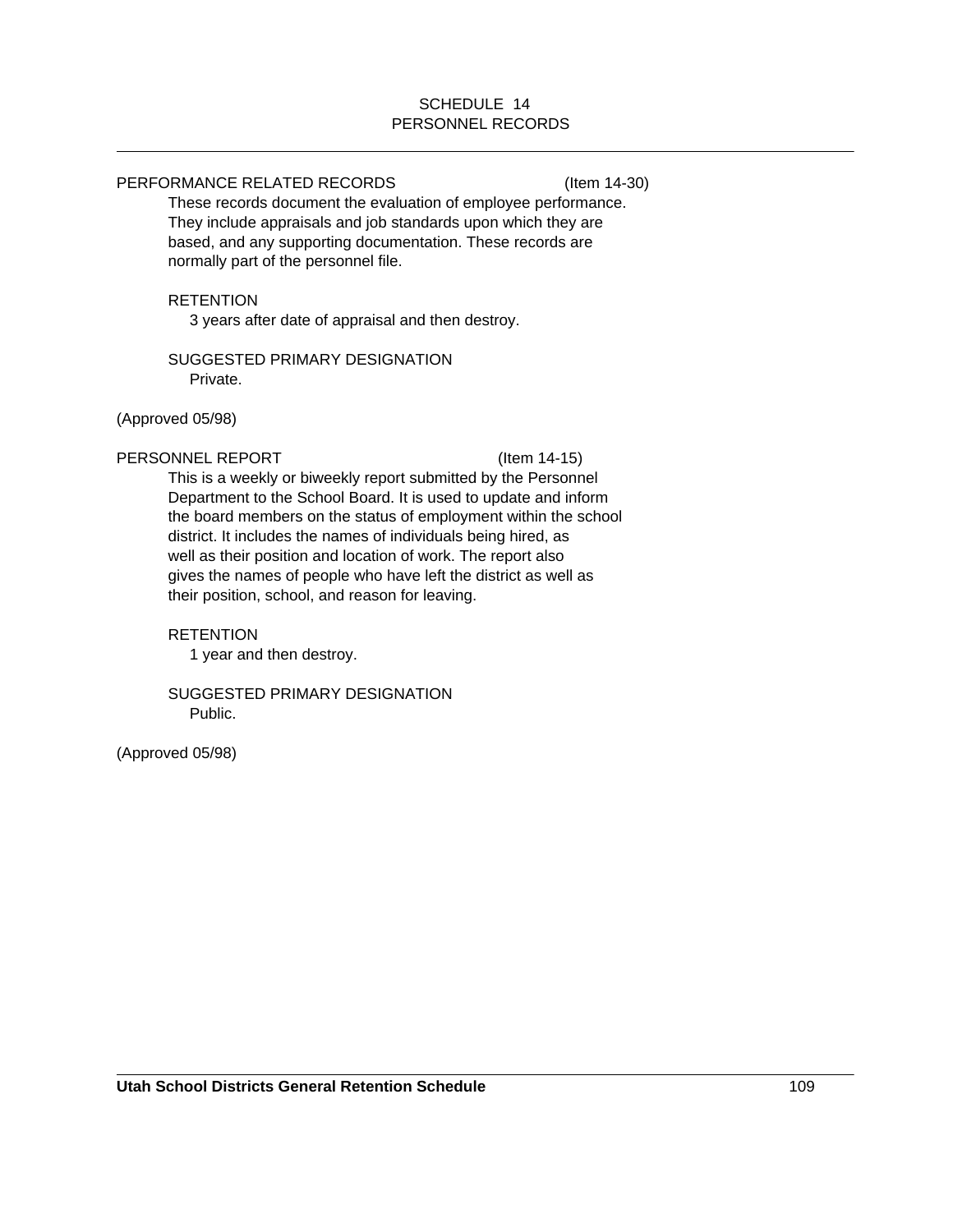## RECRUITMENT FILES (Item 14-36)

 These files document the recruitment of applicants for vacant district positions. They include the job announcement, eligibility lists, copies of recruitment request, possible interview questions, and notes.

# **RETENTION**

 2 years after position filled and resolution of any related litigation and then destroy.

 SUGGESTED PRIMARY DESIGNATION Public.

(Approved 05/98)

## SALARY SCHEDULES (Item 14-20)

 These are the official salary records. They are used to document each individual salary scale and to determine salaries for specific categories of employee. Each schedule includes a printed schedule divided into steps, lanes, and categories indicating specific assigned salaries. Footnotes may explain increases or calculation formulas.

## RETENTION

5 years after being superseded and then destroy.

# SUGGESTED PRIMARY DESIGNATION Public.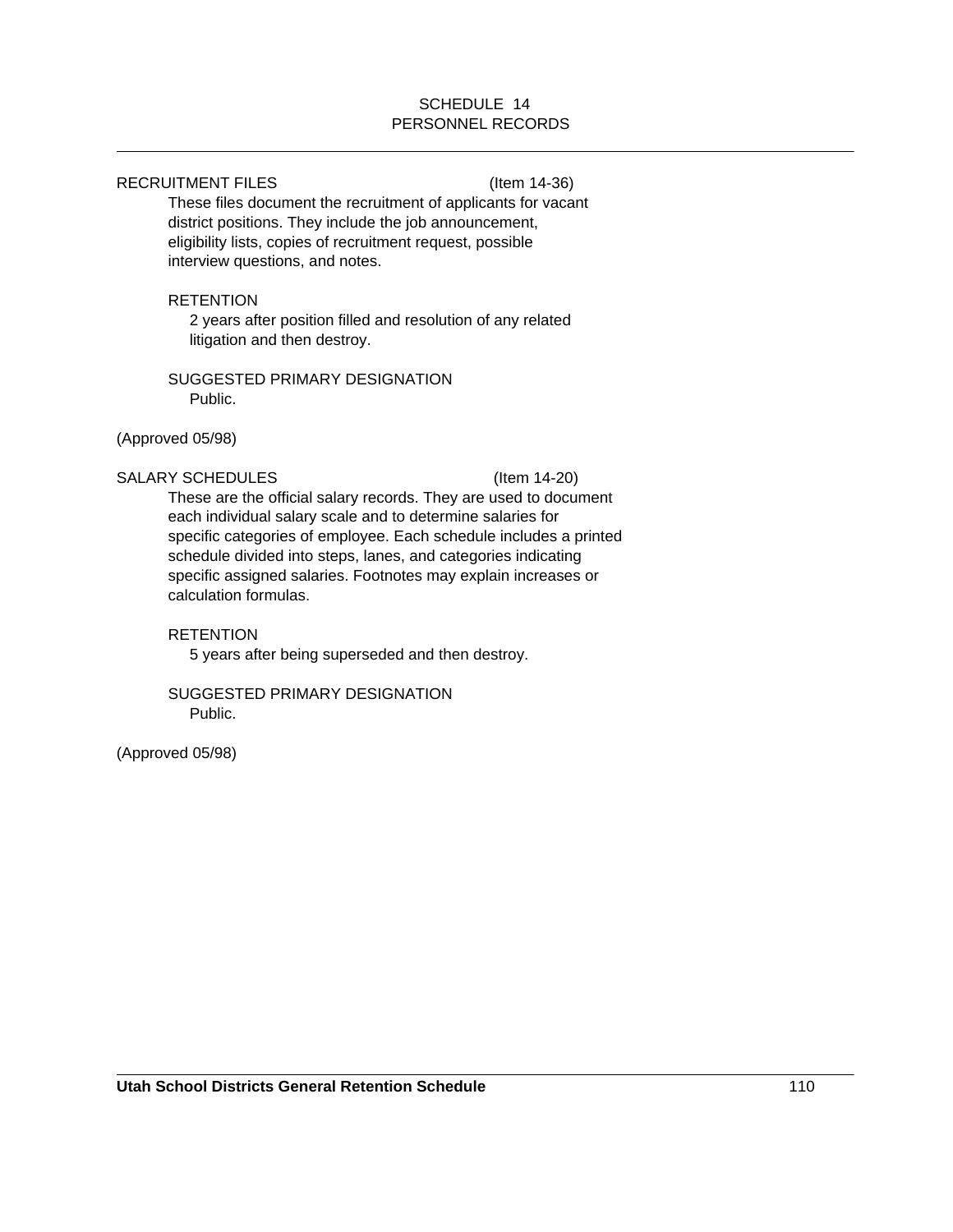# STUDENT EMPLOYEE FILES (Item 14-9)

 These files document students temporarily hired by the school district for groundskeeping, building maintenance, answering telephones, and office assistance. They include application, evaluation, work schedule,and related correspondence.

# **RETENTION**

 1 year after student graduates or leaves school and then destroy.

 SUGGESTED PRIMARY DESIGNATION Private.

 SUGGESTED SECONDARY DESIGNATION Public: UCA 63G-2-301(1)(b)

# (Approved 05/98)

## SUBSTITUTE TEACHER FILES (Item 14-8)

 These files document persons eligible to be hired as substitute teachers. They include an application form, fingerprints and criminal history check, some transcripts (or other verification of credit hours), and a record of previous substitute teaching.

## **RETENTION**

 3 years after termination as a substitute teacher and then destroy.

# SUGGESTED PRIMARY DESIGNATION Private.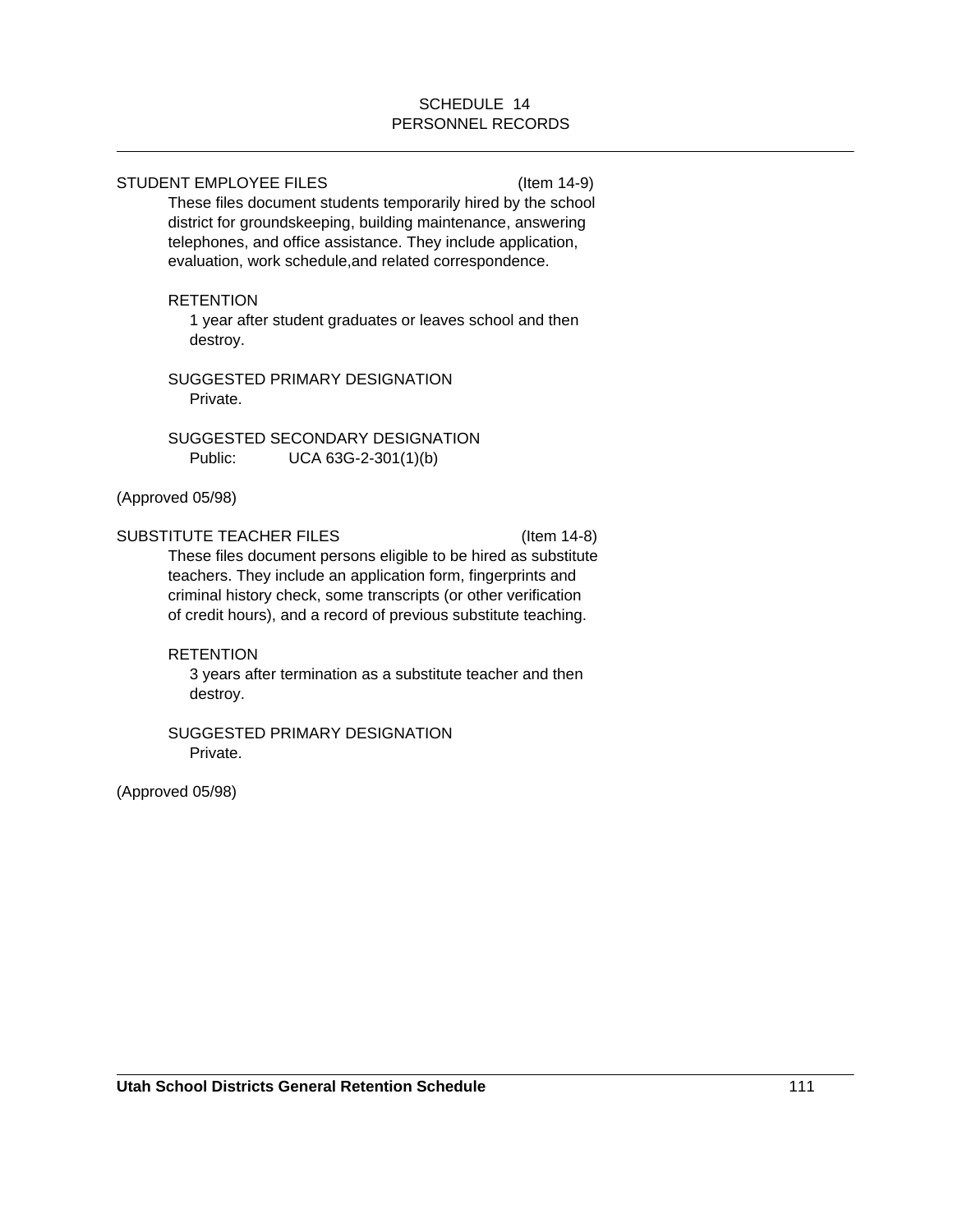## SUMMER YOUTH PROGRAM FILES (Item 14-31)

 These files document participation in the summer youth program. The summer youth program provides employment with government agencies for youth between the ages of fourteen and eighteen. The files include time cards, copies of office or labor training/modification form, employment applications, and related correspondence.

# **RETENTION**

3 years after termination of employment and then destroy.

 SUGGESTED PRIMARY DESIGNATION Private.

 SUGGESTED SECONDARY DESIGNATION Public: UCA 63G-2-301(1)(b)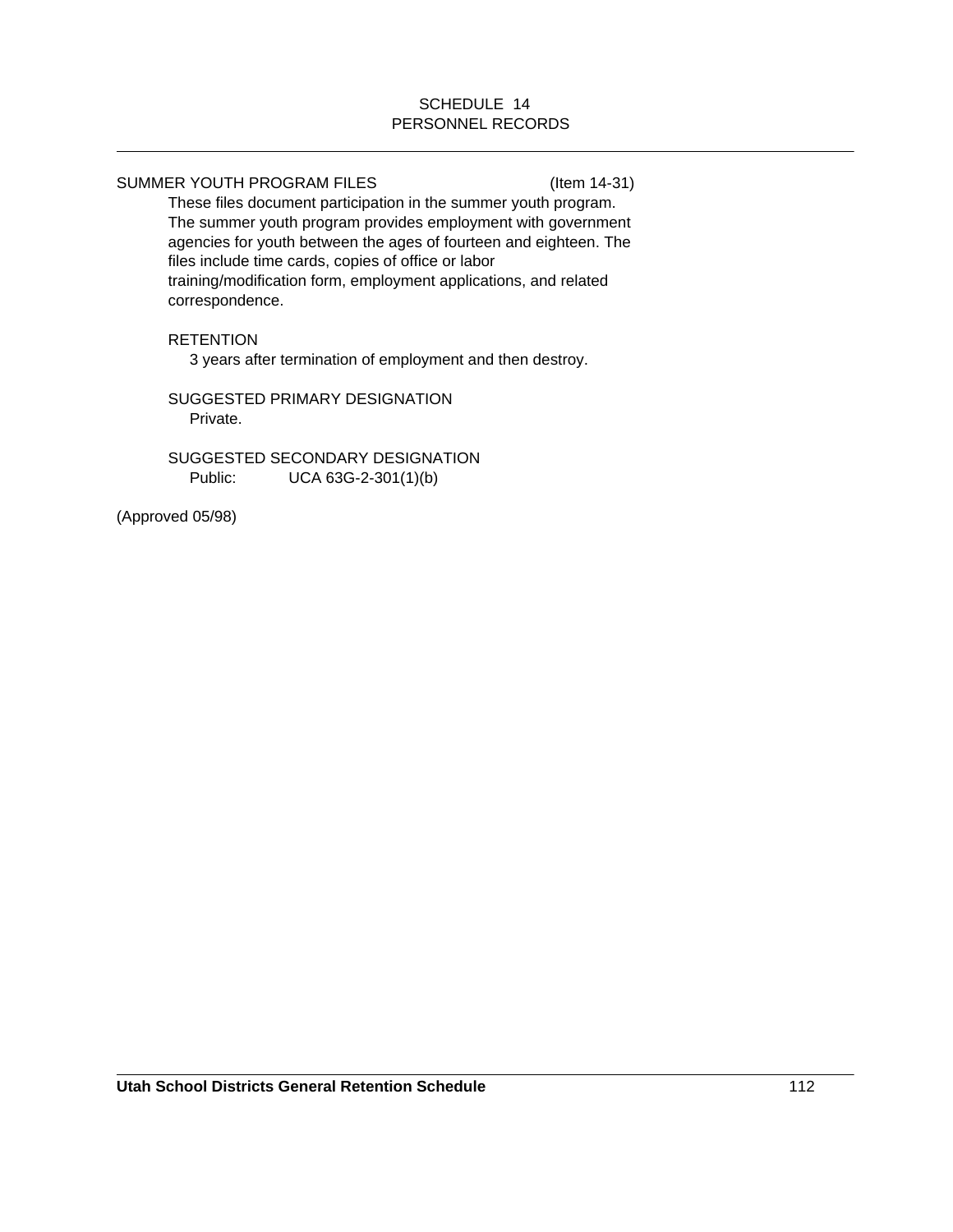#### TEACHER CERTIFICATION SYSTEM (Item 14-13)

 This computer system documents all teachers certified to teach in the State of Utah. The Utah State Office of Education (USOE) adds basic information on certified teachers including degrees, state in-service training, certificates, and endorsements while the district is responsible for keeping employment information current. The district adds current assignments including an accurate specific percentage breakdown (e.g., 50 percent physical education, 25 percent teaching history, 25 percent teaching English), salary, lane and step, number of days working, and credit summary. The information is updated monthly and is audited by the USOE. When the teacher moves from one district to another, the employee must be terminated before the new district can add current information. The system includes demographic data (i.e., name, social security number, date of birth, home address), certificates and endorsements, criminal history (if any), inservice training received, and a listing of professional teaching experience.

# **RETENTION**

 Retain until updated or teacher leaves district and then delete obsolete data.

 SUGGESTED PRIMARY DESIGNATION Private.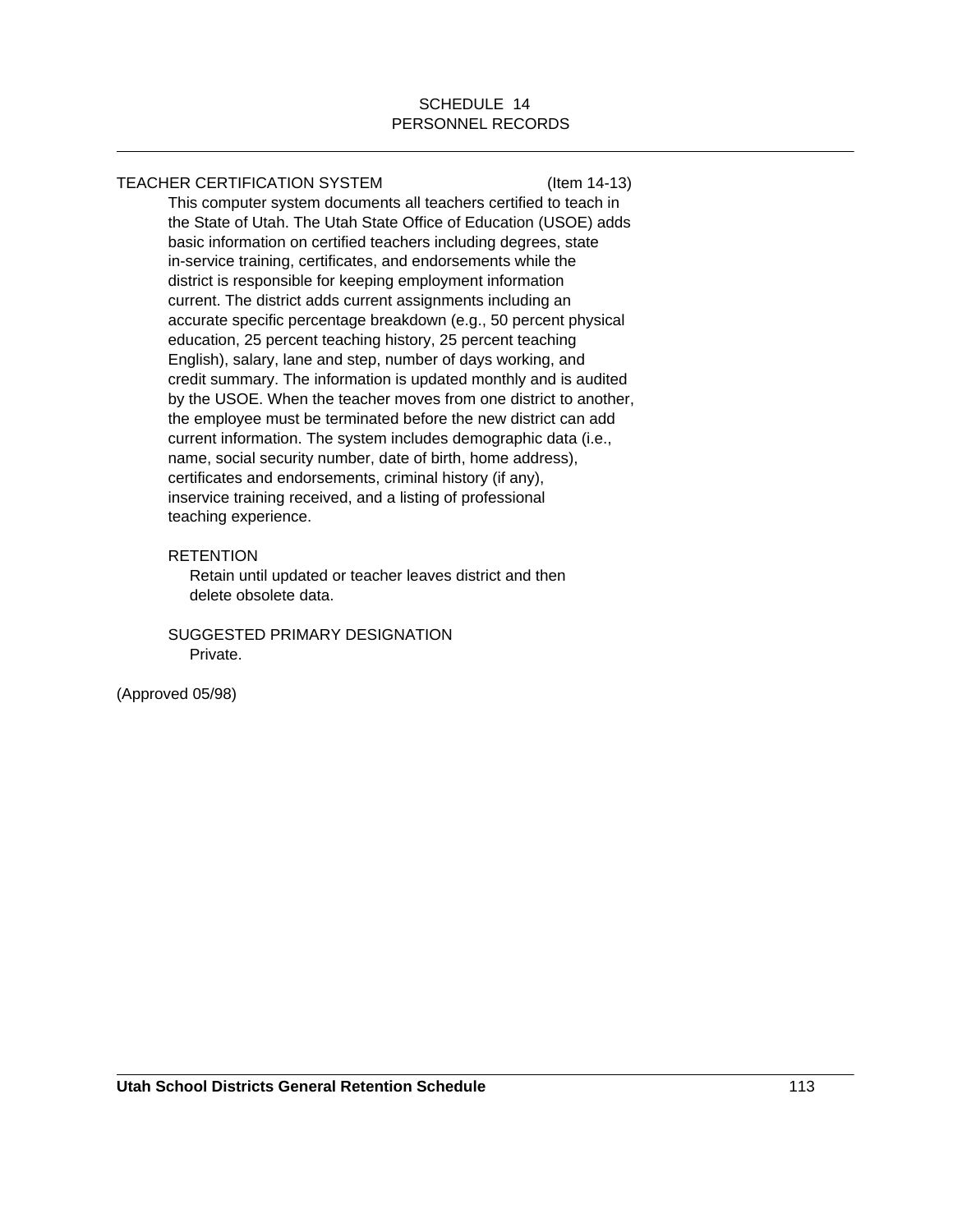TEACHING AIDS TRAINING RECORDS (Item 14-33) These are records of teaching aids used for personnel instruction which include manuals, syllabi, textbooks, and other training aids developed by the agency. RETENTION Record copy: Permanent. Retain teaching aids created by agency; retain teaching aids from other agencies or private institutions until obsolete or superseded and then destroy. Duplicate copies: Retain until obsolete or superseded and then destroy. SUGGESTED PRIMARY DESIGNATION Public. (Approved 05/98) TEMPORARY EMPLOYEES PERSONNEL FILES (Item 14-34) These are files maintained on temporary employees which were provided no benefits by the school district. They include copies of correspondence and employment forms. They do not include personnel records created for specific federal programs. **RETENTION**  1 year after separation and then destroy. SUGGESTED PRIMARY DESIGNATION Private. SUGGESTED SECONDARY DESIGNATION

Public: UCA 63G-2-301(1)(b) (2008)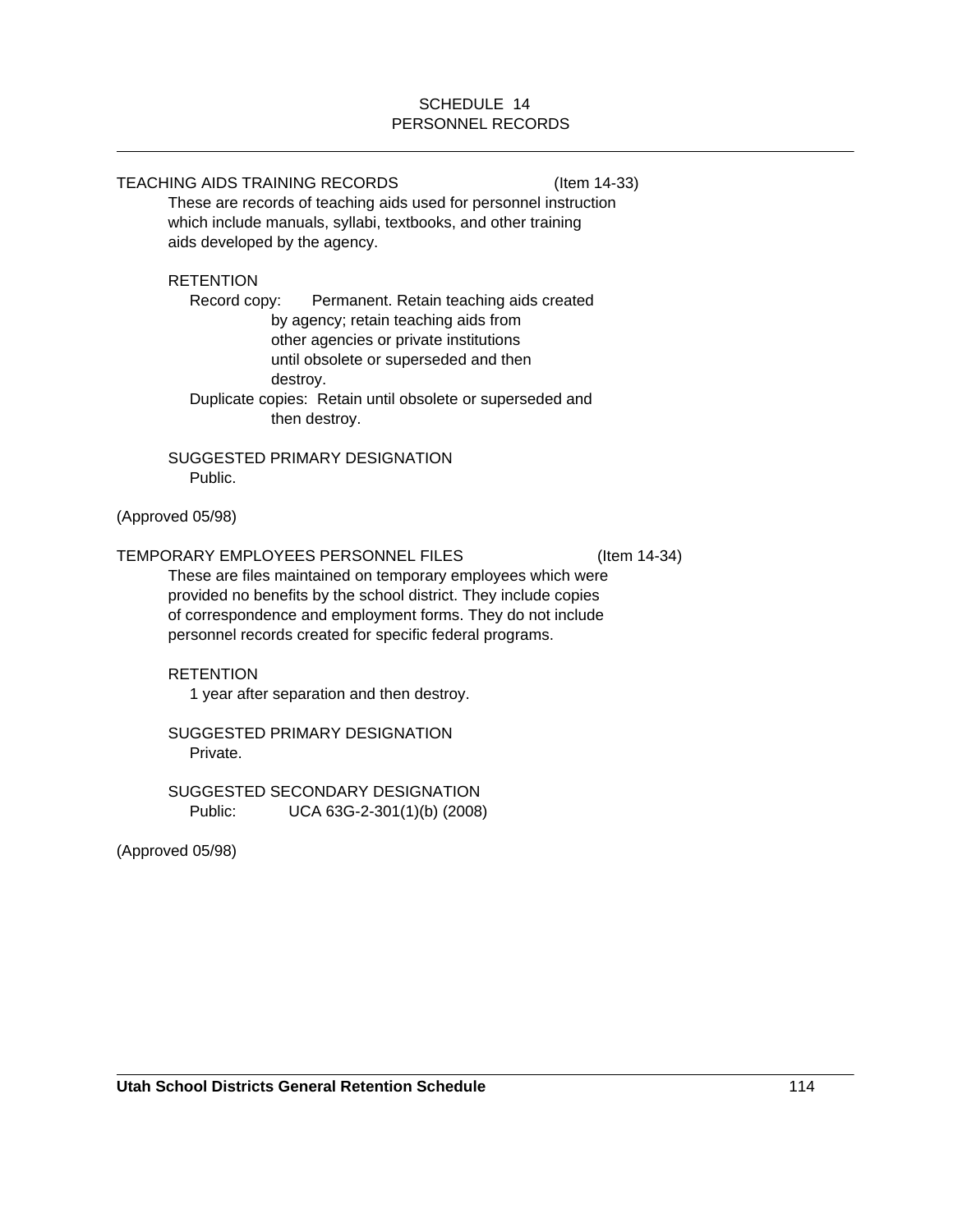# UNIVERSITY RECOMMENDATION TEACHER PACKETS (Item 14-18)

 These are informational packets sent by university and college placement centers on potential employees that have made application to teach in a school district. They are used in the hiring process. They include recommendations on teaching abilities, letters of recommendation, evaluations of student teaching, and statements from cooperating university supervisors.

# RETENTION

 Retain until candidate is hired or until application is no longer active and then destroy provided files are retained for no longer than 3 years.

 SUGGESTED PRIMARY DESIGNATION Protected.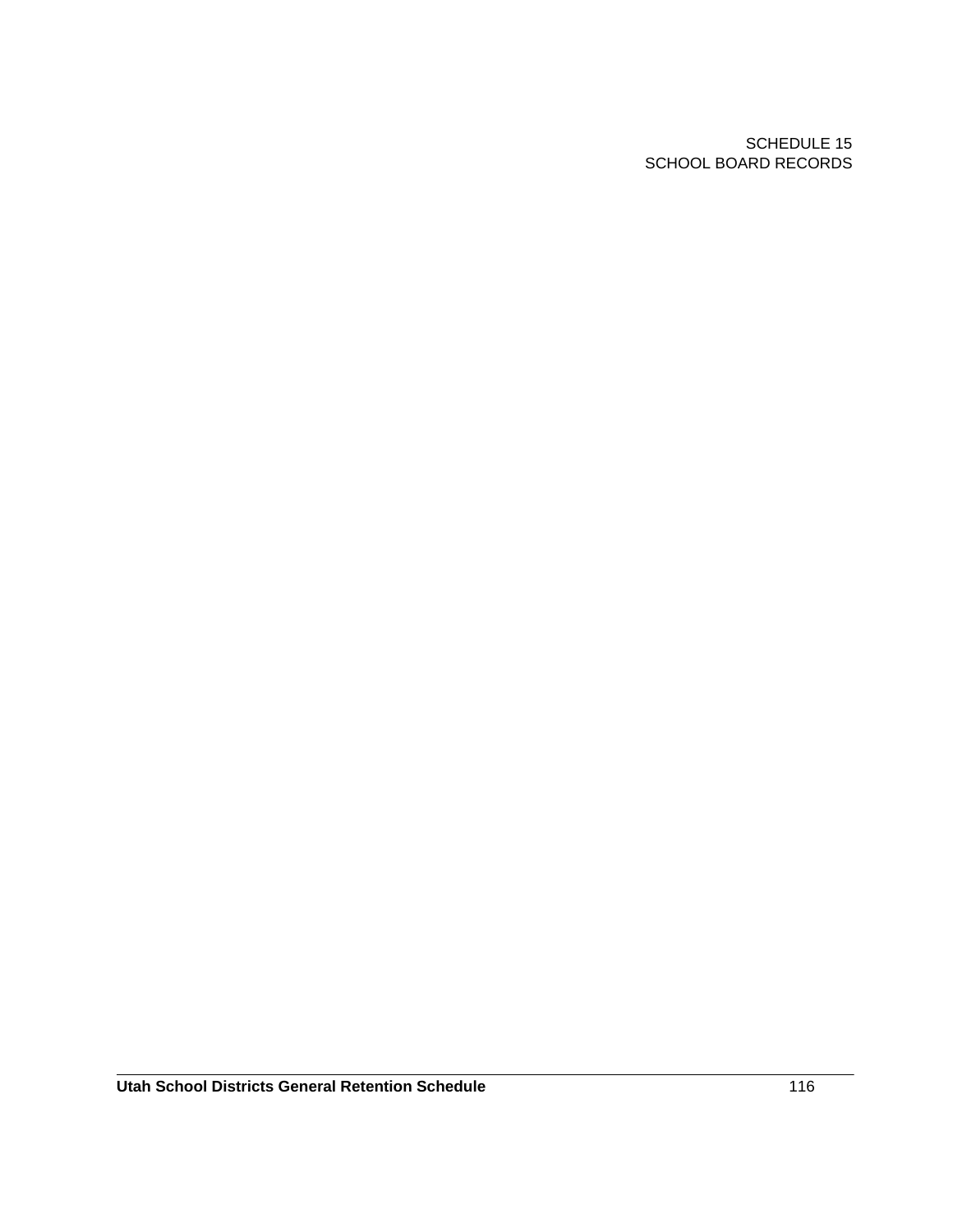# BOARD AGENDA (Item 15-1)

 These are copies of notices of regular and special school board meetings. They usually include date, time, location of meeting, list of items to be discussed by committee members at regular, special, and emergency public meetings.

# **RETENTION**

 2 years or until administrative need ends, if not part of the official minutes and then destroy.

 SUGGESTED PRIMARY DESIGNATION Public.

(Approved 12/97)

# BOARD EXHIBIT FILES (Item 15-5)

 These files document materials submitted to school board members before and during special and regular meetings. They serve as items of discussions during the meetings. They generally include copies of agenda, special reports, budget proposals, policy procedures, and related correspondence, but may include original documents.

## **RETENTION**

 Record copy: Permanent. May be transferred to the State Archives.

 Duplicate copies: Retain until administrative need ends and then destroy.

## SUGGESTED PRIMARY DESIGNATION Public.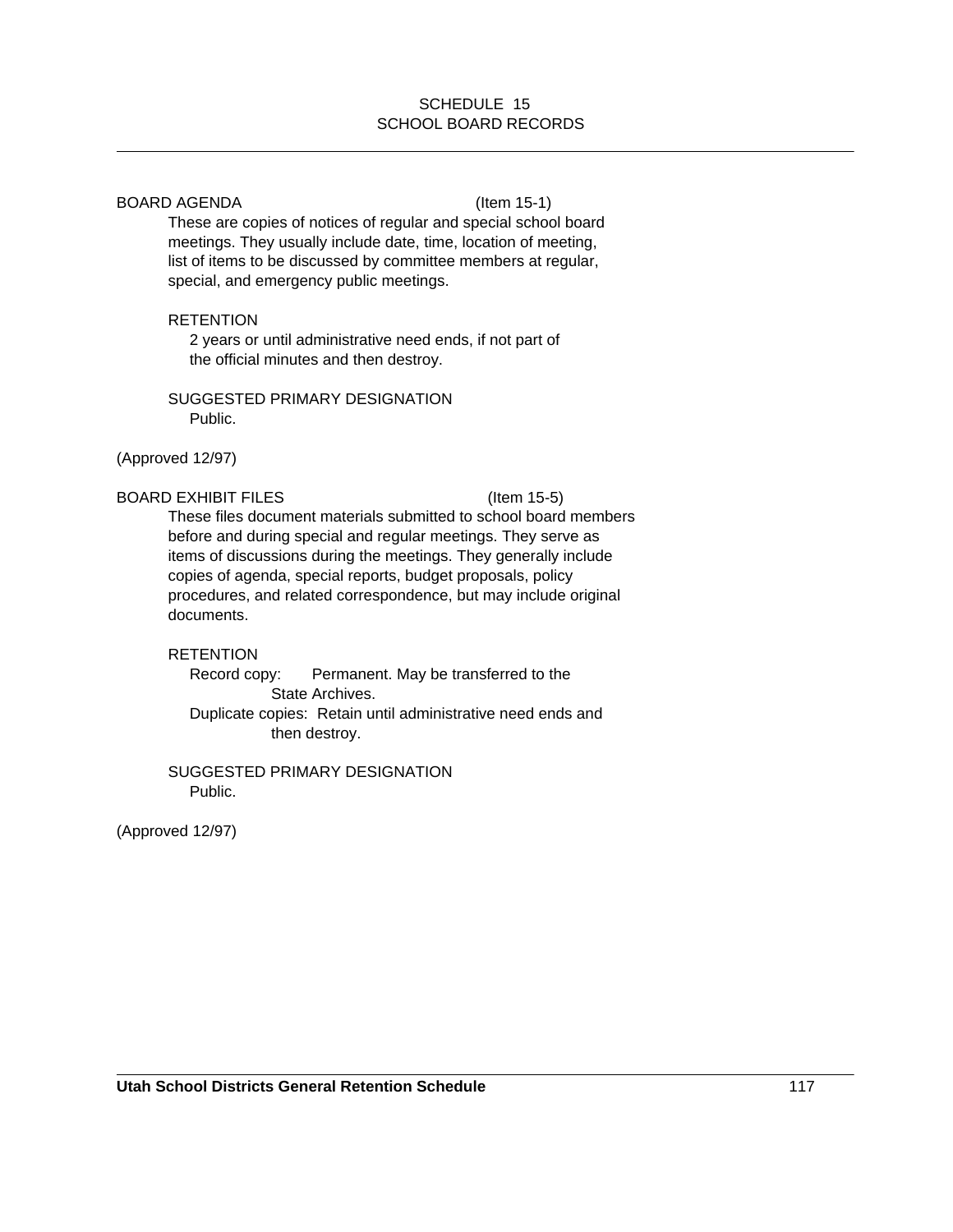## BOARD MEETING TAPE RECORDINGS (Item 15-7)

 These are the actual tape recordings of regular and special school board meetings. They are used to create the official minutes. UCA 52-4-7 requires that "written minutes shall be kept of all open meetings" and that they "shall be available within a reasonable time after the meeting." UCA 52-4-7.5 requires that "if a public body closes a meeting . . . for any other purpose than to discuss the deployment of security personnel, devices, or systems, the public body shall either tape record the closed portion of the meeting or keep detailed written minutes that disclose the content of the closed portions of the meeting."

#### **RETENTION**

 1 year after approval of official minutes and then destroy; provided resolution of any related litigation.

 SUGGESTED PRIMARY DESIGNATION Public: UCA 63G-2-301(1)(e) (2008).

## SUGGESTED SECONDARY DESIGNATION

 Protected: UCA 63G-2-305(32) (2008); UCA 52-4-7.5 (2) (2008)

(Approved 03/98)

#### BOARD MINUTES (Item 15-2)

 These are minutes of regular and special meetings of the Board of Education. They are used to document the actions and decisions of the Board. School board minutes record the adoption of annual budgets; the approval of expenditures; discussions of district policies. These minute books include the time and place of meeting, board members absent and present, summary of proceedings and decisions made by the board.

# RETENTION

 Permanent. May be transferred to the State Archives. May be transferred to the State Archives.

# SUGGESTED PRIMARY DESIGNATION Public.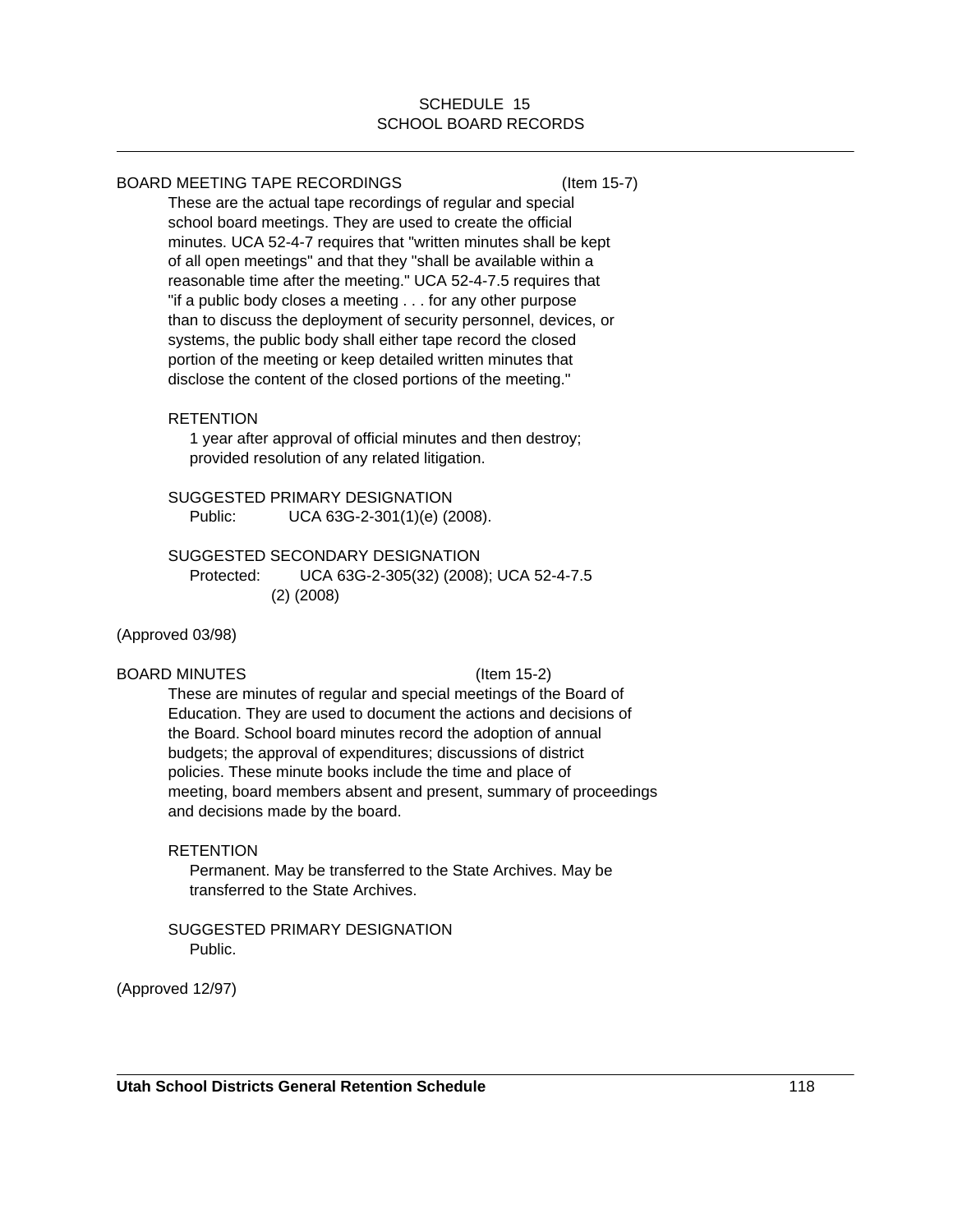# ELECTION BALLOTS (Item 15-6)

 These are the official ballots cast by voters in school district bond elections. They shall be preserved "for at least 22 months after an election . . . destroy them without opening or examining them" (UCA 20A-4-202(2)(a) (1995).

# **RETENTION**

 22 months after the election or until time has expired during which ballots could be contested (UCA 20A-4-202(2) (1995) and then destroy.

| SUGGESTED PRIMARY DESIGNATION |                                     |  |
|-------------------------------|-------------------------------------|--|
| Exempt:                       | UCA 20A-4-106(2008); and 20A-4-401. |  |

# (Approved 12/97)

# OATHS OF OFFICE (Item 15-3)

 These records are the official oaths of the school board members, superintendents, business officials, and members appointed to advisory boards. They are used to verify that oaths were administered in accordance with the Utah State Constitution (Art. IV, Sec. 10). Before entering into the duties of all elected and appointed officials "shall take and subscribe to a specified oath or affirmation."

## **RETENTION**

 Permanent. May be transferred to the State Archives. May be transferred to the State Archives.

# SUGGESTED PRIMARY DESIGNATION Public.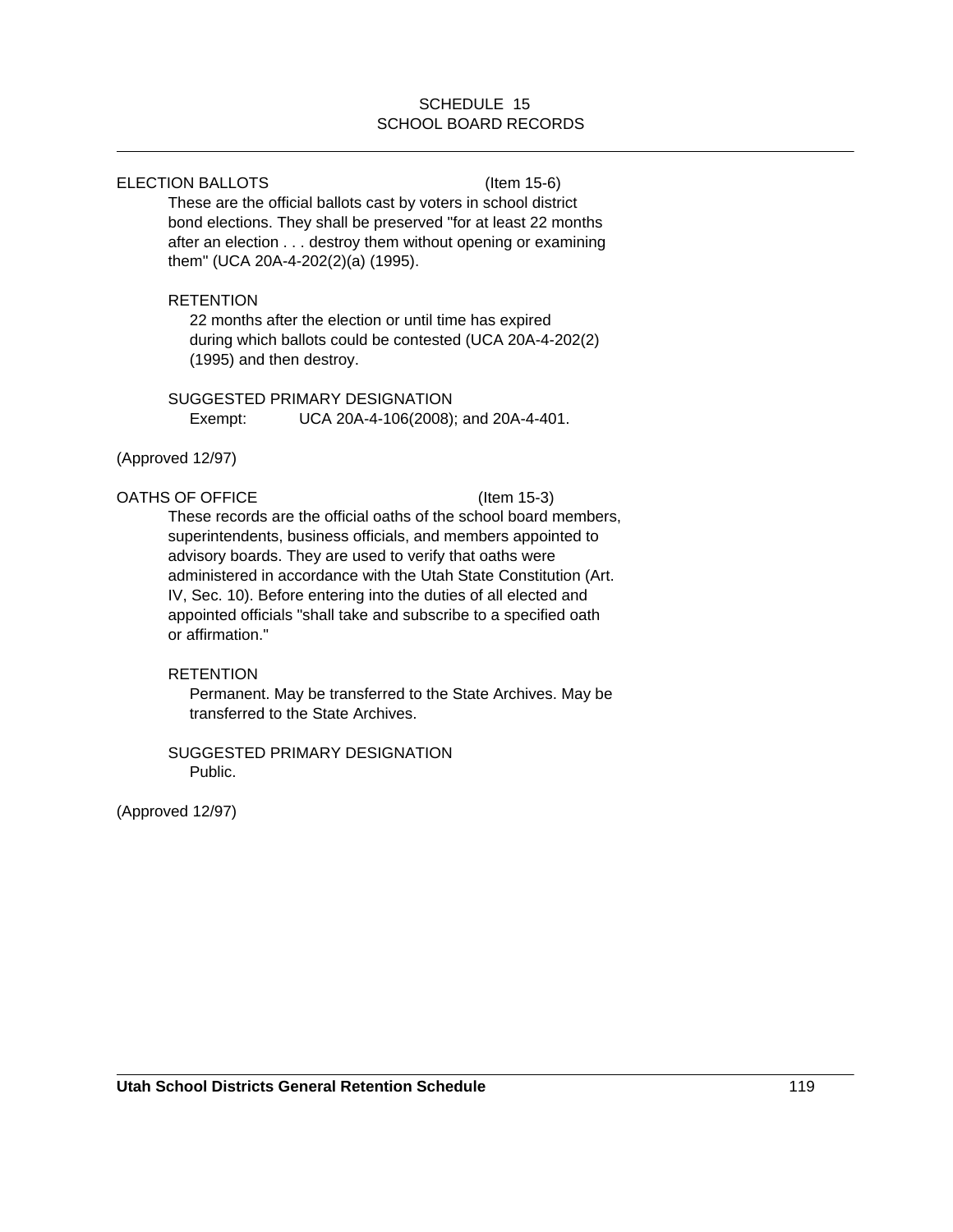# PETITIONS (Item 15-4)

 These files contain the formal written petitions from school district residents submitted to the school board proposing action. Each petition contains a statement of purpose on proposed action and signatures and addresses of petitioners.

# **RETENTION**

 5 years after issue resolved or final decision made and then transfer to the State Archives with authority to weed.

## SUGGESTED PRIMARY DESIGNATION Public.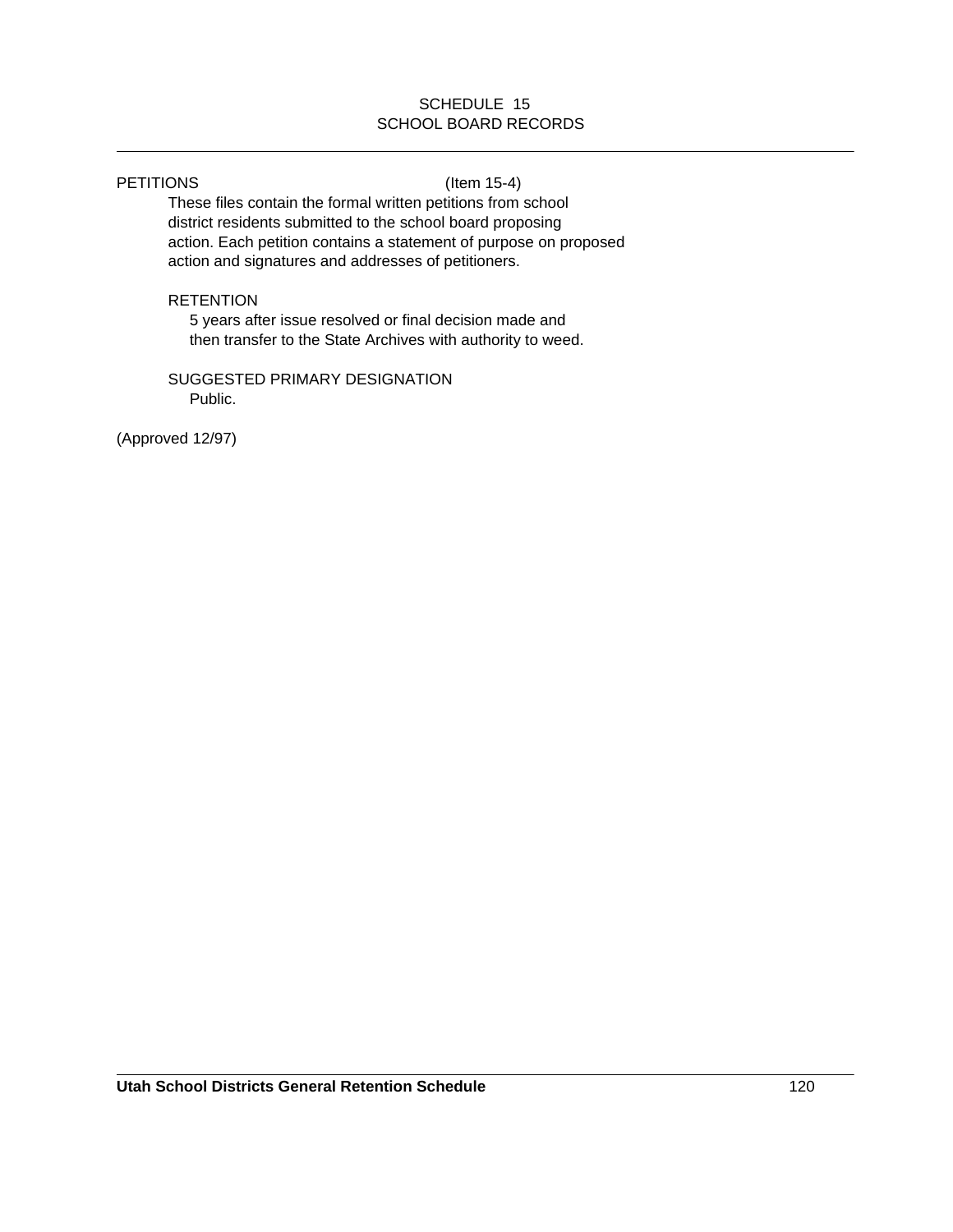# SCHEDULE 16 SPECIAL EDUCATION RECORDS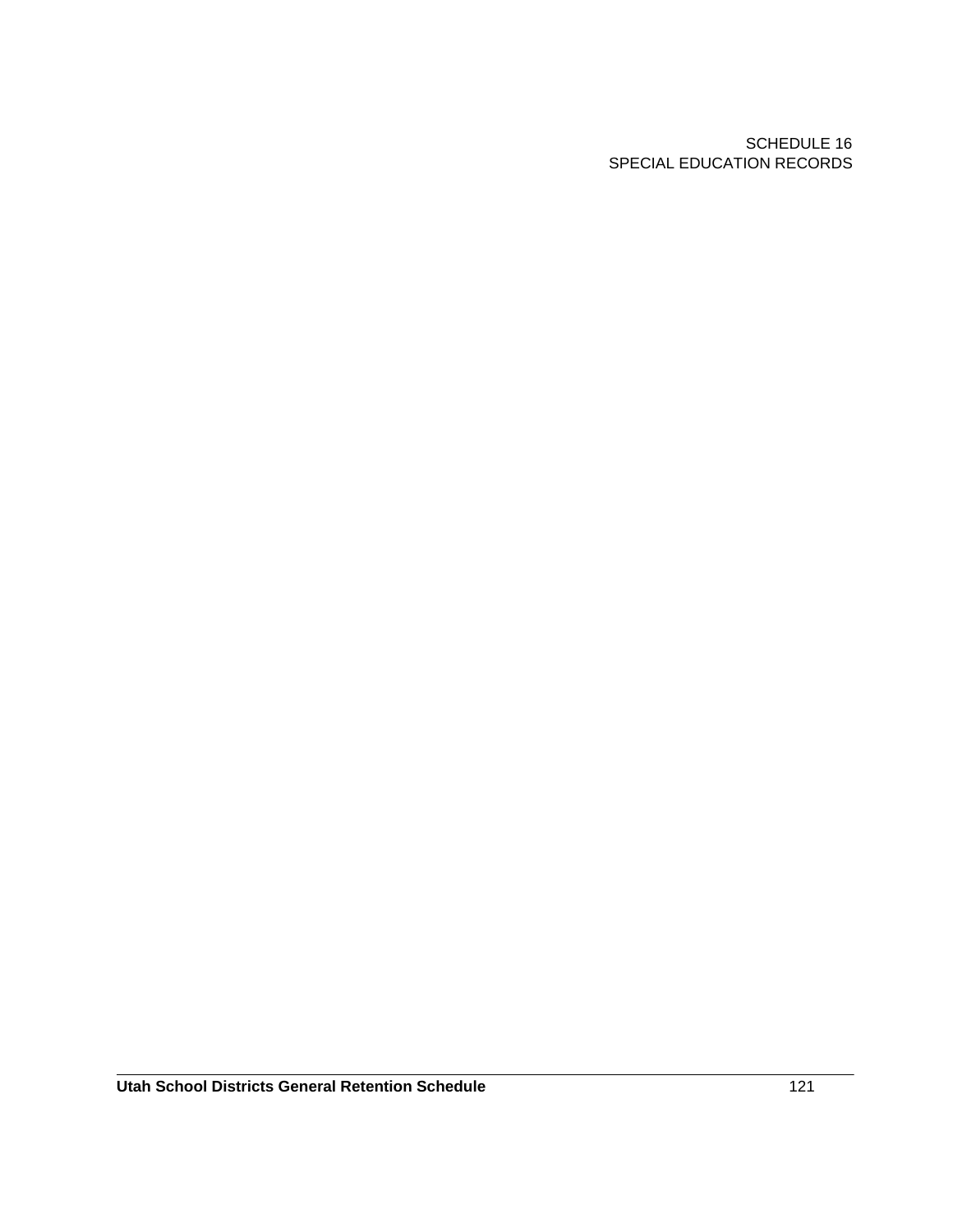## SPECIAL EDUCATION RECORDS (Item 16-1)

 These files document the progress and participation of students enrolled in special education programs provided by Utah school districts. Files are kept in accordance with federal regulations which define record keeping practices and funding requirements. District services can be discontinued when students move, refuse services, or are reclassified as no longer needing special education services. Student folders contain various reports and completed forms including individualized education program records (IEPs), inspection logs, evaluation and re-evaluation forms, parental approval forms, test protocols, parent surveys and information, third party information, placement documents, refusal of services forms, and other legal documents.

## **RETENTION**

3 years after graduation or services end. and then destroy.

# SUGGESTED PRIMARY DESIGNATION Exempt.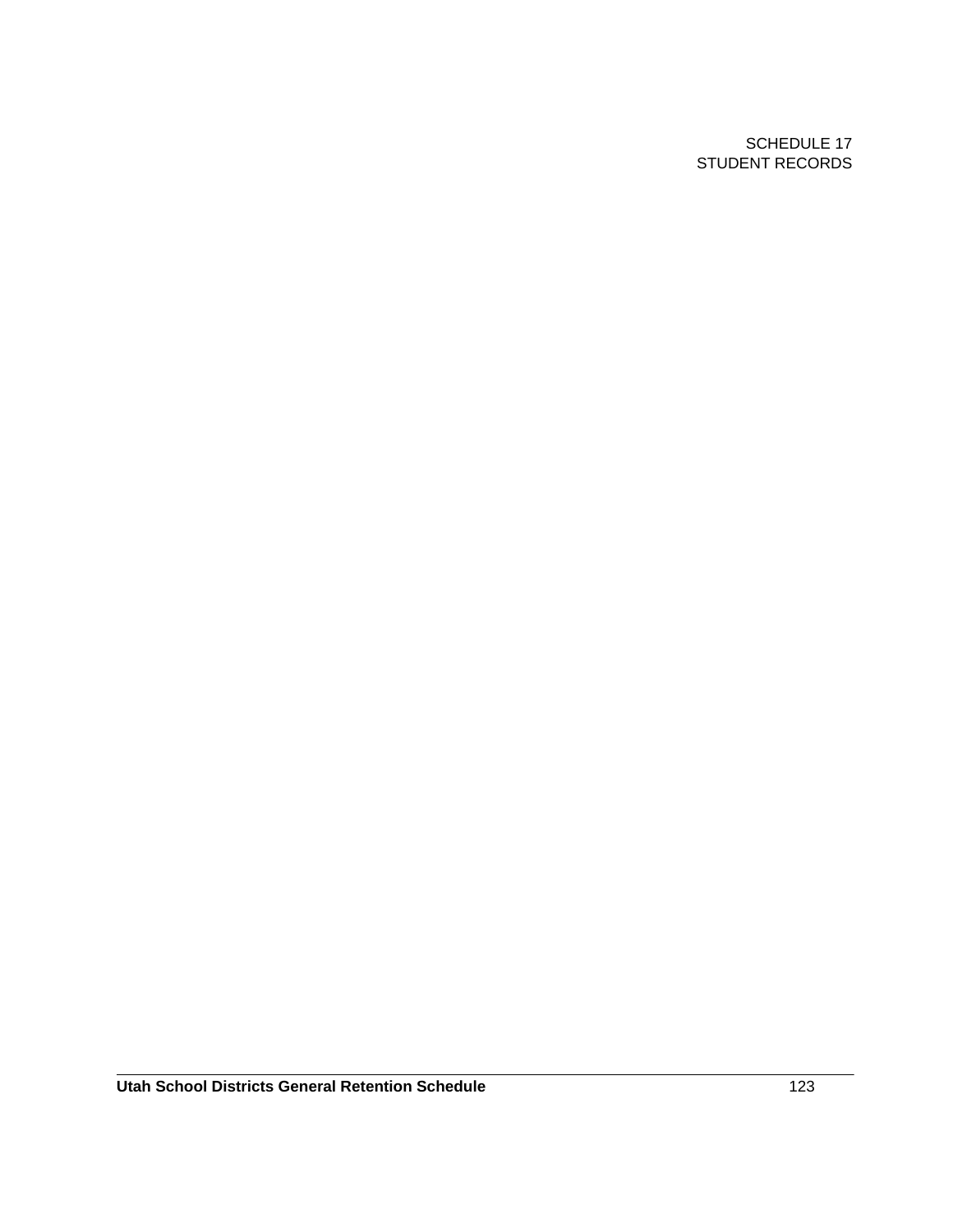### APPLIED TECHNOLOGY ROLLBOOKS (Item 17-16)

 These are rollbooks for students enrolled in vocational training. They are used to record student attendance. The rolls include the teacher's name, student's names, school and class, entry date, exit date, and days absent.

## **RETENTION**

4 years and then destroy.

## SUGGESTED PRIMARY DESIGNATION Exempt: 34 CFR 99.

(Approved 10/98)

## COMPLIANCE CERTIFICATION FORMS (Item 17-14)

 These records are submitted to the State Office of Education (USOE)in accordance with UCA 53A-3-403(4) (1997). Individual school principals submit information to the District which is then compiled and submitted to the USOE on school fee waivers. The forms include names of superintendent and school board president, district's fee schedule, fee policy, fee waiver policy, and community service policy.

# RETENTION

5 years or until superseded and then destroy.

# SUGGESTED PRIMARY DESIGNATION Public.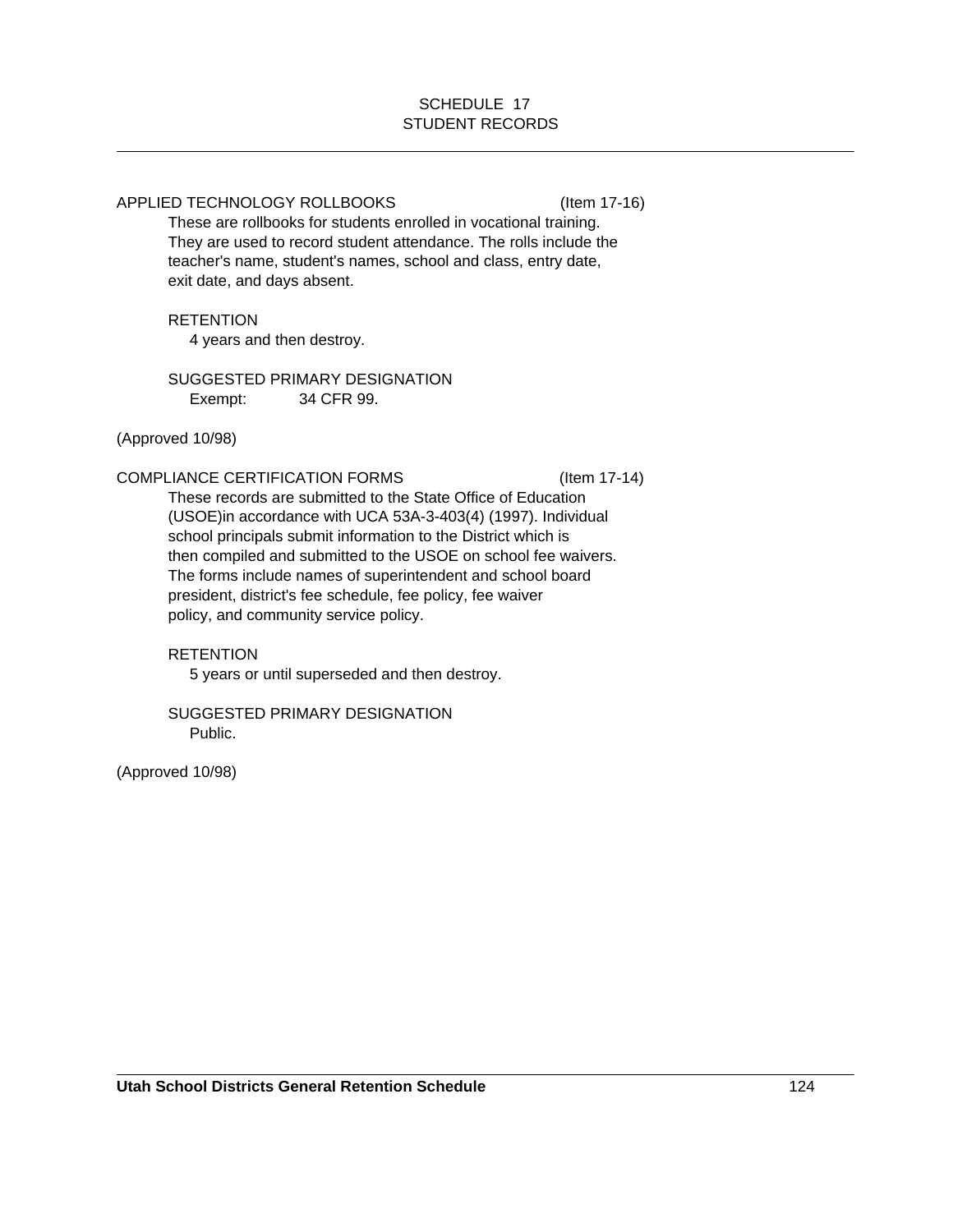# COURT ORDERED COMMUNITY SERVICE FILES (Item 17-21)

 These files document participation in court ordered community service projects. A district or juvenile court may order the completion of a specific number of hours of community service in lieu of a jail term or payment of a fine. The files include an introduction form from the court which contains name, number of hours of community service ordered to perform, by which date, and any expectations; a copy of the court order; and the time sheet showing how many hours are completed. The court having jurisdiction of the case retains the record copy of these records.

# **RETENTION**

 1 year after completion of community service and then destroy.

 SUGGESTED PRIMARY DESIGNATION Public.

 SUGGESTED SECONDARY DESIGNATION Exempt: Rule 4-2-2.03 (10) (2008), CJA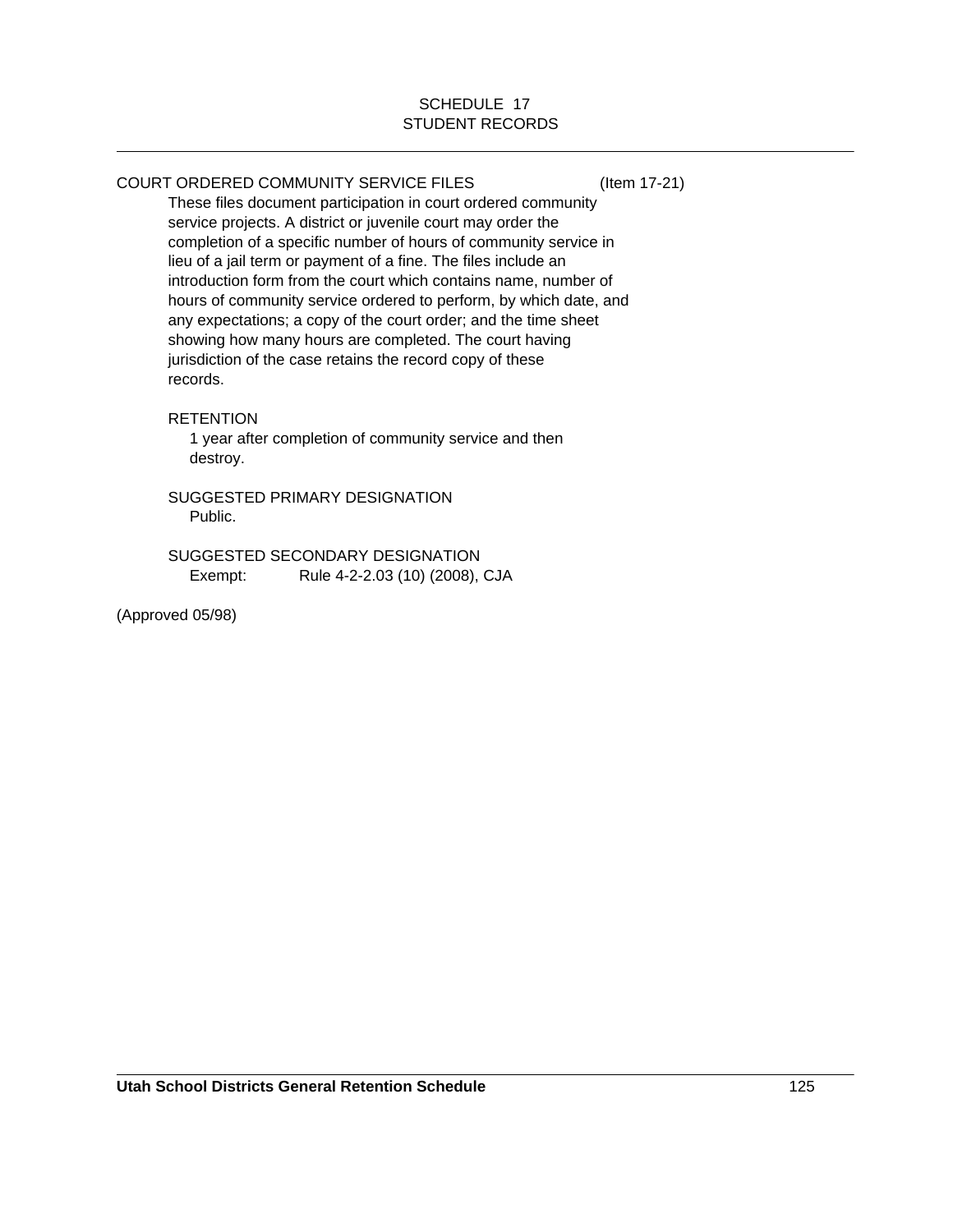### EARLY GRADUATION CERTIFICATES (Item 17-15)

 These records document the issuance of certificates to students graduating early from high school in accordance with UCA 53A-15-102 (1997). This program allows flexibility in high school graduation to appropriately meet individual student's needs. If a student graduates any time following the eleventh grade year and enters a Utah post-secondary institution, the district shall receive a reimbursement designated for the public high school from which the student graduated early. The post-secondary institution receives an Early Graduation Centennial Scholarship Certificate signed by the high school principal entitling the early graduate to a partial tuition scholarship following the date of graduation according to the schedule established by, Utah Administrative Code, Rule 277-703-2 (1997). These records include school district; high school name; telephone number; student's name, social security number, address, and telephone number.

# RETENTION

1 year and then destroy.

 SUGGESTED PRIMARY DESIGNATION Public.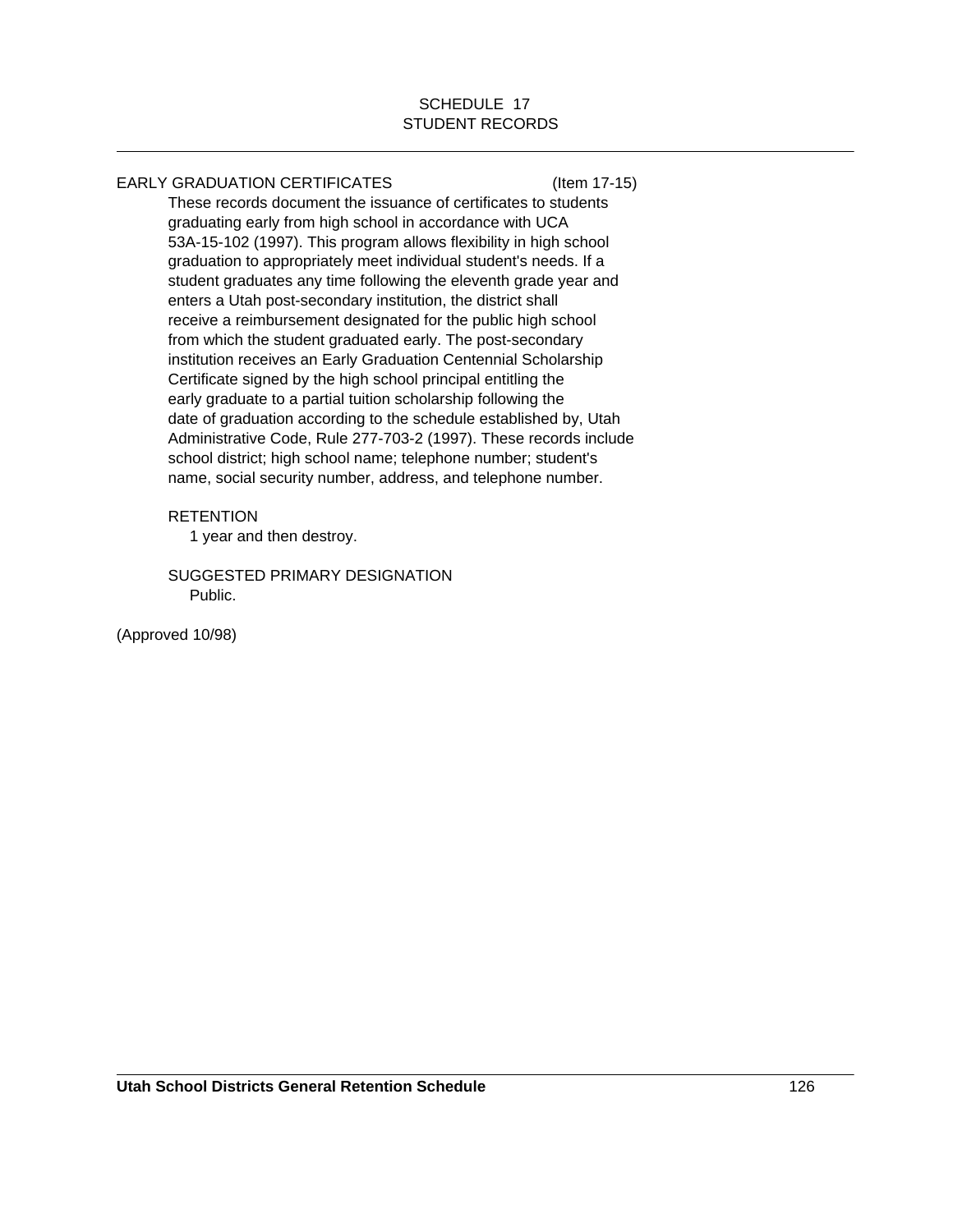## HOMELESS STUDENT REPORT (Item 17-19)

 This report documents homeless students attending schools within the district. UCA 53A-11-101 (1997) requires minors between the ages of six and eighteen to attend school during the school year while UCA 53A-2-201(3) (1997) makes each school district responsible for providing education services for all school age children within the district. The State Office of Education distributes monies from the federal Homeless Children and Youth program (34 CFR 74) to ensure that a child's education is not needlessly disrupted because of homelessness. The report includes Student's name, reasons for homelessness, date, month, and student's address.

# **RETENTION**

2 years and then destroy.

 SUGGESTED PRIMARY DESIGNATION Private.

(Approved 10/98)

#### HOMESCHOOL APPLICATIONS (Item 17-8)

 These are applications from parents requesting to teach their children at home. These applications include student's name, grade, certificate of compulsory attendance, and date approved.

## **RETENTION**

 Retain until application superseded or family moves from district and then destroy.

## SUGGESTED PRIMARY DESIGNATION Private.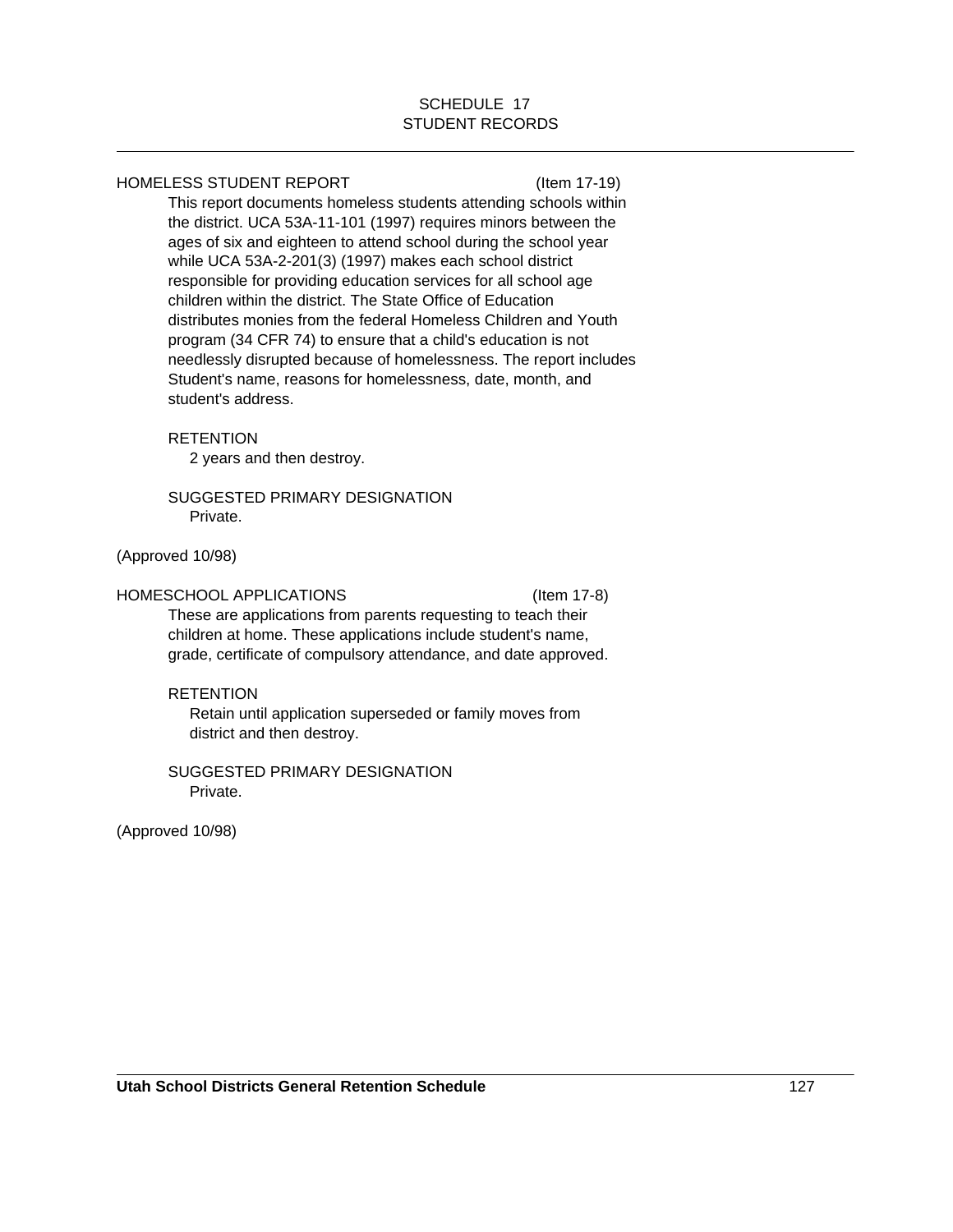| INDIAN STUDENT LIST                                               | (Item 17-22) |  |
|-------------------------------------------------------------------|--------------|--|
| This is a list of Native Americans enrolled in school district.   |              |  |
| It is required by Title 9. It includes student name, guardian     |              |  |
| address, grade, section, township, range, and parent's/guardians/ |              |  |
| names.                                                            |              |  |

# **RETENTION**

 Retain until application superseded or family moves from district and then destroy.

# SUGGESTED PRIMARY DESIGNATION Private.

(Approved 06/97)

# MONTHLY HOMELESS CHILDREN AND YOUTH STATISTICAL REPORT (Item 17-20)

 This monthly report is submitted to the State Office of Education (USOE) on homeless children and youth served by the district. It is used to document the utilization of federal Education for Homeless Children and Youth Grants distributed by USOE. The report includes number of homeless children and youth served and how homeless funds were being used.

# RETENTION

2 years and then destroy.

# SUGGESTED PRIMARY DESIGNATION Public.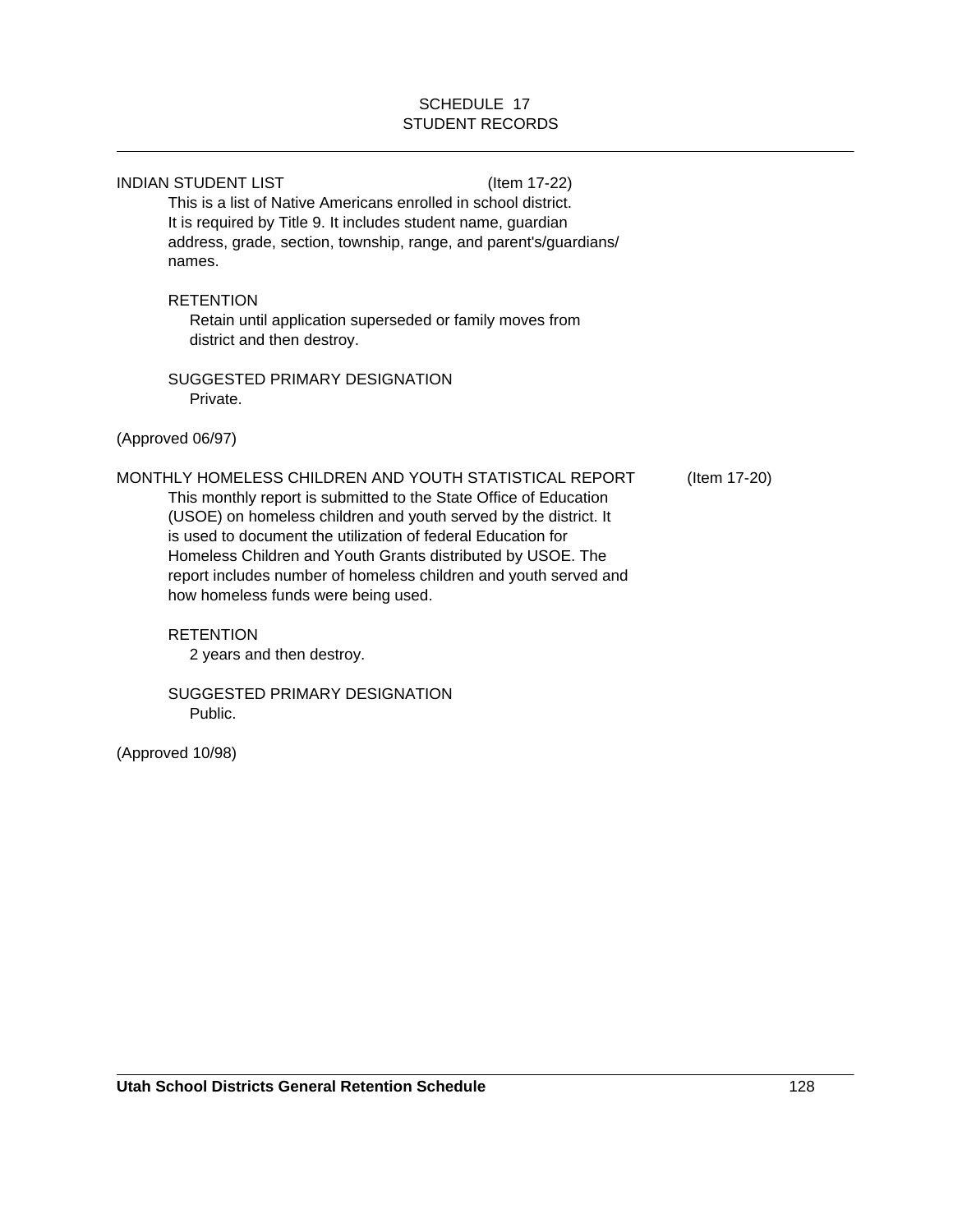### NON-RESIDENT STUDENT REPORT (Item 17-18)

 This report documents non-resident students attending schools within the district and is submitted to the State Office of Education. "Resident districts pay nonresident district one-half the amount by which the resident district's per student expenditure exceeds the value of the state's contribution" to district in accordance with UCA 53A-2-210(2) (1997). The report is separated by school and includes district, number of days nonresident students enrolled, and grade level of nonresident students.

 RETENTION 3 years and then destroy.

 SUGGESTED PRIMARY DESIGNATION Public.

(Approved 10/98)

# NON-TRANSFERRED STUDENT FILES (Item 17-23)

 These are student cumulative files for students whose records were not transferred but no longer attend this school. They were used to document the student's attendance. They include test scores, immunization record, eye testing, and all pertinent information on the student. These student files are commonly known as "dead files."

# **RETENTION**

 3 years after graduation and then destroy, provided transcript has been pulled and retained permenently. and then destroy.

 SUGGESTED PRIMARY DESIGNATION Exempt: 34 CFR 99 (2008).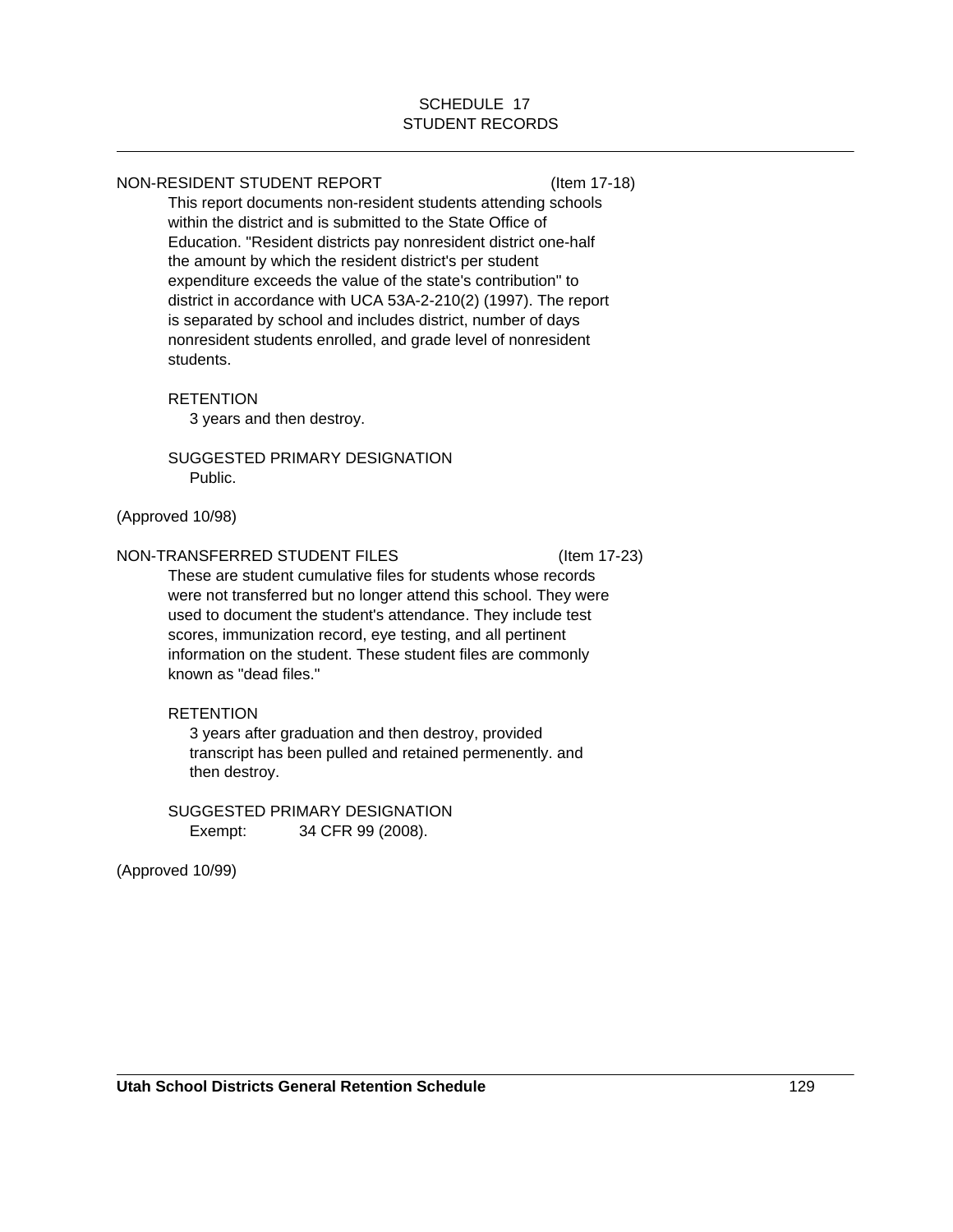## NON-UTAH RESIDENT STUDENT FILES (Item 17-7)

 These applications document requests for out-of-state and out-of-country students to attend schools within the district in accordance with UCA 53A-2-205 (1997). These records include the application forms, resident alien card, copies of social security cards, and a police background check. They may also include consent guardianship forms filed by the court, guardianship papers, and court appointed guardianship records.

#### **RETENTION**

 Retain until graduation or 1 year after student leaves district and then destroy.

 SUGGESTED PRIMARY DESIGNATION Private.

#### (Approved 10/98)

#### OFFICIAL TRANSCRIPTS (Item 17-3)

 These cards are the official record of school attendance and high school graduation. They are used to document graduation from high school and to verify classes attended and credits earned. They are used for college admission and employment. They also include the transcripts for students who did not graduate, but attended high school classes in the district (ninth to twelfth grades). They contain: student's name, address, birthdate, parents' names, lists of high school classes and grades, date of graduation, test scores, class ranking, grade point average, and social security number. They are part of the Student Cumulative File until they are weeded after graduation .

**RETENTION** 

Permanent.

 SUGGESTED PRIMARY DESIGNATION Exempt: 34 CFR 99.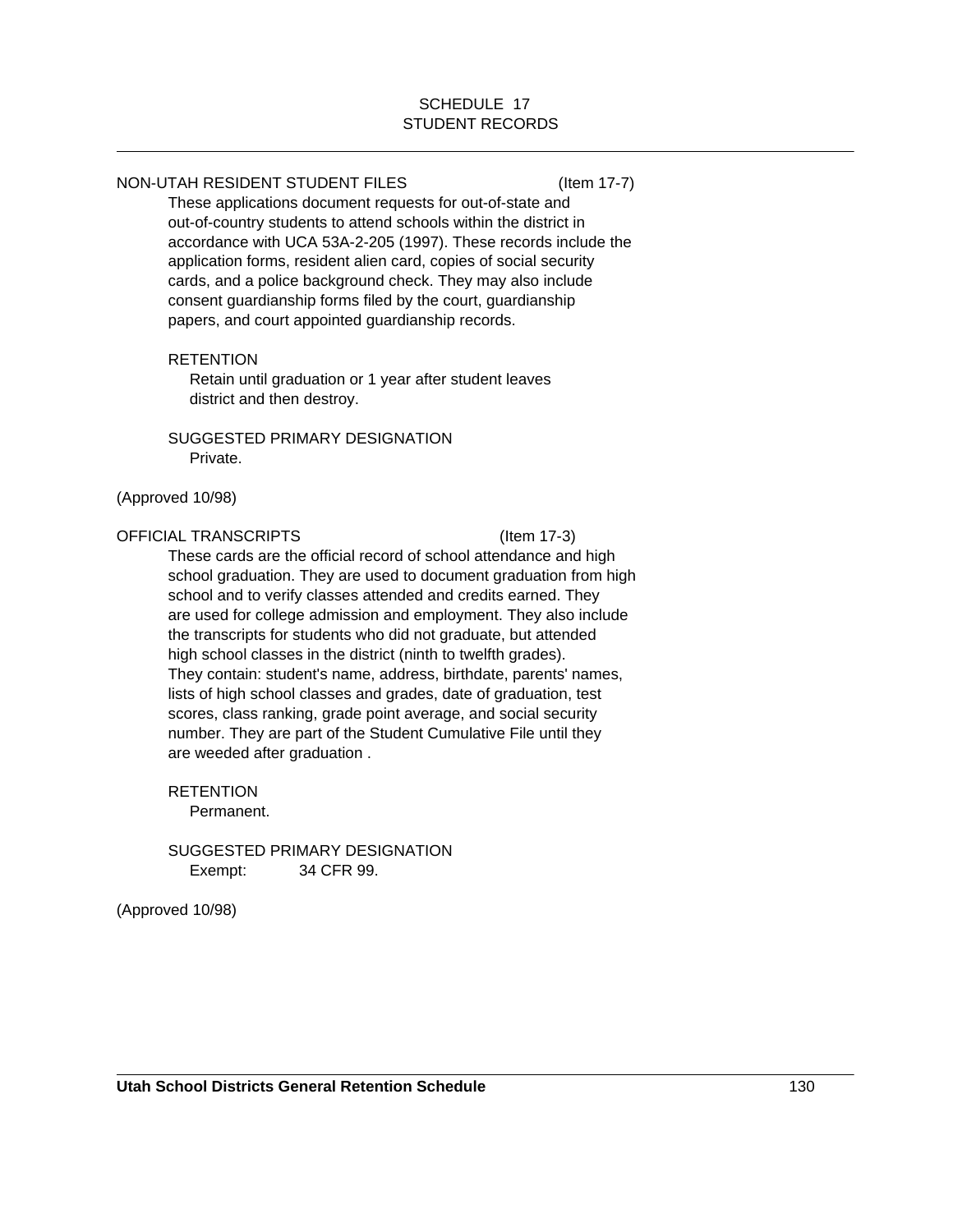### PRESCRIBED MEDICATION RECORD (Item 17-5)

 This log documents the dispensing of approved medication to students during school hours in accordance with UCA 53A-11-601(1)(a)(iv) (1991). It includes child's name, date, and initials of school personnel administering medication.

# **RETENTION**

 7 years after student leaves elementary school and then destroy.

## SUGGESTED PRIMARY DESIGNATION Private.

(Approved 10/98)

# SCHOOL CHOICE APPLICATIONS (Item 17-11)

 These are applications from parents requesting school choice to attend schools other than their existing boundary school. They include parent(s) name(s), name of boundary school, name of requested school, indication whether student is requesting provisional enrollment, indication whether student has severe disciplinary infractions, and the decision.

## RETENTION

 Retain until student graduates, or moves from district and then destroy.

## SUGGESTED PRIMARY DESIGNATION Private.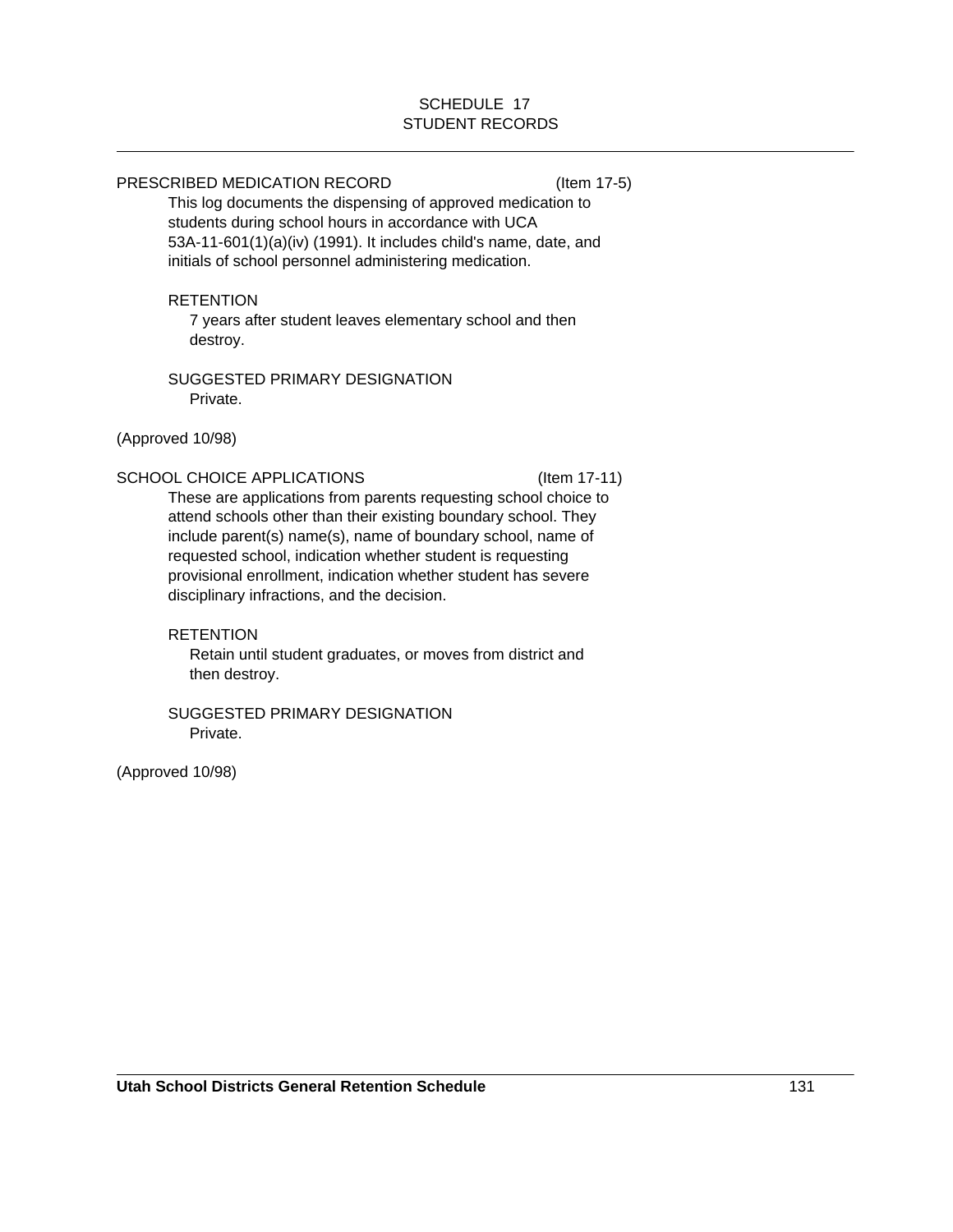## STUDENT ATTENDANCE CLASS ROLLS (Item 17-1)

 These are the class rolls maintained by each teacher. They are used to record student attendance. Attendance has been computerized in all Utah school districts and the use of class rolls has been discontinued. These rolls contained teacher's name, students' names, school and class, entry date, exit date, days of absence, and sometimes grades. Some class rolls may be the only surviving record of student attendance and grades and would require permanent retention (See Official transcripts, item 17-3).

#### RETENTION

 3 years and destroy, provided official transcript exists; permanent if no official transcript exists.

 SUGGESTED PRIMARY DESIGNATION Exempt: 34 CFR 99.

(Approved 10/98)

# STUDENT CUMULATIVE FILES (Item 17-2)

 These student files contain information on students attending school in the district. They are used to document student's attendance. They contain the copies of achievement test scores, the official transcript, copies of report cards, health records, and immunization cards. They are also called Student cumulative cards.

### **RETENTION**

 3 years after graduation and then destroy, provided official transcript has been pulled and retained. For elementary/junior high schools: retain until student leaves and then send to transferring school.

 SUGGESTED PRIMARY DESIGNATION Exempt: 34 CFR 99.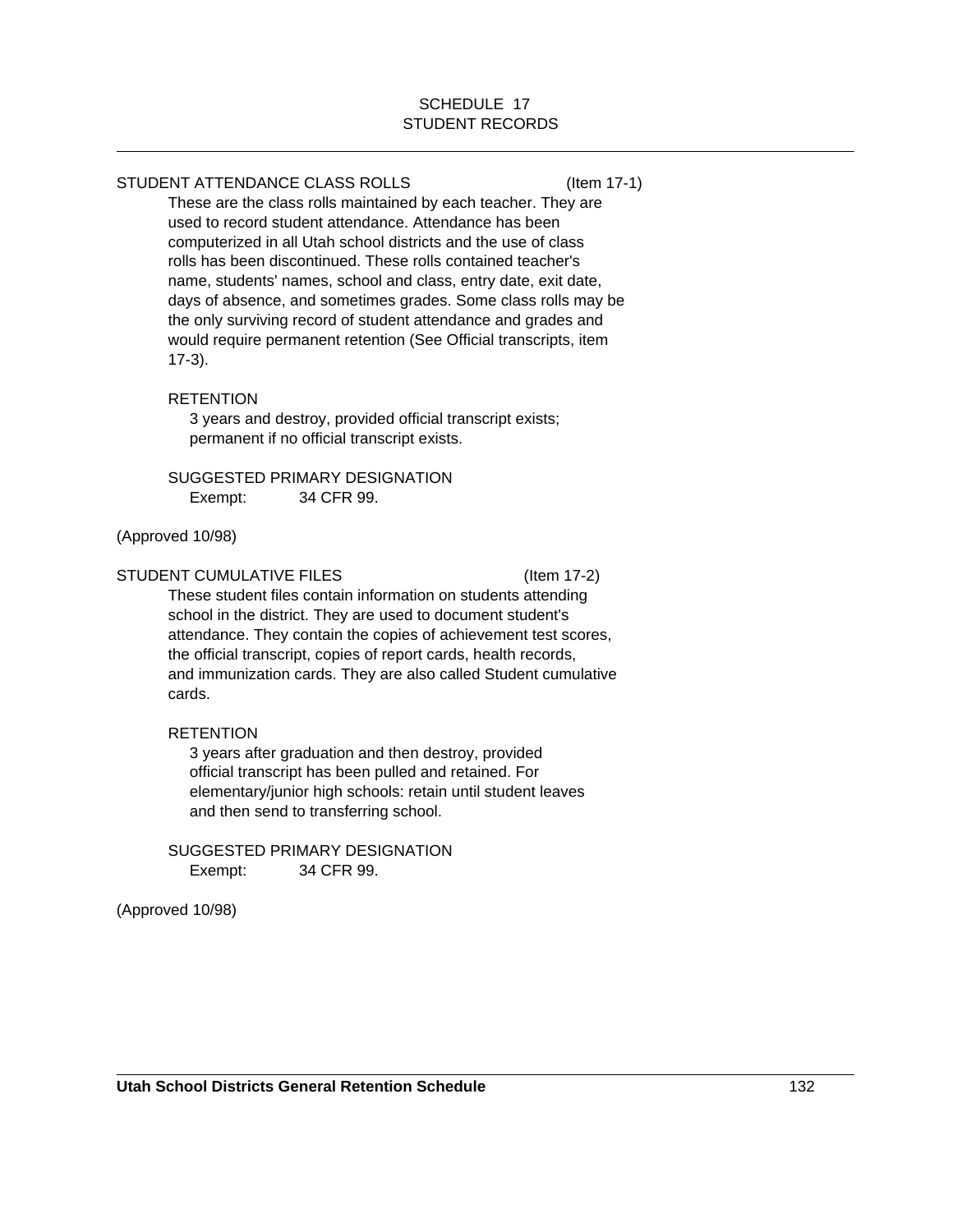# STUDENT EXCHANGE RECORDS (Item 17-13)

 This State Office of Education form is used to document students within the district participating in student exchange programs in accordance with UCA 53A-2-206 (1997) and the Utah Administrative Code, R277-615-4 (1997). Each state has an authorized exchange student quota and each student is authorized by the State to participate in the program. The application includes exchange student's name, local address, host family information, high school, school year, and entry and exit dates.

## RETENTION

4 years after student leaves and then destroy.

 SUGGESTED PRIMARY DESIGNATION Private.

#### (Approved 10/98)

## STUDENT EXECUTIVE BOARD MINUTES (Item 17-24)

 These minutes are of regular and special meetings of the Student Executive Board or Student Council. The minutes concern school activities and other school events. They include dates, times, meeting location, members in attendance and absent, summary of proceedings including votes taken, and time adjourned.

### **RETENTION**

 Permanent. May be transferred to the State Archives. May be transferred to the State Archives.

 SUGGESTED PRIMARY DESIGNATION Public.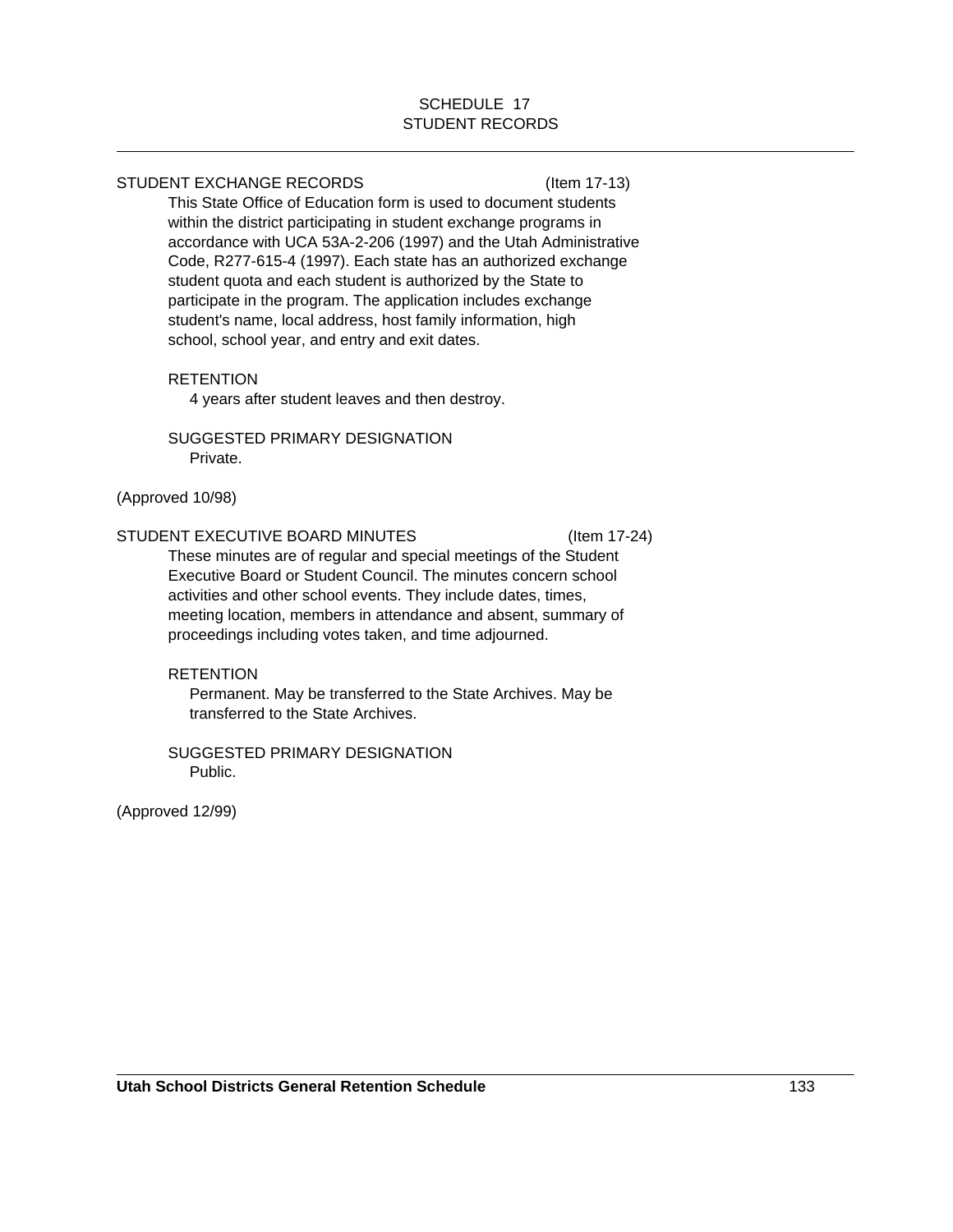STUDENT VISA CASE FILES (Item 17-12)

 These files document foreign students attending district schools. Students must be certified eligible to attend an authorized school in the United States and have a valid student visa. All fees must be paid before admission. These files include student's name, local address, Form I-20 (school copy), home country, admission number, Immigration and Naturalization (INS) number, district information, school attendance, type of study, cost to the United States, payment schedule, visa information, immunization information, payment agreement, student form, school transcripts, affidavit of financial support from family, application for admission, and host family agreement.

## **RETENTION**

4 years and then destroy.

# SUGGESTED PRIMARY DESIGNATION Private.

(Approved 10/98)

# TITLE I RECORDS (Item 17-4)

 These files document participation in the federally funded Title I program in accordance with 34 CFR 200 (1997). Title I is designed to be a supplemental funding source which provides additional, or supplemental educational opportunities to students from "low-income or economically disadvantaged families." These funds cannot be substituted for, or used in place of, other monies such as state and local funds to pay for student's basic education. Title I funds go to a district's poorest schools but excess funds may be used to help any low-achieving student, not just those from economically disadvantaged families. Title I funds are designed to assist with school reform and to improve the quality of student educational opportunities.

## **RETENTION**

 5 years after final expenditure filed (34 CFR 80.42(c)(1) (1997) and then destroy.

# SUGGESTED PRIMARY DESIGNATION Private.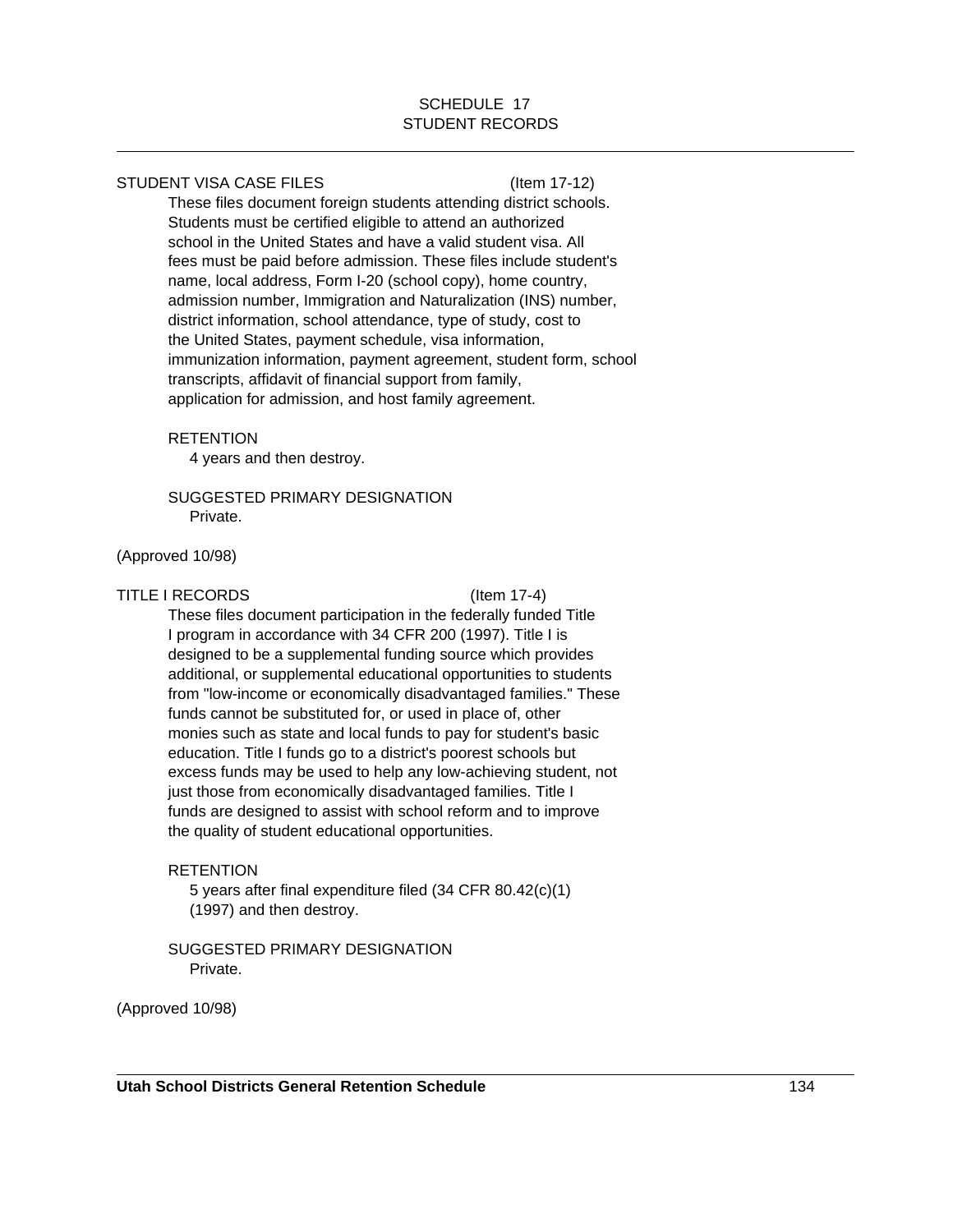# YOUNG MOTHERS APPLICATIONS (Item 17-10)

 These applications document young mothers requesting to attend alternative programs rather than regular classes. They include student's name, address, telephone number, age, grade, and reasons for wanting to attend alternative program, and approval information.

# **RETENTION**

 Retain until graduation from high school or until superseded and then destroy.

 SUGGESTED PRIMARY DESIGNATION Private.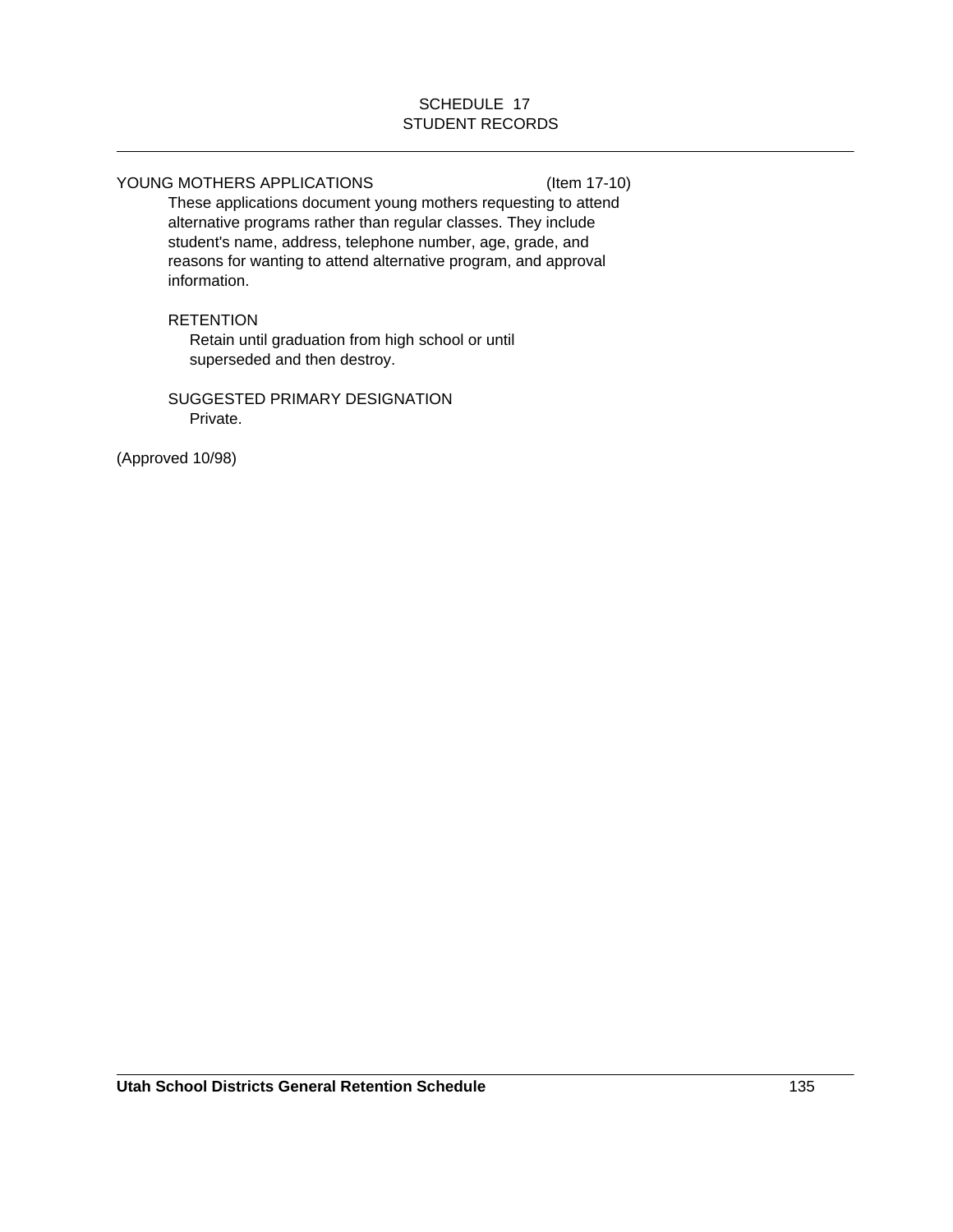# SCHEDULE 18 SUPERINTENDENT'S RECORDS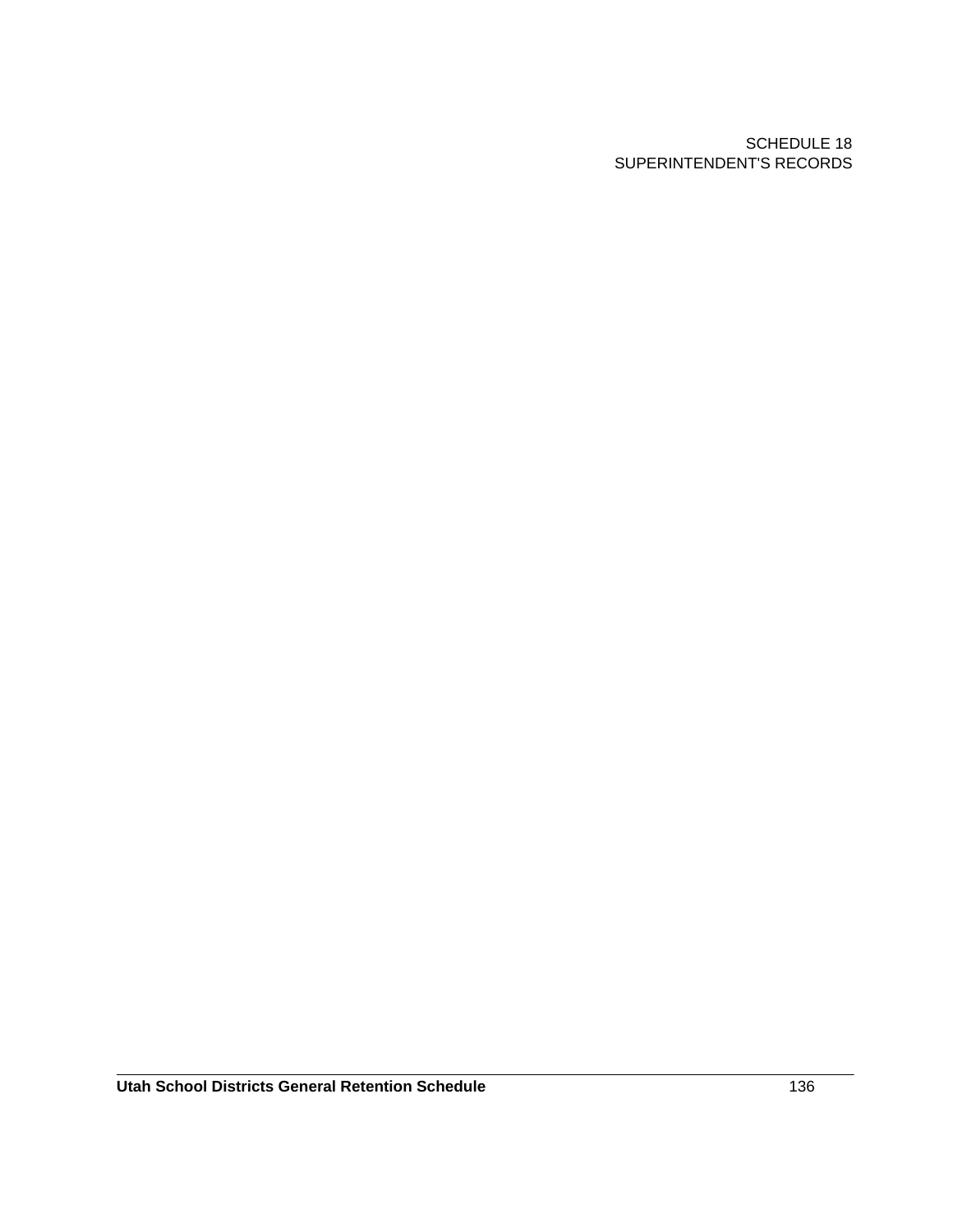# SCHEDULE 18 SUPERINTENDENT'S RECORDS

### ADMINISTRATIVE CORRESPONDENCE (Item 18-1)

 This is the official superintendent's correspondence. It documents decision-making and how the office is organized and functions. It includes incoming and outgoing correspondence.

#### **RETENTION**

 Permanent. May be transferred to the State Archives and then destroy. May be transferred to the State Archives and then destroy.

 SUGGESTED PRIMARY DESIGNATION Public.

# LEGAL FILES (Item 18-2)

 These files document official legal opinions given to the district. They are used to create policies and to make decisions. They include research performed by legal counsel on specific issues requsted by the school board and/or superintendent; policy statements; and legal opinions.

### **RETENTION**

 Permanent. May be transferred to the State Archives. and then destroy. May be transferred to the State Archives. and then destroy.

 SUGGESTED PRIMARY DESIGNATION Protected.

# NEWSPAPER CLIPPING FILES (Item 18-3)

 These newspaper clippings document coverage of district activities and general educational issues. They are distributed to school and district administrators to notify them of current events and developments. They include newspaper articles.

# RETENTION

1 year and then destroy.

# SUGGESTED PRIMARY DESIGNATION Public.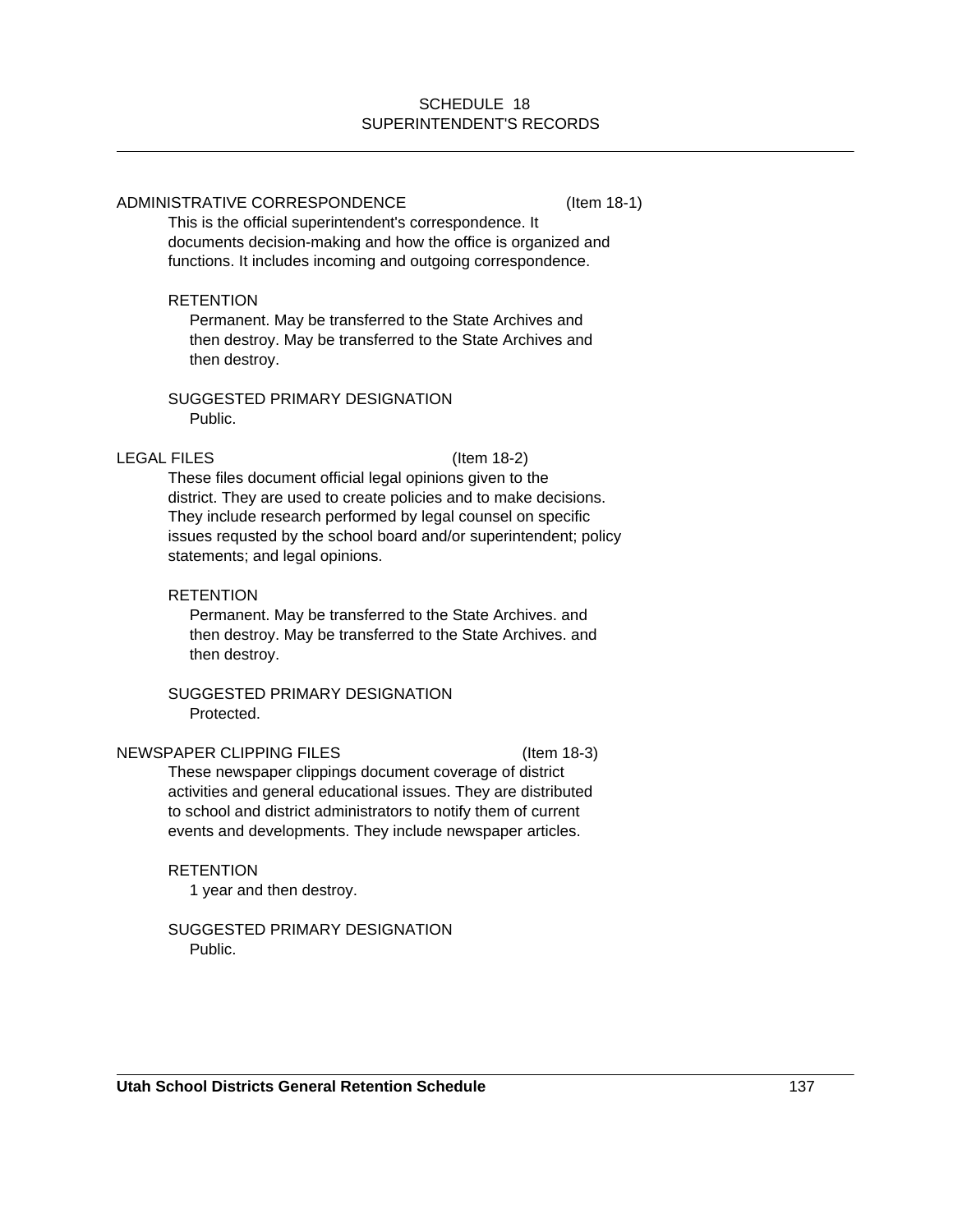# SCHEDULE 18 SUPERINTENDENT'S RECORDS

## PETITION FILES (Item 18-4)

 These files document petitions submitted by parents, teachers, students, or other residents to the School Board and/or superintendent requesting a specific action be taken. Each petition contains a statement of purpose on proposed action and signatures and address (or school) of petitioners. The files may also include related correspondence and/ or a summary of actions taken.

## **RETENTION**

 5 years after issue resolved or final decision made and then transfer to the State Archives with authority to weed and then destroy.

 SUGGESTED PRIMARY DESIGNATION Public.

# SPECIAL REPORTS (Item 18-5)

 These are special reports requested by the school board to be undertaken in response to specific issues of concern. They include a statement explaining purpose of report, report findings, and conclusions.

# RETENTION

 Permanent. May be transferred to the State Archives. and then destroy. May be transferred to the State Archives. and then destroy.

# SUGGESTED PRIMARY DESIGNATION Public.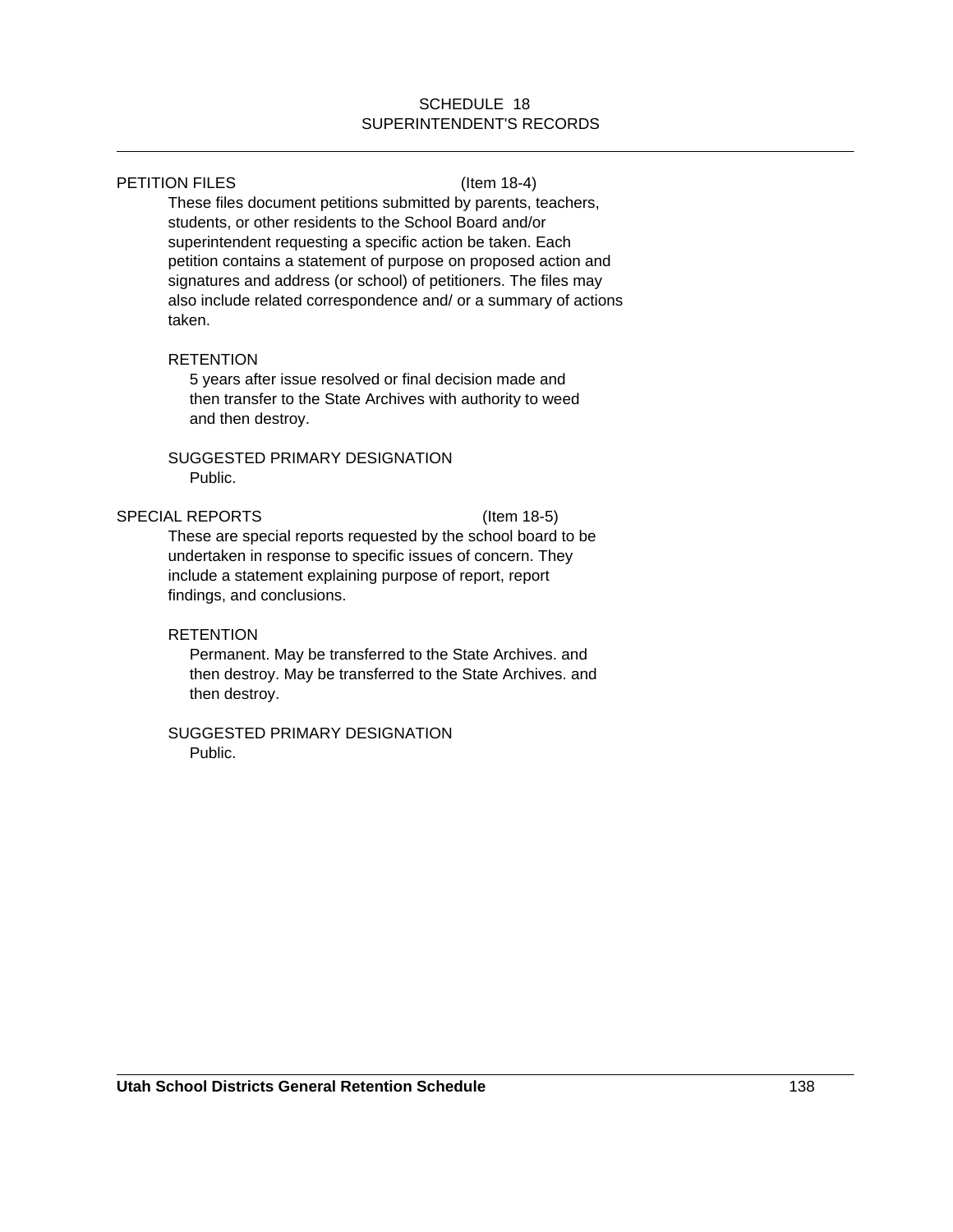SCHEDULE 19 ALL SCHOOLS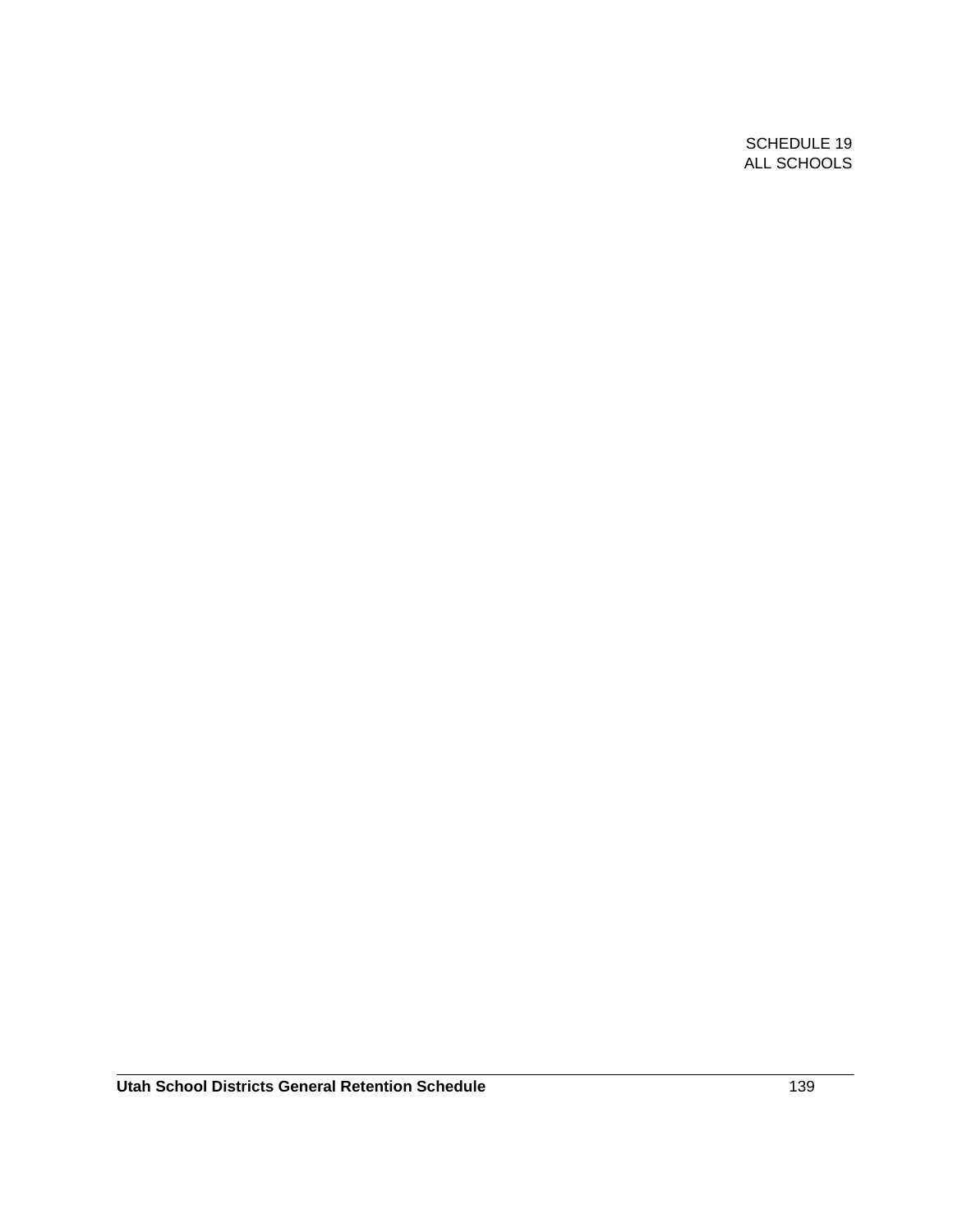#### ACTIVITIES REPORT FILES (Item 19-1)

 These reference files describe the school's special activities such as dances, tournaments, awards banquets, homecoming activities, school plays, workshops, and the annual prom. They are used by teachers and student committees as a planning tool. The files include receipts, programs, flyers, and an activity report which has a description of the activity, items purchased for the activity, amount of money spent, date and name of the event.

#### RETENTION

 Permanent. May be transferred to the State Archives. May be transferred to the State Archives.

 SUGGESTED PRIMARY DESIGNATION Public.

(Approved 12/99)

# ADMINISTRATIVE SUBJECT FILES (Item 19-2)

 These are subject files maintained solely for reference purposes. They contain a variety of types of information including general correspondence, newspaper clippings, reports, completed forms, flyers, copies of instructions, reports and brochures, district memoranda, and instructions.

# **RETENTION**

 1 year or until administrative need ends whichever is longer and then destroy.

# SUGGESTED PRIMARY DESIGNATION Public.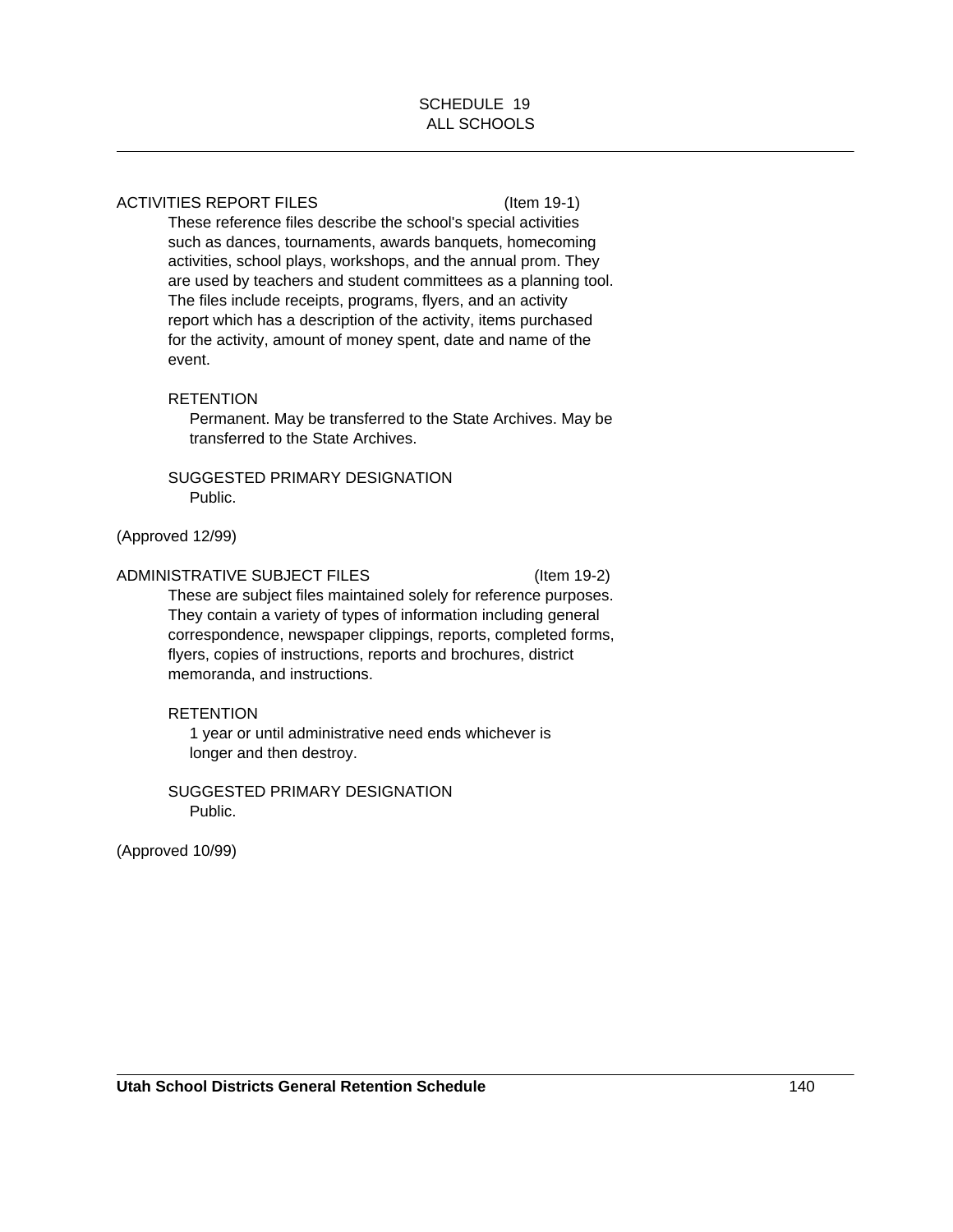# SCHEDULE 19 ALL SCHOOLS

## ANNUAL FINANCIAL SUMMARY REPORT (Item 19-3)

 This report is submitted annually to the district's business administrator and is used for auditing purposes. It includes the beginning cash balances in checking and savings accounts as well as total annual revenues, expenditures, changes in investments, and the cash balance at the end of the fiscal year.

# **RETENTION**

 Record copy: Retain for 4 years. Duplicate copies: Retain for 1 year and then destroy.

 SUGGESTED PRIMARY DESIGNATION Public.

# (Approved 06/99)

# ATTENDANCE RECORDS (Item 19-4)

 These records document student attendance. They are used to create reports. They include biweekly bubble sheets, computer reports, and term-to-date reports. The biweekly bubble sheets record hourly student attendance and are scanned daily. They serve as a worksheet for the district's attendance system. The daily computer report is a compilation of all student absences and is printed at the end of the day. The term-to-date report is a computer report that records all student absences by classes. It is printed weekly and is given to each teacher for verification. The records include date, district and school codes, grade, student's name and number, days absent, days tardy, and totals.

## RETENTION

1 year or until audited and then destroy.

 SUGGESTED PRIMARY DESIGNATION Public.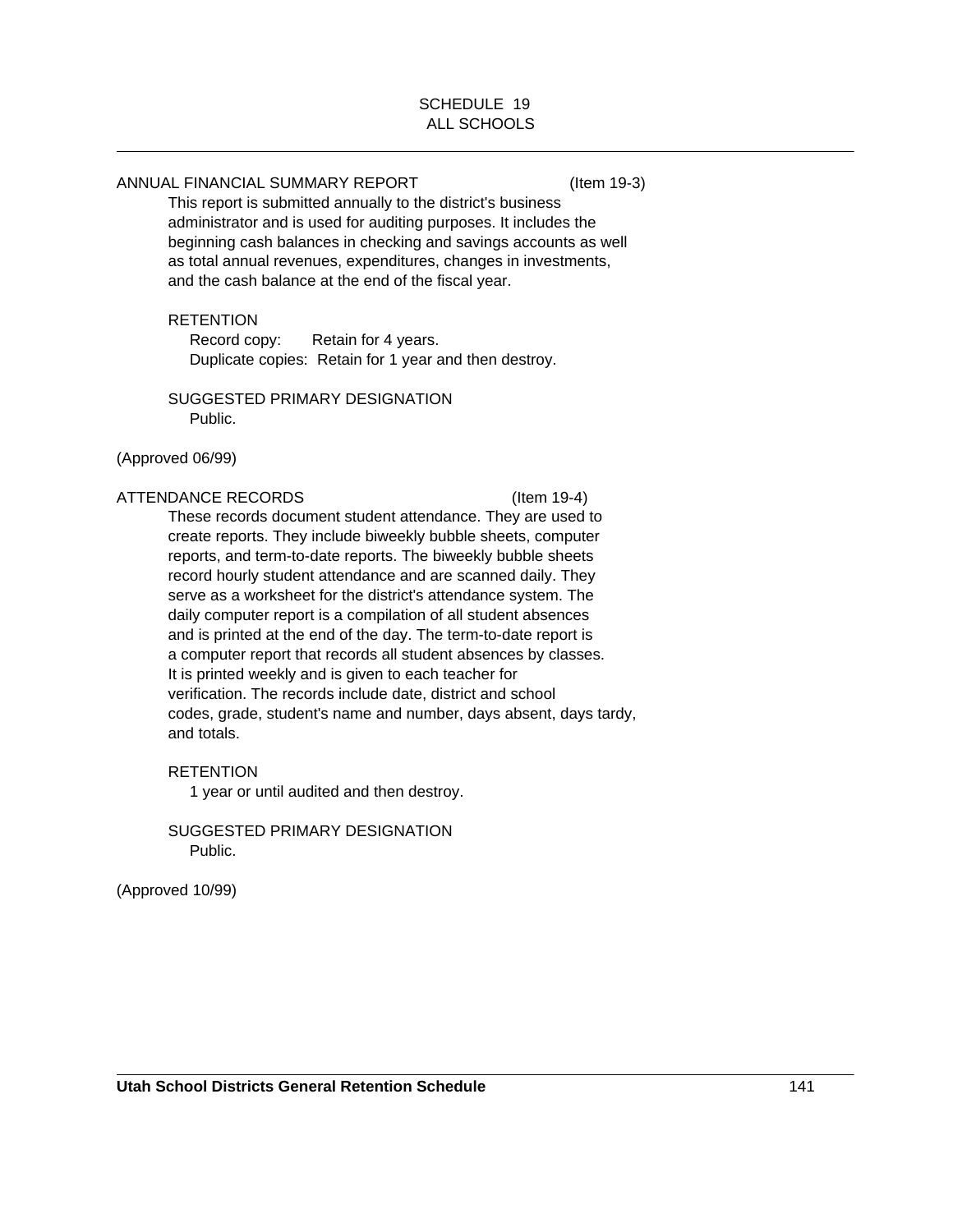# SCHEDULE 19 ALL SCHOOLS

## ATTENDANCE SUMMARY REPORT (Item 19-5)

 This is a computer report on student attendance generated by the school secretary from data entered throughout the quarter/semester/trimester. It is used for reference purposes. The year end report lists attendance by students for the school year. It includes date, student number and name, sex, number of days absent, and number of days present.

# **RETENTION**

5 years and then destroy.

# SUGGESTED PRIMARY DESIGNATION Public.

# (Approved 06/99)

# BANK STATEMENTS (Item 19-6)

 These are monthly statements showing the amount of money deposited to or withdrawn from the school's bank account. They are used for accounting purposes. They include date, bank name, deposits, withdrawals, and cash balances (with interest on daily bank balances).

## RETENTION

4 years and then destroy.

# SUGGESTED PRIMARY DESIGNATION Public.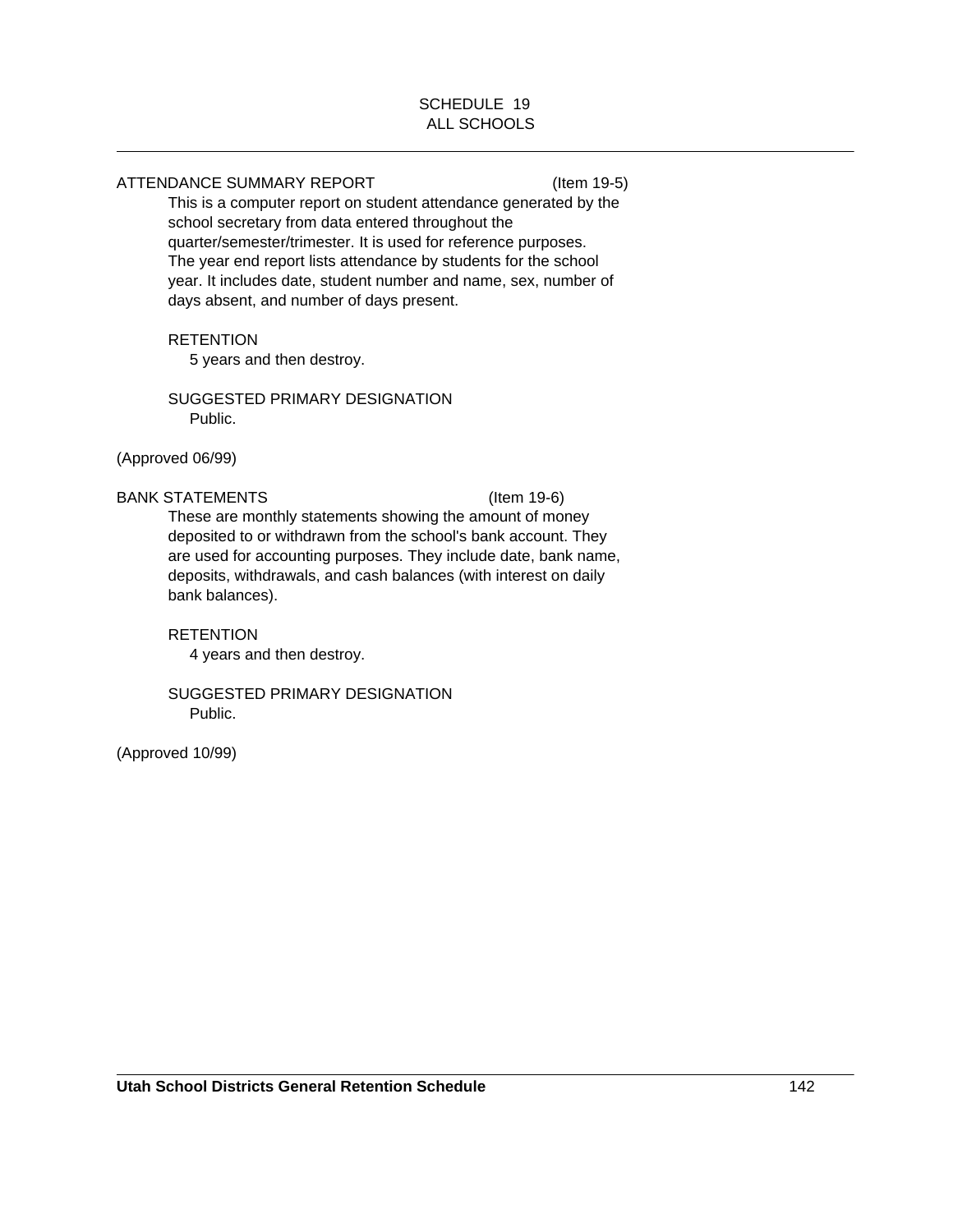#### BUDGET EXPENDITURE REPORT (Item 19-7)

 This report form is used by the schools to track expenditures for comparison with district reports. The district audits these records annually. They include budget number, budget allowance, budget classification, date, requisition number, company and items, requisition amount, amount paid, and balance.

# **RETENTION**

1 year and then destroy.

## SUGGESTED PRIMARY DESIGNATION Public.

(Approved 10/99)

## BUS TRANSPORTATION REQUEST (Item 19-8)

 This form is used to request buses for special activities and school trips. The school retains a copy of the form and submits a copy to the district's Transportation Department. These requests are submitted prior to the activity (per district policy) for bus scheduling and driver's assignment. The form includes date, requesting school, destination, date needed, projected departure and return times, nature of trip, and approval signatures.

### **RETENTION**

Record copy: Retain for 2 years and then destroy. Duplicate copies: Retain for 1 year and then destroy.

## SUGGESTED PRIMARY DESIGNATION Public.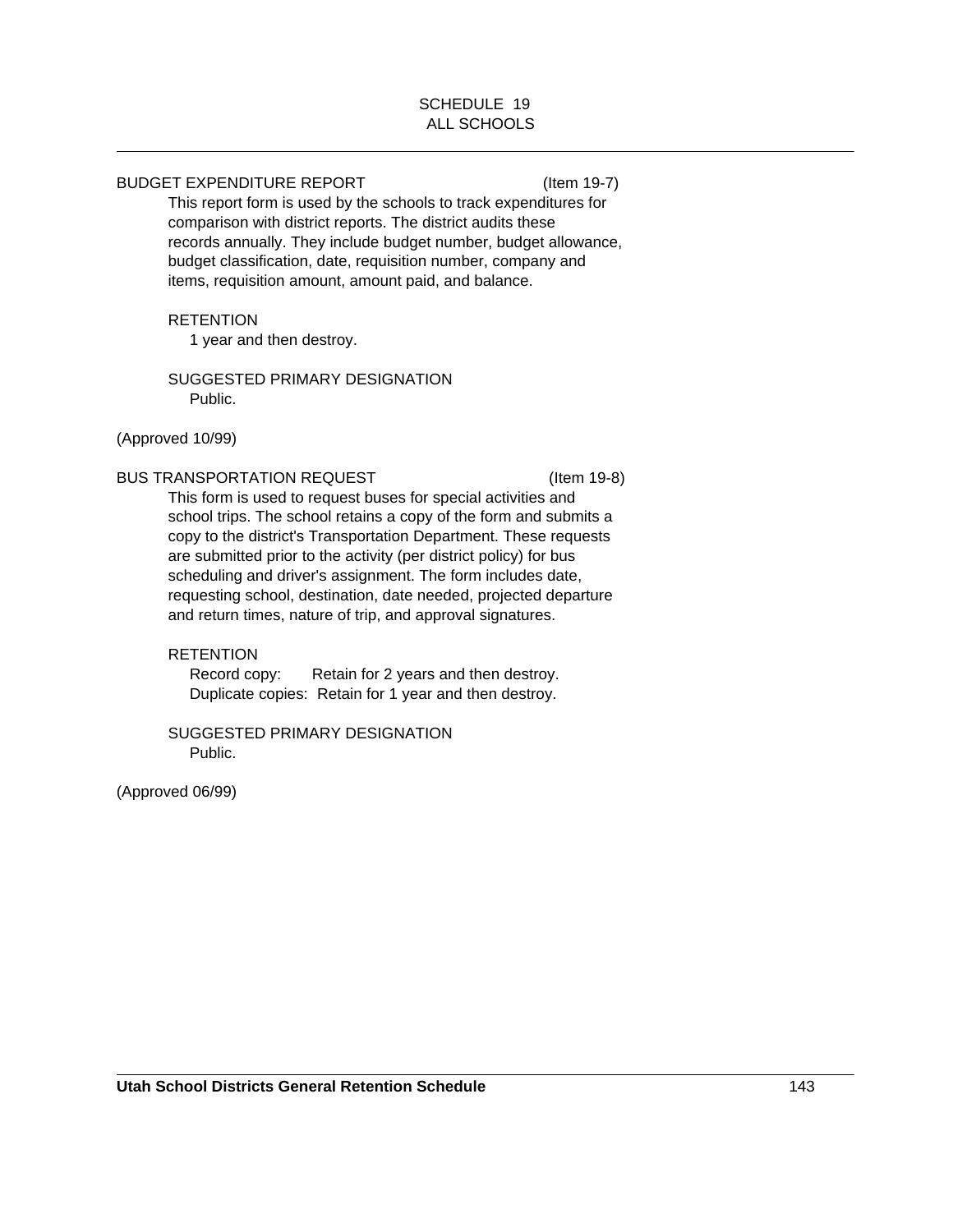# BUS TRANSPORTATION RULES AND REGULATIONS (Item 19-9)

 These rules and regulations document parents'/guardian's receipt and approval of acceptable student behavior on school buses. They are sent home at the beginning of each school year to inform parents of the district policies. One copy is retained by the parents for reference while a signed copy is returned to the school where it is retained on file. They include the rules and regulations, parents' and students' signatures, and date.

# **RETENTION**

1 year and then destroy.

 SUGGESTED PRIMARY DESIGNATION Public.

(Approved 10/99)

# CANCELLED CHECKS (Item 19-10)

 These are cancelled checks returned from the bank indicating that payment was made to payee from accounts previously deposited with the bank.

# **RETENTION**

 4 years and then destroy, for schools with total expenditures of less than \$20,000; 7 years and destroy, for schools with expenditures of more than \$20,000.

#### SUGGESTED PRIMARY DESIGNATION Public.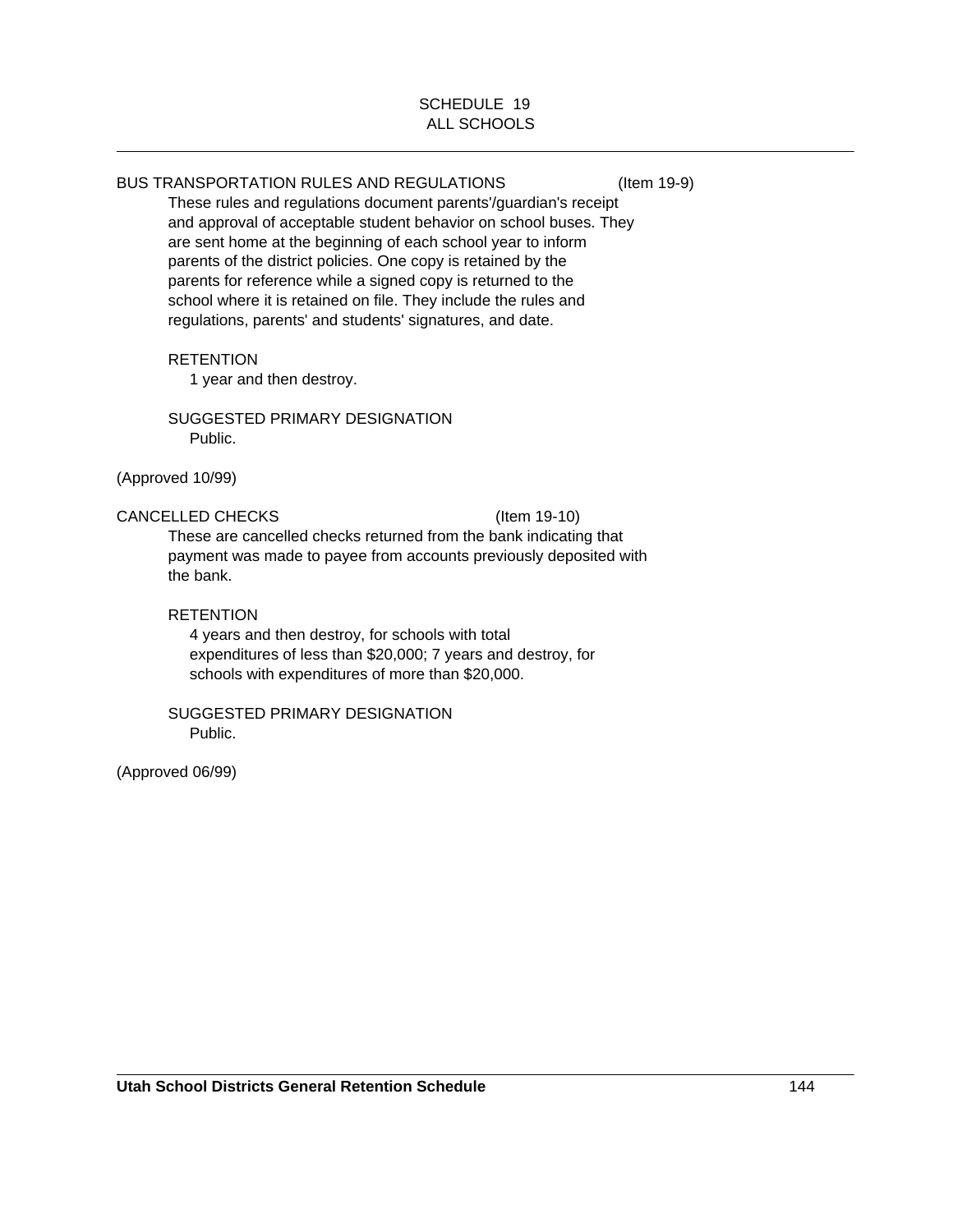## CAREER LADDER FILES (Item 19-11)

 These files document the career ladder process at the elementary school. They are used by the school principal to review the teachers' goals and accomplishments and to evaluate their teaching abilities. The school principal meets with each teacher on a regular basis to discuss their career ladder and teaching goals. These files include: the results of inventories taken on prerequisite skills, goals for the teachers and the school, various test results (including the California Achievement Test), teaching and observation results. The district normally maintains the official copies of all career ladder records.

## **RETENTION**

3 years or until updated and then destroy.

 SUGGESTED PRIMARY DESIGNATION Private.

(Approved 06/99)

# COUNSELOR'S STUDENT FILES (Item 19-61)

 These are student files maintained by the school's counselors. They are used to become better acquainted with students and to better track their progress during the course of the school year. Although the files may vary somewhat between students, the files usually contain a student course credit summary, Academic Achievement Record, correspondence, test results, academic reports, notes from discussions with students, a locator card, class changes, and notes on disciplinary actions taken on students.

### **RETENTION**

1 year and then destroy.

 SUGGESTED PRIMARY DESIGNATION Private.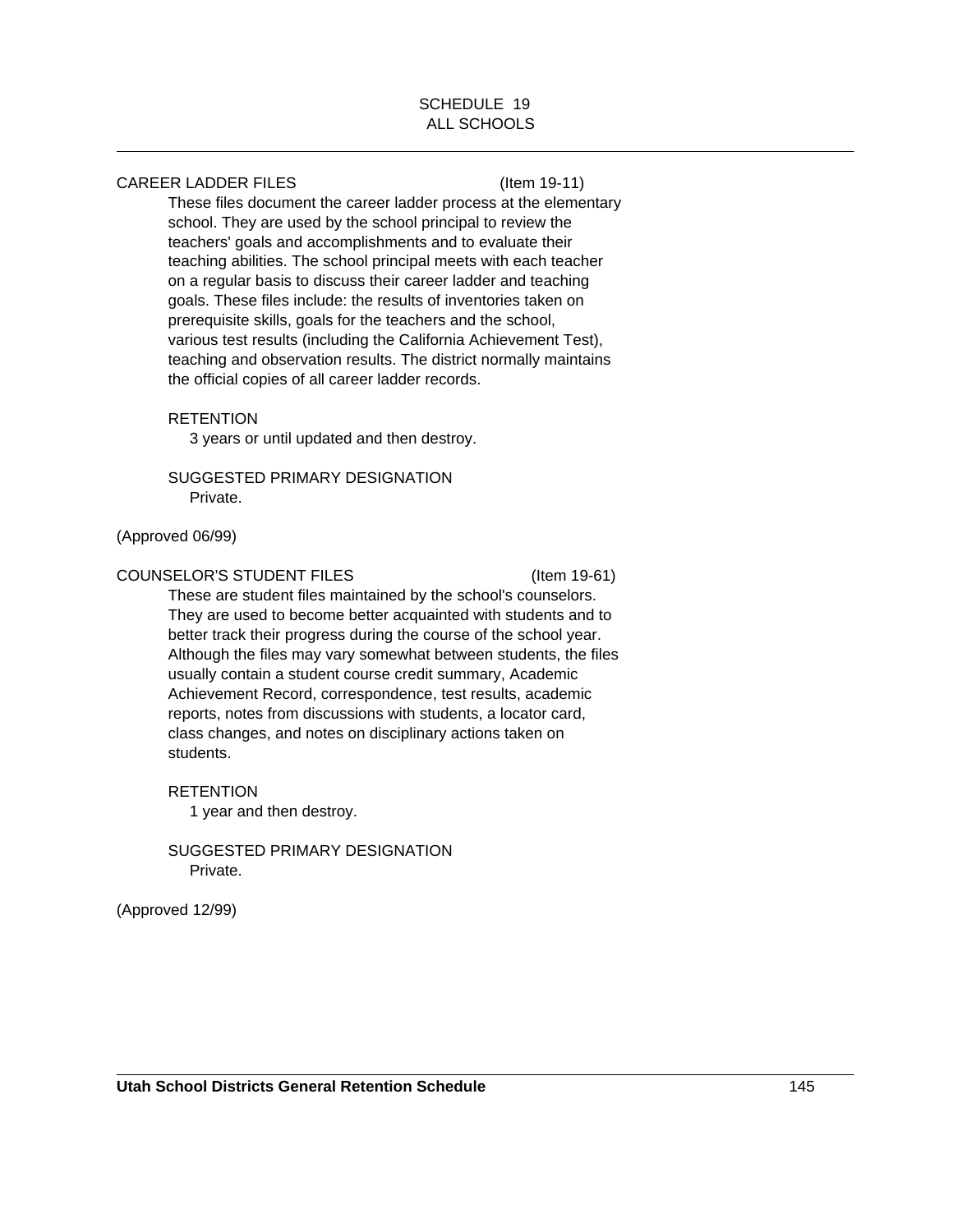#### DAILY MEAL PAYMENT REPORT (Item 19-12)

 This computer report documents the daily collection of payments for meal service. This report records deposits made to the lunch and breakfast funds. It includes the student's name, identification number, amount received, account balance, and total student sales.

## **RETENTION**

1 year and then destroy.

## SUGGESTED PRIMARY DESIGNATION Public.

(Approved 06/99)

## DAILY SCHOOL FOOD SERVICE REPORT (Item 19-13)

 This daily computer report records individual participation in the school's meals program. The information is retained on-line for one month and then a summary report is printed. The monthly report contains a summary of all meals served daily during the month and is broken down by adult meals, students paid, and reduced and free meals.

### RETENTION

 Retain until beginning of next school year and then destroy.

## SUGGESTED PRIMARY DESIGNATION Public.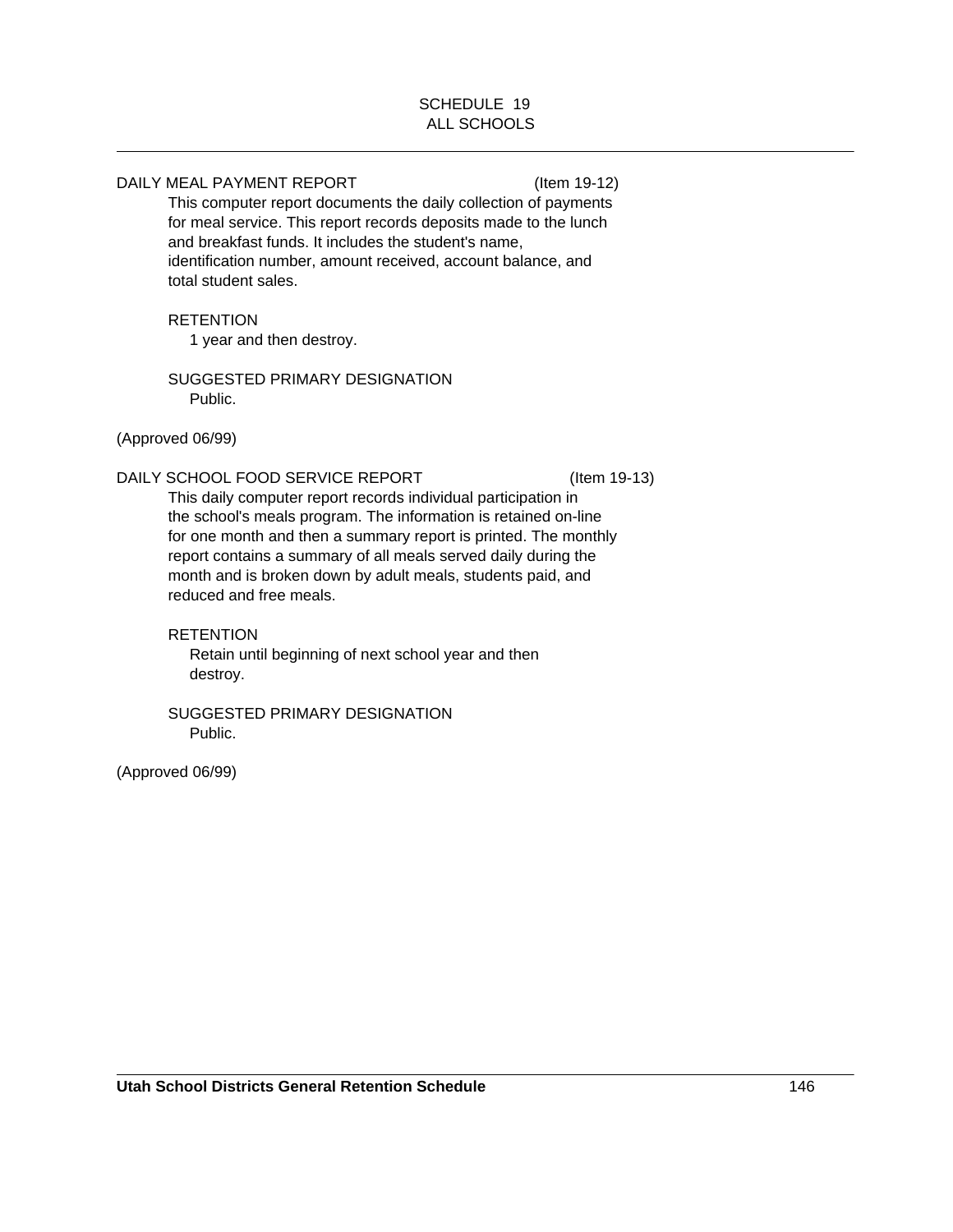## FEE WAIVER RECORDS (Item 19-14)

 These records document the application and receipt of a waiver for the payment of student fees in accordance with UCA 53A-12-103 (1993). The application is sent to all students with a statement of fees owed as part of the registration process. They are completed annually. Parents complete the application and submit it to the school. All fees are suspended until the school determines student's eligibility for fee waiver. If waiver is granted then a fee waiver statement is signed. The records include the application and the fee waiver statement. The application includes the student's name, date, parent's or guardian's name, reason for waiver; and indication of fees being requested to be waived (fee description and amount). The fee statement includes parent's or guardian's name, address, and telephone number; date; student's name and grade; fees being waived; total fees waived; parent's or guardian's signature; and administrator's signature.

### **RETENTION**

4 years and destroy; provided student has left junior high.

 SUGGESTED PRIMARY DESIGNATION Private.

#### (Approved 10/99)

#### FIXED ASSET REPORTS (Item 19-15)

 This computer report is sent by the district's business administrator to all schools annually. It is used to determine the status of all fixed assets in the school. Schools review the listing and make any necessary additions and corrections and return the report to the district. A corrected report is then sent to all schools. The report includes school name and location code, room, date, page number, asset number, classification number, quantity, manufacturer's description, acquisition date, model number, serial number, and cost.

#### RETENTION

Retain until superseded and then destroy.

## SUGGESTED PRIMARY DESIGNATION Public.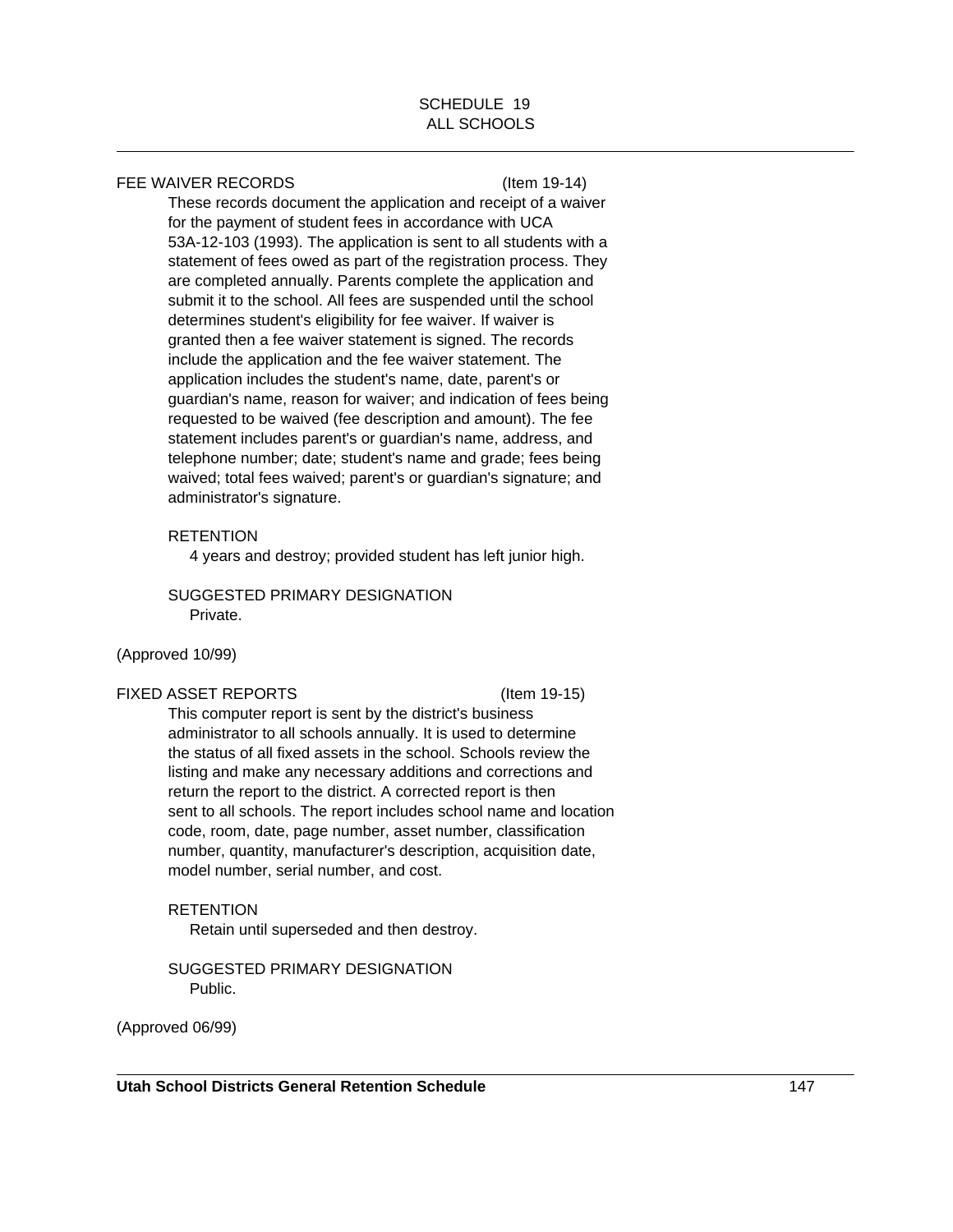### FOOD PAYABLE VOUCHER (Item 19-16)

 This voucher is compiled from all milk, produce, bakery, and other miscellaneous food bills and is submitted at the end of the month to the district office. It is used to reconcile invoices with various company statements and to make payments.

## **RETENTION**

Record copy: Retain for 3 years and then destroy. Duplicate copies: Retain for 1 year and then destroy.

 SUGGESTED PRIMARY DESIGNATION Public.

(Approved 06/99)

## FOOD PRODUCTION RECORD SHEET (Item 19-17)

 This sheet is prepared daily by the school food service for all meals served. It is used to plan meals and to determine menu items needed for meal preparation. The sheet contains the menu items, portion sizes, meal compliance, planned amount and actual amount of food used, vitamin and iron usage, number planned for and number actually served, and tray count.

### RETENTION

3 years and then destroy.

 SUGGESTED PRIMARY DESIGNATION Public.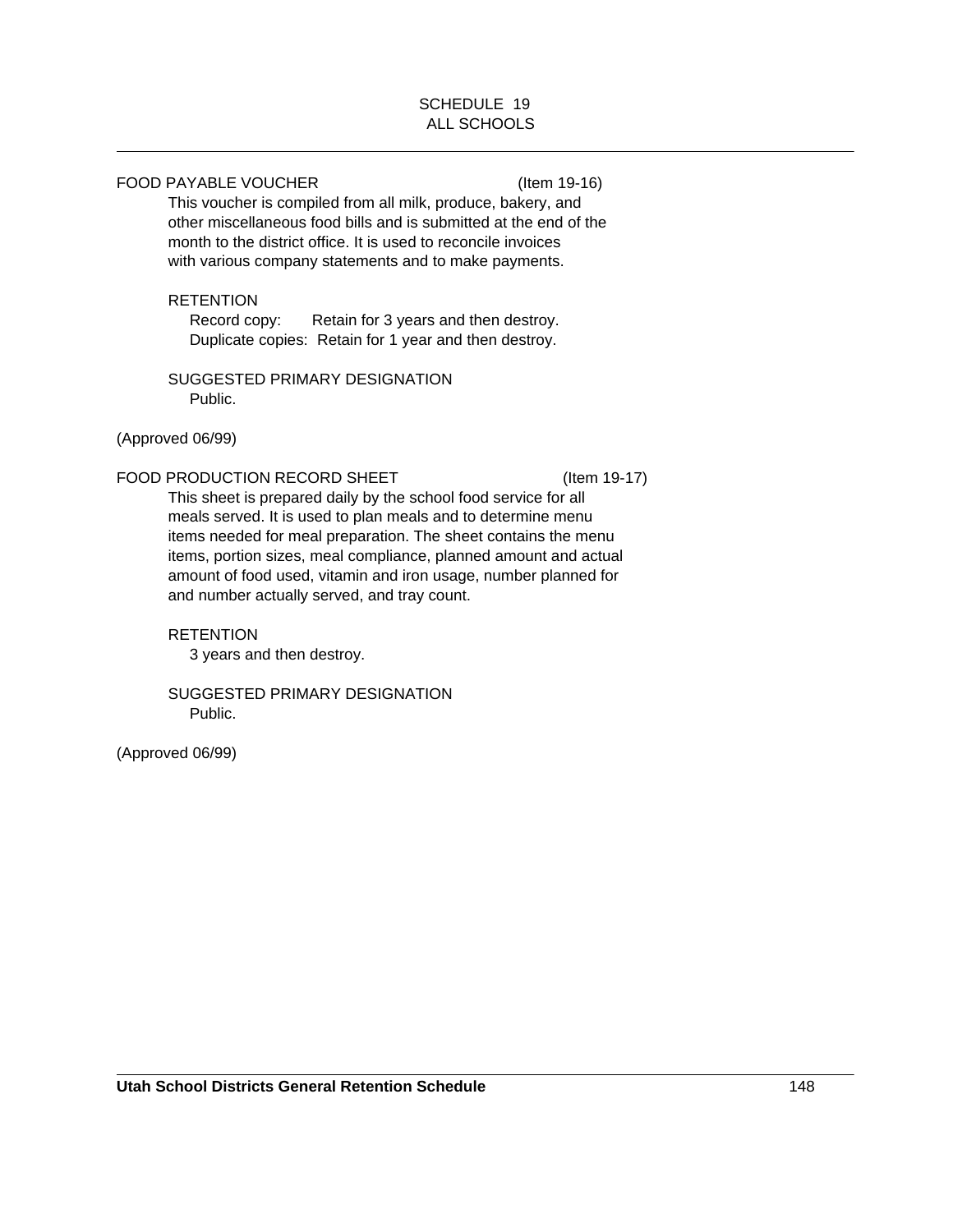## FREE AND REDUCED MEALS APPLICATIONS (Item 19-18)

 These application forms are completed by families requesting free or reduced price meals. They list all household members, give a breakdown of monthly household income, and require the signature and social security number of the adult household members applying. A section is completed by the school/district, which identifies the approved meal type (free/reduced) and is signed and dated by the approving official.

## RETENTION

3 years and then destroy.

 SUGGESTED PRIMARY DESIGNATION Private.

(Approved 06/99)

### GENERAL LEDGERS (Item 19-19)

 These books (or computer reports) are a summary of receipts and disbursements by account funds. They are maintained by the school treasurer. They include the source of income, amounts of credit and disbursements, totals, and remaining balances.

## RETENTION

4 years and then destroy.

## SUGGESTED PRIMARY DESIGNATION Public.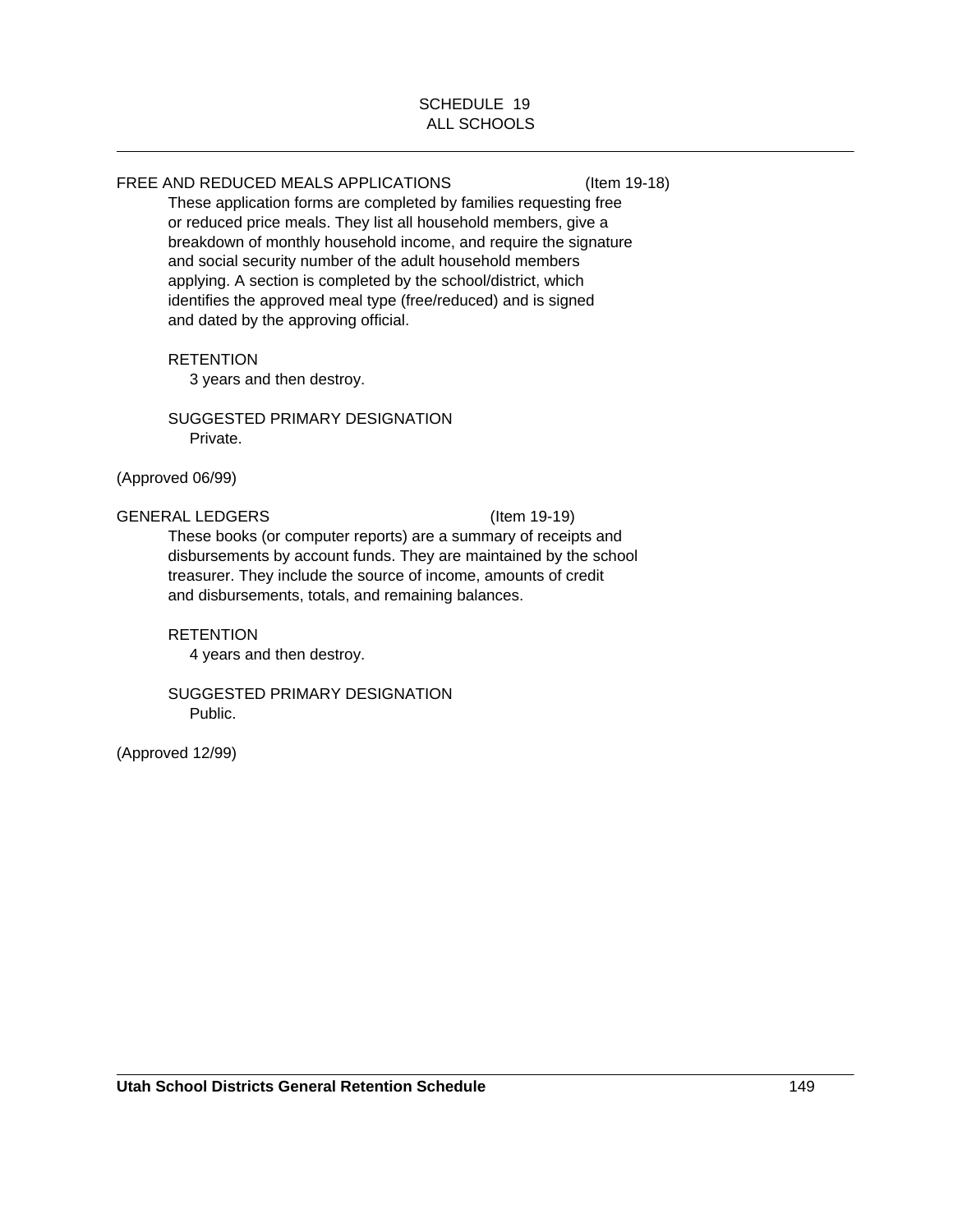## GIFTED AND TALENTED STUDENT TESTS (Item 19-60)

 These tests are given to elementary students. They are used to determine student eligibility and placement into elementary school gifted and talented programs. They include test score summary sheet, answer sheet (matrix analogy), parent survey, teacher survey, and school ranking of students tested.

# **RETENTION**

 Retain until student moves to junior/middle school; provided summary sheet is placed in student cumulative file and then destroy.

 SUGGESTED PRIMARY DESIGNATION Private.

(Approved 06/99)

### GRADE SHEETS (Item 19-20)

 These are bound volumes of grade sheets. The sheets include a description of the course, course number, teacher's name, room number, student number, student's name, sex, grade, and the grade received in the class. Grades are recorded in official transcripts.

 RETENTION 3 years and then destroy.

 SUGGESTED PRIMARY DESIGNATION Exempt: 34 CFR 99 (2008).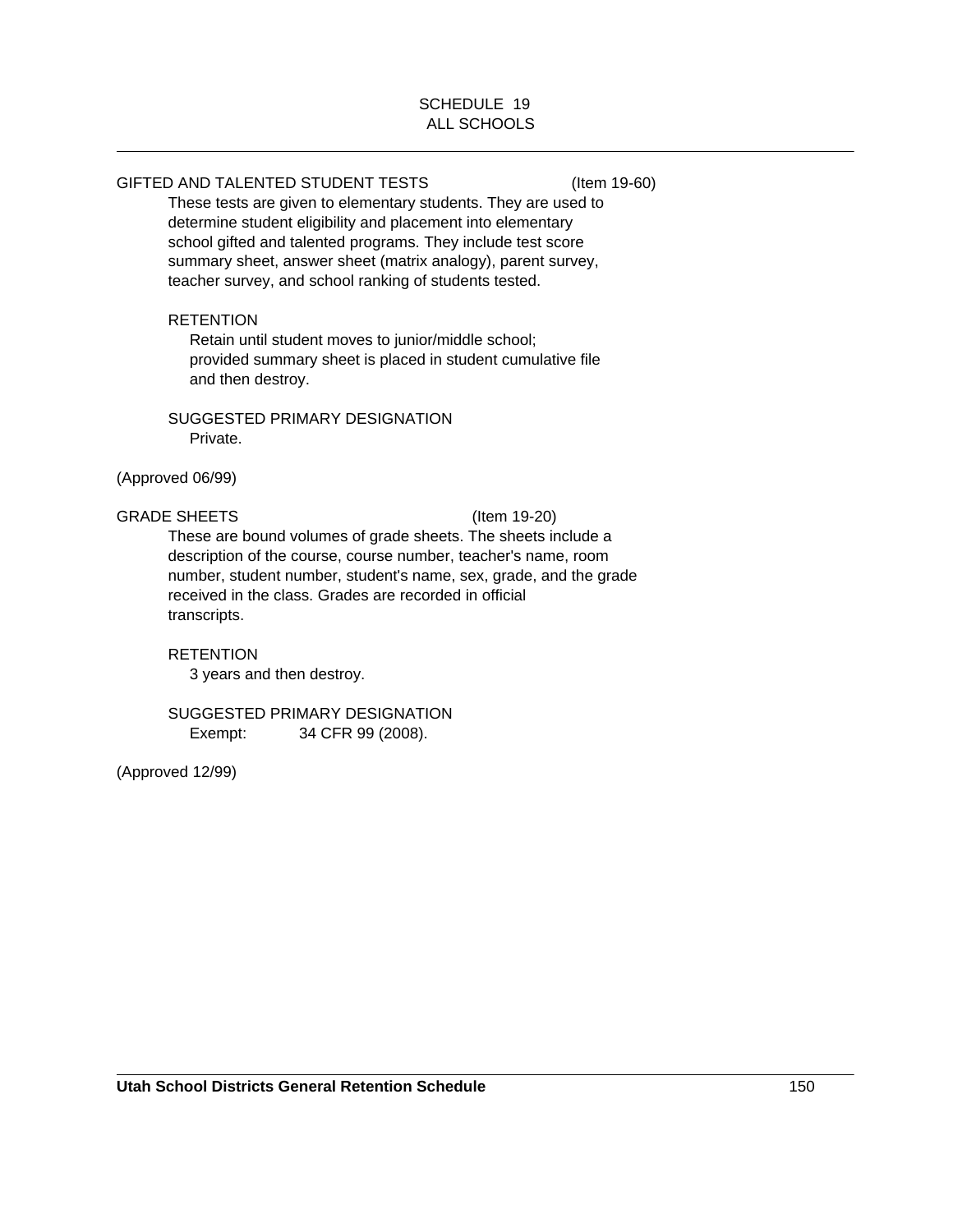### GRADUATION PROGRAMS (Item 19-21)

 These are programs for high school graduations. The programs include high school, date, time and location of the commencement ceremonies, scheduled program, lists of honor graduates, and listing of all graduates.

## **RETENTION**

 Permanent. May be transferred to the State Archives. May be transferred to the State Archives.

## SUGGESTED PRIMARY DESIGNATION Public.

(Approved 02/00)

### HISTORIAN'S BOOKS (Item 19-22)

 These books document the events of the year. They are compiled by the school's historian. There is a separate book for each school year. The books contain photographs; newspaper articles; programs for special programs and events; the school newspaper; and short written descriptions of special school activities.

# **RETENTION**

 Permanent. May be transferred to the State Archives. May be transferred to the State Archives.

### SUGGESTED PRIMARY DESIGNATION Public.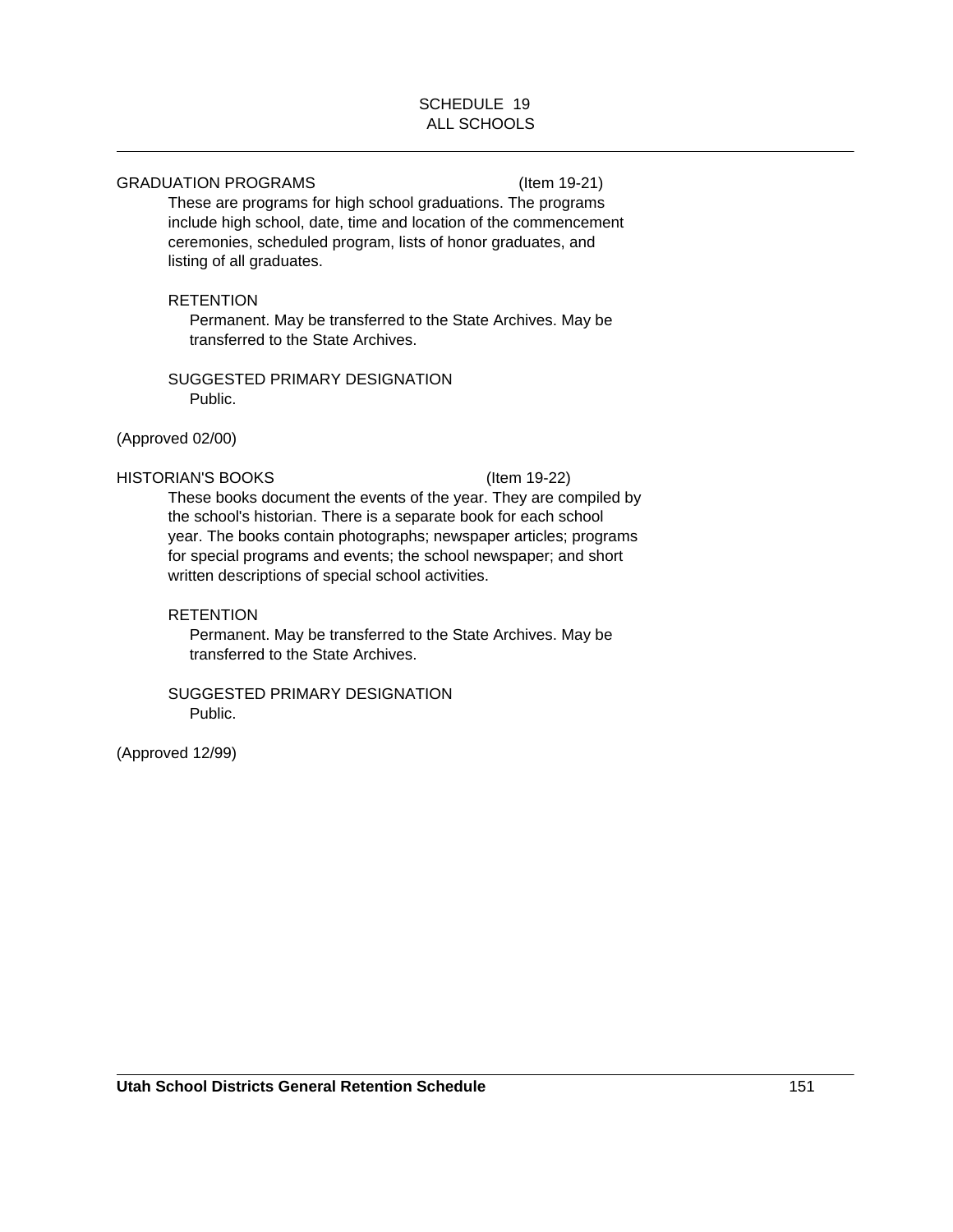## HOME EXCUSE FILE (Item 19-23)

 This is a file of permission slips or "passes" that allow the student to leave school during school hours. This pass is usually given if the student is ill or has a doctor's appointment. The slip contains the student's name, date, time to be excused, course or courses to be excused, name of school personnel issuing, parents'/guardian's remarks and their signature.

## **RETENTION**

1 year and then destroy.

## SUGGESTED PRIMARY DESIGNATION Private.

(Approved 12/99)

# LITERARY PUBLICATIONS (Item 19-24)

 These literary publications are published by individual schools to showcase student's literary talents. The booklets include student's poems, short stories, and usually include student illustrations.

# **RETENTION**

 Permanent. May be transferred to the State Archives. May be transferred to the State Archives.

### SUGGESTED PRIMARY DESIGNATION Public.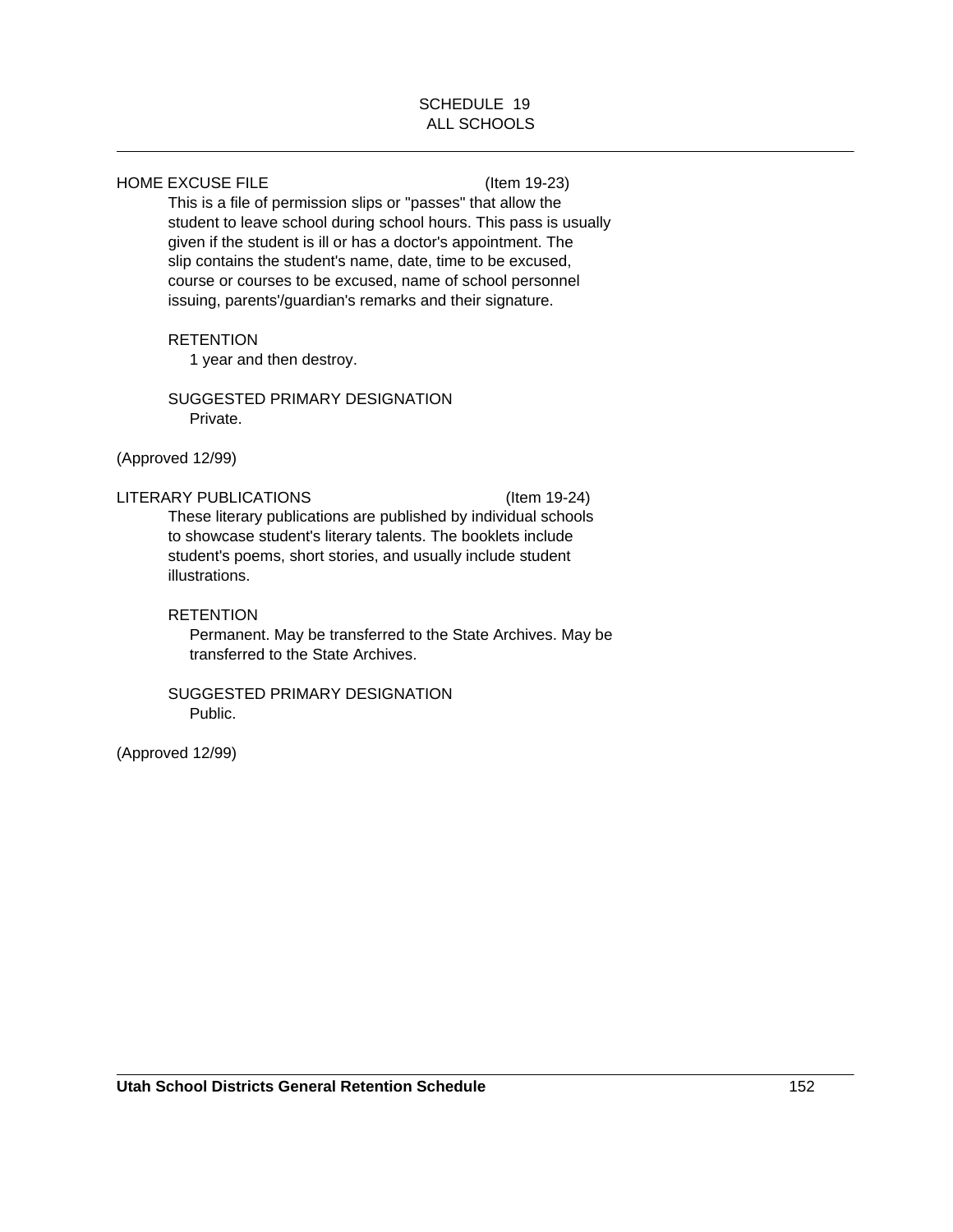## LOCATOR CARDS (Item 19-25)

 This is a card file or automated system used to locate students during regular school hours. It contains the student's name, student number, sex, grade, age, birth date, address, home telephone number, guardian's name, business or work telephone number, student's locker number, a description of all classes, room numbers, and teacher's name.

# **RETENTION**

1 year or until end of school year and then destroy.

 SUGGESTED PRIMARY DESIGNATION Exempt: 34 CFR 99 (2008).

## (Approved 12/99)

## LUNCH ROOM SUMMARY OF MEALS SERVED REPORT (Item 19-26)

 This monthly sheet records all meals served. It is used to create quarterly and annual reports. It contains a breakdown of a la carte items, milk and meals served by category (free, reduced, paid, adult). It is computed on a daily basis and is sent to the district office at the end of each month with a summarized cover sheet.

# **RETENTION**

Record copy: Retain for 3 years and then destroy. Duplicate copies: Retain for 1 year and then destroy.

## SUGGESTED PRIMARY DESIGNATION Public.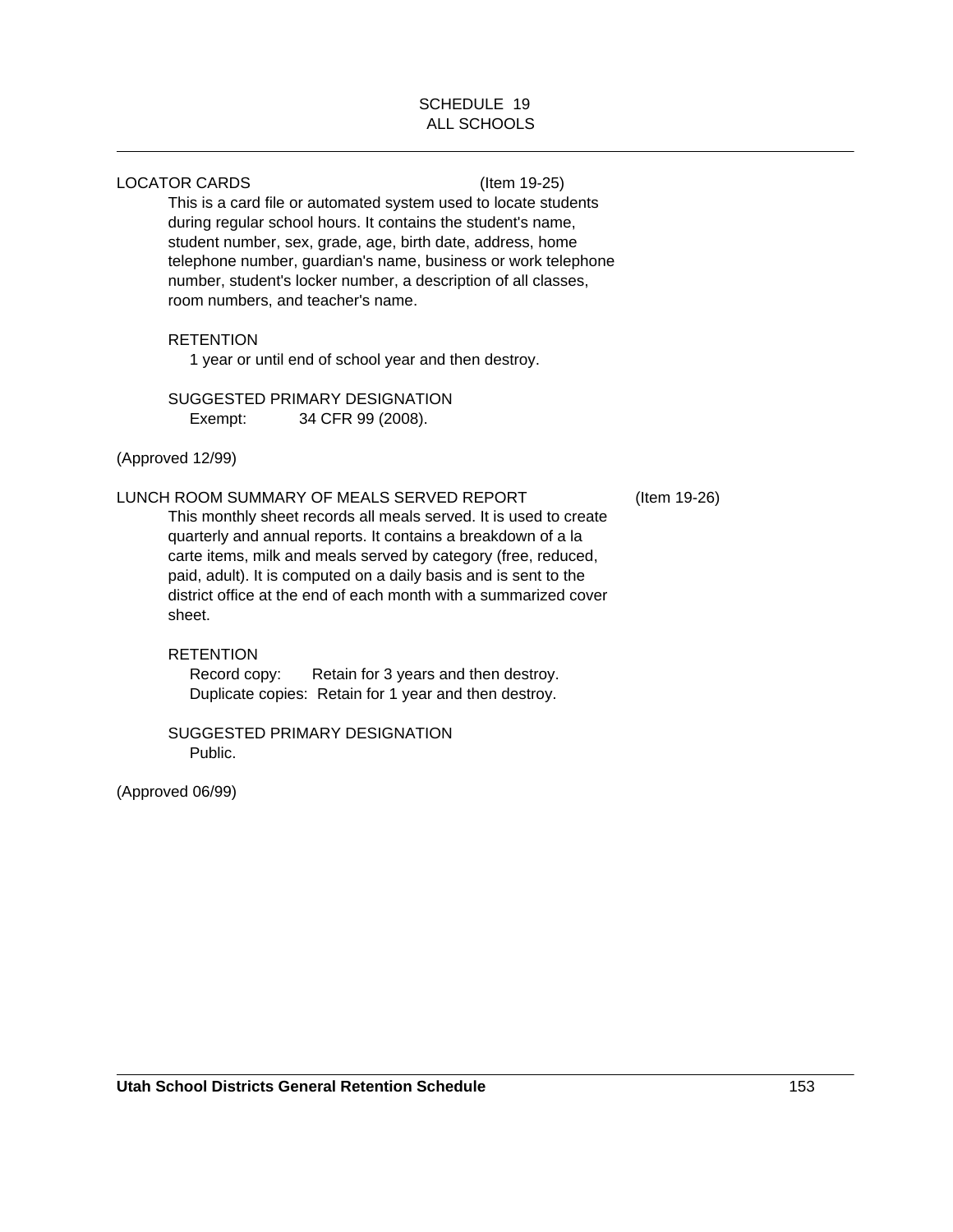## LUNCH TALLY (Item 19-27)

 This form is completed each morning by the classroom teacher to report the anticipated lunch count for the noon meal. It is used for food preparation purposes and is submitted to the principal's office. This form includes the number of students and adults planning to have lunch as well as the milk count.

### **RETENTION**

Retain until information is compiled and then destroy.

## SUGGESTED PRIMARY DESIGNATION Public.

(Approved 06/99)

#### MAINTENANCE WORK ORDER (Item 19-28)

 This form is used to request maintenance and repair of school equipment or buildings. It is submitted to the Maintenance Department. A copy may be retained by the school. It includes work order number, date, school name, type of repair (building or equipment), principal's/director's approval, account number, repair problem, brand/make, serial number, special instruction, a section designated for office use listing approval or rejection, whether sent and date, quantity, part number and description, cost, travel time and description, hours, total parts used, total labor, person completing, and date.

## **RETENTION**

Record copy: Retain for 3 years and then destroy. Duplicate copies: Retain for 1 year and then destroy.

## SUGGESTED PRIMARY DESIGNATION Public.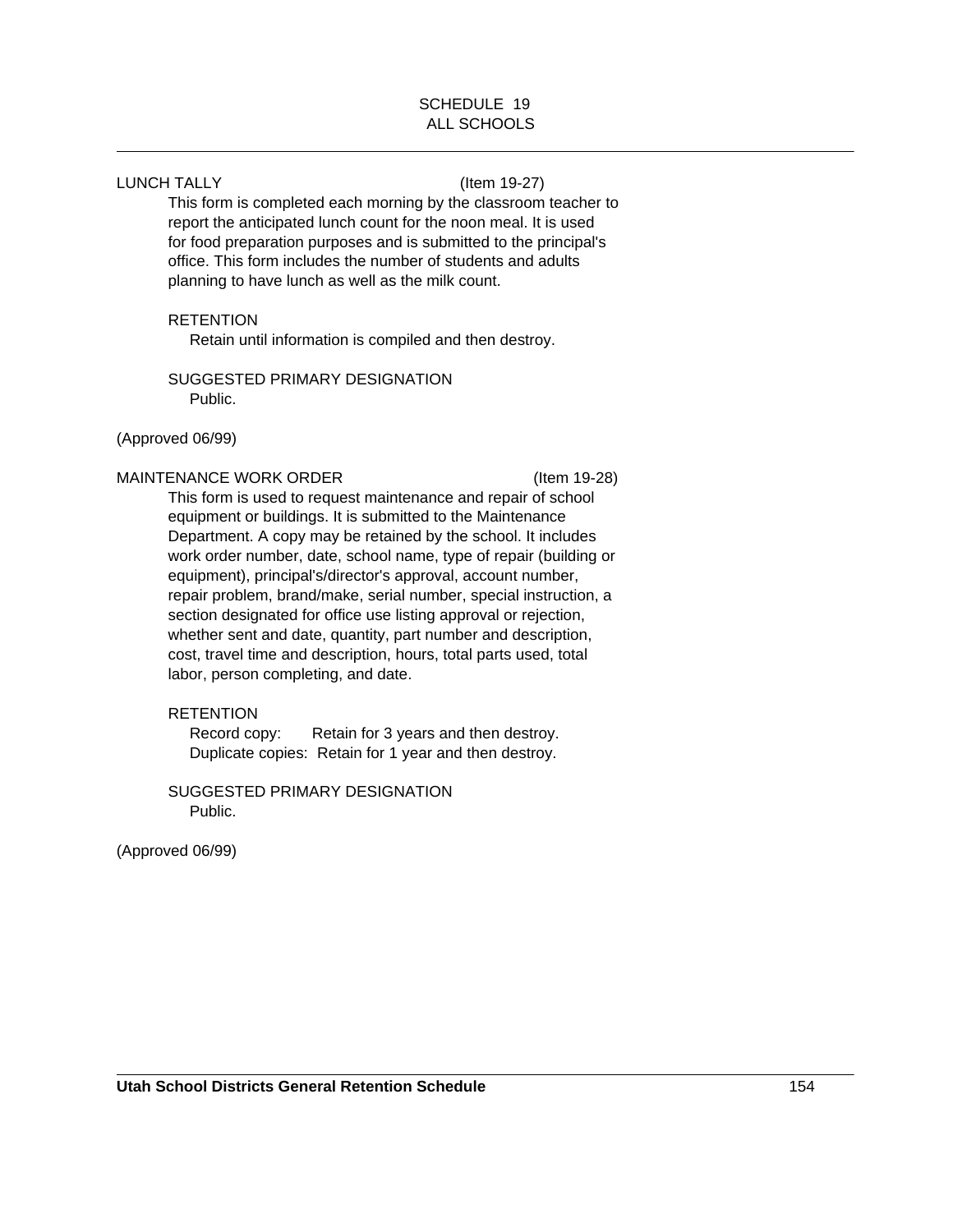MEDICATION ADMINISTRATION AND DISPENSING RECORDS These records document the authorization of school personnel to dispense and administer prescribed medication during the school day. "A public or private school . . . may provide for the administration of medication to any student of the school" subject to conditions specified in UCA 53A-11-601(1) (1998). "Medications may only be administered to a student if the student's parent or legal guardian has provided a current written and signed request that medication be administered during regular school hours to the student; and student's physician, dentist, nurse practitioner, or physician assistant has provided a signed statement describing the method, amount, and time schedule for the administration and a statement" why it was necessary to administer when "student is under control of school" (UCA 53A-11-601(b) (1998)). These records include an authorization form and a dispensing log. The authorization form includes student's name, address, telephone number, birthdate; school; district; parent's name and business telephone number; signature of parent or legal guardian; date; date form reviewed and completed by the school health nurse; physician's name, address, and telephone number; and name and type of medication, dosage/amount to be given, frequency/times to be administered, and duration/length of time medication is anticipated to be needed. The log includes the child's name, school, parent, teacher, school year, medication, date initiated dosage and time (with any special instructions), and a daily record of dispensing of the medication during the school year indicating the initials of individual giving medication.

# **RETENTION**

1 year after student leaves school and then destroy.

 SUGGESTED PRIMARY DESIGNATION Private.

(Approved 06/99)

(Item 19-29)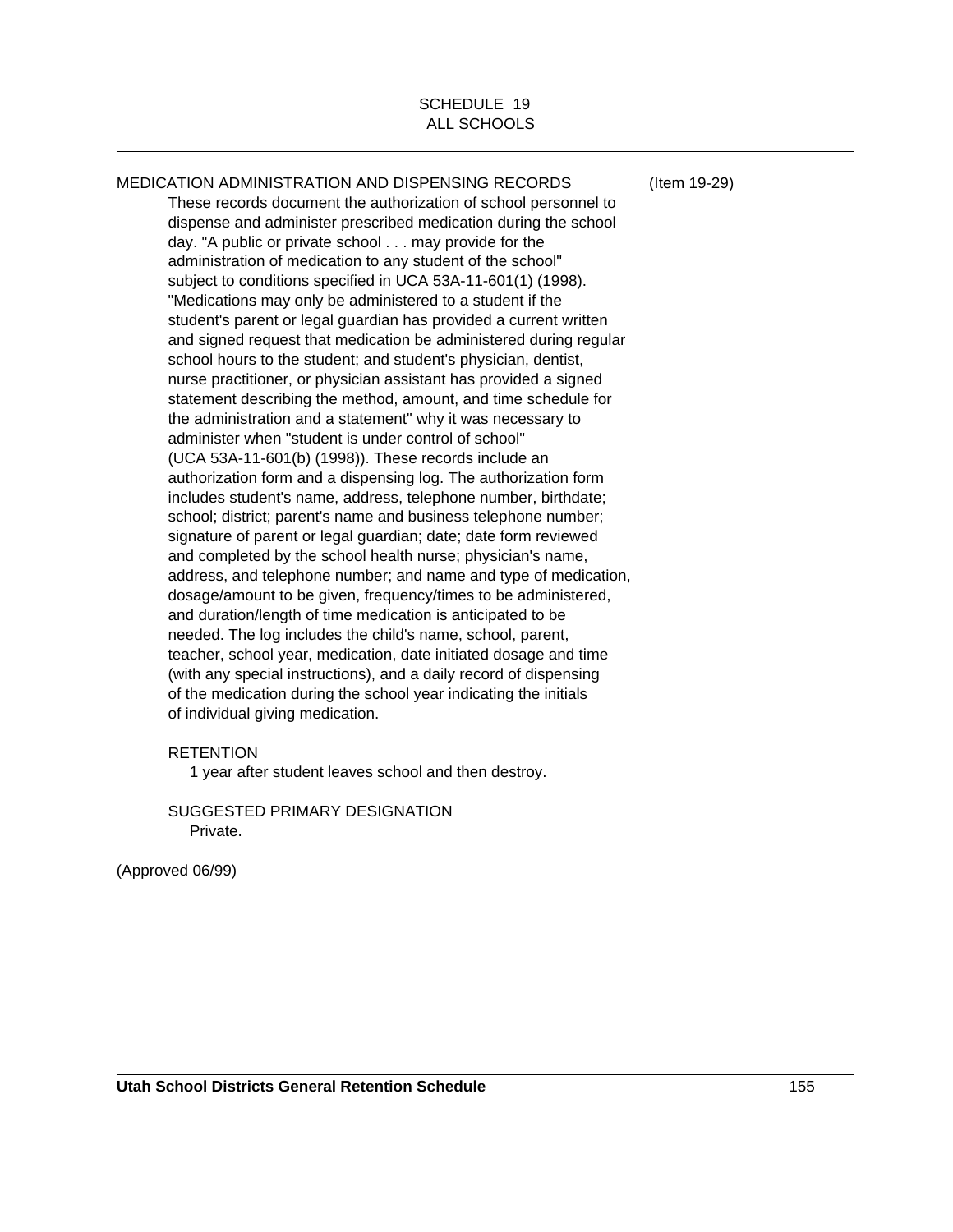MONTHLY DEPARTMENT OF AGRICULTURE FOOD USAGE SHEET (Item 19-30)

 This monthly sheet serves as an on-going inventory on the usage of U.S. Department of Agriculture (USDA) food. The sheet is provided to the elementary school and lists food totals. The school maintains the inventory and submits it to the district office at the end of each month listing all USDA food received, amounts used, and inventories on hand. It is used to compile reports.

# RETENTION

1 year and then destroy.

 SUGGESTED PRIMARY DESIGNATION Public.

(Approved 06/99)

# MONTHLY FINANCIAL REPORT (Item 19-31)

 This monthly report is sent by each elementary school secretary to the district's business manager. It is used to review the school's deposits and expenditures and consists of the monthly bank reconciliation form, bank statements, and copy of the balance sheet.

**RETENTION** 

Record copy: Retain for 3 years and then destroy. Duplicate copies: Retain for 1 year and then destroy.

# SUGGESTED PRIMARY DESIGNATION Public.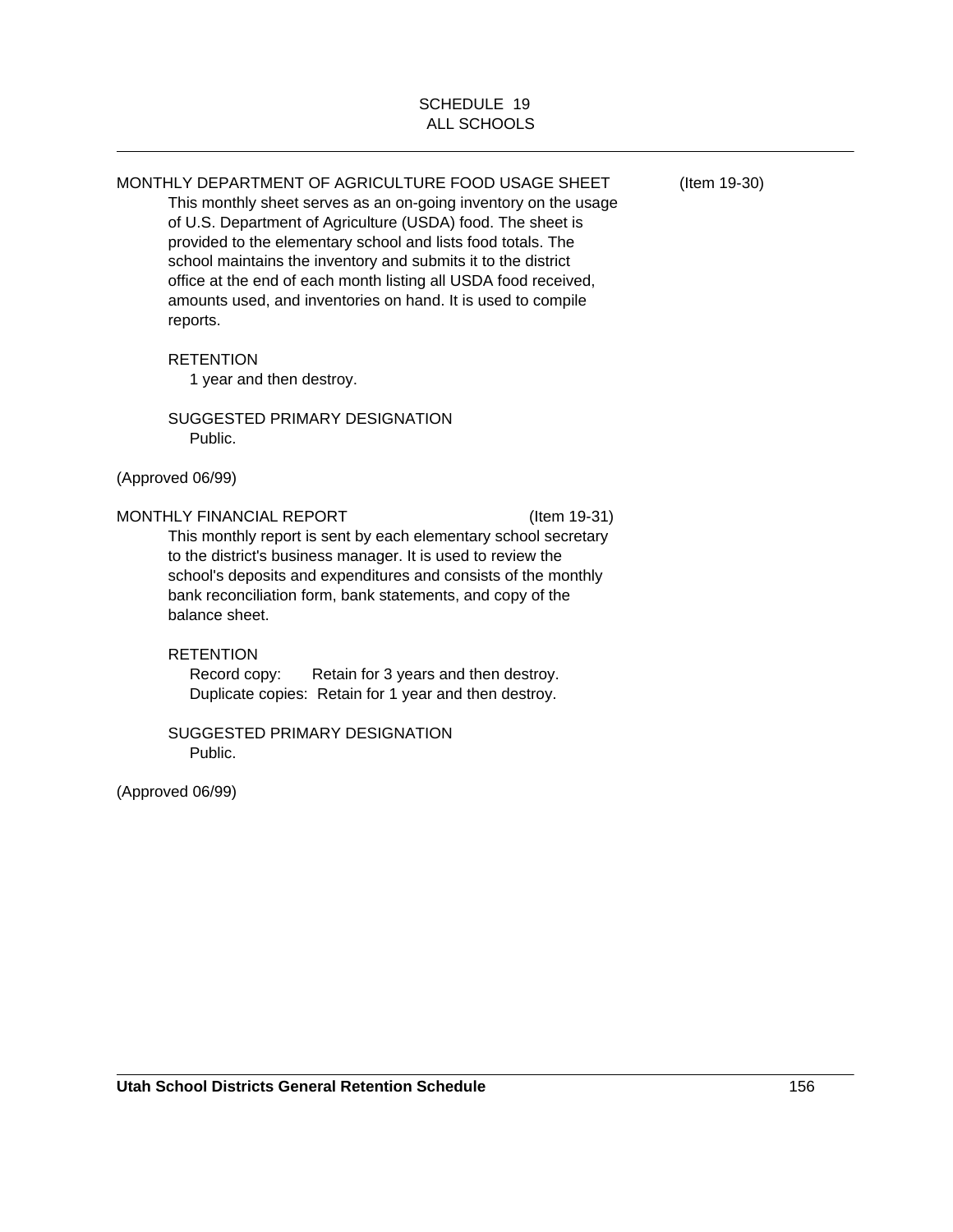## MONTHLY MEALS PAYMENT REPORT (Item 19-33)

 This computer report is submitted monthly with bank deposit slips to the district's business administrator. It reports monies collected for school meals served during the month and is used by the district to reconcile bank deposits. It includes amounts collected from teachers and staff, students with reduced costs, regular students, other adults, and daily and monthly totals.

# **RETENTION**

1 year and then destroy.

 SUGGESTED PRIMARY DESIGNATION Public.

# (Approved 06/99)

# MONTHLY MEALS SERVED REPORT (Item 19-32)

 This is a monthly report of all meals served. Copies of the report are submitted to the district's food service manager. The reports include date, daily number of meals paid, number of reduced meals served, number of free meals served, total meals served to children, number of meals served to adults, paid meals, total meals, total enrollment, monthly totals, and total dollar values.

## **RETENTION**

1 year and then destroy.

# SUGGESTED PRIMARY DESIGNATION Public.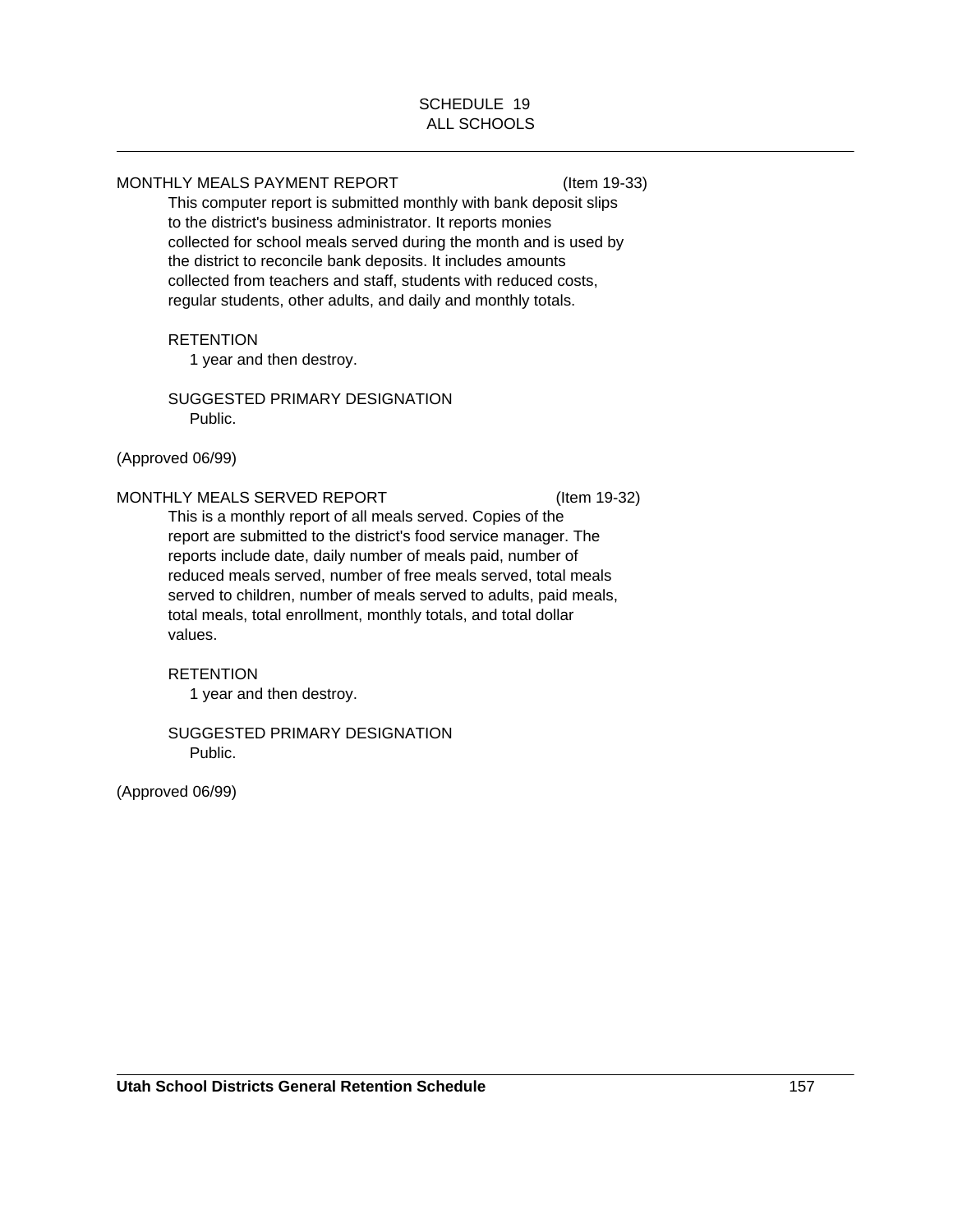PRINCIPAL'S PERSONNEL FILES (Item 19-34) These are records maintained by the school's principal on all school employees. They are used for easy reference. The school district office maintains the official personnel file on all district employees. These files include copies of the application form, performance evaluations, career ladder information, and teaching observation forms. The official copies of all personnel files are usually maintained by the district's personnel office. **RETENTION**  65 years or for three years after retirement or death of employee and then destroy. SUGGESTED PRIMARY DESIGNATION Private. SUGGESTED SECONDARY DESIGNATION Public: UCA 63G-2-301(1)(b) (Approved 06/99) PUPIL TRANSPORTATION PERMISSION SLIP (Item 19-35) This form documents parent's or guardian's consent for his/her student to ride a school bus during the school year to participate in curricular or extracurricular school activities. The form includes student's name, school's name, school year, date, and parent's or guardian's signature. **RETENTION**  1 year or until the resolution of any litigation and then destroy. SUGGESTED PRIMARY DESIGNATION

Public.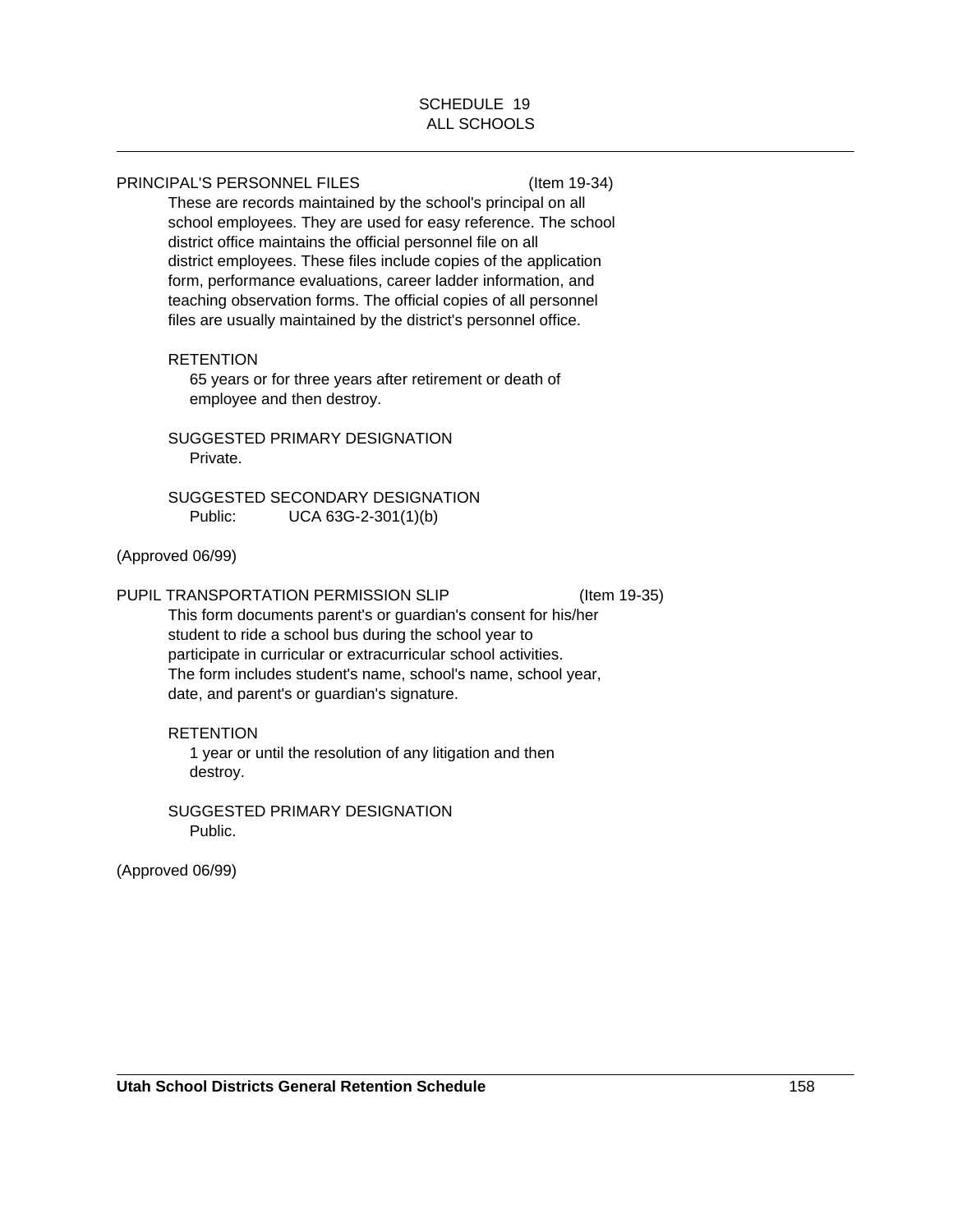# PURCHASE ORDERS AND REQUISITION RECORDS (Item 19-36)

 These records document the purchase of equipment and other materials made by the school. They are used as a planning tool and for verification purposes. These records contain a computer report, purchase orders and requisition forms. Information includes a description of the item being ordered as well as the price and actual amount paid.

## **RETENTION**

Record copy: Retain for 4 years and then destroy. Duplicate copies: Retain for 1 year and then destroy.

 SUGGESTED PRIMARY DESIGNATION Public.

(Approved 06/99)

### RECEIPT BOOKS (Item 19-37)

 These are receipts issued for money paid to the school. Includes payment date, department or fund to which money belongs, receipt number, and amount paid.

# RETENTION

4 years and then destroy.

 SUGGESTED PRIMARY DESIGNATION Public.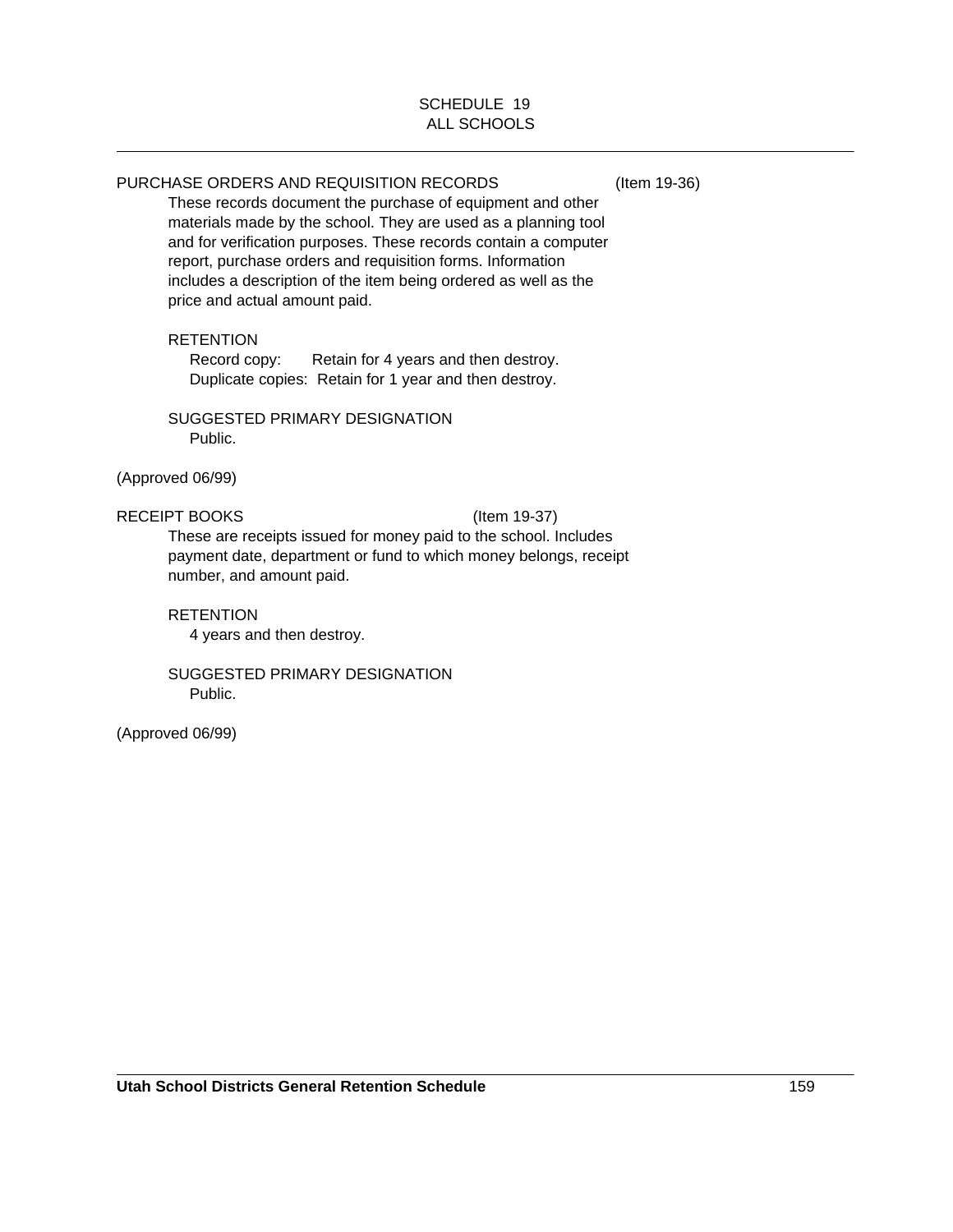# REGISTRATION FEE REPORT (Item 19-38)

 This computer report serves as a billing for student fees. A copy of the student's schedule is sent to the student during the summer to make any changes if necessary. Fees are published in the local newspaper at least three weeks before school starts. At registration, the student picks up their final schedule stamped with the fees owed. A stamped copy of the report is given to the student as a receipt when fees are paid. It is used to verify fees paid and deposited. The report includes student's name and identification number, grade, sex, fee description, amount, totals, and date paid.

### RETENTION

4 years and then destroy.

 SUGGESTED PRIMARY DESIGNATION Public.

## (Approved 10/99)

# RENTAL AND FACILITY SUPERVISION REPORT (Item 19-39)

 This monthly report is submitted to the district's business administrator on all school building rentals. It is used for accounting purposes. It includes the school name, month and year, name of agency using facility, date used, facility used, total hours used, fees collected, other monies collected, name of persons assigned by principal, total time spent by supervisor, and principal's signature. A school property form completed by persons/organizations requesting use of school buildings may be attached to the report. The form is used to obtain approval for school rentals. If approval is granted the contract is signed between the parties.

### **RETENTION**

1 year and then destroy.

## SUGGESTED PRIMARY DESIGNATION Public.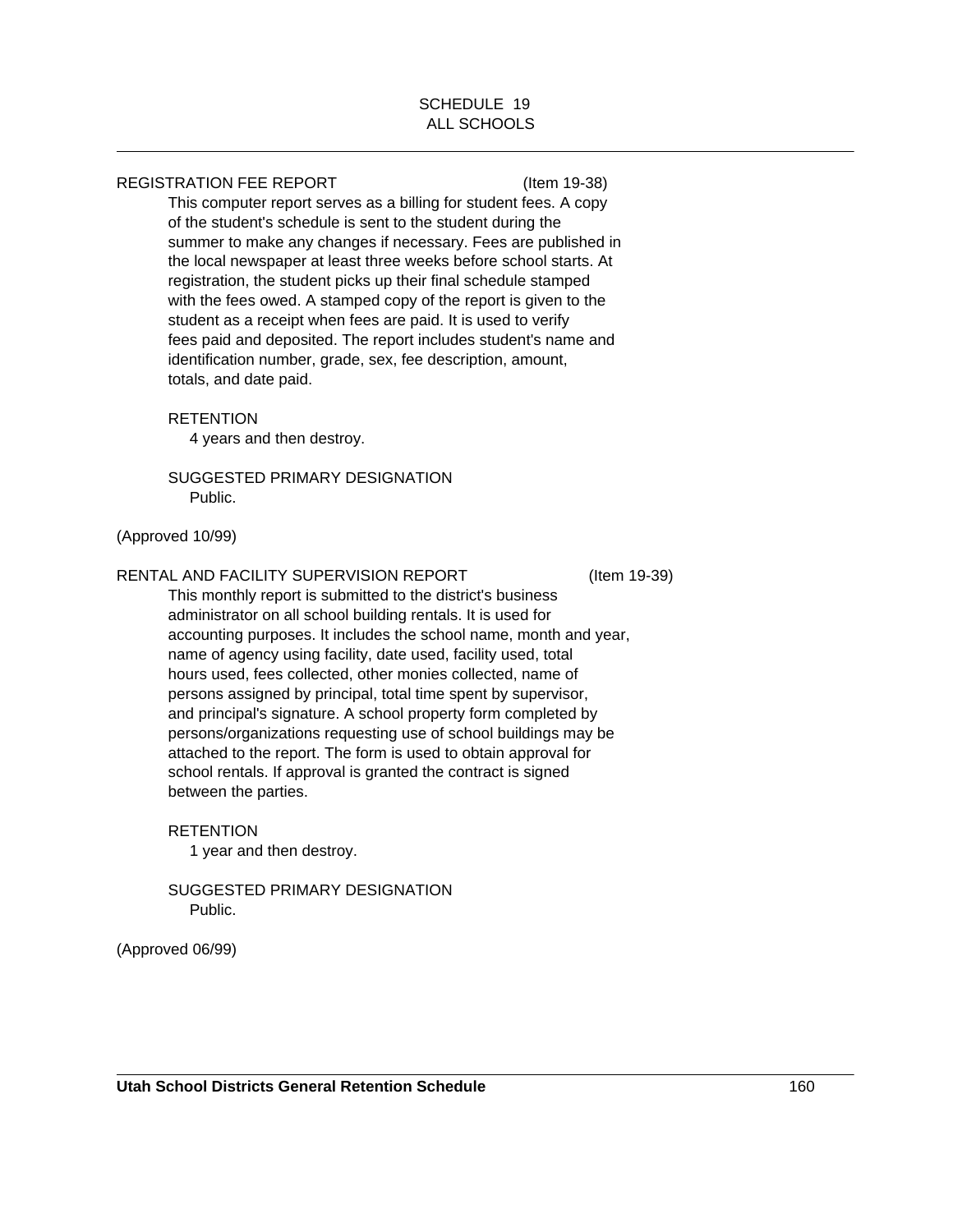## SCHOOL BULLETINS (Item 19-41)

 These are daily bulletins printed or e-mailed by the principal's office for the faculty and staff. They include announcements and other items of interest to the school's employees.

## RETENTION

Record copy: Retain for 1 year and then destroy. Duplicate copies: Retain for 1 day or until read and then destroy.

## SUGGESTED PRIMARY DESIGNATION Public.

(Approved 06/99)

### SCHOOL HANDBOOK (Item 19-42)

 This handbook is an annual publication describing current school information. It is used for reference purposes. It includes a brief history of the school, student association constitution, school and district calendars, listings of student officers and teachers, school policies, and a student directory.

# **RETENTION**

 Permanent. May be transferred to the State Archives. May be transferred to the State Archives.

### SUGGESTED PRIMARY DESIGNATION Public.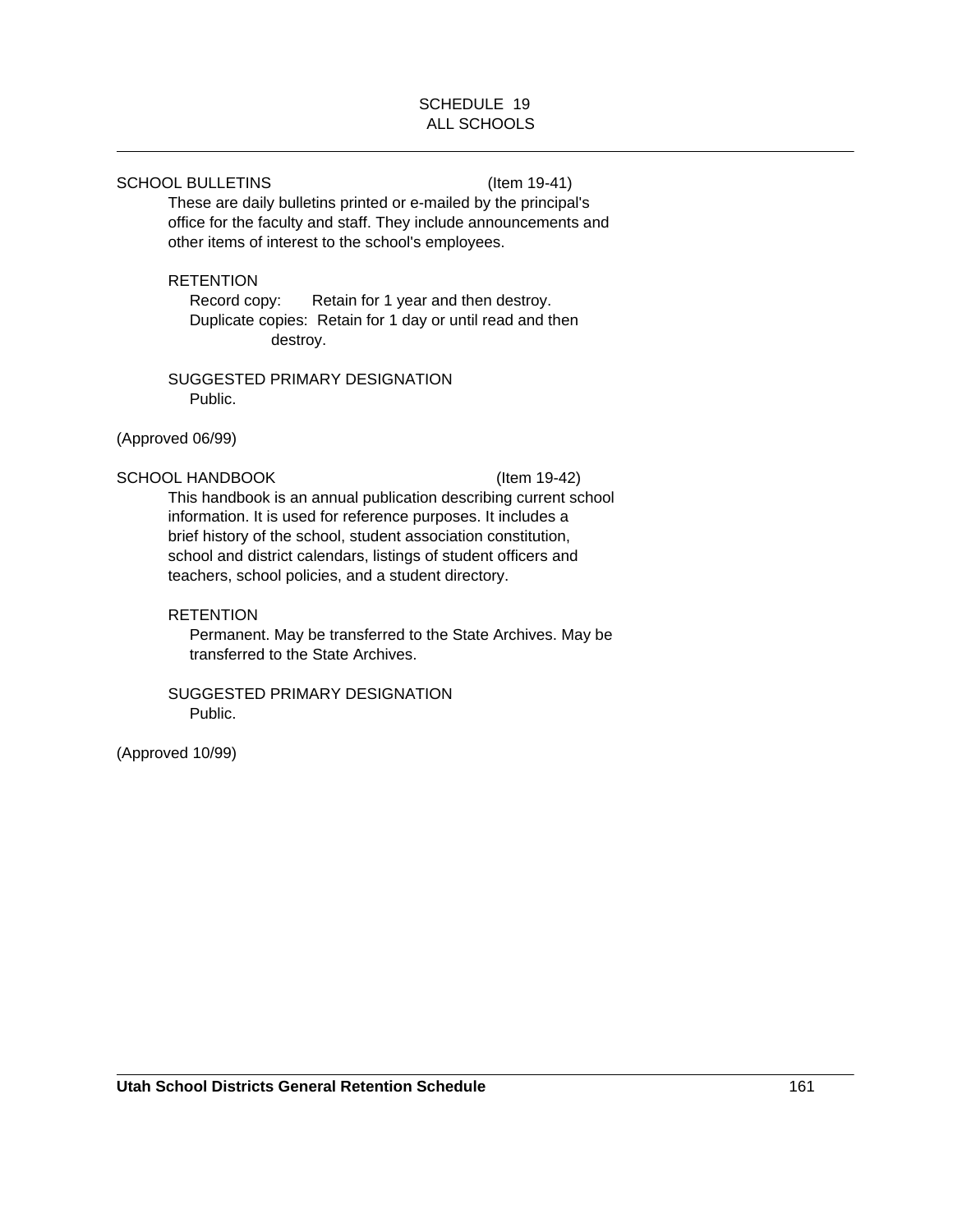## SCHOOL HISTORIES (Item 19-43)

 These histories are compiled by the schools. They are used for reference purposes. They describe the school's beginnings and developments and are updated annually to include significant school activities.

## **RETENTION**

 Permanent. May be transferred to the State Archives. May be transferred to the State Archives.

 SUGGESTED PRIMARY DESIGNATION Public.

(Approved 10/99)

## SCHOOL NEWSPAPERS (Item 19-44)

 This is the school newspaper that reports on students, teachers, and school activities. It is compiled by the newspaper staff with the assistance of teacher advisors. Articles and photographs concerning the students, teachers and other school personnel, the school, and may include some coverage of local, national, and international events of interest to its readers.

## RETENTION

 Permanent. May be transferred to the State Archives. May be transferred to the State Archives.

# SUGGESTED PRIMARY DESIGNATION Public.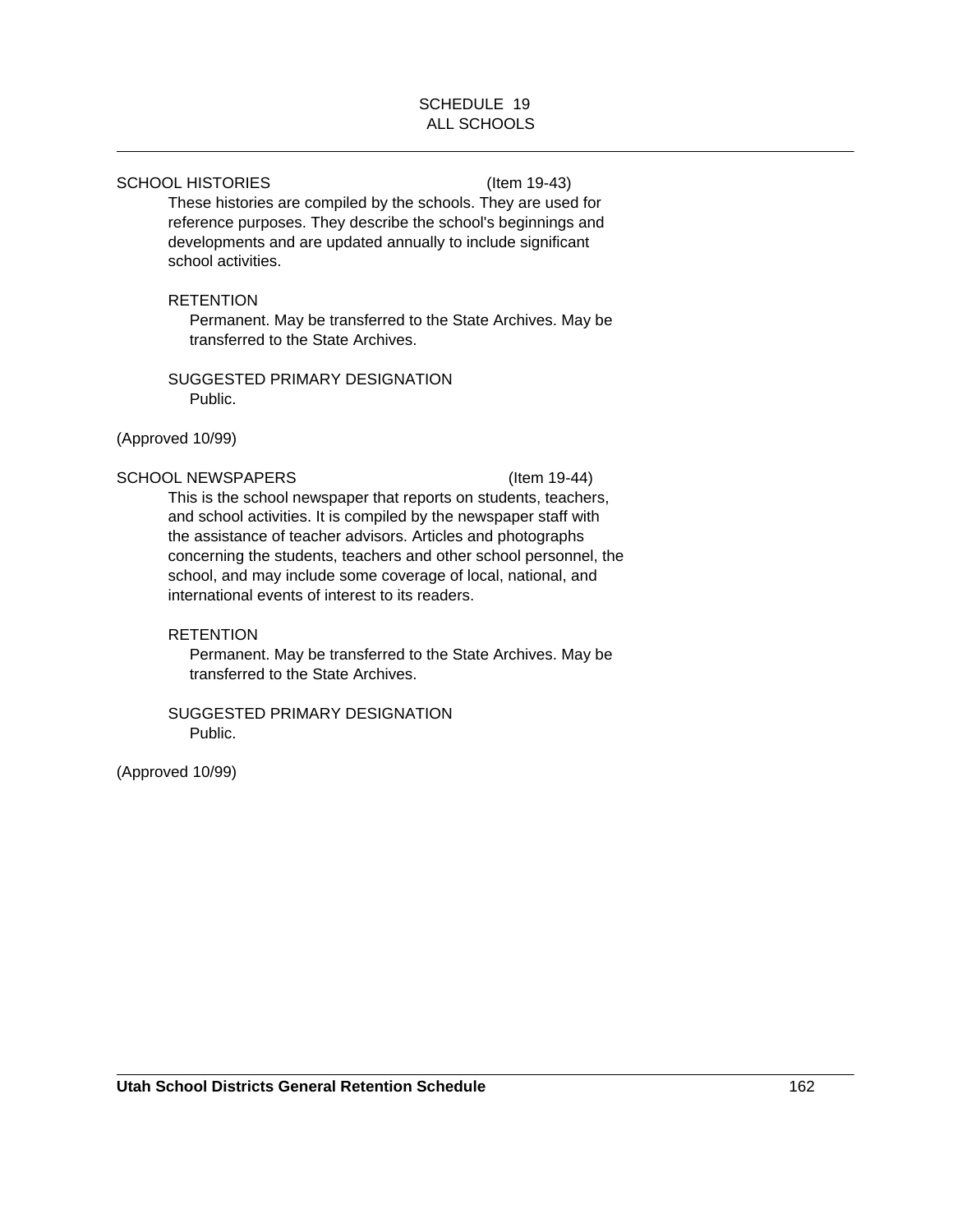#### SCHOOL'S ACCOUNTS PAYABLE (Item 19-45)

 These records are used to pay school bills. They include copies of checks, invoices, purchase orders, and receiving reports. May also include correspondence with vendors and computer printouts.

# RETENTION

4 years and then destroy.

 SUGGESTED PRIMARY DESIGNATION Public.

 SUGGESTED SECONDARY DESIGNATION Private: social security numbers

# (Approved 06/99)

# SCRAPBOOKS/PHOTO ALBUMS (Item 19-46)

 These are albums containing photographs taken annually of the school's students, teachers, and school activities. They document the school's student body.

## **RETENTION**

 Retain until school's closure and then transfer to District Office and may be transferred to the State Archives.

 SUGGESTED PRIMARY DESIGNATION Public.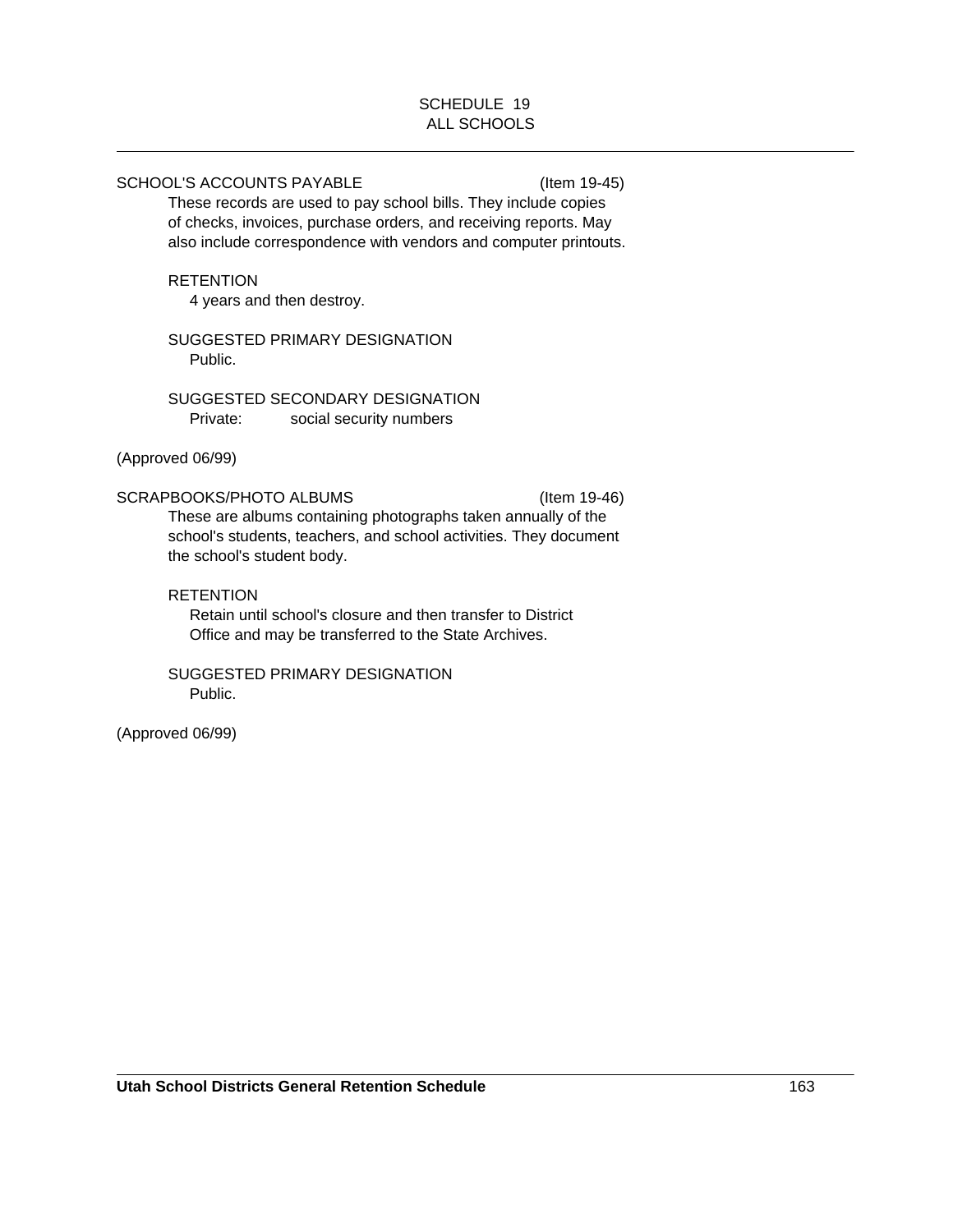### STUDENT CLASS SCHEDULES (Item 19-47)

 These are copies of individual student class schedules. They are used to direct the student to the assigned classes. The class schedule includes the student's name, student number, sex, age, grade, birth date, address, home phone, parent or guardian, locker number, description of the various courses, class times, and teachers' names.

## **RETENTION**

1 year and then destroy.

 SUGGESTED PRIMARY DESIGNATION Public.

(Approved 12/99)

# STUDENT DISCIPLINE FILES (Item 19-48)

 These are files maintained by the vice-principal or counselors on students who have misbehaved in class or on the school grounds. The files include notes, teachers' reports, memoranda, standard violation tickets, reprimands, related correspondence, individual progress reports, and student counseling reports.

### RETENTION

1 year after student leaves school and then destroy.

## SUGGESTED PRIMARY DESIGNATION Private.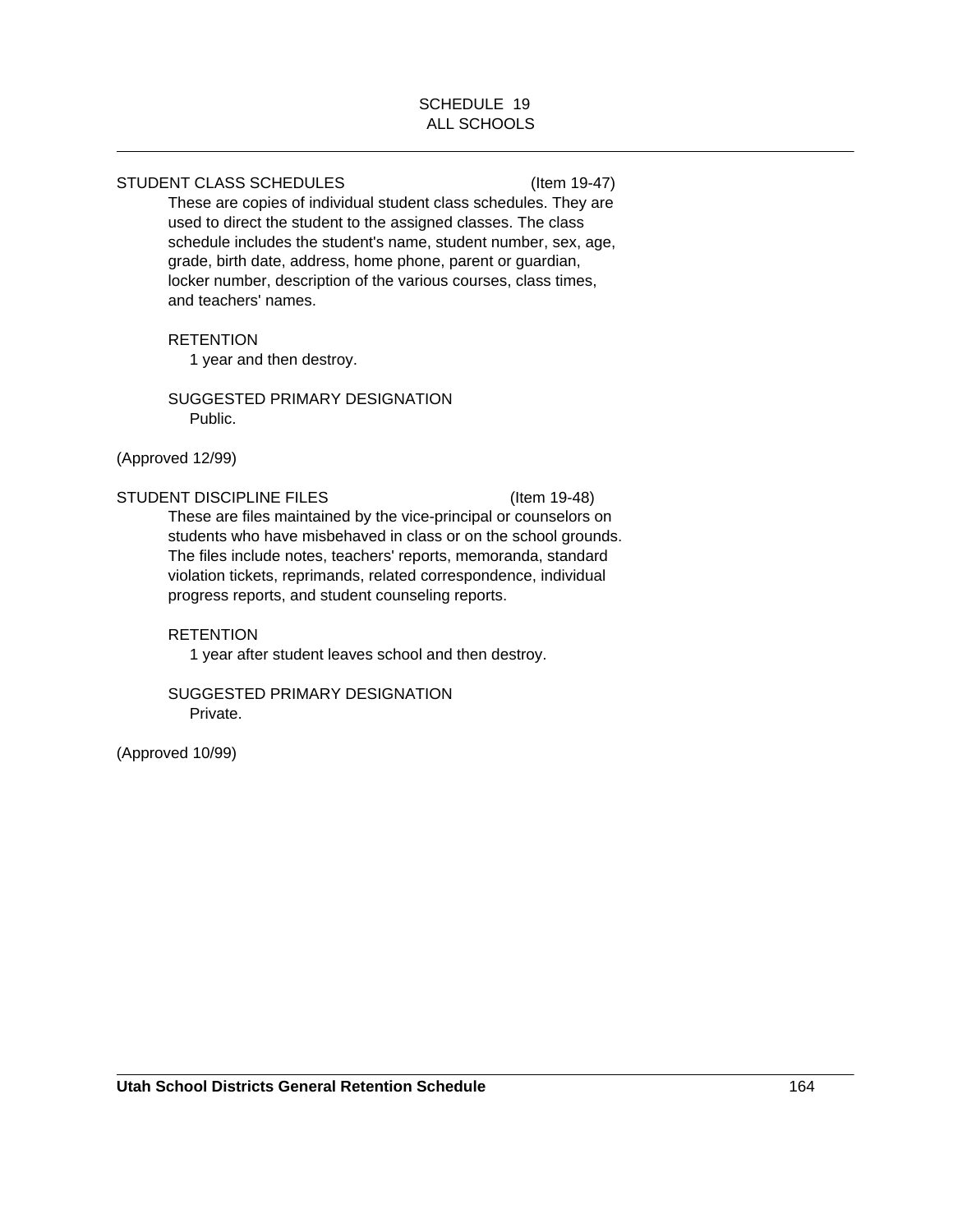# STUDENT ENROLLMENT REGISTRATION RECORDS (Item 19-49)

 These enrollment forms are completed by the parents (or guardians) of all enrolled students for reference use during the school year. They include the date, pupil's name, grade, social security number, birthdate and place, sex, age, pupil's home address and telephone number; mother's and father's/legal guardian's full names, business, and home telephone numbers; name, address, telephone number, and relationship of person authorized to pick up child in case of emergency; medical information including physician's name or medical group and telephone number; indication whether child is allergic to any medication and whether child is currently taking any medication; school last attended (name, address, and telephone number); and parent's or guardian's signature. The enrollment form may also include language spoken at home, names and birthdates of siblings, kindergarten preference (morning or afternoon), whether birth certificate was verified, and teacher's signature.

### **RETENTION**

 Retain until superseded or resolution of all litigation. and then destroy.

 SUGGESTED PRIMARY DESIGNATION Private.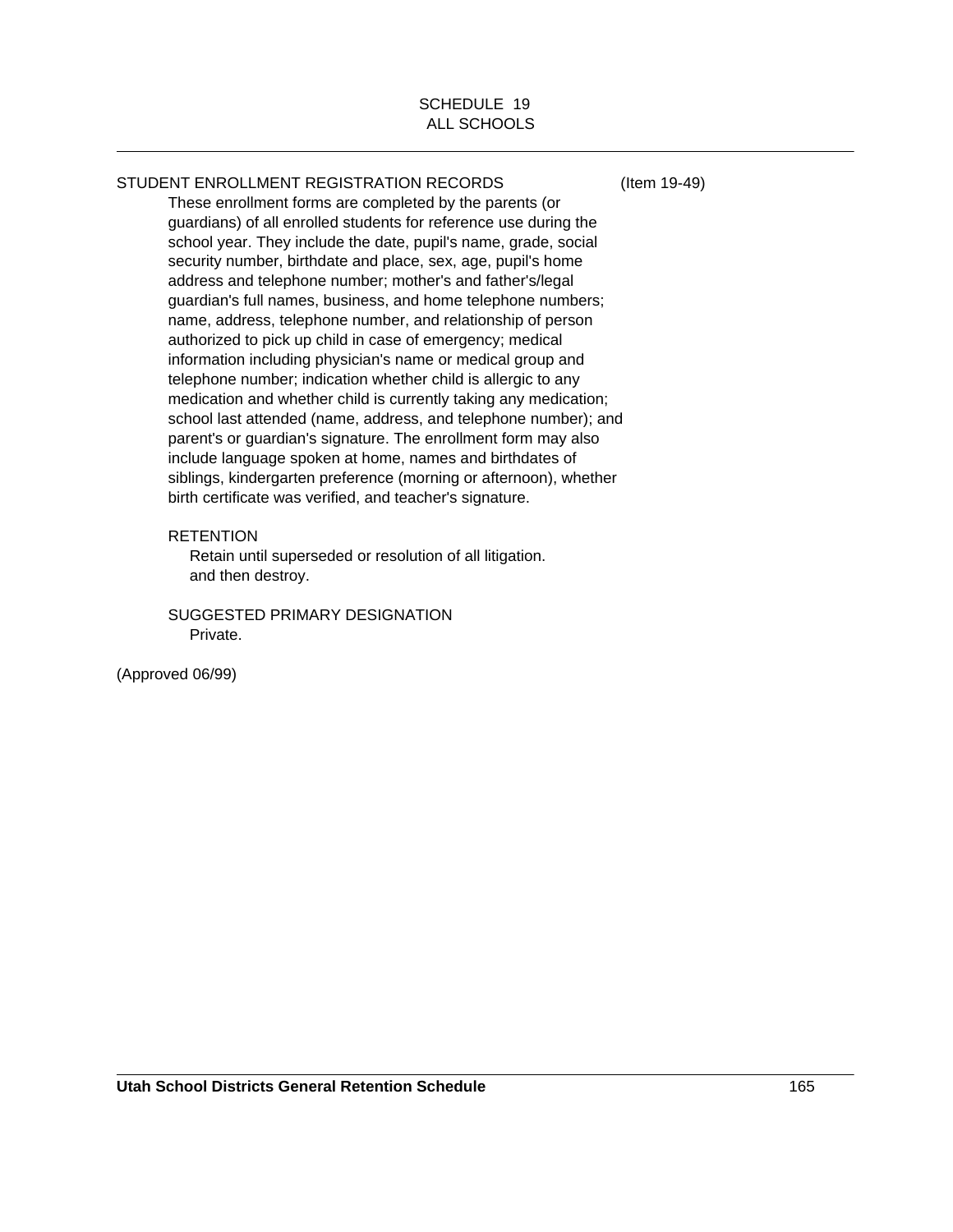#### STUDENT INFORMATION CARD (Item 19-50)

 These cards are completed by the parents or guardians of each student at the beginning of the school year. They provide basic information on all students and are used for reference purposes. The card includes date, student's name, birthdate, grade, sex, mailing address and telephone number, father's name and work telephone number; mother's name and work telephone number; indication with whom the student lives; name, relationship, and telephone number of person to contact in case of an emergency; physician's name and telephone number; whether the student has any special medical concerns; and a signed statement notifying parent/guardian that the school has a closed campus and student cannot be released without custodial parent's/guardian written consent.

### **RETENTION**

 Retain until superseded or resolution of all litigation and then destroy.

 SUGGESTED PRIMARY DESIGNATION Private.

#### (Approved 10/99)

#### STUDENT MEMBERSHIP SUMMARY RECORDS (Item 19-51)

 This report is completed on student enrollment and dropouts as of October 1. It is used to qualify for state funding. Individual schools directly update the State computer system. The report is printed, signed and audited by district external auditors and sent to the State Office of Education. The report includes student enrollment by school, by grade, and ethnic group. The report also includes the dropout report.

### **RETENTION**

3 years and then destroy.

## SUGGESTED PRIMARY DESIGNATION Public.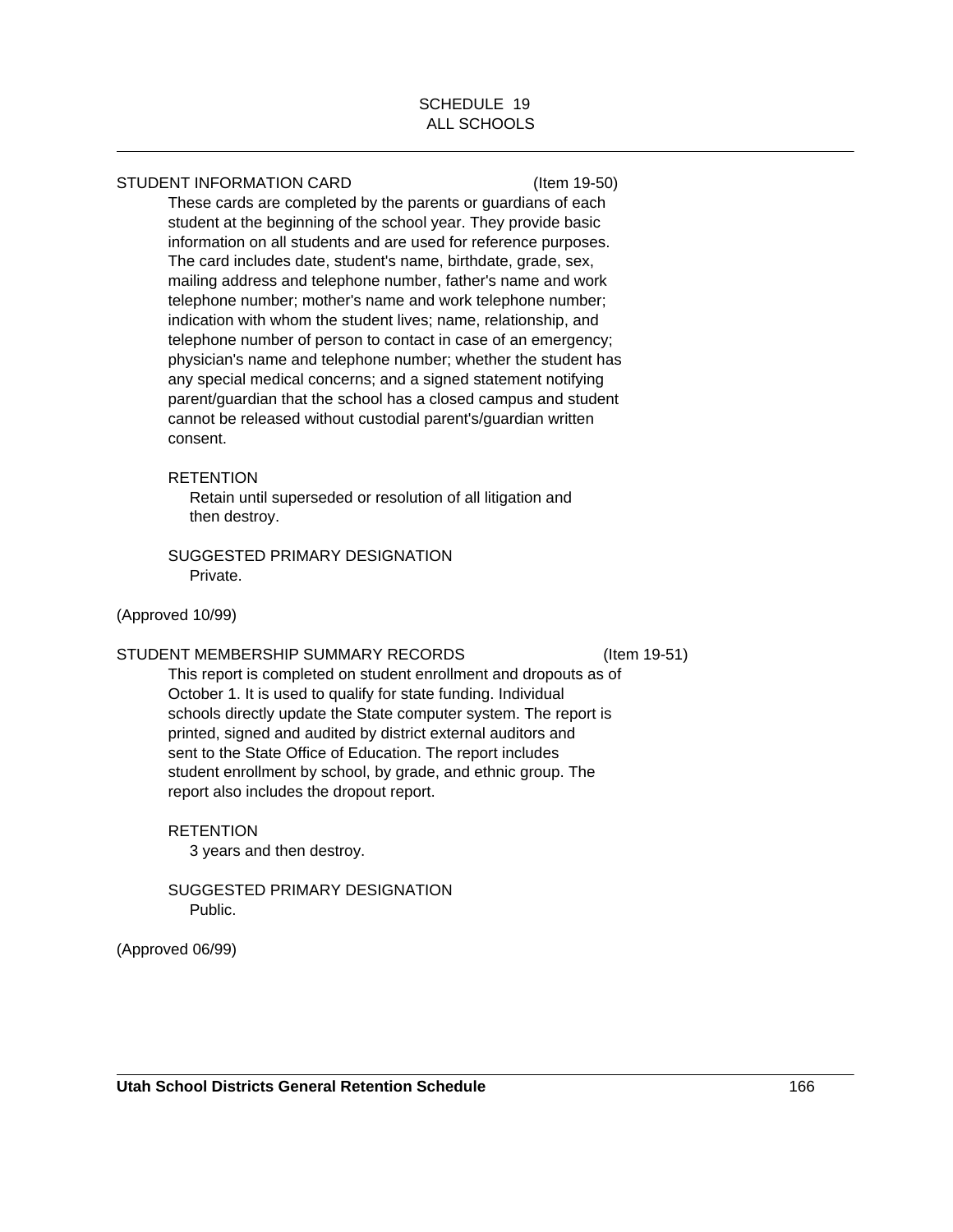#### STUDENT REGISTRATION RECORDS (Item 19-52)

 These forms are completed for all enrolled students registering for specific classes. They are used to notify students of course requirements and to register for specific classes. The forms include grade, student's name, parent's/guardian's signature, birthdate, sex, and address and telephone number, course requirements for grade level, listings of courses (required, resource, elective, etc.), and indication of class selections.

### **RETENTION**

 1 year or until resolution of all litigation or conflicts, if not part of the cumulative folder, and then destroy.

 SUGGESTED PRIMARY DESIGNATION Exempt: 34 CFR 99.

## (Approved 10/99)

## STUDENT REPORT CARDS (Item 19-53)

 These cards document official term grades. They are sent at the end of each trimester/quarter. They are used for reference purpose. The report cards include student's name and identification number; grade level; school; district; school year; subject; teacher's name; period; grades for first, second, and third terms; current term's citizenship grade, days absent and tardy per period; term grade point average; parent's or guardian's name and address; and telephone numbers for parents/guardians to call for questions. The grades are recorded in the cumulative file.

#### RETENTION

1 year and then destroy.

 SUGGESTED PRIMARY DESIGNATION Private.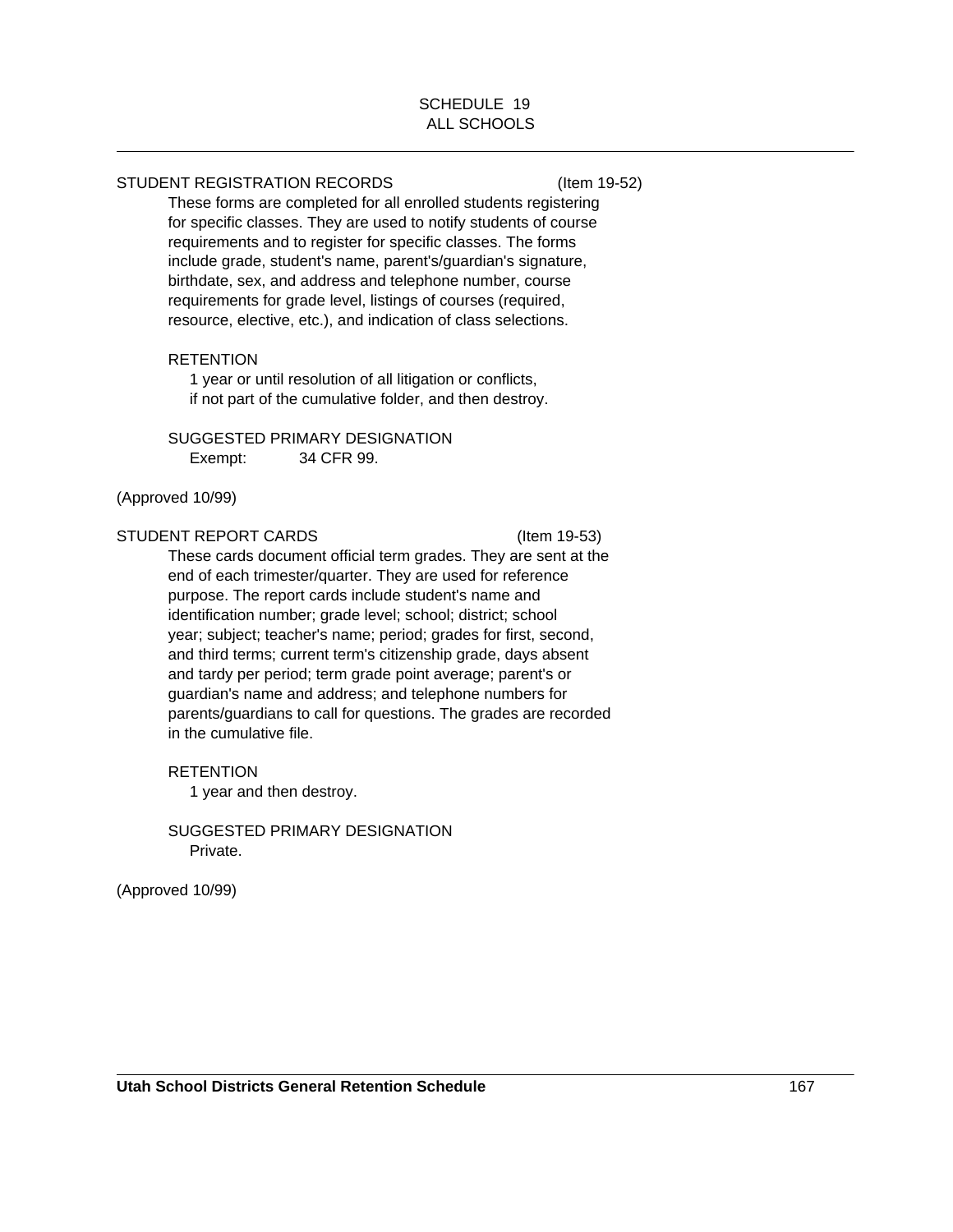#### STUDENT WITHDRAWAL RECORDS (Item 19-54)

 This form documents student school transfer requests. The official copy is retained by the school, while a copy is submitted to the school district office with the student's cumulative record and another is given to the student's parent/guardian. The district then sends the student's records to the receiving school. The form includes name, address, and telephone number of school transferring; student's name, birthdate, date, Utah state identification number, last date attended, and sex; parent's name and new address; new school; whether student is receiving additional school services; indication whether lunches and fees are paid, library books returned, cumulative folder completed; whether a copy of immunizations and academic progress is given to parents. The student's teacher adds name, student's reading level, reading text (page or chapter), math text (page or chapter), other comments, date and teacher's signature.

### RETENTION

2 years and then destroy.

 SUGGESTED PRIMARY DESIGNATION Private.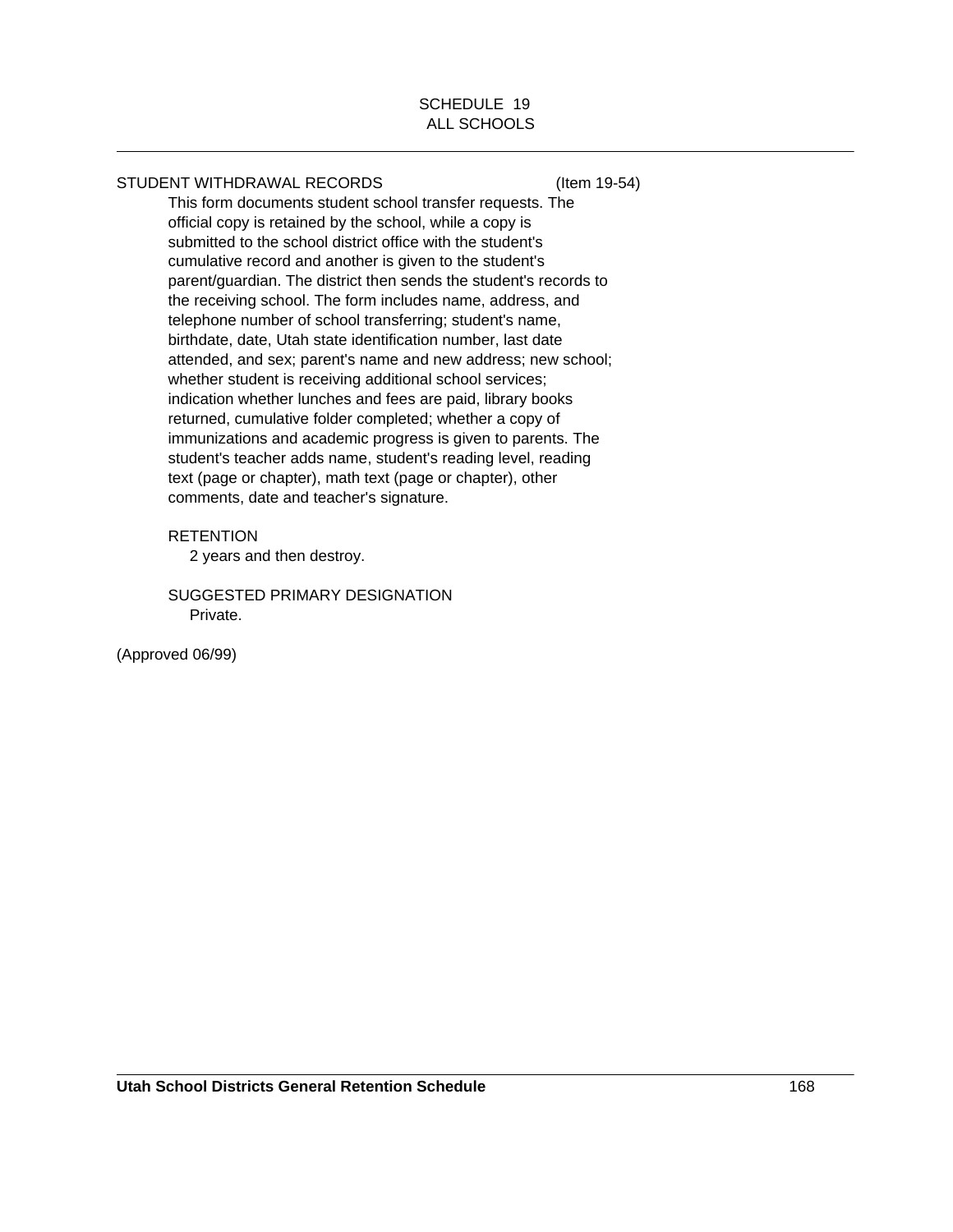#### TIME AND ATTENDANCE REPORTS (Item 19-55)

 These report forms are completed and submitted to the district payroll office each pay period authorizing payments for services rendered. These records include a variety of report forms. The payroll report form is a summary of the contracted professional and classified personnel listing the days of absence, the reason for absence and the name of the substitute. The absence report form is a three part form documenting the absences of the district contracted employee's. The first copy (white) is sent to the district's payroll department, the second copy (canary) is retained by the school, and the third copy (pink) is kept by the employee. The payroll vouchers are submitted by employees for services rendered over and above their regular contract. Payment for such services may include extended career ladder days, substitute pay, supervision of facilities, adult education classes taught, etc. Other records included are career ladder payroll vouchers, W-4 forms, and payroll data sheets for new employees.

# **RETENTION**

 Record copy: Retain for 3 years and then destroy. Duplicate copies: Retain for 1 year and then destroy.

 SUGGESTED PRIMARY DESIGNATION Private.

 SUGGESTED SECONDARY DESIGNATION Public: UCA 63G-2-301(1)(b)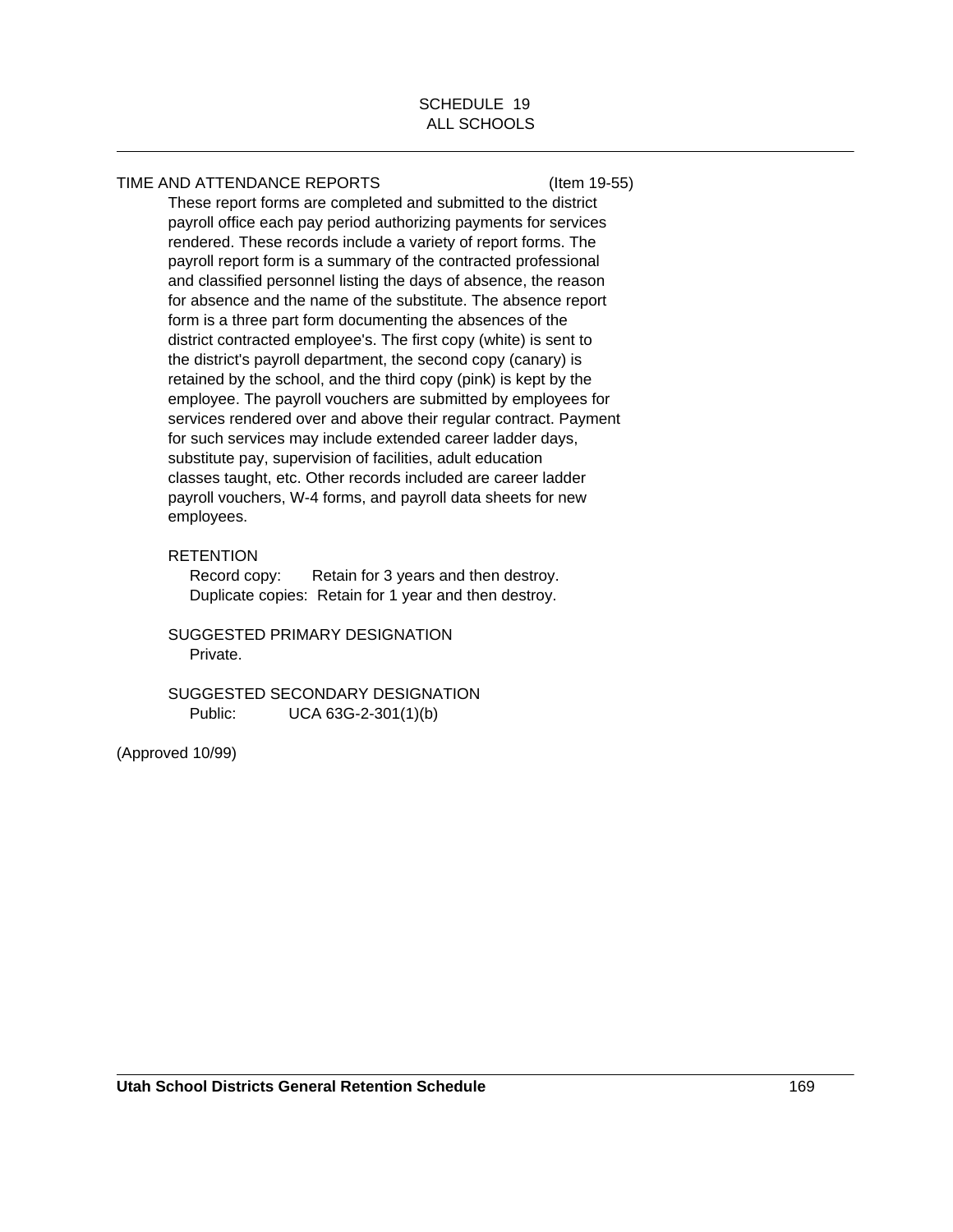# TRANSPORTATION ALLOWANCE APPLICATIONS (Item 19-56)

 These application forms are completed by parents who must transport their student to and from school or the bus stop. Parents of pupils living 1.5 miles or more from their assigned school are eligible to be paid a transportation allowance when regular school transportation is unavailable under State guidelines. These forms include date, student's name, school, grade, parent's name, telephone number, address, parent's social security number, distance from home to school or distance from home to bus stop, school year covered, parent's signature, district policy, and (if approved) indication of rate to be paid.

## **RETENTION**

Record copy: Retain for 3 years and then destroy. Duplicate copies: Retain for 1 year and then destroy.

 SUGGESTED PRIMARY DESIGNATION Public.

# (Approved 06/99)

## WEEKLY ATTENDANCE AND MEALS SERVED SHEET (Item 19-57)

 These weekly sheets report on daily student absences and meals served. Each morning the sheets are placed in teacher's boxes and they record the absences and meal counts. The sheets are then sent to the office and information is entered into the computer after lunch is served. They are used to create attendance and lunch reports. The sheets include teacher's name, dates, students names, absence, and lunch preference (hot, cold, or milk).

#### RETENTION

Retain until end of school year and then destroy.

 SUGGESTED PRIMARY DESIGNATION Public.